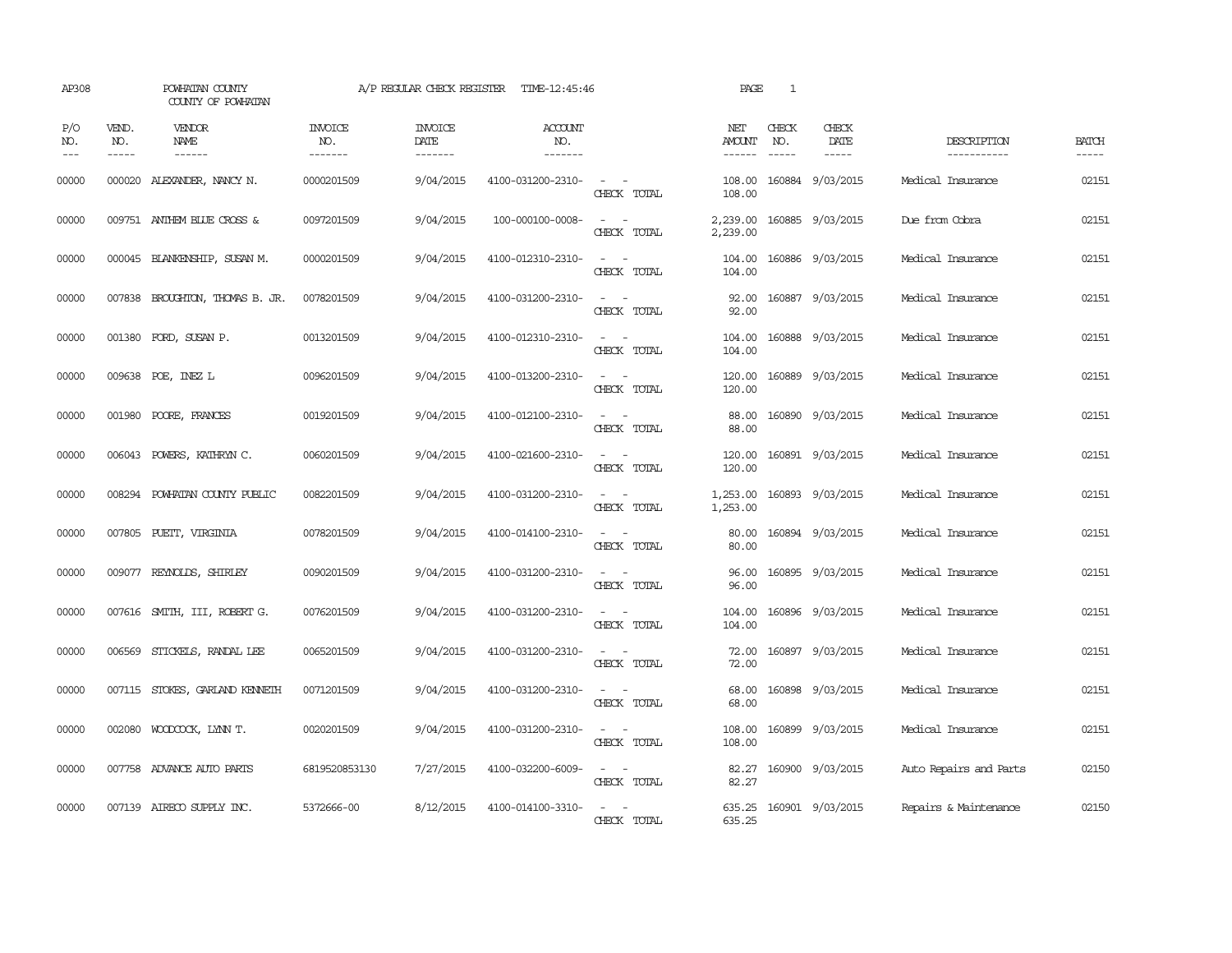| AP308                                                                                           |                               | POWHATAN COUNTY<br>COUNTY OF POWHATAN                                                                                                                                                                                                                                                                                                  |                                                                                                                                                                                                                | A/P REGULAR CHECK REGISTER                                                                                                                  | TIME-12:45:46                                                                                                                                                                                                                       |                                                                                                                                                                                                                                                                         | PAGE                                                                                                    | 2                                                                                                      |                                                                                                                                                    |                                                                                                                                                                |                                                                                                 |
|-------------------------------------------------------------------------------------------------|-------------------------------|----------------------------------------------------------------------------------------------------------------------------------------------------------------------------------------------------------------------------------------------------------------------------------------------------------------------------------------|----------------------------------------------------------------------------------------------------------------------------------------------------------------------------------------------------------------|---------------------------------------------------------------------------------------------------------------------------------------------|-------------------------------------------------------------------------------------------------------------------------------------------------------------------------------------------------------------------------------------|-------------------------------------------------------------------------------------------------------------------------------------------------------------------------------------------------------------------------------------------------------------------------|---------------------------------------------------------------------------------------------------------|--------------------------------------------------------------------------------------------------------|----------------------------------------------------------------------------------------------------------------------------------------------------|----------------------------------------------------------------------------------------------------------------------------------------------------------------|-------------------------------------------------------------------------------------------------|
| P/O<br>NO.<br>$---$                                                                             | VEND.<br>NO.<br>$\frac{1}{2}$ | VENDOR<br>NAME<br>------                                                                                                                                                                                                                                                                                                               | INVOICE<br>NO.<br>-------                                                                                                                                                                                      | <b>INVOICE</b><br>DATE<br>-------                                                                                                           | <b>ACCOUNT</b><br>NO.<br>-------                                                                                                                                                                                                    |                                                                                                                                                                                                                                                                         | NET<br><b>AMOUNT</b><br>$- - - - - -$                                                                   | CHECK<br>NO.<br>$\frac{1}{2}$                                                                          | CHECK<br><b>DATE</b><br>$\cdots \cdots \cdots$                                                                                                     | DESCRIPTION<br>-----------                                                                                                                                     | <b>BATCH</b><br>-----                                                                           |
| 00000<br>00000                                                                                  |                               | 010780 ALL GOOD AUTOMOTIVE LLC<br>010780 ALL GOOD AUTOMOTIVE LLC                                                                                                                                                                                                                                                                       | 672<br>680                                                                                                                                                                                                     | 8/18/2015<br>8/18/2015                                                                                                                      | 4100-031200-6009-<br>4100-031200-6009-                                                                                                                                                                                              | $\overline{\phantom{a}}$<br>$\equiv$<br>CHECK TOTAL                                                                                                                                                                                                                     | 411.07<br>878.21                                                                                        |                                                                                                        | 467.14 160902 9/03/2015<br>160902 9/03/2015                                                                                                        | Auto Parts/Repairs<br>Auto Parts/Repairs                                                                                                                       | 02150<br>02152                                                                                  |
| 00000                                                                                           |                               | 010964 ALLEN, ASHLEY                                                                                                                                                                                                                                                                                                                   | SCHOLARSHIP                                                                                                                                                                                                    | 8/28/2015                                                                                                                                   | 4100-032200-6015-                                                                                                                                                                                                                   | $ -$<br>CHECK TOTAL                                                                                                                                                                                                                                                     | 250.00<br>250.00                                                                                        |                                                                                                        | 160903 9/03/2015                                                                                                                                   | Matching Funds for Fire & EMS                                                                                                                                  | 02153                                                                                           |
| 00000                                                                                           |                               | 007576 AMELIA OVERHEAD DOORS                                                                                                                                                                                                                                                                                                           | 100188                                                                                                                                                                                                         | 8/27/2015                                                                                                                                   | 4100-032200-3310-                                                                                                                                                                                                                   | $\sim$<br>$\sim$<br>CHECK TOTAL                                                                                                                                                                                                                                         | 250.00<br>250.00                                                                                        |                                                                                                        | 160904 9/03/2015                                                                                                                                   | Equipment Repair                                                                                                                                               | 02153                                                                                           |
| 00000                                                                                           |                               | 007002 AMERICAN LIBRARY ASSOC.                                                                                                                                                                                                                                                                                                         | 1093208473                                                                                                                                                                                                     | 7/16/2015                                                                                                                                   | 4100-073100-6012-                                                                                                                                                                                                                   | $\equiv$<br>CHECK TOTAL                                                                                                                                                                                                                                                 | 49.50<br>49.50                                                                                          |                                                                                                        | 160905 9/03/2015                                                                                                                                   | Books & Subscriptions                                                                                                                                          | 02152                                                                                           |
| 00000                                                                                           |                               | 010970 ANDERSON, SUSAN M.                                                                                                                                                                                                                                                                                                              | <b>AUGUST 2015</b>                                                                                                                                                                                             | 8/01/2015                                                                                                                                   | 4100-021100-1700-                                                                                                                                                                                                                   | $\overline{\phantom{a}}$<br>CHECK TOTAL                                                                                                                                                                                                                                 | 30.00<br>30.00                                                                                          |                                                                                                        | 160906 9/03/2015                                                                                                                                   | COMP: Jurors & Witnesses                                                                                                                                       | 02153                                                                                           |
| 00000                                                                                           |                               | 010978 ANIMAL MEDICAL CENTER                                                                                                                                                                                                                                                                                                           | 136203                                                                                                                                                                                                         | 8/11/2015                                                                                                                                   | 4100-035100-3110-                                                                                                                                                                                                                   | CHECK TOTAL                                                                                                                                                                                                                                                             | 401.86<br>401.86                                                                                        |                                                                                                        | 160907 9/03/2015                                                                                                                                   | Professional Health Services                                                                                                                                   | 02153                                                                                           |
| 00000                                                                                           |                               | 006815 ANTHEM BLUE CROSS/SHIELD                                                                                                                                                                                                                                                                                                        | <b>JULY 2015</b>                                                                                                                                                                                               | 8/14/2015                                                                                                                                   | 4100-033400-3845-                                                                                                                                                                                                                   | $\frac{1}{2} \left( \frac{1}{2} \right) \left( \frac{1}{2} \right) = \frac{1}{2} \left( \frac{1}{2} \right)$<br>CHECK TOTAL                                                                                                                                             | 635.34<br>635.34                                                                                        |                                                                                                        | 160908 9/03/2015                                                                                                                                   | Detention of Adults - Health C 02150                                                                                                                           |                                                                                                 |
| 00000<br>00000<br>00000<br>00000<br>00000<br>00000<br>00000<br>00000<br>00000<br>00000<br>00000 |                               | 007436 AQUA VIRGINIA, INC.<br>007436 AOUA VIRGINIA, INC.<br>007436 AQUA VIRGINIA, INC.<br>007436 AQUA VIRGINIA, INC.<br>007436 AQUA VIRGINIA, INC.<br>007436 AQUA VIRGINIA, INC.<br>007436 AQUA VIRGINIA, INC.<br>007436 AQUA VIRGINIA, INC.<br>007436 AQUA VIRGINIA, INC.<br>007436 AQUA VIRGINIA, INC.<br>007436 AOUA VIRGINIA, INC. | 1534597055990810<br>815747057460815<br>816209057500815<br>816682057550815<br>865383062080815<br>865383062080815<br>865687062110815<br>865687062180815<br>865687110060815<br>865687110065815<br>865687057430815 | 8/11/2015<br>8/11/2015<br>8/11/2015<br>8/11/2015<br>8/11/2015<br>8/11/2015<br>8/11/2015<br>8/11/2015<br>8/11/2015<br>8/11/2015<br>8/11/2015 | 4100-014100-5130-<br>4100-014100-5130-<br>4100-014100-5130-<br>4100-032210-5130-<br>4100-014100-5130-<br>4100-031200-5130-<br>4100-014600-5130-<br>4100-014600-5130-<br>4100-014100-5130-<br>4100-014600-5130-<br>4100-022100-5130- | $\frac{1}{2} \left( \frac{1}{2} \right) \left( \frac{1}{2} \right) = \frac{1}{2} \left( \frac{1}{2} \right)$<br>$\equiv$<br>$\equiv$<br>$\overline{\phantom{a}}$<br>$\equiv$<br>$\equiv$<br>$\equiv$<br>$\overline{\phantom{a}}$<br>$\equiv$<br>$\equiv$<br>CHECK TOTAL | 93.84<br>84.61<br>68.70<br>98.23<br>98.24<br>2,822.46<br>20.95<br>175.95<br>930.45<br>22.49<br>4,436.36 | 20.44 160909<br>160909<br>160909<br>160909<br>160909<br>160909<br>160909<br>160909<br>160909<br>160909 | 9/03/2015<br>9/03/2015<br>9/03/2015<br>9/03/2015<br>9/03/2015<br>9/03/2015<br>9/03/2015<br>9/03/2015<br>9/03/2015<br>9/03/2015<br>160909 9/03/2015 | Water<br>Water<br>Water<br>Water<br>Water<br>Water<br>- Field Irrigation<br>Water<br>- Field Irrigation<br>Water<br>Water<br>Water - Field Irrigation<br>Water | 02150<br>02150<br>02150<br>02150<br>02150<br>02150<br>02150<br>02150<br>02150<br>02150<br>02152 |
| 00000<br>00000<br>00000                                                                         |                               | 007436 AQUA VIRGINIA, INC.<br>007436 AQUA VIRGINIA, INC.<br>007436 AQUA VIRGINIA, INC.                                                                                                                                                                                                                                                 | 866337062170815<br>8663400621754<br>866344062170815                                                                                                                                                            | 8/11/2015<br>8/11/2015<br>8/11/2015                                                                                                         | 4100-014100-5130-<br>4100-014100-5130-<br>4100-073100-5130-                                                                                                                                                                         | $\sim$<br>$\sim$<br>CHECK TOTAL                                                                                                                                                                                                                                         | 26.59<br>55.37<br>70.76<br>152.72                                                                       | 160910                                                                                                 | 160910 9/03/2015<br>9/03/2015<br>160910 9/03/2015                                                                                                  | Water<br>Water<br>Water                                                                                                                                        | 02150<br>02150<br>02152                                                                         |
| 00000                                                                                           |                               | 008746 AQUA VIRGINIA, INC.                                                                                                                                                                                                                                                                                                             | FCP PICNIC SHEL                                                                                                                                                                                                | 8/13/2015                                                                                                                                   | 4100-014100-5130-                                                                                                                                                                                                                   | $\sim$<br>CHECK TOTAL                                                                                                                                                                                                                                                   | 1,995.00<br>1,995.00                                                                                    |                                                                                                        | 160911 9/03/2015                                                                                                                                   | Water                                                                                                                                                          | 02154                                                                                           |
| 00000<br>00000<br>00000<br>00000<br>00000<br>00000                                              | 007941<br>007941<br>007941    | BAKER & TAYLOR<br>BAKER & TAYLOR<br>007941 BAKER & TAYLOR<br>007941 BAKER & TAYLOR<br>BAKER & TAYLOR<br>007941 BAKER & TAYLOR                                                                                                                                                                                                          | K46551490<br>5013754012<br>K46865310<br>M78787120<br>K47020350<br>2013765168                                                                                                                                   | 8/14/2015<br>8/14/2015<br>8/19/2015<br>8/13/2015<br>8/24/2015<br>8/24/2015                                                                  | 4100-073100-6012-<br>4100-073100-6012-<br>4100-073100-6012-<br>4100-073100-6012-<br>4100-073100-6012-<br>4100-073100-6012-                                                                                                          | $\equiv$<br>CHECK TOTAL                                                                                                                                                                                                                                                 | 155.28<br>826.12<br>13.95<br>13.97<br>398.92<br>2,062.35                                                |                                                                                                        | 160912 9/03/2015<br>160912 9/03/2015<br>160912 9/03/2015<br>160912 9/03/2015<br>160912 9/03/2015<br>654.11 160912 9/03/2015                        | Books & Subscriptions<br>Books & Subscriptions<br>Books & Subscriptions<br>Books & Subscriptions<br>Books & Subscriptions<br>Books & Subscriptions             | 02150<br>02150<br>02152<br>02152<br>02153<br>02153                                              |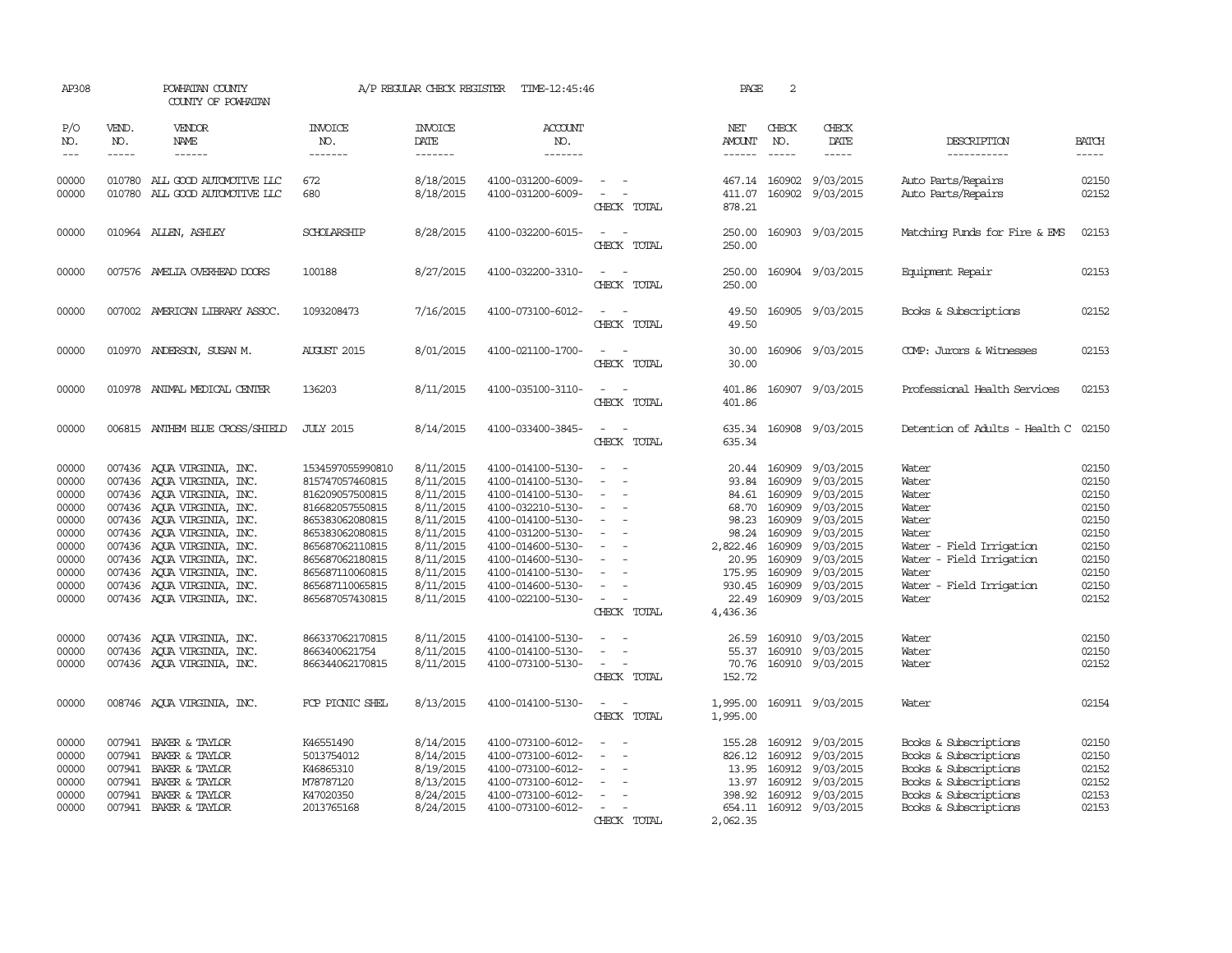| AP308                                                                                                                                                                                                                                                                                                                                                                                                      |                                                                    | POWHATAN COUNTY<br>COUNTY OF POWHATAN                                                                                                                    |                                                                                         | A/P REGULAR CHECK REGISTER                                                              | TIME-12:45:46                                                                                                                                   |                                         | PAGE                                                                      | 3                                                        |                                                                                                |                                                                                                               |                                                             |
|------------------------------------------------------------------------------------------------------------------------------------------------------------------------------------------------------------------------------------------------------------------------------------------------------------------------------------------------------------------------------------------------------------|--------------------------------------------------------------------|----------------------------------------------------------------------------------------------------------------------------------------------------------|-----------------------------------------------------------------------------------------|-----------------------------------------------------------------------------------------|-------------------------------------------------------------------------------------------------------------------------------------------------|-----------------------------------------|---------------------------------------------------------------------------|----------------------------------------------------------|------------------------------------------------------------------------------------------------|---------------------------------------------------------------------------------------------------------------|-------------------------------------------------------------|
| P/O<br>NO.<br>$\frac{1}{2} \frac{1}{2} \frac{1}{2} \frac{1}{2} \frac{1}{2} \frac{1}{2} \frac{1}{2} \frac{1}{2} \frac{1}{2} \frac{1}{2} \frac{1}{2} \frac{1}{2} \frac{1}{2} \frac{1}{2} \frac{1}{2} \frac{1}{2} \frac{1}{2} \frac{1}{2} \frac{1}{2} \frac{1}{2} \frac{1}{2} \frac{1}{2} \frac{1}{2} \frac{1}{2} \frac{1}{2} \frac{1}{2} \frac{1}{2} \frac{1}{2} \frac{1}{2} \frac{1}{2} \frac{1}{2} \frac{$ | VEND.<br>NO.<br>$- - - - -$                                        | VENDOR<br>NAME<br>$- - - - - -$                                                                                                                          | <b>INVOICE</b><br>NO.<br>-------                                                        | <b>INVOICE</b><br><b>DATE</b><br>-------                                                | <b>ACCOUNT</b><br>NO.<br>-------                                                                                                                |                                         | NET<br><b>AMOUNT</b><br>$- - - - - -$                                     | CHECK<br>NO.<br>$- - - - -$                              | CHECK<br>DATE<br>$- - - - -$                                                                   | DESCRIPTION<br>-----------                                                                                    | <b>BATCH</b><br>-----                                       |
| 00000                                                                                                                                                                                                                                                                                                                                                                                                      |                                                                    | 010971 BALES, JERREL E.                                                                                                                                  | <b>AUGUST 2015</b>                                                                      | 8/01/2015                                                                               | 4100-021100-1700-                                                                                                                               | $\overline{\phantom{a}}$<br>CHECK TOTAL | 30.00<br>30.00                                                            |                                                          | 160913 9/03/2015                                                                               | COMP: Jurors & Witnesses                                                                                      | 02153                                                       |
| 00000                                                                                                                                                                                                                                                                                                                                                                                                      |                                                                    | 010968 BALTIMORE, CAROL B.                                                                                                                               | <b>AUGUST 2015</b>                                                                      | 8/01/2015                                                                               | 4100-021100-1700-                                                                                                                               | CHECK TOTAL                             | 30.00<br>30.00                                                            |                                                          | 160914 9/03/2015                                                                               | COMP: Jurors & Witnesses                                                                                      | 02153                                                       |
| 00000                                                                                                                                                                                                                                                                                                                                                                                                      |                                                                    | 008793 BENEFITS SOLUTIONS, INC.                                                                                                                          | 24043                                                                                   | 9/01/2015                                                                               | 4100-012220-2311-                                                                                                                               | $\equiv$<br>CHECK TOTAL                 | 65.00<br>65.00                                                            |                                                          | 160915 9/03/2015                                                                               | Cobra Fees                                                                                                    | 02152                                                       |
| 00000                                                                                                                                                                                                                                                                                                                                                                                                      |                                                                    | 008713 BLUE RIDGE RESCUE                                                                                                                                 | 36350                                                                                   | 8/21/2015                                                                               | 4100-032200-6011-                                                                                                                               | $\sim$<br>$\sim$<br>CHECK TOTAL         | 110.00<br>110.00                                                          |                                                          | 160916 9/03/2015                                                                               | Protective Gear/Uniforms                                                                                      | 02153                                                       |
| 00000                                                                                                                                                                                                                                                                                                                                                                                                      |                                                                    | 007831 BOCZAR, CHRISTINE                                                                                                                                 | 08102015                                                                                | 8/10/2015                                                                               | 4100-035100-6014-                                                                                                                               | $\sim$<br>CHECK TOTAL                   | 19.94                                                                     |                                                          | 19.94 160917 9/03/2015                                                                         | Other Operating Supplies                                                                                      | 02150                                                       |
| 00000                                                                                                                                                                                                                                                                                                                                                                                                      | 010969                                                             | BOOKER, ANGELA P.                                                                                                                                        | <b>AUGUST 2015</b>                                                                      | 8/01/2015                                                                               | 4100-021100-1700-                                                                                                                               | CHECK TOTAL                             | 30.00<br>30.00                                                            |                                                          | 160918 9/03/2015                                                                               | COMP: Jurors & Witnesses                                                                                      | 02153                                                       |
| 00000                                                                                                                                                                                                                                                                                                                                                                                                      |                                                                    | 010975 BOWLES, JUANITA W.                                                                                                                                | <b>AUGUST 2015</b>                                                                      | 8/01/2015                                                                               | 4100-021100-1700-                                                                                                                               | CHECK TOTAL                             | 30.00<br>30.00                                                            |                                                          | 160919 9/03/2015                                                                               | COMP: Jurors & Witnesses                                                                                      | 02153                                                       |
| 00000<br>00000<br>00000                                                                                                                                                                                                                                                                                                                                                                                    | 007353<br>007353                                                   | CDW GOVERNMENT, INC.<br>CDW GOVERNMENT, INC.<br>007353 CDW GOVERNMENT, INC.                                                                              | XD51220<br>XK63950<br>XK70953                                                           | 8/04/2015<br>8/14/2015<br>8/15/2015                                                     | 4100-073100-6003-<br>4100-073100-6003-<br>4100-073100-6003-                                                                                     | $\sim$<br>CHECK TOTAL                   | 1,061.58<br>512.66<br>62.82<br>1,637.06                                   | 160920<br>160920<br>160920                               | 9/03/2015<br>9/03/2015<br>9/03/2015                                                            | Computer Equipment - Capitaliz<br>Computer Equipment - Capitaliz<br>Computer Equipment - Capitaliz            | 02150<br>02153<br>02153                                     |
| 00000                                                                                                                                                                                                                                                                                                                                                                                                      |                                                                    | 008276 CENGAGE LEARNING INC.                                                                                                                             | 55689213                                                                                | 8/12/2015                                                                               | 4100-073100-6012-                                                                                                                               | CHECK TOTAL                             | 147.94                                                                    |                                                          | 147.94 160921 9/03/2015                                                                        | Books & Subscriptions                                                                                         | 02150                                                       |
| 00000<br>00000<br>00000<br>00000<br>00000<br>00000                                                                                                                                                                                                                                                                                                                                                         | 000540<br>000540<br>000540<br>000540<br>000540<br>000540           | CENTRAL VIRGINIA WASTE<br>CENIRAL VIRGINIA WASTE<br>CENTRAL VIRGINIA WASTE<br>CENTRAL VIRGINIA WASTE<br>CENTRAL VIRGINIA WASTE<br>CENTRAL VIRGINIA WASTE | 20422<br>20427<br>20453<br>20479<br>20479<br>20479                                      | 8/17/2015<br>8/18/2015<br>8/20/2015<br>8/25/2015<br>8/25/2015<br>8/25/2015              | 4100-014300-3176-<br>4100-014300-3176-<br>4100-014300-3175-<br>4100-014300-3176-<br>4100-014300-3176-<br>4100-014300-3176-                      | $\overline{\phantom{a}}$<br>CHECK TOTAL | 177.46<br>218.08<br>16,578.75<br>495.00<br>5,390,00<br>21,508.28          | 160922<br>160922<br>160922<br>160922<br>160922           | 9/03/2015<br>9/03/2015<br>9/03/2015<br>9/03/2015<br>9/03/2015<br>1,351.01-160922 9/03/2015     | Recycling Pulls<br>Recycling Pulls<br>Waste Disposal<br>Recycling Pulls<br>Recycling Pulls<br>Recycling Pulls | 02152<br>02152<br>02152<br>02153<br>02153<br>02153          |
| 00000                                                                                                                                                                                                                                                                                                                                                                                                      | 008878 CHASE                                                       |                                                                                                                                                          | 0017839101 0815                                                                         | 8/24/2015                                                                               | 4100-053910-5643-                                                                                                                               | $\sim$<br>CHECK TOTAL                   | 1,135.42                                                                  |                                                          | 1,135.42 160923 9/03/2015                                                                      | PCCAA Services - Federal CSBG                                                                                 | 02153                                                       |
| 00000                                                                                                                                                                                                                                                                                                                                                                                                      |                                                                    | 010961 CHILDREN'S ADVOCACY                                                                                                                               | 532                                                                                     | 8/12/2015                                                                               | 4100-031200-5540-                                                                                                                               | $\overline{\phantom{a}}$<br>CHECK TOTAL | 400.00<br>400.00                                                          |                                                          | 160924 9/03/2015                                                                               | Conferences & Training                                                                                        | 02152                                                       |
| 00000<br>00000<br>00000<br>00000<br>00000<br>00000<br>00000                                                                                                                                                                                                                                                                                                                                                | 006965<br>006965<br>006965<br>006965<br>006965<br>006965<br>006965 | CINIAS CORPORATION<br>CINIAS CORPORATION<br>CINIAS CORPORATION<br>CINIAS CORPORATION<br>CINIAS CORPORATION<br>CINIAS CORPORATION<br>CINIAS CORPORATION   | 143594065<br>143594065<br>143597653<br>143597653<br>143597654<br>143601289<br>143604850 | 8/05/2015<br>8/05/2015<br>8/12/2015<br>8/12/2015<br>8/12/2015<br>8/19/2015<br>8/26/2015 | 4100-014500-6011-<br>4100-014100-6011-<br>4100-014500-6011-<br>4100-014100-6011-<br>4100-014300-6011-<br>4100-014300-6011-<br>4100-014300-6011- | $\equiv$<br>CHECK TOTAL                 | 113.03<br>67.83<br>52.53<br>67.83<br>167.06<br>114.81<br>114.82<br>697.91 | 160925<br>160925<br>160925<br>160925<br>160925<br>160925 | 9/03/2015<br>9/03/2015<br>9/03/2015<br>9/03/2015<br>9/03/2015<br>9/03/2015<br>160925 9/03/2015 | Uniforms<br>Uniforms<br>Uniforms<br>Uniforms<br>Uniforms<br>Uniforms<br>Uniforms                              | 02150<br>02150<br>02150<br>02150<br>02150<br>02152<br>02153 |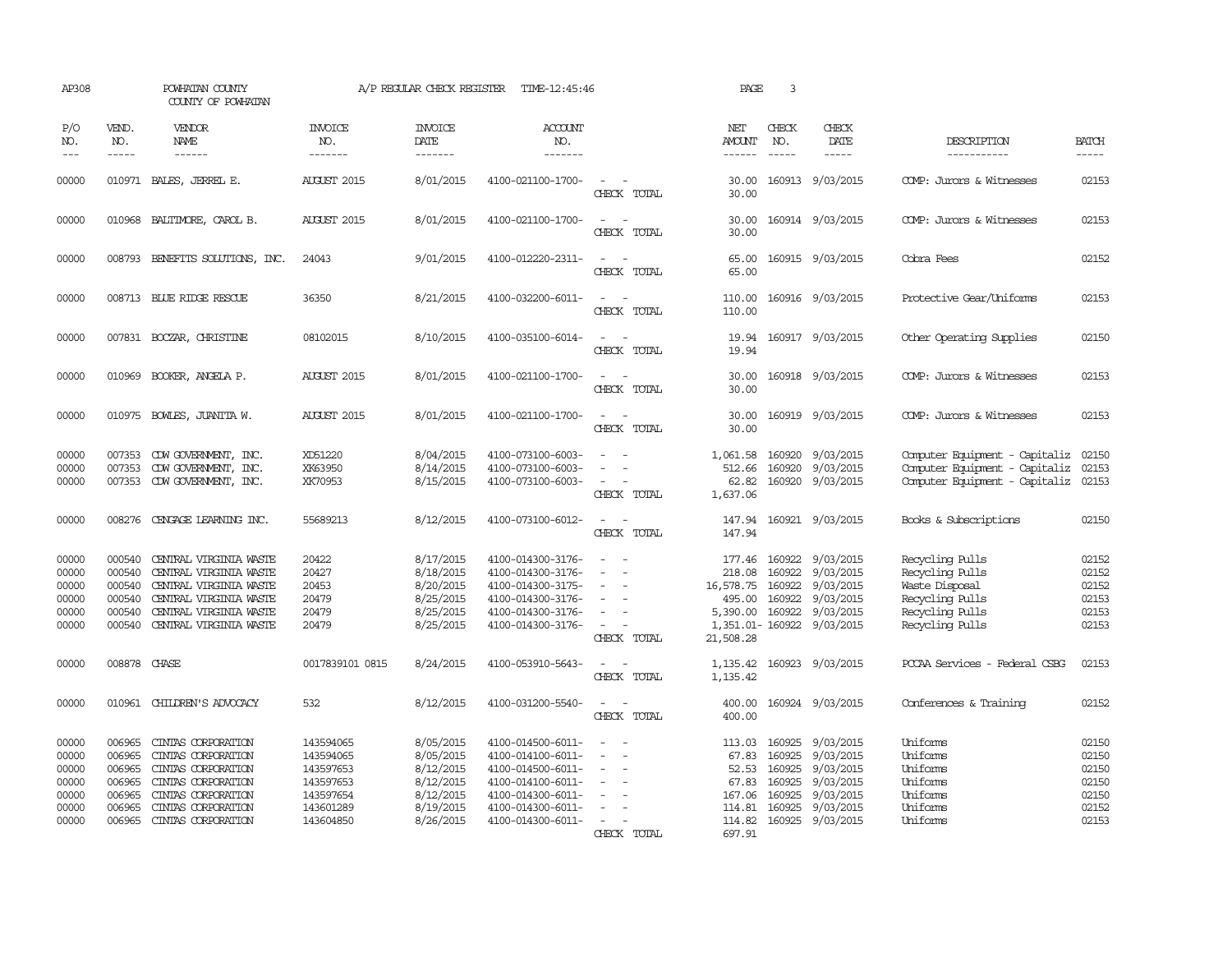| AP308                                                       |                             | POWHATAN COUNTY<br>COUNTY OF POWHATAN                                                                                                                                                                                                      |                                                             | A/P REGULAR CHECK REGISTER                                                              | TIME-12:45:46                                                                                                                                   |                                                     | PAGE                                           | 4                                                                                             |                                                                                                                                                                                                                                                                                                                                                                                                                                                                                                      |                                                                                                                                                                                                                           |                                                                                                                                                                                                                                                                                                                                                                                                                                                                                                     |
|-------------------------------------------------------------|-----------------------------|--------------------------------------------------------------------------------------------------------------------------------------------------------------------------------------------------------------------------------------------|-------------------------------------------------------------|-----------------------------------------------------------------------------------------|-------------------------------------------------------------------------------------------------------------------------------------------------|-----------------------------------------------------|------------------------------------------------|-----------------------------------------------------------------------------------------------|------------------------------------------------------------------------------------------------------------------------------------------------------------------------------------------------------------------------------------------------------------------------------------------------------------------------------------------------------------------------------------------------------------------------------------------------------------------------------------------------------|---------------------------------------------------------------------------------------------------------------------------------------------------------------------------------------------------------------------------|-----------------------------------------------------------------------------------------------------------------------------------------------------------------------------------------------------------------------------------------------------------------------------------------------------------------------------------------------------------------------------------------------------------------------------------------------------------------------------------------------------|
| P/O<br>NO.<br>$---$                                         | VEND.<br>NO.<br>$- - - - -$ | VENDOR<br>NAME<br>$- - - - - -$                                                                                                                                                                                                            | <b>INVOICE</b><br>NO.<br>-------                            | <b>INVOICE</b><br>DATE<br>-------                                                       | <b>ACCOUNT</b><br>NO.<br>-------                                                                                                                |                                                     | NET<br>AMOUNT<br>------                        | CHECK<br>NO.<br>$\qquad \qquad - - - - -$                                                     | CHECK<br>DATE<br>$\begin{tabular}{ccccc} \multicolumn{2}{c}{} & \multicolumn{2}{c}{} & \multicolumn{2}{c}{} & \multicolumn{2}{c}{} & \multicolumn{2}{c}{} & \multicolumn{2}{c}{} & \multicolumn{2}{c}{} & \multicolumn{2}{c}{} & \multicolumn{2}{c}{} & \multicolumn{2}{c}{} & \multicolumn{2}{c}{} & \multicolumn{2}{c}{} & \multicolumn{2}{c}{} & \multicolumn{2}{c}{} & \multicolumn{2}{c}{} & \multicolumn{2}{c}{} & \multicolumn{2}{c}{} & \multicolumn{2}{c}{} & \multicolumn{2}{c}{} & \mult$ | DESCRIPTION<br>-----------                                                                                                                                                                                                | <b>BATCH</b><br>$\begin{tabular}{ccccc} \multicolumn{2}{c}{} & \multicolumn{2}{c}{} & \multicolumn{2}{c}{} & \multicolumn{2}{c}{} & \multicolumn{2}{c}{} & \multicolumn{2}{c}{} & \multicolumn{2}{c}{} & \multicolumn{2}{c}{} & \multicolumn{2}{c}{} & \multicolumn{2}{c}{} & \multicolumn{2}{c}{} & \multicolumn{2}{c}{} & \multicolumn{2}{c}{} & \multicolumn{2}{c}{} & \multicolumn{2}{c}{} & \multicolumn{2}{c}{} & \multicolumn{2}{c}{} & \multicolumn{2}{c}{} & \multicolumn{2}{c}{} & \mult$ |
| 00000<br>00000<br>00000<br>00000<br>00000<br>00000<br>00000 | 007341<br>007341            | CLAWS & PAWS ANIMAL CARE<br>CLAWS & PAWS ANIMAL CARE<br>007341 CLAWS & PAWS ANIMAL CARE<br>007341 CLAWS & PAWS ANIMAL CARE<br>007341 CLAWS & PAWS ANIMAL CARE<br>007341 CLAWS & PAWS ANIMAL CARE<br>007341 CLAWS & PAWS ANIMAL CARE        | 67766<br>67862<br>67985<br>67985<br>68033<br>68038<br>68069 | 6/24/2015<br>7/02/2015<br>7/08/2015<br>7/08/2015<br>7/09/2015<br>7/09/2015<br>7/10/2015 | 4100-035100-5614-<br>4100-035100-3110-<br>4100-035100-3110-<br>4100-035100-3110-<br>4100-035100-3110-<br>4100-035100-3110-<br>4100-035100-3110- | $\equiv$<br>$\equiv$<br>$\sim$                      | 22.00<br>81.48<br>20.50                        | 160926<br>160926<br>456.11 160926<br>118.50-160926<br>94.00 160926<br>160926<br>174.45 160926 | 9/03/2015<br>9/03/2015<br>9/03/2015<br>9/03/2015<br>9/03/2015<br>9/03/2015<br>9/03/2015                                                                                                                                                                                                                                                                                                                                                                                                              | Initial shots/visit costs<br>Professional Health Services<br>Professional Health Services<br>Professional Health Services<br>Professional Health Services<br>Professional Health Services<br>Professional Health Services | 02152<br>02152<br>02152<br>02152<br>02152<br>02152<br>02152                                                                                                                                                                                                                                                                                                                                                                                                                                         |
| 00000<br>00000<br>00000<br>00000<br>00000<br>00000<br>00000 | 007341                      | 007341 CLAWS & PAWS ANIMAL CARE<br>007341 CLAWS & PAWS ANIMAL CARE<br>007341 CLAWS & PAWS ANIMAL CARE<br>CLAWS & PAWS ANIMAL CARE<br>007341 CLAWS & PAWS ANIMAL CARE<br>007341 CLAWS & PAWS ANIMAL CARE<br>007341 CLAWS & PAWS ANIMAL CARE | 68143<br>68143<br>68143<br>68143<br>68246<br>68253<br>68509 | 7/20/2015<br>7/20/2015<br>7/20/2015<br>7/20/2015<br>7/20/2015<br>7/20/2015<br>7/31/2015 | 4100-035100-3110-<br>4100-035100-3110-<br>4100-035100-3110-<br>4100-035100-3110-<br>4100-035100-3110-<br>4100-035100-5614-<br>4100-035100-3110- | $\equiv$<br>$\overline{\phantom{a}}$<br>CHECK TOTAL | 751.93<br>38.50<br>22.00<br>124.50<br>1,328.40 | 160926<br>253.72-160926<br>35.60- 160926<br>49.25-160926<br>160926<br>160926                  | 9/03/2015<br>9/03/2015<br>9/03/2015<br>9/03/2015<br>9/03/2015<br>9/03/2015<br>160926 9/03/2015                                                                                                                                                                                                                                                                                                                                                                                                       | Professional Health Services<br>Professional Health Services<br>Professional Health Services<br>Professional Health Services<br>Professional Health Services<br>Initial shots/visit costs<br>Professional Health Services | 02152<br>02152<br>02152<br>02152<br>02152<br>02152<br>02152                                                                                                                                                                                                                                                                                                                                                                                                                                         |
| 00000                                                       |                             | 010857 CMG IMPRESSIONS, INC.                                                                                                                                                                                                               | 3353                                                        | 8/18/2015                                                                               | 4100-021600-3500-                                                                                                                               | CHECK TOTAL                                         | 69.00<br>69.00                                 |                                                                                               | 160927 9/03/2015                                                                                                                                                                                                                                                                                                                                                                                                                                                                                     | Printing & Binding                                                                                                                                                                                                        | 02152                                                                                                                                                                                                                                                                                                                                                                                                                                                                                               |
| 00000                                                       |                             | 010965 COALITION OF CHURCHES                                                                                                                                                                                                               | MOU                                                         | 8/18/2015                                                                               | 4100-053910-5643-                                                                                                                               | CHECK TOTAL                                         | 25,000.00<br>25,000.00                         |                                                                                               | 160928 9/03/2015                                                                                                                                                                                                                                                                                                                                                                                                                                                                                     | PCCAA Services - Federal CSBG                                                                                                                                                                                             | 02153                                                                                                                                                                                                                                                                                                                                                                                                                                                                                               |
| 00000                                                       |                             | 009154 COOK, TINA M.                                                                                                                                                                                                                       | T.MELL 4&5/15                                               | 5/31/2015                                                                               | 4100-053910-5643-                                                                                                                               | CHECK TOTAL                                         | 1,200.00<br>1,200.00                           |                                                                                               | 160929 9/03/2015                                                                                                                                                                                                                                                                                                                                                                                                                                                                                     | PCCAA Services - Federal CSBG                                                                                                                                                                                             | 02153                                                                                                                                                                                                                                                                                                                                                                                                                                                                                               |
| 00000                                                       |                             | 007731 D & E EQUIPMENT SERVICES                                                                                                                                                                                                            | 13046                                                       | 8/31/2015                                                                               | 4100-014300-3310-                                                                                                                               | CHECK TOTAL                                         | 170.00<br>170.00                               |                                                                                               | 160930 9/03/2015                                                                                                                                                                                                                                                                                                                                                                                                                                                                                     | Repairs & Maintenance                                                                                                                                                                                                     | 02153                                                                                                                                                                                                                                                                                                                                                                                                                                                                                               |
| 00000                                                       |                             | 010079 DEAL & LACHENEY P.C.                                                                                                                                                                                                                | 4629                                                        | 9/01/2015                                                                               | 4100-012210-3150-                                                                                                                               | $\sim$<br>CHECK TOTAL                               | 10,000.00<br>10,000.00                         |                                                                                               | 160931 9/03/2015                                                                                                                                                                                                                                                                                                                                                                                                                                                                                     | Contracted County Attomey                                                                                                                                                                                                 | 02152                                                                                                                                                                                                                                                                                                                                                                                                                                                                                               |
| 00000                                                       |                             | 010404 DOBBINS, TERESA HASH                                                                                                                                                                                                                | CHAIR AND MAT                                               | 9/01/2015                                                                               | 4100-021600-6001-                                                                                                                               | $\overline{\phantom{a}}$<br>$\sim$<br>CHECK TOTAL   | 168.23<br>168.23                               |                                                                                               | 160932 9/03/2015                                                                                                                                                                                                                                                                                                                                                                                                                                                                                     | Office Supplies                                                                                                                                                                                                           | 02152                                                                                                                                                                                                                                                                                                                                                                                                                                                                                               |
| 00000                                                       |                             | 007288 DOMINION ENERGY                                                                                                                                                                                                                     | 105082                                                      | 8/06/2015                                                                               | 4100-014100-3320-                                                                                                                               | CHECK TOTAL                                         | 1,757.25<br>1,757.25                           |                                                                                               | 160933 9/03/2015                                                                                                                                                                                                                                                                                                                                                                                                                                                                                     | Maintenance & Service Contract                                                                                                                                                                                            | 02150                                                                                                                                                                                                                                                                                                                                                                                                                                                                                               |
| 00000<br>00000                                              | 008750<br>008750            | DOMINION VIRGINIA POWER<br>DOMINION VIRGINIA POWER                                                                                                                                                                                         | 9303664768 0815<br>9987890044 0115                          | 8/20/2015<br>1/23/2015                                                                  | 4100-053910-5643-<br>4100-053910-5643-                                                                                                          | CHECK TOTAL                                         | 575.75<br>1,659.90<br>2,235.65                 |                                                                                               | 160934 9/03/2015<br>160934 9/03/2015                                                                                                                                                                                                                                                                                                                                                                                                                                                                 | PCCAA Services - Federal CSBG<br>PCCAA Services - Federal CSBG                                                                                                                                                            | 02153<br>02153                                                                                                                                                                                                                                                                                                                                                                                                                                                                                      |
| 00000                                                       |                             | 006842 EAGLE FIRE INC.                                                                                                                                                                                                                     | SRVCE089257                                                 | 7/31/2015                                                                               | 4100-032220-3320-                                                                                                                               | CHECK TOTAL                                         | 3,163.00<br>3,163.00                           |                                                                                               | 160935 9/03/2015                                                                                                                                                                                                                                                                                                                                                                                                                                                                                     | Maintenance & Service Contract                                                                                                                                                                                            | 02150                                                                                                                                                                                                                                                                                                                                                                                                                                                                                               |
| 00000                                                       |                             | 001500 ELK HILL FARM                                                                                                                                                                                                                       | MOU                                                         | 8/31/2015                                                                               | 4100-053910-5643-                                                                                                                               | CHECK TOTAL                                         | 24,000.00<br>24,000.00                         |                                                                                               | 160936 9/03/2015                                                                                                                                                                                                                                                                                                                                                                                                                                                                                     | PCCAA Services - Federal CSBG                                                                                                                                                                                             | 02153                                                                                                                                                                                                                                                                                                                                                                                                                                                                                               |
| 00000                                                       |                             | 000338 FIRE PROTECTION EQUIP. CO 00061684                                                                                                                                                                                                  |                                                             | 7/29/2015                                                                               | 4100-032200-6011-                                                                                                                               | $\sim$<br>CHECK TOTAL                               | 600.40<br>600.40                               |                                                                                               | 160937 9/03/2015                                                                                                                                                                                                                                                                                                                                                                                                                                                                                     | Protective Gear/Uniforms                                                                                                                                                                                                  | 02152                                                                                                                                                                                                                                                                                                                                                                                                                                                                                               |
| 00000                                                       |                             | 010916 FIRST WITNESS SECURITY                                                                                                                                                                                                              | I-52137                                                     | 8/10/2015                                                                               | 4100-031200-6014-                                                                                                                               | CHECK TOTAL                                         | 661.00<br>661.00                               |                                                                                               | 160938 9/03/2015                                                                                                                                                                                                                                                                                                                                                                                                                                                                                     | Other Operating Supplies                                                                                                                                                                                                  | 02150                                                                                                                                                                                                                                                                                                                                                                                                                                                                                               |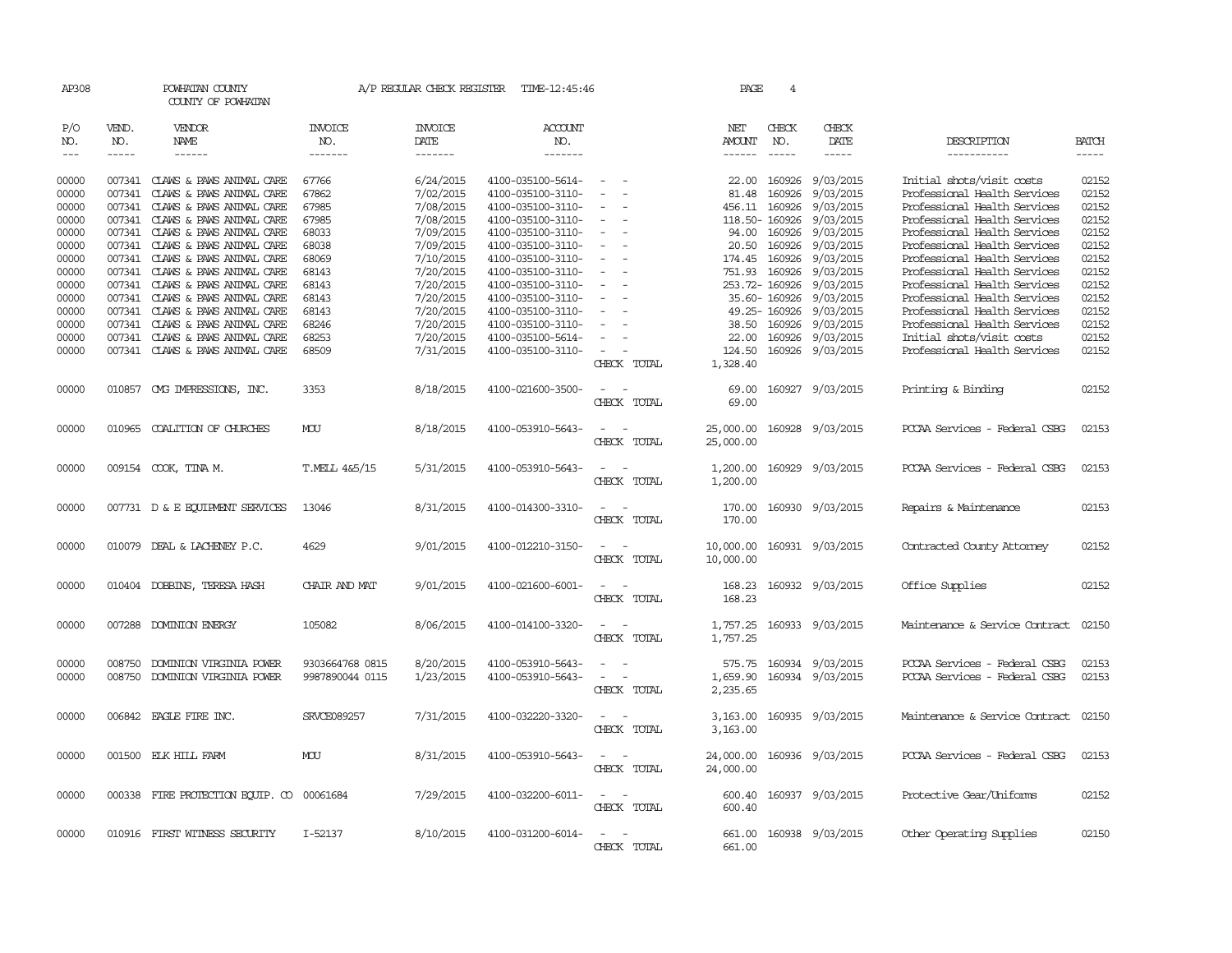| AP308                                              |                                      | POWHATAN COUNTY<br>COUNTY OF POWHATAN                                                                                                                                                  |                                              | A/P REGULAR CHECK REGISTER                                                 | TIME-12:45:46                                                                                                              |                                                                                                           | PAGE                                                               | 5                                                        |                                                                            |                                                                                                                                                          |                                                    |
|----------------------------------------------------|--------------------------------------|----------------------------------------------------------------------------------------------------------------------------------------------------------------------------------------|----------------------------------------------|----------------------------------------------------------------------------|----------------------------------------------------------------------------------------------------------------------------|-----------------------------------------------------------------------------------------------------------|--------------------------------------------------------------------|----------------------------------------------------------|----------------------------------------------------------------------------|----------------------------------------------------------------------------------------------------------------------------------------------------------|----------------------------------------------------|
| P/O<br>NO.<br>$\frac{1}{2}$                        | VEND.<br>NO.<br>$- - - - -$          | VENDOR<br>NAME<br>------                                                                                                                                                               | <b>INVOICE</b><br>NO.<br>-------             | <b>INVOICE</b><br>DATE<br>$- - - - - - -$                                  | ACCOUNT<br>NO.<br>-------                                                                                                  |                                                                                                           | NET<br>AMOUNT                                                      | CHECK<br>NO.<br>$- - - - -$                              | CHECK<br>DATE<br>-----                                                     | DESCRIPTION<br>-----------                                                                                                                               | <b>BATCH</b><br>$- - - - -$                        |
| 00000<br>00000                                     | 000690<br>000690                     | FLATROCK TIRE & AUTO<br>FLATROCK TIRE & AUTO                                                                                                                                           | 0012955<br>0013253                           | 8/05/2015<br>8/28/2015                                                     | 4100-031200-6009-<br>4100-031200-6008-                                                                                     | $\overline{\phantom{a}}$<br>CHECK TOTAL                                                                   | 72.55<br>50.50<br>123.05                                           | 160939<br>160939                                         | 9/03/2015<br>9/03/2015                                                     | Auto Parts/Repairs<br>Gas/Grease/Oil                                                                                                                     | 02152<br>02152                                     |
| 00000<br>00000                                     | 006522                               | 006522 FOOD LION<br>FOOD LION                                                                                                                                                          | 281361321039<br>281361341041                 | 8/14/2015<br>8/27/2015                                                     | 4100-035100-6022-<br>4100-035100-6022-                                                                                     | $\overline{a}$<br>CHECK TOTAL                                                                             | 173.15<br>160.61<br>333.76                                         | 160940<br>160940                                         | 9/03/2015<br>9/03/2015                                                     | Dog Food/Supplies<br>Dog Food/Supplies                                                                                                                   | 02150<br>02152                                     |
| 00000                                              |                                      | 008314 FREE CLINIC OF POWHATAN                                                                                                                                                         | MOU                                          | 8/25/2015                                                                  | 4100-053910-5643-                                                                                                          | $\sim$<br>$\overline{\phantom{a}}$<br>CHECK TOTAL                                                         | 15,000.00<br>15,000.00                                             |                                                          | 160941 9/03/2015                                                           | PCCAA Services - Federal CSBG                                                                                                                            | 02153                                              |
| 00000<br>00000<br>00000<br>00000                   | 009280<br>009280                     | 009280 GOODMAN SPECIALIZED<br>GOODWAN SPECIALIZED<br>GOODWAN SPECIALIZED<br>009280 GOODMAN SPECIALIZED                                                                                 | 12867G<br>12872G<br>12880G<br>12894G         | 8/14/2015<br>8/20/2015<br>8/27/2015<br>8/20/2015                           | 4100-032200-6009-<br>4100-032200-6009-<br>4100-032200-6009-<br>4100-032200-6009-                                           | $\overline{\phantom{a}}$<br>$\overline{\phantom{a}}$<br>$\overline{\phantom{a}}$<br>CHECK TOTAL           | 486.55<br>1,461.43<br>481.46<br>1,947.82                           | 160942<br>160942<br>160942                               | 9/03/2015<br>9/03/2015<br>9/03/2015<br>481.62-160942 9/03/2015             | Auto Repairs and Parts<br>Auto Repairs and Parts<br>Auto Repairs and Parts<br>Auto Repairs and Parts                                                     | 02150<br>02153<br>02153<br>02153                   |
| 00000                                              |                                      | 006763 GREENBERG & ASSOCIATES                                                                                                                                                          | 2551                                         | 7/31/2015                                                                  | 4100-031200-3110-                                                                                                          | $\sim$<br>$\sim$<br>CHECK TOTAL                                                                           | 845.00<br>845.00                                                   |                                                          | 160943 9/03/2015                                                           | Professional Health Services                                                                                                                             | 02150                                              |
| 00000                                              |                                      | 010966 HABITAT FOR HUMANITY-                                                                                                                                                           | MOU                                          | 8/11/2015                                                                  | 4100-053910-5643-                                                                                                          | $\sim$<br>CHECK TOTAL                                                                                     | 25,000.00<br>25,000.00                                             |                                                          | 160944 9/03/2015                                                           | PCCAA Services - Federal CSBG                                                                                                                            | 02153                                              |
| 00000<br>00000<br>00000<br>00000                   | 006097<br>006097<br>006097<br>006097 | HERIZLER FARM & FEED, INC<br>HERIZLER FARM & FEED, INC<br>HERTZLER FARM & FEED, INC<br>HERTZLER FARM & FEED, INC                                                                       | 025645<br>025657<br>025671<br>025684         | 8/14/2015<br>8/17/2015<br>8/24/2015<br>8/28/2015                           | 4100-035100-6022-<br>4100-035100-3110-<br>4100-035100-3110-<br>4100-035100-6022-                                           | $\sim$<br>$\overline{\phantom{a}}$<br>$\overline{\phantom{a}}$<br>CHECK TOTAL                             | 110.87<br>116.87<br>41.98<br>141.90<br>411.62                      | 160945<br>160945<br>160945<br>160945                     | 9/03/2015<br>9/03/2015<br>9/03/2015<br>9/03/2015                           | Dog Food/Supplies<br>Professional Health Services<br>Professional Health Services<br>Dog Food/Supplies                                                   | 02150<br>02152<br>02152<br>02152                   |
| 00000<br>00000                                     | 010487<br>010487                     | IBM CORPORATION<br>IBM CORPORATION                                                                                                                                                     | <b>O6811EY</b><br><b>O6811EY</b>             | 9/01/2015<br>9/01/2015                                                     | 4100-095101-9300-<br>4100-095101-9301-                                                                                     | $\overline{\phantom{a}}$<br>$\overline{\phantom{a}}$<br>$\sim$<br>$\overline{\phantom{a}}$<br>CHECK TOTAL | 770.86<br>83.71<br>854.57                                          | 160946<br>160946                                         | 9/03/2015<br>9/03/2015                                                     | AS400 Lease - Principal<br>AS400 Lease - Interest                                                                                                        | 02152<br>02152                                     |
| 00000<br>00000                                     | 010967<br>010967                     | <b>ILEAD STRATEGIES</b><br><b>ILEAD STRATEGIES</b>                                                                                                                                     | 001<br>002                                   | 8/05/2015<br>8/24/2015                                                     | 4100-053910-5643-<br>4100-053910-5643-                                                                                     | $\overline{\phantom{a}}$<br>$\overline{\phantom{a}}$<br>$\overline{\phantom{a}}$<br>CHECK TOTAL           | 3,000.00<br>3,303.60<br>6,303.60                                   | 160947                                                   | 9/03/2015<br>160947 9/03/2015                                              | PCCAA Services - Federal CSBG<br>PCCAA Services - Federal CSBG                                                                                           | 02153<br>02153                                     |
| 00000<br>00000                                     | 010755<br>010755                     | <b>INNOVATIVE TURF</b><br><b>INIOVATIVE TURF</b>                                                                                                                                       | 2687<br>2695                                 | 8/01/2015<br>8/10/2015                                                     | 4100-014600-3320-<br>4100-014500-3319-                                                                                     | CHECK TOTAL                                                                                               | 1,580.95<br>155.00<br>1,735.95                                     | 160948                                                   | 9/03/2015<br>160948 9/03/2015                                              | Maintenance/Service Contracts<br>Equipment Repairs and Maintena                                                                                          | 02150<br>02150                                     |
| 00000                                              |                                      | 001714 INTOXIMETERS, INC.                                                                                                                                                              | 506326                                       | 8/10/2015                                                                  | 4100-031200-6014-                                                                                                          | $\overline{\phantom{a}}$<br>CHECK TOTAL                                                                   | 170.00<br>170.00                                                   | 160949                                                   | 9/03/2015                                                                  | Other Operating Supplies                                                                                                                                 | 02150                                              |
| 00000<br>00000<br>00000<br>00000<br>00000<br>00000 |                                      | 010231 J & K HEAVY TRUCKS &<br>010231 J & K HEAVY TRUCKS &<br>010231 J & K HEAVY TRUCKS &<br>010231 J & K HEAVY TRUCKS &<br>010231 J & K HEAVY TRUCKS &<br>010231 J & K HEAVY TRUCKS & | 4781<br>4824<br>4825<br>4826<br>4840<br>4660 | 8/04/2015<br>8/03/2015<br>8/03/2015<br>8/03/2015<br>8/04/2015<br>8/10/2015 | 4100-032200-6009-<br>4100-032200-6009-<br>4100-032200-6009-<br>4100-032200-6009-<br>4100-032200-6009-<br>4100-032200-6009- | $\sim$<br>CHECK TOTAL                                                                                     | 204.38<br>51.00<br>51.00<br>16.00<br>56.01<br>1,866.33<br>2,244.72 | 160950<br>160950<br>160950<br>160950<br>160950<br>160950 | 9/03/2015<br>9/03/2015<br>9/03/2015<br>9/03/2015<br>9/03/2015<br>9/03/2015 | Auto Repairs and Parts<br>Auto Repairs and Parts<br>Auto Repairs and Parts<br>Auto Repairs and Parts<br>Auto Repairs and Parts<br>Auto Repairs and Parts | 02150<br>02150<br>02150<br>02150<br>02150<br>02152 |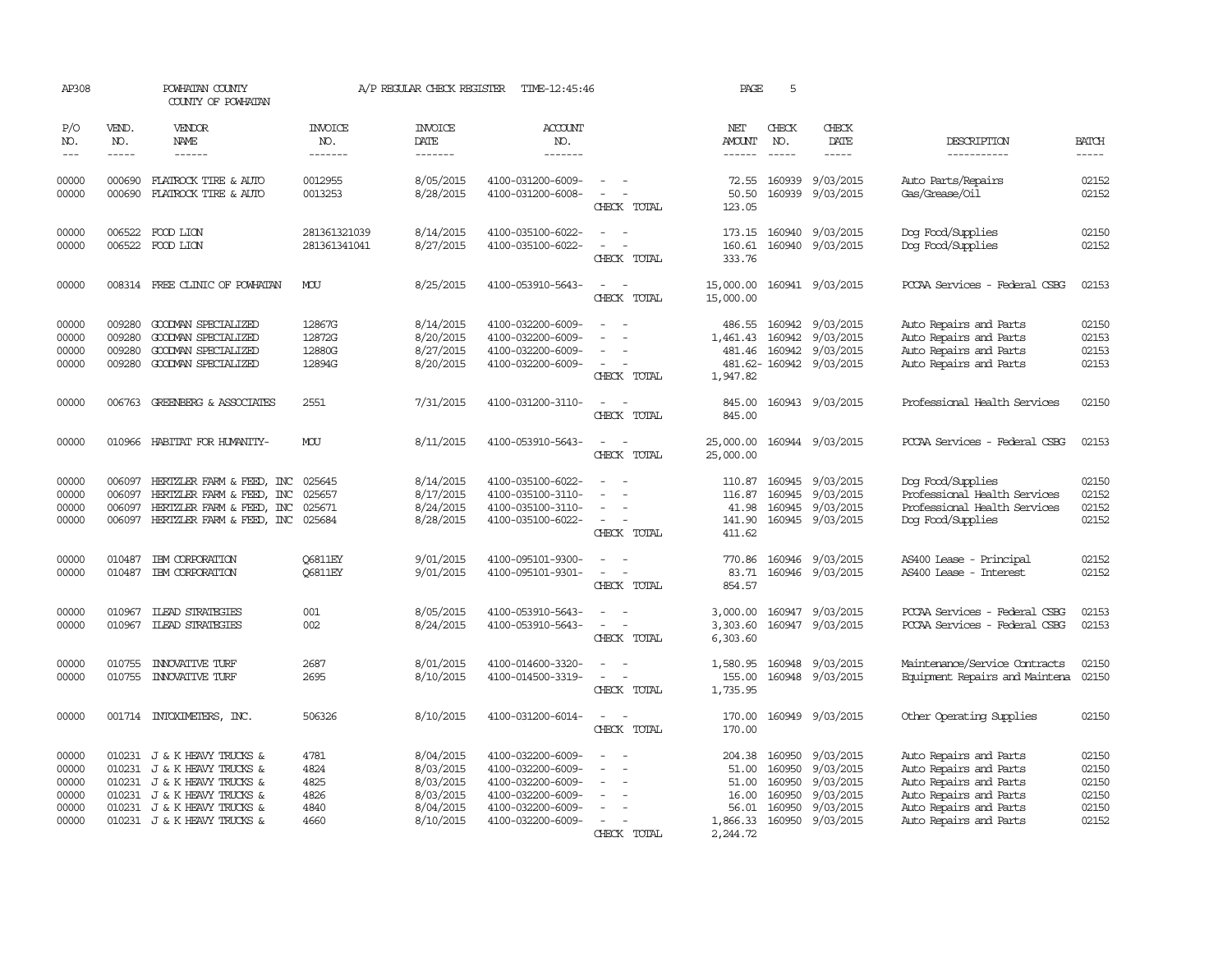| AP308                                                       |                                      | POWHATAN COUNTY<br>COUNTY OF POWHATAN                                                                                                           |                                                                                        | A/P REGULAR CHECK REGISTER                                                              | TIME-12:45:46                                                                                                                                   |                                                   | PAGE                                                                    | 6                                                                  |                                                                                         |                                                                                                                                                                       |                                                             |
|-------------------------------------------------------------|--------------------------------------|-------------------------------------------------------------------------------------------------------------------------------------------------|----------------------------------------------------------------------------------------|-----------------------------------------------------------------------------------------|-------------------------------------------------------------------------------------------------------------------------------------------------|---------------------------------------------------|-------------------------------------------------------------------------|--------------------------------------------------------------------|-----------------------------------------------------------------------------------------|-----------------------------------------------------------------------------------------------------------------------------------------------------------------------|-------------------------------------------------------------|
| P/O<br>NO.<br>$ -$                                          | VEND.<br>NO.<br>$\frac{1}{2}$        | VENDOR<br><b>NAME</b><br>$\frac{1}{2}$                                                                                                          | <b>INVOICE</b><br>NO.<br>-------                                                       | <b>INVOICE</b><br>DATE<br>--------                                                      | <b>ACCOUNT</b><br>NO.<br>-------                                                                                                                |                                                   | NET<br><b>AMOUNT</b><br>------                                          | CHECK<br>NO.<br>$\frac{1}{2}$                                      | CHECK<br>DATE<br>$\frac{1}{2}$                                                          | DESCRIPTION<br>-----------                                                                                                                                            | <b>BATCH</b><br>-----                                       |
| 00000                                                       | 000120                               | JAMES RIVER AIR                                                                                                                                 | S58530                                                                                 | 7/31/2015                                                                               | 4100-014100-3308-                                                                                                                               | CHECK TOTAL                                       | 994.06<br>994.06                                                        | 160951                                                             | 9/03/2015                                                                               | HVAC Service and Repairs                                                                                                                                              | 02150                                                       |
| 00000                                                       | 010972                               | JENKSONS, PEGGY JO                                                                                                                              | <b>AUGUST 2015</b>                                                                     | 8/01/2015                                                                               | 4100-021100-1700-                                                                                                                               | $\sim$<br>$\overline{\phantom{a}}$<br>CHECK TOTAL | 30.00<br>30.00                                                          |                                                                    | 160952 9/03/2015                                                                        | COMP: Jurors & Witnesses                                                                                                                                              | 02153                                                       |
| 00000<br>00000                                              | 010960<br>010960                     | K&K CHEMICALS<br>K&K CHEMICALS                                                                                                                  | 7764<br>7684                                                                           | 8/24/2015<br>8/11/2015                                                                  | 4100-035100-6014-<br>4100-031200-6009-                                                                                                          | $\equiv$<br>$\sim$<br>$\equiv$<br>CHECK TOTAL     | 906.00<br>1,015.00<br>1,921.00                                          | 160953                                                             | 9/03/2015<br>160953 9/03/2015                                                           | Other Operating Supplies<br>Auto Parts/Repairs                                                                                                                        | 02152<br>02153                                              |
| 00000<br>00000                                              |                                      | 010771 LAND AND COATES, INC.<br>010771 LAND AND COATES, INC.                                                                                    | 607057<br>610005                                                                       | 8/10/2015<br>8/19/2015                                                                  | 4100-014500-6008-<br>4100-014500-6008-                                                                                                          | CHECK TOTAL                                       | 13.14<br>14.88<br>28.02                                                 |                                                                    | 160954 9/03/2015<br>160954 9/03/2015                                                    | Gas/Grease/Oil<br>Gas/Grease/Oil                                                                                                                                      | 02150<br>02152                                              |
| 00000                                                       | 006943                               | LIBRARY CORPORATION, THE                                                                                                                        | 59212                                                                                  | 8/12/2015                                                                               | 4100-073100-6014-                                                                                                                               | CHECK TOTAL                                       | 2,361.50<br>2,361.50                                                    |                                                                    | 160955 9/03/2015                                                                        | Library Supplies                                                                                                                                                      | 02150                                                       |
| 00000                                                       |                                      | 009164 LIBRARY IDEAS, LLC                                                                                                                       | 47342                                                                                  | 8/20/2015                                                                               | 4100-073100-6012-                                                                                                                               | CHECK TOTAL                                       | 255.00<br>255.00                                                        |                                                                    | 160956 9/03/2015                                                                        | Books & Subscriptions                                                                                                                                                 | 02152                                                       |
| 00000                                                       |                                      | 006672 MACON FIRE DEPARTMENT                                                                                                                    | EMS <sub>3</sub>                                                                       | 8/06/2015                                                                               | 4100-032200-6009-                                                                                                                               | CHECK TOTAL                                       | 650.88<br>650.88                                                        |                                                                    | 160957 9/03/2015                                                                        | Auto Repairs and Parts                                                                                                                                                | 02153                                                       |
| 00000                                                       |                                      | 008885 MARTIN, PEGGY                                                                                                                            | CALD 08152015                                                                          | 8/24/2015                                                                               | 4100-073100-5510-                                                                                                                               | $\overline{\phantom{a}}$<br>CHECK TOTAL           | 25.30<br>25.30                                                          |                                                                    | 160958 9/03/2015                                                                        | Travel/Mileage/Parking/Tolls                                                                                                                                          | 02152                                                       |
| 00000<br>00000<br>00000<br>00000<br>00000<br>00000<br>00000 | 006538<br>006538<br>006538<br>006538 | 006538 MATTHEW BENDER<br>MATTHEW BENDER<br>MATTHEW BENDER<br>MATTHEW BENDER<br>MATTHEW BENDER<br>006538 MATTHEW BENDER<br>006538 MATTHEW BENDER | 33991260010731<br>74230220<br>74250825<br>74252399<br>74410660<br>7441240X<br>74234781 | 7/31/2015<br>8/20/2015<br>8/20/2015<br>8/20/2015<br>8/25/2015<br>8/25/2015<br>8/20/2015 | 4100-011010-3002-<br>4100-012210-6012-<br>4100-011010-3002-<br>4100-031200-5810-<br>4100-022100-6012-<br>4100-031200-5810-<br>4100-073100-6012- | $\sim$<br>CHECK TOTAL                             | 72.93<br>72.93<br>72.93<br>72.93<br>369.76<br>248.40<br>72.93<br>982.81 | 160959<br>160959<br>160959<br>160959<br>160959<br>160959<br>160959 | 9/03/2015<br>9/03/2015<br>9/03/2015<br>9/03/2015<br>9/03/2015<br>9/03/2015<br>9/03/2015 | County Code<br>Books & Subscriptions<br>County Code<br>Dues/Association Memberships<br>Books & Subscriptions<br>Dues/Association Memberships<br>Books & Subscriptions | 02150<br>02152<br>02152<br>02152<br>02152<br>02152<br>02153 |
| 00000                                                       |                                      | 006146 MCCLELLAN, WENDY SUSAN                                                                                                                   | AUG 2015                                                                               | 8/31/2015                                                                               | 4100-031710-5510-                                                                                                                               | CHECK TOTAL                                       | 120.23<br>120.23                                                        |                                                                    | 160960 9/03/2015                                                                        | Travel/Mileage/Parking/Tolls                                                                                                                                          | 02152                                                       |
| 00000                                                       |                                      | 010977 MED EXPRESS, INC.                                                                                                                        | 160275                                                                                 | 8/11/2015                                                                               | 4100-031200-6014-                                                                                                                               | $\overline{\phantom{0}}$<br>CHECK TOTAL           | 137.85<br>137.85                                                        |                                                                    | 160961 9/03/2015                                                                        | Other Operating Supplies                                                                                                                                              | 02153                                                       |
| 00000                                                       |                                      | 009733 MINERVA BUNKER GEAR                                                                                                                      | 247315                                                                                 | 8/07/2015                                                                               | 4100-032200-6011-                                                                                                                               | $\sim$ $\sim$<br>CHECK TOTAL                      | 231.75<br>231.75                                                        |                                                                    | 160962 9/03/2015                                                                        | Protective Gear/Uniforms                                                                                                                                              | 02150                                                       |
| 00000                                                       |                                      | 000205 MUNICIPAL CODE CORP.                                                                                                                     | 00258622                                                                               | 7/30/2015                                                                               | 4100-011010-3002-                                                                                                                               | $\equiv$<br>CHECK TOTAL                           | 246.69<br>246.69                                                        |                                                                    | 160963 9/03/2015                                                                        | County Code                                                                                                                                                           | 02150                                                       |
| 00000<br>00000                                              | 007297                               | NAFECO, INC.<br>007297 NAFECO, INC.                                                                                                             | 789881<br>792002                                                                       | 8/03/2015<br>8/20/2015                                                                  | 4100-032200-6011-<br>4100-032200-6011-                                                                                                          | CHECK TOTAL                                       | 222.50<br>371.21<br>593.71                                              |                                                                    | 160964 9/03/2015<br>160964 9/03/2015                                                    | Protective Gear/Uniforms<br>Protective Gear/Uniforms                                                                                                                  | 02150<br>02153                                              |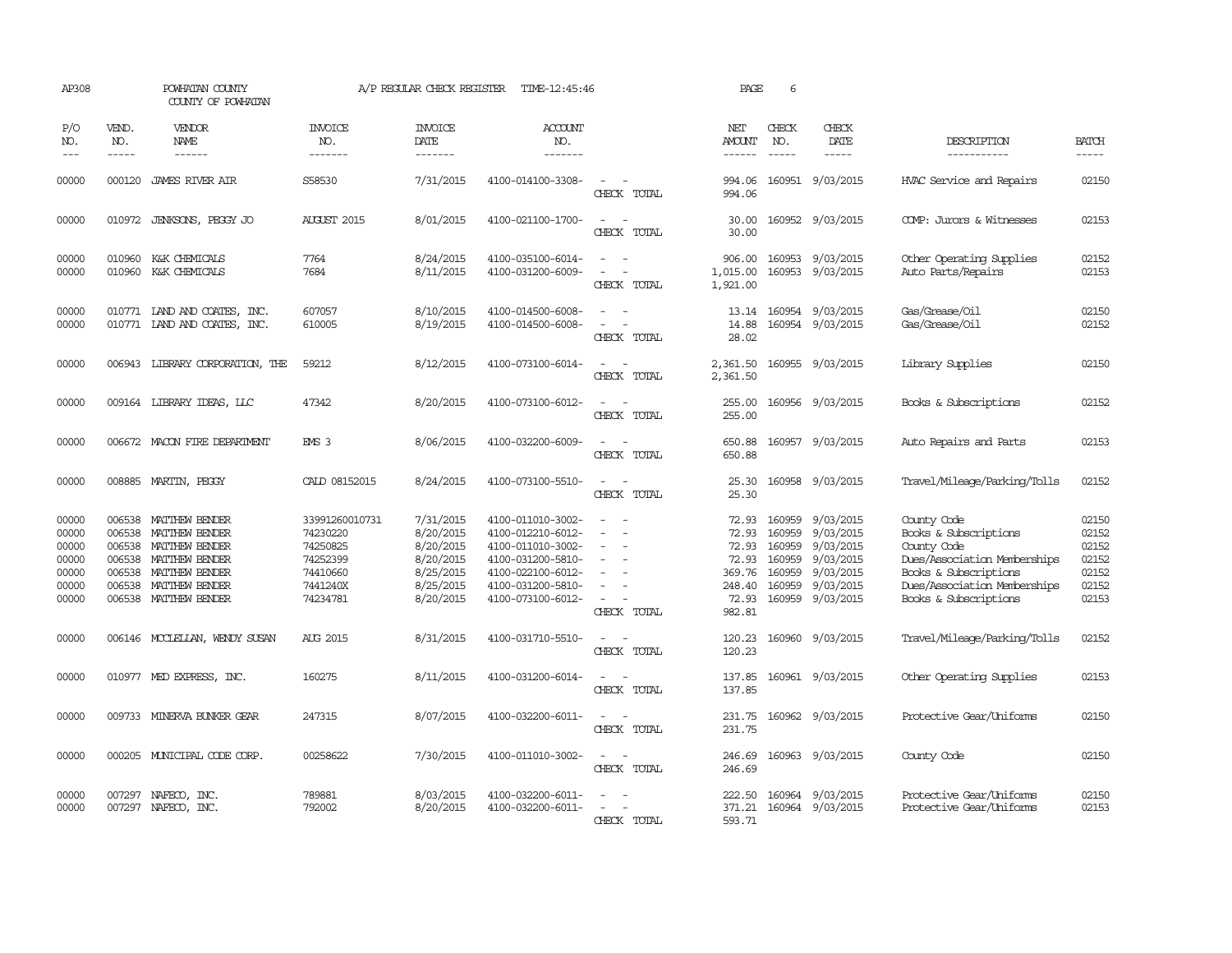| AP308                                     |                                      | POWHATAN COUNTY<br>COUNTY OF POWHATAN                                                                                                 |                                                     | A/P REGULAR CHECK REGISTER                                    | TIME-12:45:46                                                                                         |                                                                                 | PAGE                                                       | $7\phantom{.0}$               |                                                                                                  |                                                                                                            |                                           |
|-------------------------------------------|--------------------------------------|---------------------------------------------------------------------------------------------------------------------------------------|-----------------------------------------------------|---------------------------------------------------------------|-------------------------------------------------------------------------------------------------------|---------------------------------------------------------------------------------|------------------------------------------------------------|-------------------------------|--------------------------------------------------------------------------------------------------|------------------------------------------------------------------------------------------------------------|-------------------------------------------|
| P/O<br>NO.<br>$- - -$                     | VEND.<br>NO.<br>$\frac{1}{2}$        | VENDOR<br><b>NAME</b>                                                                                                                 | <b>INVOICE</b><br>NO.<br>-------                    | <b>INVOICE</b><br><b>DATE</b><br>--------                     | ACCOUNT<br>NO.<br>$- - - - - - -$                                                                     |                                                                                 | NET<br>AMOUNT<br>$- - - - - -$                             | CHECK<br>NO.<br>$\frac{1}{2}$ | CHECK<br><b>DATE</b><br>-----                                                                    | DESCRIPTION<br>-----------                                                                                 | <b>BATCH</b><br>$\frac{1}{2}$             |
| 00000                                     | 008269                               | NEUSTAR, INC.                                                                                                                         | DNS-0000519367                                      | 7/31/2015                                                     | 4100-012510-8205-                                                                                     | CHECK TOTAL                                                                     | 150.00<br>150.00                                           |                               | 160965 9/03/2015                                                                                 | Hosting Fees                                                                                               | 02152                                     |
| 00000<br>00000                            | 009281                               | OVER DRIVE, INC.<br>009281 OVER DRIVE, INC.                                                                                           | MR1369000408131<br>136900024548708                  | 8/13/2015<br>8/25/2015                                        | 4100-073100-6012-<br>4100-073100-6012-                                                                | CHECK TOTAL                                                                     | 15.00<br>23.99<br>38.99                                    |                               | 160966 9/03/2015<br>160966 9/03/2015                                                             | Books & Subscriptions<br>Books & Subscriptions                                                             | 02150<br>02153                            |
| 00000                                     |                                      | 008031 PARRISH MOTOR COMPANY                                                                                                          | 6020000/1                                           | 8/27/2015                                                     | 4100-031200-6009-                                                                                     | $\sim$<br>CHECK TOTAL                                                           | 196.05<br>196.05                                           |                               | 160967 9/03/2015                                                                                 | Auto Parts/Repairs                                                                                         | 02152                                     |
| 00000                                     | 010973                               | PAYNE, MICHELLE L.                                                                                                                    | <b>AUGUST 2015</b>                                  | 8/01/2015                                                     | 4100-021100-1700-                                                                                     | $\sim$<br>$\sim$<br>CHECK TOTAL                                                 | 30.00<br>30.00                                             |                               | 160968 9/03/2015                                                                                 | COMP: Jurors & Witnesses                                                                                   | 02153                                     |
| 00000<br>00000                            | 000375<br>000375                     | PIEDMONT REGIONAL JAIL<br>PIEDMONT REGIONAL JAIL                                                                                      | 2581<br>2586                                        | 6/30/2015<br>7/31/2015                                        | 4100-033400-3845-<br>4100-033400-3845-                                                                | CHECK TOTAL                                                                     | 2,202.42<br>1,577.73<br>3,780.15                           |                               | 160969 9/03/2015<br>160969 9/03/2015                                                             | Detention of Adults - Health C<br>Detention of Adults - Health C                                           | 02150<br>02152                            |
| 00000                                     |                                      | 007962 PITNEY BOWES GLOBAL                                                                                                            | 6892772-AU15                                        | 8/13/2015                                                     | 4100-021600-3320-                                                                                     | $ -$<br>CHECK TOTAL                                                             | 150.00<br>150.00                                           |                               | 160970 9/03/2015                                                                                 | Maintenance & Service Contract                                                                             | 02150                                     |
| 00000<br>00000<br>00000<br>00000<br>00000 | 006914<br>006914<br>006914           | POWHATAN AUTO REPAIR<br>POWHATAN AUTO REPAIR<br>POWHATAN AUTO REPAIR<br>006914 POWHATAN AUTO REPAIR<br>006914 POWHATAN AUTO REPAIR    | 711<br>725<br>726<br>727<br>728                     | 7/10/2015<br>8/18/2015<br>8/21/2015<br>8/21/2015<br>8/24/2015 | 4100-031200-6009-<br>4100-014100-6009-<br>4100-031200-6009-<br>4100-031200-6008-<br>4100-031200-6009- | $\sim$<br>$\sim$<br>CHECK TOTAL                                                 | 310.09<br>44.65<br>63.95<br>90.49<br>829.95<br>1,339.13    |                               | 160971 9/03/2015<br>160971 9/03/2015<br>160971 9/03/2015<br>160971 9/03/2015<br>160971 9/03/2015 | Auto Parts/Repairs<br>Auto Parts & Repairs<br>Auto Parts/Repairs<br>Gas/Grease/Oil<br>Auto Parts/Repairs   | 02150<br>02150<br>02152<br>02152<br>02152 |
| 00000                                     | 009689                               | POWHATAN CHRISTMAS MOTHER MOU                                                                                                         |                                                     | 8/24/2015                                                     | 4100-053910-5643-                                                                                     | CHECK TOTAL                                                                     | 6,000.00<br>6,000.00                                       |                               | 160972 9/03/2015                                                                                 | PCCAA Services - Federal CSBG                                                                              | 02153                                     |
| 00000<br>00000                            | 000770<br>000770                     | POWHATAN HEALTH DEPT<br>POWHATAN HEALTH DEPT                                                                                          | 1ST OTR 2016<br>136015308 0815                      | 8/20/2015<br>8/18/2015                                        | 4100-051200-5699-<br>4100-032200-3110-                                                                | CHECK TOTAL                                                                     | 48,787.25<br>77.86<br>48,865.11                            |                               | 160973 9/03/2015<br>160973 9/03/2015                                                             | State Health Department<br>Health/Vaccinations/Inoculatio                                                  | 02152<br>02152                            |
| 00000                                     | 005050                               | POWHATAN LOCK SERVICES                                                                                                                | 1344                                                | 8/12/2015                                                     | 4100-073100-3310-                                                                                     | $\overline{\phantom{a}}$<br>$\sim$<br>CHECK TOTAL                               | 110.00<br>110.00                                           |                               | 160974 9/03/2015                                                                                 | Repairs and Maintenance                                                                                    | 02152                                     |
| 00000<br>00000                            | 006761<br>006761                     | POWHATAN VOLUNTEER FIRE<br>POWHATAN VOLUNIEER FIRE                                                                                    | 08032015<br>08032015                                | 8/03/2015<br>8/03/2015                                        | 4100-032200-6009-<br>4100-032200-5540-                                                                | $\equiv$<br>CHECK TOTAL                                                         | 19.00<br>65.24<br>84.24                                    | 160975                        | 9/03/2015<br>160975 9/03/2015                                                                    | Auto Repairs and Parts<br>Travel - Convention & Educatio                                                   | 02152<br>02152                            |
| 00000<br>00000<br>00000<br>00000<br>00000 | 006474<br>006474<br>006474<br>006474 | PROGRESSIVE AUTO WORKS<br>PROGRESSIVE AUTO WORKS<br>PROGRESSIVE AUTO WORKS<br>PROGRESSIVE AUTO WORKS<br>006474 PROGRESSIVE AUTO WORKS | 0028673<br>0028717<br>0028737<br>0028757<br>0028850 | 8/07/2015<br>8/13/2015<br>8/13/2015<br>8/17/2015<br>8/26/2015 | 4100-031200-6009-<br>4100-031200-6009-<br>4100-031200-6009-<br>4100-031200-6009-<br>4100-031200-6009- | $\equiv$<br>$\overline{\phantom{a}}$<br>$\overline{\phantom{a}}$<br>CHECK TOTAL | 138.62<br>650.67<br>753.75<br>594.38<br>624.61<br>2,762.03 | 160976<br>160976<br>160976    | 160976 9/03/2015<br>9/03/2015<br>9/03/2015<br>9/03/2015<br>160976 9/03/2015                      | Auto Parts/Repairs<br>Auto Parts/Repairs<br>Auto Parts/Repairs<br>Auto Parts/Repairs<br>Auto Parts/Repairs | 02150<br>02150<br>02150<br>02152<br>02152 |
| 00000                                     |                                      | 006523 PURCHASE POWER                                                                                                                 | 19346006 082015                                     | 8/17/2015                                                     | 4100-021600-5210-                                                                                     | CHECK TOTAL                                                                     | 417.88                                                     |                               | 417.88 160977 9/03/2015                                                                          | Postage                                                                                                    | 02152                                     |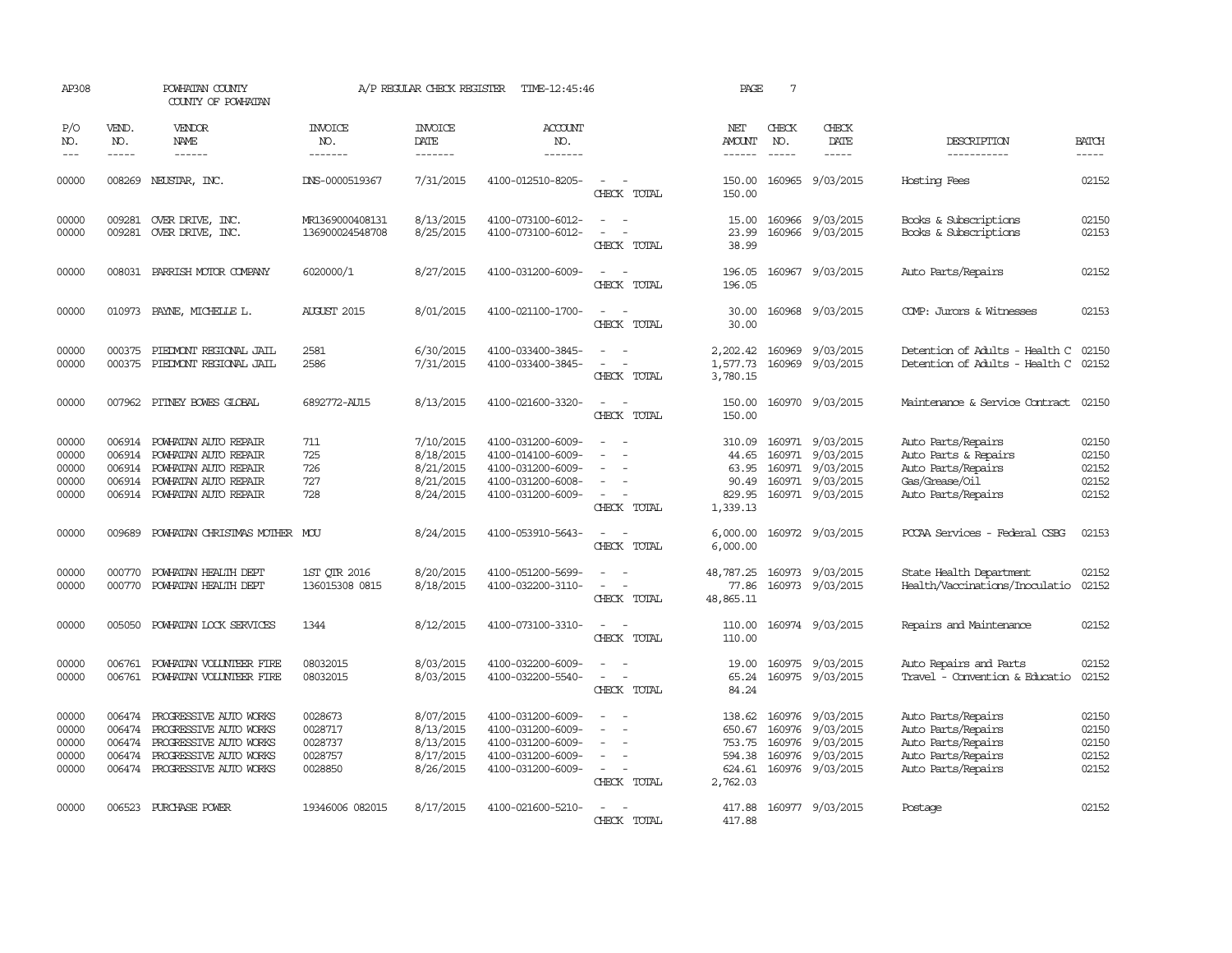| AP308                       |                               | POWHATAN COUNTY<br>COUNTY OF POWHATAN                                                |                                  | A/P REGULAR CHECK REGISTER | TIME-12:45:46                          |                                                                                                           | PAGE                      | 8                           |                                      |                                                  |                      |
|-----------------------------|-------------------------------|--------------------------------------------------------------------------------------|----------------------------------|----------------------------|----------------------------------------|-----------------------------------------------------------------------------------------------------------|---------------------------|-----------------------------|--------------------------------------|--------------------------------------------------|----------------------|
| P/O<br>NO.<br>$\frac{1}{2}$ | VEND.<br>NO.<br>$\frac{1}{2}$ | VENDOR<br>NAME<br>------                                                             | <b>INVOICE</b><br>NO.<br>------- | <b>INVOICE</b><br>DATE     | <b>ACCOUNT</b><br>NO.<br>-------       |                                                                                                           | NET<br>AMOUNT             | CHECK<br>NO.<br>$- - - - -$ | CHECK<br>DATE<br>-----               | DESCRIPTION                                      | BATCH<br>$- - - - -$ |
|                             |                               |                                                                                      |                                  | -------                    |                                        |                                                                                                           | $- - - - - -$             |                             |                                      | -----------                                      |                      |
| 00000<br>00000              | 000620                        | 000620 R. C. GOODWYN & SONS, INC<br>R. C. GOODWYN & SONS, INC                        | 0682139<br>0682511               | 8/04/2015<br>8/06/2015     | 4100-014100-3310-<br>4100-014100-3310- | $\overline{\phantom{a}}$                                                                                  | 28.98<br>3.15             | 160978<br>160978            | 9/03/2015<br>9/03/2015               | Repairs & Maintenance<br>Repairs & Maintenance   | 02150<br>02150       |
| 00000<br>00000              |                               | 000620 R. C. GOODWYN & SONS, INC<br>000620 R. C. GOODWYN & SONS, INC                 | 0683011<br>0683165               | 8/11/2015<br>8/12/2015     | 4100-014100-3310-<br>4100-014100-3310- |                                                                                                           | 26.77<br>71.88            | 160978<br>160978            | 9/03/2015<br>9/03/2015               | Repairs & Maintenance<br>Repairs & Maintenance   | 02152<br>02152       |
| 00000<br>00000              |                               | 000620 R. C. GOODWYN & SONS, INC<br>000620 R. C. GOODWYN & SONS, INC 0684156         | 0683317                          | 8/12/2015<br>8/18/2015     | 4100-014100-3310-<br>4100-032200-3310- | $\overline{\phantom{a}}$<br>CHECK TOTAL                                                                   | 4.81<br>176.87<br>312.46  |                             | 160978 9/03/2015<br>160978 9/03/2015 | Repairs & Maintenance<br>Equipment Repair        | 02152<br>02153       |
| 00000<br>00000              | 006466                        | RADIO COMUNICATION OF VA 301001493-1<br>006466 RADIO COMMUNICATION OF VA 120000409-1 |                                  | 8/18/2015<br>8/24/2015     | 4100-031200-3310-<br>4100-032200-3310- | $\overline{\phantom{a}}$<br>CHECK TOTAL                                                                   | 24.00<br>54.00<br>78.00   |                             | 160979 9/03/2015<br>160979 9/03/2015 | Repairs & Maintenance<br>Equipment Repair        | 02152<br>02153       |
| 00000                       |                               | 006945 RECORDED BOOKS, LLC                                                           | 75197769                         | 8/26/2015                  | 4100-073100-6012-                      | $\sim$<br>$\overline{\phantom{a}}$<br>CHECK TOTAL                                                         | 132.40<br>132.40          |                             | 160980 9/03/2015                     | Books & Subscriptions                            | 02153                |
| 00000                       |                               | 009037 REYNOLDS LIGHTING SUPPLY                                                      | 111312                           | 8/12/2015                  | 4100-035100-3310-                      | $\overline{\phantom{a}}$<br>CHECK TOTAL                                                                   | 38.10<br>38.10            |                             | 160981 9/03/2015                     | Repairs & Maintenance                            | 02150                |
| 00000<br>00000              | 006579                        | RICHMOND ALARM COMPANY<br>006579 RICHMOND ALARM COMPANY                              | 77086<br>77247                   | 8/05/2015<br>8/12/2015     | 4100-073100-5840-<br>4100-032200-3310- | CHECK TOTAL                                                                                               | 15.00<br>110.00<br>125.00 |                             | 160982 9/03/2015<br>160982 9/03/2015 | Miscellaneous<br>Equipment Repair                | 02150<br>02153       |
| 00000                       |                               | 008261 RICHMOND PUBLIC SCHOOLS                                                       | <b>MOU HEADSTART</b>             | 8/25/2015                  | 4100-053910-5643-                      | CHECK TOTAL                                                                                               | 4,140.00<br>4,140.00      |                             | 160983 9/03/2015                     | PCCAA Services - Federal CSBG                    | 02153                |
| 00000                       |                               | 008981 ROBO'S DETAIL SUPPPLIES,                                                      | 109299                           | 8/28/2015                  | 4100-032200-6009-                      | CHECK TOTAL                                                                                               | 165.00<br>165.00          |                             | 160984 9/03/2015                     | Auto Repairs and Parts                           | 02153                |
| 00000<br>00000              | 008260                        | RON ELLIS FRAME & FRONT<br>008260 RON ELLIS FRAME & FRONT                            | 0097096<br>0097147               | 8/07/2015<br>8/11/2015     | 4100-032200-6009-<br>4100-032200-6009- | $\sim$<br>$\overline{\phantom{a}}$<br>$\overline{\phantom{a}}$<br>$\overline{\phantom{a}}$<br>CHECK TOTAL | 70.00<br>74.20<br>144.20  | 160985                      | 9/03/2015<br>160985 9/03/2015        | Auto Repairs and Parts<br>Auto Repairs and Parts | 02150<br>02150       |
| 00000                       |                               | 008089 RUBLE-MULVANEY ASSOC., INC 2354                                               |                                  | 8/29/2015                  | 4100-073100-3140-                      | $\sim$<br>CHECK TOTAL                                                                                     | 3,750.00<br>3,750.00      |                             | 160986 9/03/2015                     | Professional Services                            | 02153                |
| 00000                       | 006253                        | SALISBURY TIRE & SERVICE                                                             | 0081719                          | 8/11/2015                  | 4100-031200-6009-                      | $\overline{\phantom{a}}$<br>CHECK TOTAL                                                                   | 111.67<br>111.67          | 160987                      | 9/03/2015                            | Auto Parts/Repairs                               | 02150                |
| 00000                       |                               | 006921 SEA-CLEAR AQUARIUM                                                            | 3808                             | 8/15/2015                  | 4100-073100-3320-                      | $\overline{\phantom{a}}$<br>$\sim$<br>CHECK TOTAL                                                         | 80.00<br>80.00            |                             | 160988 9/03/2015                     | Maintenance & Service Contract                   | 02152                |
| 00000                       |                               | 009701 SHI INTERNATIONAL CORP                                                        | B03841808                        | 8/17/2015                  | 4100-012510-6003-                      | $\overline{\phantom{a}}$<br>$\sim$<br>CHECK TOTAL                                                         | 1,124.40<br>1,124.40      | 160989                      | 9/03/2015                            | Computer Software                                | 02152                |
| 00000                       |                               | 007404 SHOWCASES                                                                     | 287696                           | 8/13/2015                  | 4100-073100-6014-                      | $\sim$<br>$\sim$<br>CHECK TOTAL                                                                           | 50.39                     |                             | 50.39 160990 9/03/2015               | Library Supplies                                 | 02152                |
| 00000                       |                               | 001320 SOUTHERN POLICE                                                               | 181291                           | 8/19/2015                  | 4100-031200-6011-                      | $\overline{\phantom{a}}$<br>$\overline{\phantom{a}}$<br>CHECK TOTAL                                       | 685.00<br>685.00          |                             | 160991 9/03/2015                     | Uniforms                                         | 02152                |
| 00000                       |                               | 006594 SOUTHSIDE ELECTRIC COOP                                                       | 506685002 0715                   | 7/30/2015                  | 4100-053910-5643-                      |                                                                                                           |                           |                             | 322.32 160992 9/03/2015              | PCCAA Services - Federal CSBG                    | 02153                |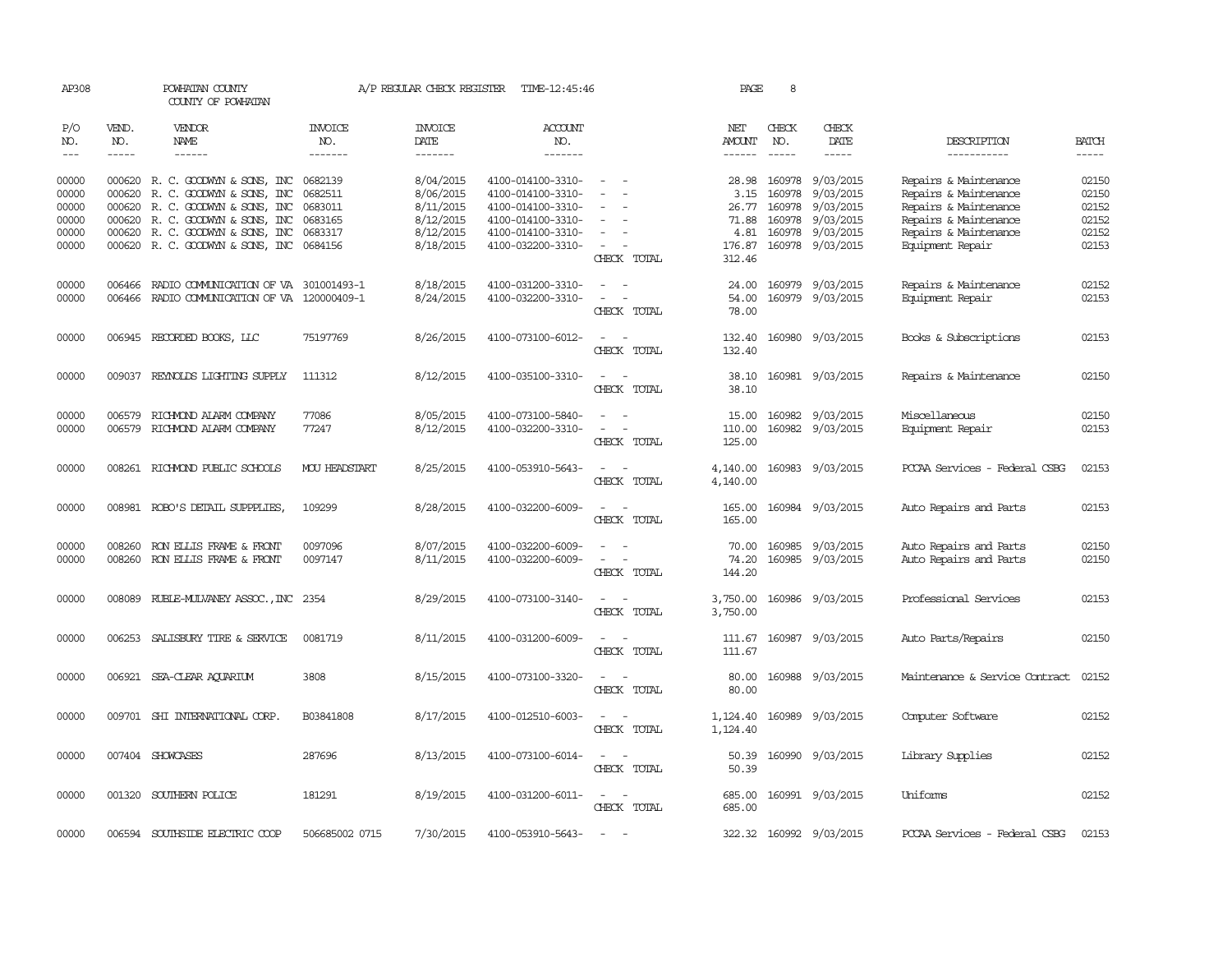| AP308          |                  | POWHATAN COUNTY<br>COUNTY OF POWHATAN              |                                    | A/P REGULAR CHECK REGISTER | TIME-12:45:46                          |                                            | PAGE               | 9                |                        |                                              |                |
|----------------|------------------|----------------------------------------------------|------------------------------------|----------------------------|----------------------------------------|--------------------------------------------|--------------------|------------------|------------------------|----------------------------------------------|----------------|
| P/O<br>NO.     | VEND.<br>NO.     | VENDOR<br>NAME                                     | <b>INVOICE</b><br>NO.              | <b>INVOICE</b><br>DATE     | <b>ACCOUNT</b><br>NO.                  |                                            | NET<br>AMOUNT      | CHECK<br>NO.     | CHECK<br>DATE          | DESCRIPTION                                  | <b>BATCH</b>   |
| $\frac{1}{2}$  | $- - - - -$      | ------                                             | -------                            | $- - - - - - -$            | -------                                |                                            | $- - - - - -$      | $\frac{1}{2}$    | -----                  | -----------                                  | $- - - - -$    |
| 00000<br>00000 | 006594<br>006594 | SOUTHSIDE ELECTRIC COOP<br>SOUTHSIDE ELECTRIC COOP | 63504001 081715<br>84519003 090115 | 8/17/2015<br>9/01/2015     | 4100-073100-5110-<br>4100-053910-5643- | $\sim$ $ \sim$<br>$\overline{\phantom{a}}$ | 2,584.39<br>700.00 | 160992<br>160992 | 9/03/2015<br>9/03/2015 | Electricity<br>PCCAA Services - Federal CSBG | 02153<br>02153 |
|                |                  |                                                    |                                    |                            |                                        | CHECK TOTAL                                | 3,606.71           |                  |                        |                                              |                |
|                |                  |                                                    |                                    |                            |                                        |                                            |                    |                  |                        |                                              |                |
| 00000          | 008578           | STAPLES BUSINESS AD-                               | 3274473205                         | 8/12/2015                  | 4100-034100-6001-                      |                                            | 55.07              | 160993           | 9/03/2015              | Office Supplies                              | 02150          |
| 00000          | 008578           | STAPLES BUSINESS AD-                               | 3274196975                         | 8/08/2015                  | 4100-012200-6001-                      |                                            | 64.68              | 160993           | 9/03/2015              | Office Supplies                              | 02152          |
| 00000          | 008578           | STAPLES BUSINESS AD-                               | 3275074930                         | 8/19/2015                  | 4100-031200-6001-                      |                                            | 54.66              | 160993           | 9/03/2015              | Office Supplies                              | 02152          |
| 00000          | 008578           | STAPLES BUSINESS AD-                               | 3275256550                         | 8/21/2015                  | 4100-081100-6001-                      |                                            | 12.29              | 160993           | 9/03/2015              | Office Supplies                              | 02152          |
| 00000          | 008578           | STAPLES BUSINESS AD-                               | 3275256552                         | 8/21/2015                  | 4100-034100-6001-                      |                                            | 14.58              | 160993           | 9/03/2015              | Office Supplies                              | 02152          |
| 00000          | 008578           | STAPLES BUSINESS AD-                               | 3275256552                         | 8/21/2015                  | 4100-081100-6001-                      |                                            | 11.98              | 160993           | 9/03/2015              | Office Supplies                              | 02152          |
| 00000          | 008578           | STAPLES BUSINESS AD-                               | 3275256554                         | 8/21/2015                  | 4100-083500-6001-                      | $\equiv$                                   | 57.23              | 160993           | 9/03/2015              | Office Supplies                              | 02152          |
| 00000          | 008578           | STAPLES BUSINESS AD-                               | 3275256555                         | 8/21/2015                  | 4100-083500-6001-                      |                                            | 3.76               | 160993           | 9/03/2015              | Office Supplies                              | 02152          |
| 00000          | 008578           | STAPLES BUSINESS AD-                               | 3275374187                         | 8/22/2015                  | 4100-031200-6001-                      |                                            | 40.38              | 160993           | 9/03/2015              | Office Supplies                              | 02152          |
| 00000          | 008578           | STAPLES BUSINESS AD-                               | 3274612492                         | 8/14/2015                  | 4100-032200-6001-                      |                                            | 37.77              | 160993           | 9/03/2015              | Stationery/Office Supplies                   | 02153          |
| 00000          | 008578           | STAPLES BUSINESS AD-                               | 3275074933                         | 8/19/2015                  | 4100-032200-6001-                      |                                            | 26.09              |                  | 160993 9/03/2015       | Stationery/Office Supplies                   | 02153          |
|                |                  |                                                    |                                    |                            |                                        | CHECK TOTAL                                | 378.49             |                  |                        |                                              |                |
| 00000          | 009520           | STONE'S OFFICE EQUIPMENT                           | 54959                              | 8/18/2015                  | 4100-073100-3320-                      | $\overline{\phantom{a}}$<br>$\sim$         | 146.63             |                  | 160994 9/03/2015       | Maintenance & Service Contract               | 02152          |
| 00000          | 009520           | STONE'S OFFICE EQUIPMENT                           | 54960                              | 8/18/2015                  | 4100-073100-3320-                      | $\equiv$                                   | 500.34             | 160994           | 9/03/2015              | Maintenance & Service Contract               | 02152          |
|                |                  |                                                    |                                    |                            |                                        | CHECK TOTAL                                | 646.97             |                  |                        |                                              |                |
|                |                  |                                                    |                                    |                            |                                        | $\sim$                                     |                    |                  |                        |                                              | 02152          |
| 00000          | 006230           | SUPPLY ROOM COMPANIES                              | 2379776-0                          | 8/21/2015                  | 4100-021200-6001-                      | CHECK TOTAL                                | 158.45<br>158.45   |                  | 160995 9/03/2015       | Office Supplies                              |                |
|                |                  |                                                    |                                    |                            |                                        |                                            |                    |                  |                        |                                              |                |
| 00000          | 000280           | SYDNOR HYDRO, INC.                                 | 71173208 082015                    | 8/04/2015                  | 4100-073100-5140-                      | $\overline{\phantom{a}}$                   | 122.82             |                  | 160996 9/03/2015       | Sewer                                        | 02152          |
|                |                  |                                                    |                                    |                            |                                        | CHECK TOTAL                                | 122.82             |                  |                        |                                              |                |
|                |                  |                                                    |                                    |                            |                                        |                                            |                    |                  |                        |                                              |                |
| 00000          |                  | 008775 TARA HATCHER LAW FIRM PLC 09012015          |                                    | 9/01/2015                  | 4100-022100-3320-                      | $\sim$                                     | 3,359.58           |                  | 160997 9/03/2015       | Maintenance & Service Contract               | 02152          |
|                |                  |                                                    |                                    |                            |                                        | CHECK TOTAL                                | 3,359.58           |                  |                        |                                              |                |
| 00000          | 006261           | TIMMONS GROUP                                      | 170444                             | 7/06/2015                  | 4100-014100-3310-                      |                                            | 125.00             | 160998           | 9/03/2015              | Repairs & Maintenance                        | 02152          |
| 00000          | 006261           | TIMMONS GROUP                                      | 171650                             | 8/10/2015                  | 4100-014100-3310-                      |                                            | 736.00             |                  | 160998 9/03/2015       | Repairs & Maintenance                        | 02152          |
|                |                  |                                                    |                                    |                            |                                        | CHECK TOTAL                                | 861.00             |                  |                        |                                              |                |
|                |                  |                                                    |                                    |                            |                                        |                                            |                    |                  |                        |                                              |                |
| 00000          |                  | 000845 TOWN POLICE SUPPLY OF                       | R79304                             | 8/11/2015                  | 4100-031200-6011-                      | $\sim$                                     | 36.00              |                  | 160999 9/03/2015       | Uniforms                                     | 02152          |
|                |                  |                                                    |                                    |                            |                                        | CHECK TOTAL                                | 36.00              |                  |                        |                                              |                |
| 00000          |                  | 007905 TREASURER OF VIRGINIA                       | P. REDDY                           | 8/14/2015                  | 4100-035300-3110-                      |                                            | 20.00              |                  | 161000 9/03/2015       | Professional Health Services                 | 02152          |
|                |                  |                                                    |                                    |                            |                                        | CHECK TOTAL                                | 20.00              |                  |                        |                                              |                |
|                |                  |                                                    |                                    |                            |                                        |                                            |                    |                  |                        |                                              |                |
| 00000          |                  | 009446 TREASURER OF VIRGINIA                       | SHRM GRADWELL                      | 8/25/2015                  | 4100-012220-5540-                      |                                            | 840.00             |                  | 161001 9/03/2015       | Travel and Education                         | 02152          |
|                |                  |                                                    |                                    |                            |                                        | CHECK TOTAL                                | 840.00             |                  |                        |                                              |                |
| 00000          |                  | 010962 TUBBS, KELLY LEE                            | 4836 POW LAKES                     | 9/01/2015                  | 4100-053910-5643-                      |                                            | 800.00             |                  | 161002 9/03/2015       | PCCAA Services - Federal CSBG                | 02153          |
|                |                  |                                                    |                                    |                            |                                        | CHECK TOTAL                                | 800.00             |                  |                        |                                              |                |
|                |                  |                                                    |                                    |                            |                                        |                                            |                    |                  |                        |                                              |                |
| 00000          |                  | 008125 U.S. BANK                                   | 4034903                            | 7/24/2015                  | 4100-095101-9150-                      | $\sim$<br>$\sim$                           | 2,750.00           |                  | 161003 9/03/2015       | Bond Trustee Fees/Arbitrage                  | 02153          |
|                |                  |                                                    |                                    |                            |                                        | CHECK TOTAL                                | 2,750.00           |                  |                        |                                              |                |
| 00000          | 006721           | UNIVERSITY OF VIRGINIA                             | 24973                              | 8/19/2015                  | 4100-012410-5540-                      |                                            | 100.00             |                  | 161004 9/03/2015       | Conferences & Training                       | 02152          |
| 00000          | 006721           | UNIVERSITY OF VIRGINIA                             | 24974                              | 8/19/2015                  | 4100-012410-5540-                      |                                            | 125.00             |                  | 161004 9/03/2015       | Conferences & Training                       | 02152          |
|                |                  |                                                    |                                    |                            |                                        |                                            |                    |                  |                        |                                              |                |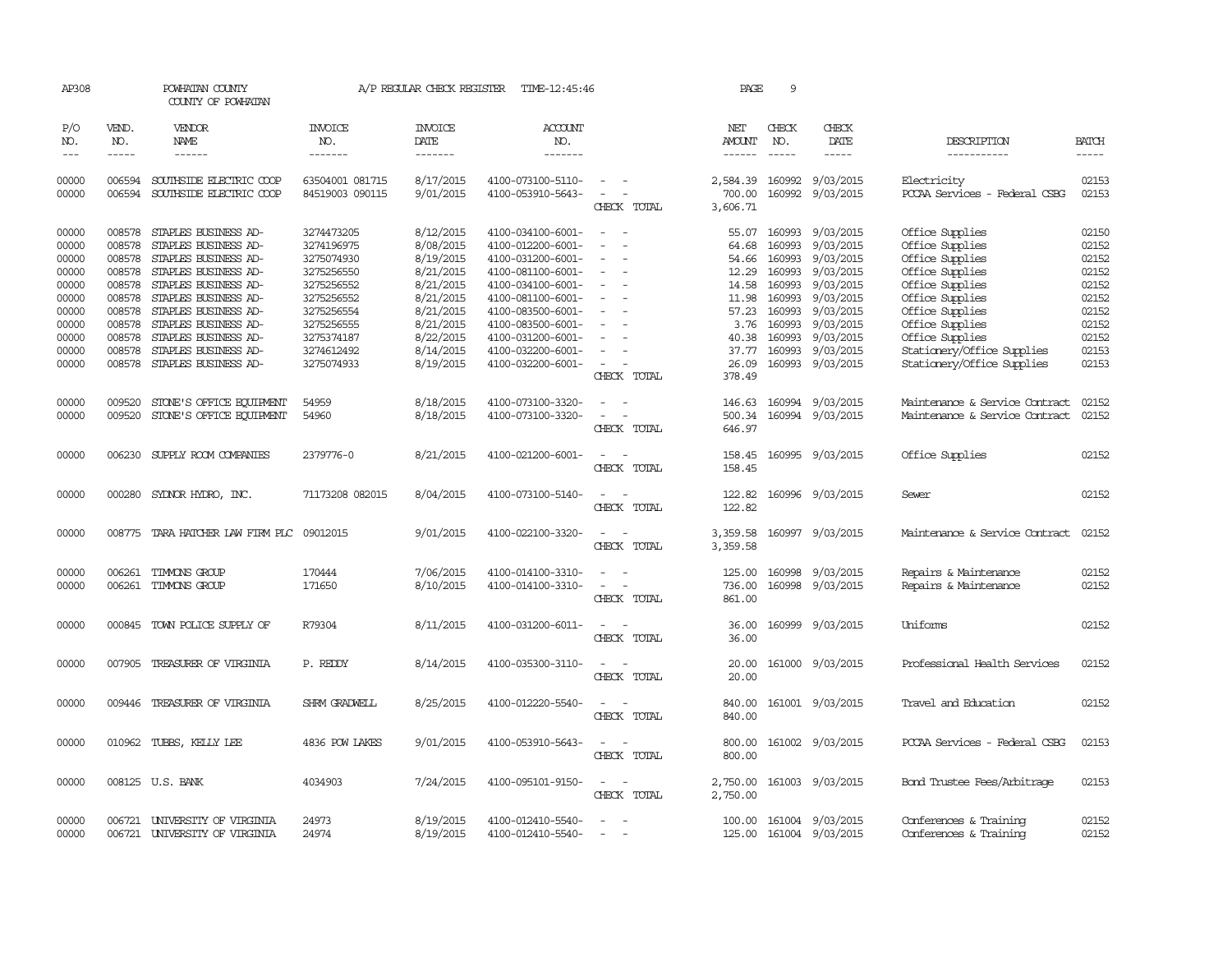| AP308                            |                            | POWHATAN COUNTY<br>COUNTY OF POWHATAN                                                                      |                                                       | A/P REGULAR CHECK REGISTER                       | TIME-12:45:46                                                                    |                                                                                                                             | PAGE                                          | 10                            |                                                                       |                                                                                                                       |                                  |
|----------------------------------|----------------------------|------------------------------------------------------------------------------------------------------------|-------------------------------------------------------|--------------------------------------------------|----------------------------------------------------------------------------------|-----------------------------------------------------------------------------------------------------------------------------|-----------------------------------------------|-------------------------------|-----------------------------------------------------------------------|-----------------------------------------------------------------------------------------------------------------------|----------------------------------|
| P/O<br>NO.                       | VEND.<br>NO.               | <b>VENDOR</b><br>NAME                                                                                      | <b>INVOICE</b><br>NO.<br>--------                     | <b>INVOICE</b><br>DATE                           | ACCOUNT<br>NO.<br>-------                                                        |                                                                                                                             | NET<br>AMOUNT                                 | CHECK<br>NO.<br>$\frac{1}{2}$ | CHECK<br>DATE                                                         | DESCRIPTION<br>-----------                                                                                            | <b>BATCH</b>                     |
| $- - -$                          | $- - - - -$                | ------                                                                                                     |                                                       | -------                                          |                                                                                  |                                                                                                                             | ------                                        |                               | $- - - - -$                                                           |                                                                                                                       | $- - - - -$                      |
| 00000<br>00000                   | 006721<br>006721           | UNIVERSITY OF VIRGINIA<br>UNIVERSITY OF VIRGINIA                                                           | 24993<br>24994                                        | 8/20/2015<br>8/20/2015                           | 4100-012410-5540-<br>4100-012410-5540-                                           | $\overline{\phantom{a}}$<br>$\equiv$<br>CHECK TOTAL                                                                         | 150.00<br>150.00<br>525.00                    |                               | 161004 9/03/2015<br>161004 9/03/2015                                  | Conferences & Training<br>Conferences & Training                                                                      | 02152<br>02152                   |
| 00000<br>00000<br>00000          | 008140<br>008140           | VERIZON<br>VERIZON<br>008140 VERIZON                                                                       | 92142242152Y815<br>657771719950815<br>867318708780815 | 8/25/2015<br>8/22/2015<br>8/28/2015              | 4100-012510-5230-<br>4100-073100-5260-<br>4100-031210-5232-                      | $\equiv$<br>CHECK TOTAL                                                                                                     | 169.23<br>192.17<br>182.50<br>543.90          | 161005                        | 161005 9/03/2015<br>9/03/2015<br>161005 9/03/2015                     | Telephone Services<br>Internet<br>Wireline 911                                                                        | 02152<br>02153<br>02153          |
| 00000                            |                            | 008785 VERIZON CABS                                                                                        | M55049170615237                                       | 8/25/2015                                        | 4100-031210-5232-                                                                | $\frac{1}{2} \left( \frac{1}{2} \right) \left( \frac{1}{2} \right) = \frac{1}{2} \left( \frac{1}{2} \right)$<br>CHECK TOTAL | 477.41                                        |                               | 477.41 161006 9/03/2015                                               | Wireline 911                                                                                                          | 02153                            |
| 00000<br>00000<br>00000          | 008126<br>008126<br>008126 | VERIZON WIRELESS<br>VERIZON WIRELESS<br>VERIZON WIRELESS                                                   | 9750168712<br>9750168712<br>9750168712                | 8/06/2015<br>8/06/2015<br>8/06/2015              | 100-000100-0005-<br>4100-012510-5260-<br>4100-035500-5260-                       | CHECK TOTAL                                                                                                                 | 40.01<br>40.01<br>120.03                      |                               | 40.01 161007 9/03/2015<br>161007 9/03/2015<br>161007 9/03/2015        | Due from other governmental un<br>Internet Usage<br><b>Internet</b>                                                   | 02153<br>02153<br>02153          |
| 00000<br>00000<br>00000<br>00000 | 008327<br>008327           | VIRGINIA EQUINE PLLC<br>VIRGINIA EQUINE PLLC<br>008327 VIRGINIA EQUINE PLLC<br>008327 VIRGINIA EQUINE PLLC | 20005366<br>20005391<br>30005138<br>30005142          | 8/14/2015<br>8/19/2015<br>8/25/2015<br>8/25/2015 | 4100-035100-3110-<br>4100-035100-3310-<br>4100-035100-3110-<br>4100-035100-3110- | $\equiv$<br>$\sim$<br>CHECK TOTAL                                                                                           | 300.00<br>390.00<br>185.00<br>12.00<br>887.00 | 161008                        | 161008 9/03/2015<br>9/03/2015<br>161008 9/03/2015<br>161008 9/03/2015 | Professional Health Services<br>Repairs & Maintenance<br>Professional Health Services<br>Professional Health Services | 02152<br>02152<br>02152<br>02152 |
| 00000                            |                            | 007300 VIRGINIA TRUCK CENTER OF                                                                            | 1372162                                               | 4/25/2015                                        | 4100-032200-6009-                                                                | $\sim$<br>$\sim$<br>CHECK TOTAL                                                                                             | 623.23<br>623.23                              |                               | 161009 9/03/2015                                                      | Auto Repairs and Parts                                                                                                | 02150                            |
| 00000                            | 006503 VLGMA               |                                                                                                            | FY2016                                                | 7/01/2015                                        | 4100-011010-5810-                                                                | $\frac{1}{2} \left( \frac{1}{2} \right) \left( \frac{1}{2} \right) = \frac{1}{2} \left( \frac{1}{2} \right)$<br>CHECK TOTAL | 395.58<br>395.58                              |                               | 161010 9/03/2015                                                      | Dues/Association Memberships                                                                                          | 02150                            |
| 00000                            |                            | 010974 WOMMACK, JACKSON A.                                                                                 | <b>AUGUST 2015</b>                                    | 8/01/2015                                        | 4100-021100-1700-                                                                | $\frac{1}{2} \left( \frac{1}{2} \right) \left( \frac{1}{2} \right) = \frac{1}{2} \left( \frac{1}{2} \right)$<br>CHECK TOTAL | 30.00<br>30.00                                |                               | 161011 9/03/2015                                                      | COMP: Jurors & Witnesses                                                                                              | 02153                            |
| 00000                            |                            | 006551 YARD WORKS, LLC                                                                                     | 9290849                                               | 8/04/2015                                        | 4100-014500-3190-                                                                | $\sim$<br>CHECK TOTAL                                                                                                       | 63.00                                         |                               | 63.00 161012 9/03/2015                                                | Grounds Maintenance                                                                                                   | 02152                            |
| 00000                            |                            | 007436 AQUA VIRGINIA, INC.                                                                                 | 866286062170815                                       | 8/11/2015                                        | 4100-014100-5130-                                                                | CHECK TOTAL                                                                                                                 | 186.21<br>186.21                              |                               | 161031 9/03/2015                                                      | Water                                                                                                                 | 02150                            |
| 00000                            | 008294<br>008294           | POWHATAN COUNTY PUBLIC                                                                                     | 08252015&090215                                       | 8/25/2015<br>8/25/2015                           | 4100-034100-6001-                                                                | $\overline{\phantom{a}}$                                                                                                    | 1.41                                          | 161038                        | 9/03/2015                                                             | Office Supplies                                                                                                       | 02153<br>02153                   |
| 00000<br>00000                   | 008294                     | POWHATAN COUNTY PUBLIC<br>POWHATAN COUNTY PUBLIC                                                           | 08252015&090215<br>08252015&090215                    | 8/25/2015                                        | 4100-012310-6001-<br>4100-012100-6001-                                           | $\equiv$                                                                                                                    | 6.36<br>30.59                                 | 161038<br>161038              | 9/03/2015<br>9/03/2015                                                | Office Supplies<br>Office Supplies                                                                                    | 02153                            |
| 00000                            | 008294                     | POWHATAN COUNTY PUBLIC                                                                                     | 08252015&090215                                       | 8/25/2015                                        | 4100-012210-6001-                                                                | $\overline{\phantom{a}}$                                                                                                    | .03                                           | 161038                        | 9/03/2015                                                             | Office Supplies                                                                                                       | 02153                            |
| 00000                            | 008294                     | POWHATAN COUNTY PUBLIC                                                                                     | 08252015&090215                                       | 8/25/2015                                        | 4100-014100-6001-                                                                | $\equiv$                                                                                                                    | .02                                           | 161038                        | 9/03/2015                                                             | Office Supplies                                                                                                       | 02153                            |
| 00000                            | 008294                     | POWHATAN COUNTY PUBLIC                                                                                     | 08252015&090215                                       | 8/25/2015                                        | 4100-012200-6001-                                                                |                                                                                                                             | 12.98                                         | 161038                        | 9/03/2015                                                             | Office Supplies                                                                                                       | 02153                            |
| 00000                            | 008294                     | POWHATAN COUNTY PUBLIC                                                                                     | 08252015&090215                                       | 8/25/2015                                        | 4100-053120-3320-                                                                | $\overline{\phantom{a}}$                                                                                                    | 2.43                                          | 161038                        | 9/03/2015                                                             | Maint/Service Contract/Copying                                                                                        | 02153                            |
| 00000                            | 008294                     | POWHATAN COUNTY PUBLIC                                                                                     | 08252015&090215                                       | 8/25/2015                                        | 4100-081100-6001-                                                                |                                                                                                                             | 6.78                                          | 161038                        | 9/03/2015                                                             | Office Supplies                                                                                                       | 02153                            |
| 00000                            | 008294                     | POWHATAN COUNTY PUBLIC                                                                                     | 08252015&090215                                       | 8/25/2015                                        | 4100-012320-6014-                                                                |                                                                                                                             | 6.86                                          | 161038                        | 9/03/2015                                                             | Other Operating Supplies                                                                                              | 02153                            |
| 00000                            | 008294                     | POWHATAN COUNTY PUBLIC                                                                                     | 08252015&090215                                       | 8/25/2015                                        | 4100-012410-6001-                                                                | $\overline{\phantom{a}}$                                                                                                    | 2.92                                          | 161038                        | 9/03/2015                                                             | Office Supplies                                                                                                       | 02153                            |
| 00000                            | 008294                     | POWHATAN COUNTY PUBLIC                                                                                     | 08252015&090215                                       | 8/25/2015                                        | 4100-012100-6001-                                                                |                                                                                                                             | 23.46                                         | 161038                        | 9/03/2015                                                             | Office Supplies                                                                                                       | 02153                            |
| 00000                            | 008294                     | POWHATAN COUNTY PUBLIC                                                                                     | 08252015&090215                                       | 8/25/2015                                        | 4100-012200-6001-                                                                | $\overline{\phantom{a}}$                                                                                                    | 23.46                                         | 161038                        | 9/03/2015                                                             | Office Supplies                                                                                                       | 02153                            |
| 00000                            | 008294                     | POWHATAN COUNTY PUBLIC                                                                                     | 08252015&090215                                       | 8/25/2015                                        | 4100-012210-6001-                                                                | $\sim$                                                                                                                      |                                               |                               | 23.46 161038 9/03/2015                                                | Office Supplies                                                                                                       | 02153                            |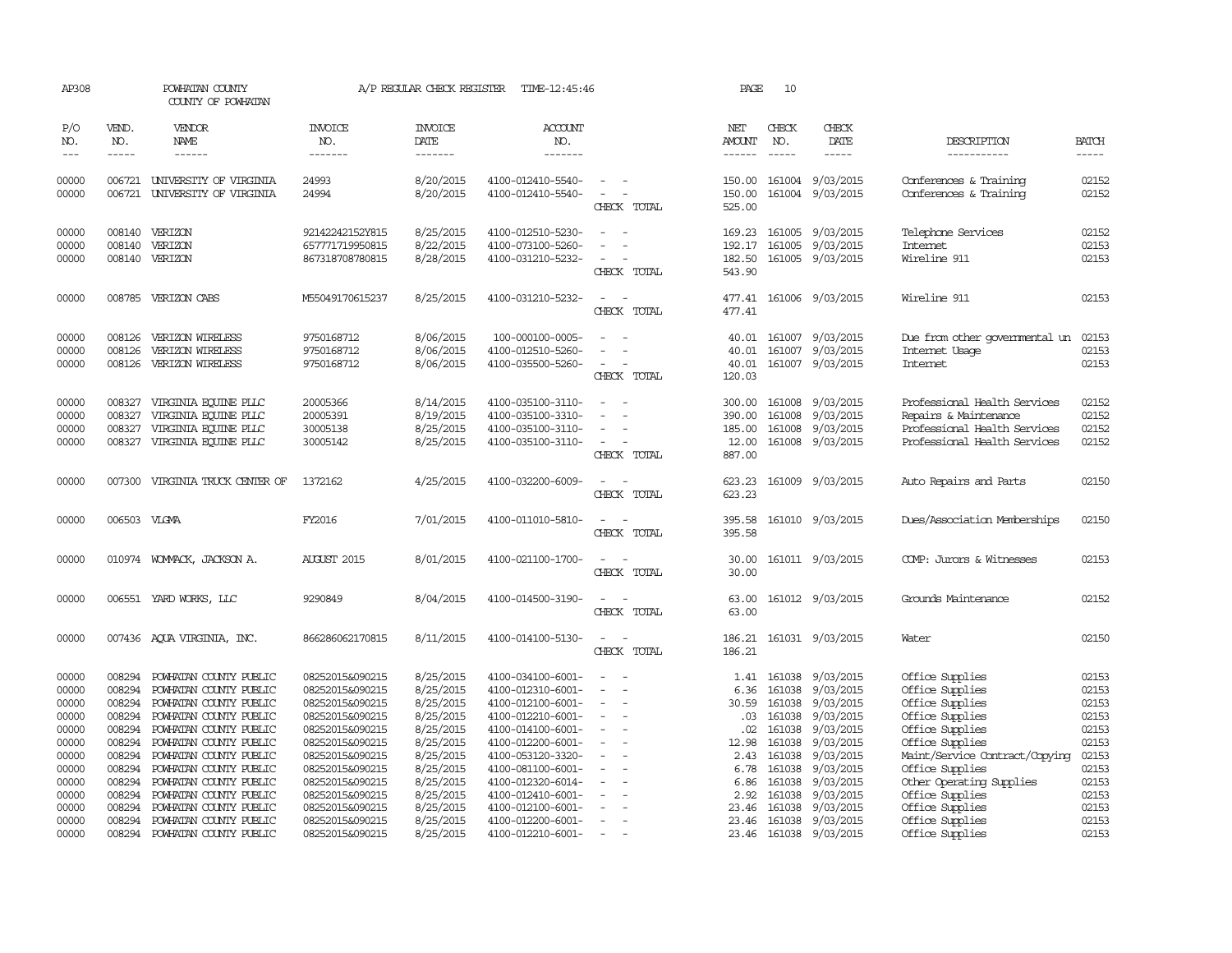| AP308                                              |                                                          | POWHATAN COUNTY<br>COUNTY OF POWHATAN                                                                                                                    |                                                               | A/P REGULAR CHECK REGISTER                                                 | TIME-12:45:46                                                                                                              |                                                                                                          | PAGE                                       | 11                                                                    |                                                                            |                                                                                                    |                                                    |
|----------------------------------------------------|----------------------------------------------------------|----------------------------------------------------------------------------------------------------------------------------------------------------------|---------------------------------------------------------------|----------------------------------------------------------------------------|----------------------------------------------------------------------------------------------------------------------------|----------------------------------------------------------------------------------------------------------|--------------------------------------------|-----------------------------------------------------------------------|----------------------------------------------------------------------------|----------------------------------------------------------------------------------------------------|----------------------------------------------------|
| P/O<br>NO.                                         | VEND.<br>NO.                                             | <b>VENDOR</b><br><b>NAME</b>                                                                                                                             | <b>INVOICE</b><br>NO.                                         | <b>INVOICE</b><br>DATE                                                     | ACCOUNT<br>NO.                                                                                                             |                                                                                                          | NET<br>AMOUNT                              | CHECK<br>NO.                                                          | CHECK<br>DATE                                                              | DESCRIPTION                                                                                        | <b>BATCH</b>                                       |
| $\frac{1}{2}$                                      | -----                                                    | ------                                                                                                                                                   | -------                                                       | -------                                                                    | -------                                                                                                                    |                                                                                                          | $- - - - - -$                              | $\frac{1}{2}$                                                         | -----                                                                      | -----------                                                                                        | $- - - - -$                                        |
| 00000<br>00000                                     | 008294<br>008294                                         | POWHATAN COUNTY PUBLIC<br>POWHATAN COUNTY PUBLIC                                                                                                         | 08252015&090215<br>08252015&090215                            | 8/25/2015<br>8/25/2015                                                     | 4100-012310-6001-<br>4100-013200-6001-                                                                                     |                                                                                                          | 23.46                                      | 46.92 161038<br>161038                                                | 9/03/2015<br>9/03/2015                                                     | Office Supplies<br>Office Supplies                                                                 | 02153<br>02153                                     |
| 00000<br>00000                                     | 008294                                                   | POWHATAN COUNTY PUBLIC<br>008294 POWHATAN COUNTY PUBLIC                                                                                                  | 08252015&090215<br>08252015&090215                            | 8/25/2015<br>8/25/2015                                                     | 4100-031200-6001-<br>4100-081500-6001-                                                                                     | $\equiv$<br>$\overline{\phantom{a}}$<br>CHECK TOTAL                                                      | 93.84<br>23.46<br>328.44                   | 161038<br>161038                                                      | 9/03/2015<br>9/03/2015                                                     | Office Supplies<br>Office Supplies                                                                 | 02153<br>02153                                     |
| 00000                                              | 010688                                                   | A&B CLEANING SERVICE, INC.                                                                                                                               | 8601                                                          | 8/26/2015                                                                  | 4100-014100-3180-                                                                                                          | $\equiv$                                                                                                 | 5,525.77 161057                            |                                                                       | 9/11/2015                                                                  | Cleaning Service                                                                                   | 02156                                              |
| 00000<br>00000                                     | 010688<br>010688                                         | A&B CLEANING SERVICE, INC.<br>A&B CLEANING SERVICE, INC.                                                                                                 | 8601<br>8601                                                  | 8/26/2015<br>8/26/2015                                                     | 4100-032210-3180-<br>4100-032220-3180-                                                                                     | $\overline{\phantom{a}}$<br>$\equiv$<br>$\overline{\phantom{a}}$<br>CHECK TOTAL                          | 147.69<br>246.15<br>5,919.61               | 161057<br>161057                                                      | 9/11/2015<br>9/11/2015                                                     | Cleaning Service<br>Cleaning Service                                                               | 02156<br>02156                                     |
| 00000<br>00000                                     | 007758                                                   | 007758 ADVANCE AUTO PARTS<br>ADVANCE AUTO PARTS                                                                                                          | 6819521338356<br>6819521754009                                | 8/01/2015<br>8/05/2015                                                     | 4100-032200-6009-<br>4100-032200-6009-                                                                                     | $\equiv$<br>$\sim$                                                                                       | 39.99                                      | 22.97 161058<br>161058                                                | 9/11/2015<br>9/11/2015                                                     | Auto Repairs and Parts<br>Auto Repairs and Parts                                                   | 02156<br>02156                                     |
| 00000<br>00000                                     | 007758                                                   | ADVANCE AUTO PARTS<br>007758 ADVANCE AUTO PARTS                                                                                                          | 6819523239679<br>6819523956074                                | 8/20/2015<br>9/30/2015                                                     | 4100-032200-6009-<br>4100-032200-6009-                                                                                     | $\sim$<br>$\sim$<br>CHECK TOTAL                                                                          | 83.57<br>181.66                            | 35.13 161058                                                          | 9/11/2015<br>161058 9/11/2015                                              | Auto Repairs and Parts<br>Auto Repairs and Parts                                                   | 02156<br>02156                                     |
| 00000                                              |                                                          | 008133 ANDERSON, KATE                                                                                                                                    | MILEAGE 9-2-15                                                | 9/02/2015                                                                  | 4100-081100-5540-                                                                                                          | $\sim$<br>CHECK TOTAL                                                                                    | 32.09<br>32.09                             |                                                                       | 161059 9/11/2015                                                           | Conferences & Training                                                                             | 02156                                              |
| 00000<br>00000                                     |                                                          | 007941 BAKER & TAYLOR<br>007941 BAKER & TAYLOR                                                                                                           | K47649950<br>5013777239                                       | 9/01/2015<br>9/01/2015                                                     | 4100-073100-6012-<br>4100-073100-6012-                                                                                     | $\sim$<br>$\sim$<br>CHECK TOTAL                                                                          | 27.95<br>225.20<br>253.15                  | 161060                                                                | 9/11/2015<br>161060 9/11/2015                                              | Books & Subscriptions<br>Books & Subscriptions                                                     | 02156<br>02156                                     |
| 00000                                              |                                                          | 005025 BENJ. FRANKLIN                                                                                                                                    | 35508                                                         | 9/03/2015                                                                  | 4100-013200-6001-                                                                                                          | $\overline{\phantom{a}}$<br>CHECK TOTAL                                                                  | 129.65<br>129.65                           |                                                                       | 161061 9/11/2015                                                           | Office Supplies                                                                                    | 02156                                              |
| 00000                                              |                                                          | 000045 BLANKENSHIP, SUSAN M.                                                                                                                             | CENTRAL DISTMIG                                               | 9/09/2015                                                                  | 4100-012310-5510-                                                                                                          | CHECK TOTAL                                                                                              | 103.65<br>103.65                           |                                                                       | 161062 9/11/2015                                                           | Travel/Mileage/Parking/Tolls                                                                       | 02159                                              |
| 00000                                              |                                                          | 010665 BROWN, EDWARDS & COMPANY                                                                                                                          | 1144786                                                       | 8/31/2015                                                                  | 4100-012200-3120-                                                                                                          | CHECK TOTAL                                                                                              | 5,000.00<br>5,000.00                       |                                                                       | 161063 9/11/2015                                                           | External Audit                                                                                     | 02156                                              |
| 00000<br>00000<br>00000<br>00000<br>00000<br>00000 | 000540<br>000540<br>000540<br>000540<br>000540<br>000540 | CENTRAL VIRGINIA WASTE<br>CENTRAL VIRGINIA WASTE<br>CENTRAL VIRGINIA WASTE<br>CENTRAL VIRGINIA WASTE<br>CENTRAL VIRGINIA WASTE<br>CENTRAL VIRGINIA WASTE | 20468<br>20468<br>20468<br>20468<br>20468<br>20468            | 8/25/2015<br>8/25/2015<br>8/25/2015<br>8/25/2015<br>8/25/2015<br>8/25/2015 | 4100-014600-3185-<br>4100-014100-3185-<br>4100-035100-3185-<br>4100-073100-3185-<br>4100-032210-3185-<br>4100-032220-3185- | $\equiv$<br>$\sim$<br>$\equiv$<br>$\sim$<br>$\overline{\phantom{a}}$<br>$\sim$<br>CHECK TOTAL            | 192.25<br>32.04<br>7.40<br>16.02<br>568.12 | 288.37 161064<br>161064<br>32.04 161064<br>161064<br>161064<br>161064 | 9/11/2015<br>9/11/2015<br>9/11/2015<br>9/11/2015<br>9/11/2015<br>9/11/2015 | Trash Removal<br>Trash Removal<br>Trash Removal<br>Trash Removal<br>Trash Removal<br>Trash Removal | 02156<br>02156<br>02156<br>02156<br>02156<br>02156 |
| 00000                                              | 011007                                                   | CHILES FUNERAL HOME                                                                                                                                      | 15105POWSH1                                                   | 8/12/2015                                                                  | 4100-035300-3110-                                                                                                          | $\overline{\phantom{a}}$<br>CHECK TOTAL                                                                  | 600.00<br>600.00                           |                                                                       | 161065 9/11/2015                                                           | Professional Health Services                                                                       | 02156                                              |
| 00000<br>00000<br>00000<br>00000<br>00000          | 006965<br>006965<br>006965<br>006965<br>006965           | CINIAS CORPORATION<br>CINIAS CORPORATION<br>CINIAS CORPORATION<br>CINIAS CORPORATION<br>CINTAS CORPORATION                                               | 143601288<br>143601288<br>143604849<br>143604849<br>143608533 | 8/19/2015<br>8/19/2015<br>8/26/2015<br>8/26/2015<br>9/02/2015              | 4100-014100-6011-<br>4100-014500-6011-<br>4100-014100-6011-<br>4100-014500-6011-<br>4100-014100-6011-                      | $\overline{\phantom{a}}$<br>$\sim$<br>$\sim$<br>$\sim$<br>$\equiv$<br>$\overline{\phantom{a}}$<br>$\sim$ | 55.28<br>71.22<br>66.14                    | 67.83 161066<br>161066<br>49.13 161066<br>161066<br>161066            | 9/11/2015<br>9/11/2015<br>9/11/2015<br>9/11/2015<br>9/11/2015              | Uniforms<br>Uniforms<br>Uniforms<br>Uniforms<br>Uniforms                                           | 02156<br>02156<br>02156<br>02156<br>02156          |
| 00000<br>00000                                     | 006965<br>006965                                         | CINTAS CORPORATION<br>CINIAS CORPORATION                                                                                                                 | 143608533<br>143608534                                        | 9/02/2015<br>9/02/2015                                                     | 4100-014500-6011-<br>4100-014300-6011-                                                                                     | $\sim$<br>CHECK TOTAL                                                                                    | 68.28<br>113.98<br>491.86                  | 161066                                                                | 9/11/2015<br>161066 9/11/2015                                              | Uniforms<br>Uniforms                                                                               | 02156<br>02156                                     |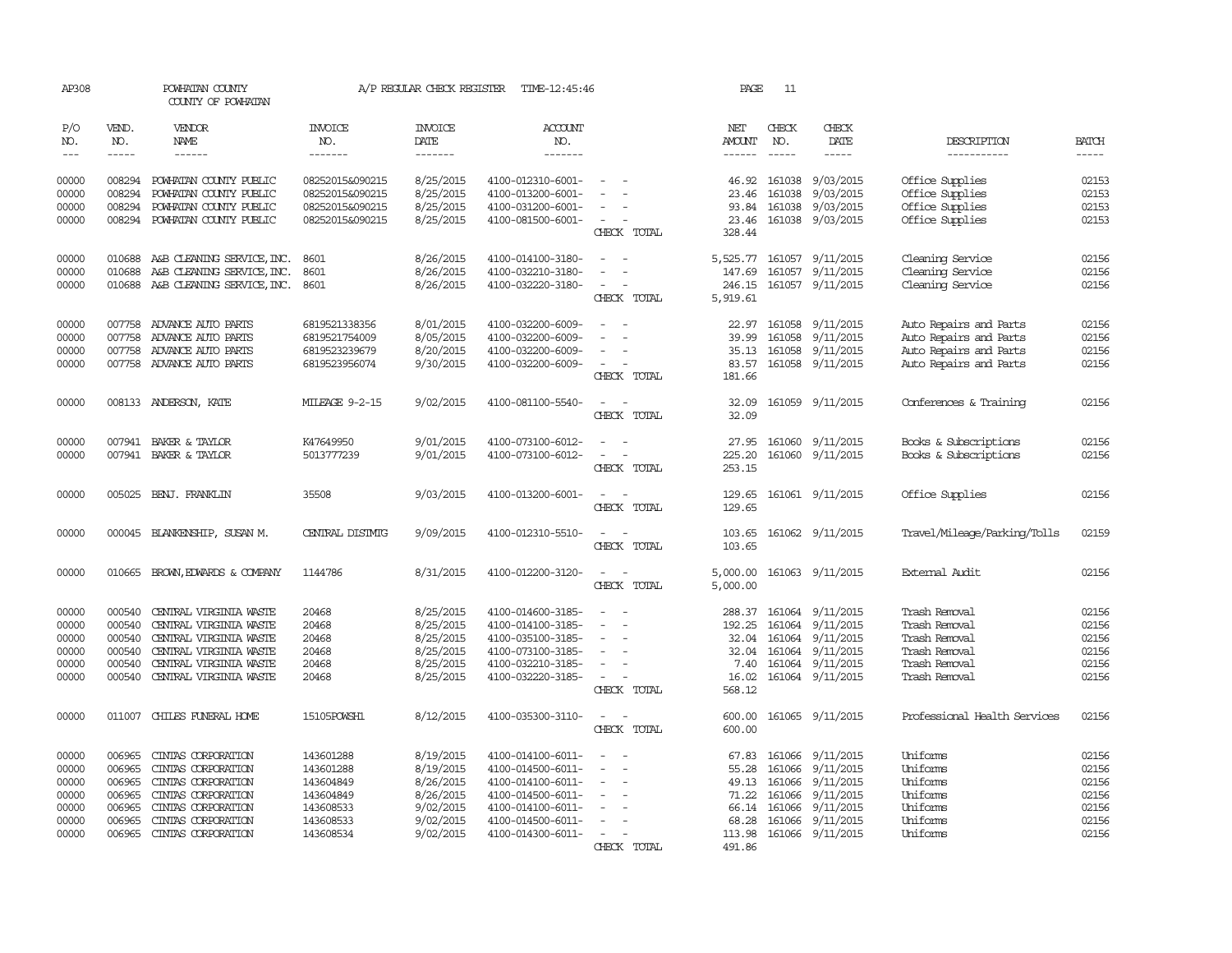| AP308               |                             | POWHATAN COUNTY<br>COUNTY OF POWHATAN |                                  | A/P REGULAR CHECK REGISTER         | TIME-12:45:46                    |                                                                                                                             | PAGE                    | 12                            |                              |                                     |                             |
|---------------------|-----------------------------|---------------------------------------|----------------------------------|------------------------------------|----------------------------------|-----------------------------------------------------------------------------------------------------------------------------|-------------------------|-------------------------------|------------------------------|-------------------------------------|-----------------------------|
| P/O<br>NO.<br>$---$ | VEND.<br>NO.<br>$- - - - -$ | VENDOR<br>NAME<br>$- - - - - -$       | <b>INVOICE</b><br>NO.<br>------- | <b>INVOICE</b><br>DATE<br>-------- | <b>ACCOUNT</b><br>NO.<br>------- |                                                                                                                             | NET<br>AMOUNT<br>------ | CHECK<br>NO.<br>$\frac{1}{2}$ | CHECK<br>DATE<br>$- - - - -$ | DESCRIPTION<br>-----------          | <b>BATCH</b><br>$- - - - -$ |
| 00000               |                             | 009899 COMCAST                        | 141177024 9/15                   | 9/01/2015                          | 4100-014300-5260-                | $\sim$                                                                                                                      | 72.90                   |                               | 161067 9/11/2015             | Internet                            | 02159                       |
|                     |                             |                                       |                                  |                                    |                                  | CHECK TOTAL                                                                                                                 | 72.90                   |                               |                              |                                     |                             |
| 00000               |                             | 010949 COMCAST                        | 37931014                         | 9/01/2015                          | 4100-012510-8205-                | CHECK TOTAL                                                                                                                 | 892.50<br>892.50        |                               | 161068 9/11/2015             | Hosting Fees                        | 02156                       |
| 00000               | 008787 DW                   |                                       | 15243720                         | 8/31/2015                          | 4100-031200-6014-                | $\frac{1}{2} \left( \frac{1}{2} \right) \left( \frac{1}{2} \right) = \frac{1}{2} \left( \frac{1}{2} \right)$<br>CHECK TOTAL | 20.00<br>20.00          |                               | 161069 9/11/2015             | Other Operating Supplies            | 02156                       |
| 00000               | 000860                      | DOMINION VIRGINIA POWER               | 1221667833 9/15                  | 9/01/2015                          | 4100-031210-5110-                | $\sim$                                                                                                                      |                         |                               | 210.43 161070 9/11/2015      | Electricity - Comunications H       | 02156                       |
| 00000               | 000860                      | DOMINION VIRGINIA POWER               | 4062035391 9/15                  | 9/01/2015                          | 4100-031210-5110-                | $\equiv$                                                                                                                    | 54.16                   |                               | 161070 9/11/2015             | Electricity - Comunications H       | 02156                       |
| 00000               | 000860                      | DOMINION VIRGINIA POWER               | 4165680929 9/15                  | 9/02/2015                          | 4100-031210-5110-                | $\overline{\phantom{a}}$                                                                                                    | 136.71                  |                               | 161070 9/11/2015             | Electricity - Comunications H       | 02156                       |
| 00000               | 000860                      | DOMINION VIRGINIA POWER               | 6211789810 9/15                  | 9/01/2015                          | 4100-031210-5110-                | $\overline{\phantom{a}}$                                                                                                    | 122.36                  |                               | 161070 9/11/2015             | Electricity - Comunications H       | 02156                       |
| 00000               | 000860                      | DOMINION VIRGINIA POWER               | 7765134072 8/15                  | 8/27/2015                          | 4100-014100-5110-                | $\overline{\phantom{a}}$                                                                                                    | 1,288.11                |                               | 161070 9/11/2015             | Electricity                         | 02156                       |
| 00000               | 000860                      | DOMINION VIRGINIA POWER               | 8009370571 9/15                  | 9/02/2015                          | 4100-031210-5110-                | $\overline{\phantom{a}}$                                                                                                    | 72.82                   |                               | 161070 9/11/2015             | Electricity - Comunications H 02156 |                             |
| 00000               | 000860                      | DOMINION VIRGINIA POWER               | 1223507334 9/15                  | 9/01/2015                          | 4100-014300-5110-                |                                                                                                                             |                         |                               | 180.54 161070 9/11/2015      | Electricity                         | 02159                       |
| 00000               |                             | 000860 DOMINION VIRGINIA POWER        | 8971069334 9/15                  | 9/01/2015                          | 4100-014300-5110-                | $\sim$                                                                                                                      | 82.54                   |                               | 161070 9/11/2015             | Electricity                         | 02159                       |
|                     |                             |                                       |                                  |                                    |                                  | CHECK TOTAL                                                                                                                 | 2,147.67                |                               |                              |                                     |                             |
| 00000               |                             | 006842 EAGLE FIRE INC.                | <b>SRVCE089699</b>               | 8/19/2015                          | 4100-032220-3310-                | $\sim$                                                                                                                      | 520.00                  |                               | 161071 9/11/2015             | Repairs & Maintenance               | 02156                       |
|                     |                             |                                       |                                  |                                    |                                  | CHECK TOTAL                                                                                                                 | 520.00                  |                               |                              |                                     |                             |
| 00000               |                             | 000690 FLATROCK TIRE & AUTO           | 0013134 7331EV                   | 8/19/2015                          | 4100-032200-6009-                | $\equiv$                                                                                                                    | 169.00                  |                               | 161072 9/11/2015             | Auto Repairs and Parts              | 02156                       |
|                     |                             |                                       |                                  |                                    |                                  | CHECK TOTAL                                                                                                                 | 169.00                  |                               |                              |                                     |                             |
| 00000               |                             | 009067 HOWLAND, CATHY                 | PARADE ENTRY                     | 9/07/2015                          | 4100-083500-5810-                | $\equiv$                                                                                                                    | 20.00                   |                               | 161073 9/11/2015             | Dues/Association Memberships        | 02158                       |
|                     |                             |                                       |                                  |                                    |                                  | CHECK TOTAL                                                                                                                 | 20.00                   |                               |                              |                                     |                             |
| 00000               |                             | 010755 INNOVATIVE TURF                | 2728                             | 8/31/2015                          | 4100-014500-3319-                | $\frac{1}{2} \left( \frac{1}{2} \right) \left( \frac{1}{2} \right) = \frac{1}{2} \left( \frac{1}{2} \right)$                | 453.48                  |                               | 161074 9/11/2015             | Equipment Repairs and Maintena      | 02156                       |
|                     |                             |                                       |                                  |                                    |                                  | CHECK TOTAL                                                                                                                 | 453.48                  |                               |                              |                                     |                             |
| 00000               | 000120                      | JAMES RIVER AIR                       | S58742                           | 8/28/2015                          | 4100-014100-3308-                |                                                                                                                             | 774.00                  |                               | 161075 9/11/2015             | HVAC Service and Repairs            | 02156                       |
| 00000               |                             | 000120 JAMES RIVER AIR                | S59057                           | 8/21/2015                          | 4100-014100-3308-                |                                                                                                                             | 215.00                  |                               | 161075 9/11/2015             | HVAC Service and Repairs            | 02156                       |
|                     |                             |                                       |                                  |                                    |                                  | CHECK TOTAL                                                                                                                 | 989.00                  |                               |                              |                                     |                             |
| 00000               |                             | 006104 KUSTOM SIGNALS INC             | 516829                           | 7/29/2015                          | 4100-031200-3310-                | $\sim$                                                                                                                      | 456.00                  |                               | 161076 9/11/2015             | Repairs & Maintenance               | 02156                       |
|                     |                             |                                       |                                  |                                    |                                  | CHECK TOTAL                                                                                                                 | 456.00                  |                               |                              |                                     |                             |
| 00000               |                             | 010771 LAND AND COATES, INC.          | 611487                           | 8/24/2015                          | 4100-014500-3319-                |                                                                                                                             | 150.94                  |                               | 161077 9/11/2015             | Equipment Repairs and Maintena      | 02156                       |
| 00000               |                             | 010771 LAND AND COATES, INC.          | 611789                           | 8/24/2015                          | 4100-014500-3319-                |                                                                                                                             | 156.21                  |                               | 161077 9/11/2015             | Equipment Repairs and Maintena      | 02156                       |
| 00000               |                             | 010771 LAND AND COATES, INC.          | 612241                           | 8/26/2015                          | 4100-014500-3319-                | $\overline{\phantom{a}}$                                                                                                    | 18.19                   |                               | 161077 9/11/2015             | Equipment Repairs and Maintena      | 02156                       |
| 00000               |                             | 010771 IAND AND COATES, INC.          | 614168                           | 9/01/2015                          | 4100-014500-3319-                | $\sim$                                                                                                                      | 20.00                   |                               | 161077 9/11/2015             | Equipment Repairs and Maintena      | 02156                       |
|                     |                             |                                       |                                  |                                    |                                  | CHECK TOTAL                                                                                                                 | 345.34                  |                               |                              |                                     |                             |
| 00000               |                             | 009743 LEETE TIRE & AUTO CENTER,      | 1428170                          | 8/28/2015                          | 4100-032200-6009-                | $\sim$                                                                                                                      |                         |                               | 2,631.24 161078 9/11/2015    | Auto Repairs and Parts              | 02156                       |
|                     |                             |                                       |                                  |                                    |                                  | CHECK TOTAL                                                                                                                 | 2,631.24                |                               |                              |                                     |                             |
| 00000               |                             | 010486 LEISURE PUBLISHING             | 48323 LISTING                    | 9/08/2015                          | 4100-081500-3600-                |                                                                                                                             | 670.00                  |                               | 161079 9/11/2015             | Advertising                         | 02159                       |
|                     |                             |                                       |                                  |                                    |                                  | CHECK TOTAL                                                                                                                 | 670.00                  |                               |                              |                                     |                             |
| 00000               |                             | 009238 LOCAL GOVERNMENT               | FY16-116                         | 9/01/2015                          | 4100-012210-5810-                | $\equiv$                                                                                                                    | 350.00                  |                               | 161080 9/11/2015             | Dues/Association Memberships        | 02156                       |
|                     |                             |                                       |                                  |                                    |                                  | CHECK TOTAL                                                                                                                 | 350.00                  |                               |                              |                                     |                             |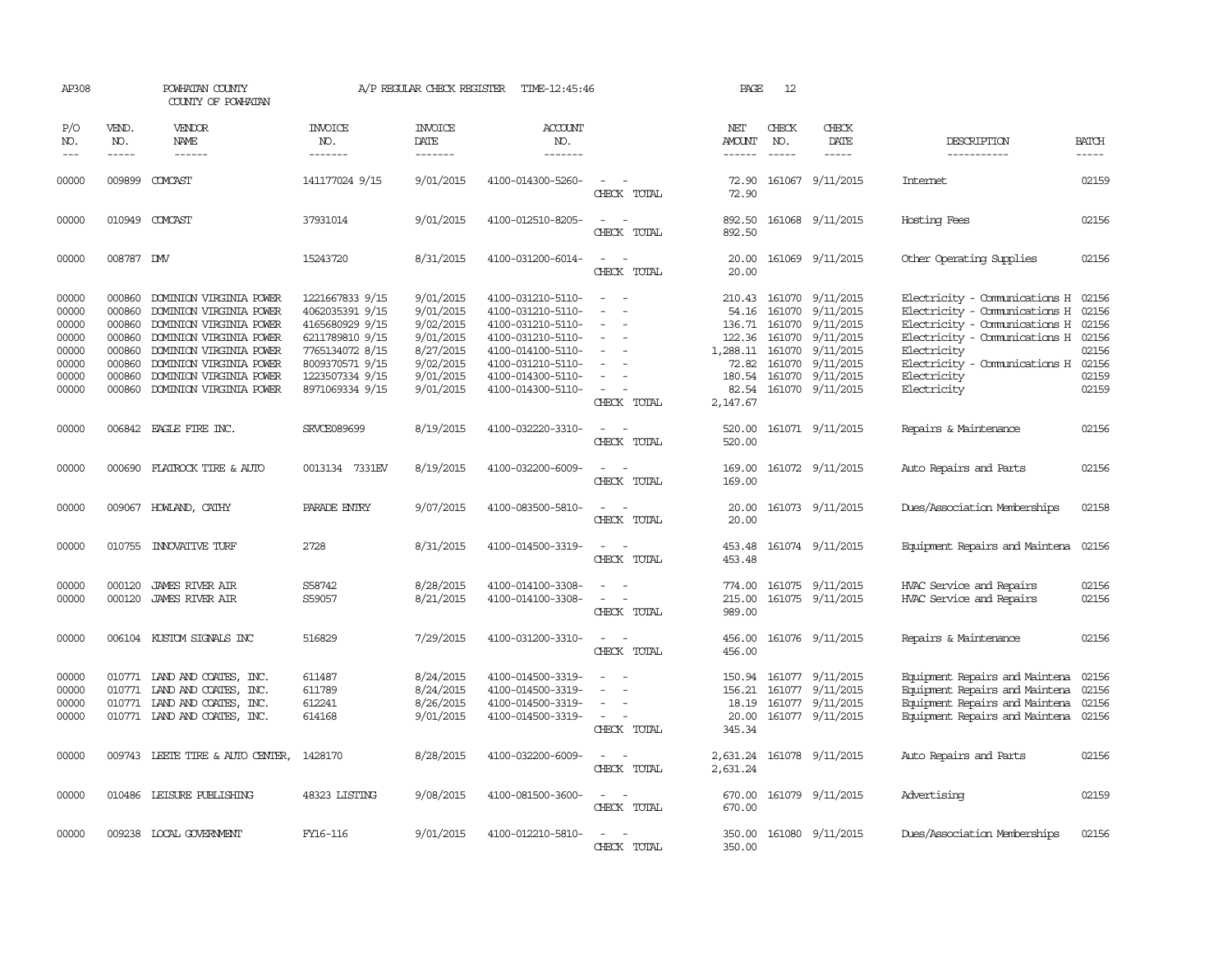| AP308                            |                                                                                                                                                                                                                                                                                                                                                                                                                                                                                                     | POWHATAN COUNTY<br>COUNTY OF POWHATAN                                         |                                                                   | A/P REGULAR CHECK REGISTER                       | TIME-12:45:46                                                                    |                                                                                                                             | PAGE                                      | 13                          |                                                                |                                                                                                      |                                                                                                                                                                                                                                                                                                                                                                                                                                                                                                     |
|----------------------------------|-----------------------------------------------------------------------------------------------------------------------------------------------------------------------------------------------------------------------------------------------------------------------------------------------------------------------------------------------------------------------------------------------------------------------------------------------------------------------------------------------------|-------------------------------------------------------------------------------|-------------------------------------------------------------------|--------------------------------------------------|----------------------------------------------------------------------------------|-----------------------------------------------------------------------------------------------------------------------------|-------------------------------------------|-----------------------------|----------------------------------------------------------------|------------------------------------------------------------------------------------------------------|-----------------------------------------------------------------------------------------------------------------------------------------------------------------------------------------------------------------------------------------------------------------------------------------------------------------------------------------------------------------------------------------------------------------------------------------------------------------------------------------------------|
| P/O<br>NO.<br>$---$              | VEND.<br>NO.<br>$\begin{tabular}{ccccc} \multicolumn{2}{c}{} & \multicolumn{2}{c}{} & \multicolumn{2}{c}{} & \multicolumn{2}{c}{} & \multicolumn{2}{c}{} & \multicolumn{2}{c}{} & \multicolumn{2}{c}{} & \multicolumn{2}{c}{} & \multicolumn{2}{c}{} & \multicolumn{2}{c}{} & \multicolumn{2}{c}{} & \multicolumn{2}{c}{} & \multicolumn{2}{c}{} & \multicolumn{2}{c}{} & \multicolumn{2}{c}{} & \multicolumn{2}{c}{} & \multicolumn{2}{c}{} & \multicolumn{2}{c}{} & \multicolumn{2}{c}{} & \mult$ | <b>VENDOR</b><br>NAME<br>------                                               | <b>INVOICE</b><br>NO.<br>-------                                  | <b>INVOICE</b><br><b>DATE</b><br>-------         | <b>ACCOUNT</b><br>NO.<br>-------                                                 |                                                                                                                             | NET<br>AMOUNT<br>------                   | CHECK<br>NO.<br>$- - - - -$ | CHECK<br><b>DATE</b><br>$- - - - -$                            | DESCRIPTION<br>-----------                                                                           | <b>BATCH</b><br>$\begin{tabular}{ccccc} \multicolumn{2}{c}{} & \multicolumn{2}{c}{} & \multicolumn{2}{c}{} & \multicolumn{2}{c}{} & \multicolumn{2}{c}{} & \multicolumn{2}{c}{} & \multicolumn{2}{c}{} & \multicolumn{2}{c}{} & \multicolumn{2}{c}{} & \multicolumn{2}{c}{} & \multicolumn{2}{c}{} & \multicolumn{2}{c}{} & \multicolumn{2}{c}{} & \multicolumn{2}{c}{} & \multicolumn{2}{c}{} & \multicolumn{2}{c}{} & \multicolumn{2}{c}{} & \multicolumn{2}{c}{} & \multicolumn{2}{c}{} & \mult$ |
| 00000<br>00000<br>00000<br>00000 | 008348<br>008348<br>008348<br>008348                                                                                                                                                                                                                                                                                                                                                                                                                                                                | LUXFORD, BRAD<br>LUXFORD, BRAD<br>LUXFORD, BRAD<br><b>LUXFORD, BRAD</b>       | <b>BREAKFAST</b><br><b>LUNCH</b><br>MEAL RECEIPTS<br>VFSAAA BOARD | 9/03/2015<br>9/03/2015<br>9/03/2015<br>9/04/2015 | 4100-031200-5540-<br>4100-031200-5540-<br>4100-031200-5540-<br>4100-031200-5540- | CHECK TOTAL                                                                                                                 | 15.38<br>18.89<br>15.00<br>15.38<br>64.65 | 161081<br>161081            | 9/11/2015<br>9/11/2015<br>161081 9/11/2015<br>161081 9/11/2015 | Conferences & Training<br>Conferences & Training<br>Conferences & Training<br>Conferences & Training | 02159<br>02159<br>02159<br>02159                                                                                                                                                                                                                                                                                                                                                                                                                                                                    |
| 00000                            |                                                                                                                                                                                                                                                                                                                                                                                                                                                                                                     | 009552 MANSFIELD OIL COMPANY                                                  | 119007                                                            | 8/20/2015                                        | 4100-032200-5120-                                                                | CHECK TOTAL                                                                                                                 | 37.96<br>37.96                            |                             | 161082 9/11/2015                                               | Apparatus Fuel                                                                                       | 02156                                                                                                                                                                                                                                                                                                                                                                                                                                                                                               |
| 00000                            |                                                                                                                                                                                                                                                                                                                                                                                                                                                                                                     | 006146 MCCLELLAN, WENDY SUSAN                                                 | MCCLELLAN 8/15                                                    | 8/31/2015                                        | 4100-031710-5510-                                                                | $\sim$<br>$\sim$<br>CHECK TOTAL                                                                                             | 120.23<br>120.23                          |                             | 161083 9/11/2015                                               | Travel/Mileage/Parking/Tolls                                                                         | 02159                                                                                                                                                                                                                                                                                                                                                                                                                                                                                               |
| 00000<br>00000                   |                                                                                                                                                                                                                                                                                                                                                                                                                                                                                                     | 010473 MCCORMICK'S GARAGE<br>010473 MCCORMICK'S GARAGE                        | 10260<br>10266                                                    | 9/03/2015<br>9/04/2015                           | 4100-032200-6009-<br>4100-032200-6009-                                           | $\equiv$<br>$\sim$<br>CHECK TOTAL                                                                                           | 265.20<br>16.00<br>281.20                 |                             | 161084 9/11/2015<br>161084 9/11/2015                           | Auto Repairs and Parts<br>Auto Repairs and Parts                                                     | 02157<br>02157                                                                                                                                                                                                                                                                                                                                                                                                                                                                                      |
| 00000                            |                                                                                                                                                                                                                                                                                                                                                                                                                                                                                                     | 010086 MEDPROUS                                                               | MC25521                                                           | 9/01/2015                                        | 4100-032200-3320-                                                                | $\sim$<br>$\overline{\phantom{a}}$<br>CHECK TOTAL                                                                           | 330.00<br>330.00                          |                             | 161085 9/11/2015                                               | Maintenance & Service Contract                                                                       | 02157                                                                                                                                                                                                                                                                                                                                                                                                                                                                                               |
| 00000                            |                                                                                                                                                                                                                                                                                                                                                                                                                                                                                                     | 009872 MERCHANT, JONATHAN                                                     | 1128                                                              | 5/28/2015                                        | 4100-032200-3310-                                                                | CHECK TOTAL                                                                                                                 | 18.00<br>18.00                            |                             | 161086 9/11/2015                                               | Equipment Repair                                                                                     | 02157                                                                                                                                                                                                                                                                                                                                                                                                                                                                                               |
| 00000                            |                                                                                                                                                                                                                                                                                                                                                                                                                                                                                                     | 009733 MINERVA BUNKER GEAR                                                    | 2473-14                                                           | 8/31/2015                                        | 4100-032200-6011-                                                                | CHECK TOTAL                                                                                                                 | 195.00<br>195.00                          |                             | 161087 9/11/2015                                               | Protective Gear/Uniforms                                                                             | 02157                                                                                                                                                                                                                                                                                                                                                                                                                                                                                               |
| 00000                            |                                                                                                                                                                                                                                                                                                                                                                                                                                                                                                     | 007297 NAFECO, INC.                                                           | 792345                                                            | 8/25/2015                                        | 4100-032200-6011-                                                                | $\equiv$<br>$\sim$<br>CHECK TOTAL                                                                                           | 625.25<br>625.25                          |                             | 161088 9/11/2015                                               | Protective Gear/Uniforms                                                                             | 02157                                                                                                                                                                                                                                                                                                                                                                                                                                                                                               |
| 00000                            |                                                                                                                                                                                                                                                                                                                                                                                                                                                                                                     | 007098 OLD DOMINION ROOFING AND                                               | 4756                                                              | 8/19/2015                                        | 4100-014100-3310-                                                                | $\frac{1}{2} \left( \frac{1}{2} \right) \left( \frac{1}{2} \right) = \frac{1}{2} \left( \frac{1}{2} \right)$<br>CHECK TOTAL | 1,340.00<br>1,340.00                      |                             | 161089 9/11/2015                                               | Repairs & Maintenance                                                                                | 02157                                                                                                                                                                                                                                                                                                                                                                                                                                                                                               |
| 00000                            |                                                                                                                                                                                                                                                                                                                                                                                                                                                                                                     | 008079 PAETEC/CAVALIER BUSINESS                                               | 4237625 8/15                                                      | 8/10/2015                                        | 4100-073100-5270-                                                                | CHECK TOTAL                                                                                                                 | 454.87<br>454.87                          |                             | 161090 9/11/2015                                               | Network Service Connection                                                                           | 02157                                                                                                                                                                                                                                                                                                                                                                                                                                                                                               |
| 00000                            |                                                                                                                                                                                                                                                                                                                                                                                                                                                                                                     | 000375 PIEDMONT REGIONAL JAIL                                                 | 2592                                                              | 8/31/2015                                        | 4100-033400-3841-                                                                | $\overline{\phantom{a}}$<br>$\overline{\phantom{a}}$<br>CHECK TOTAL                                                         | 31,616.00<br>31,616.00                    |                             | 161091 9/11/2015                                               | Detention of Adults                                                                                  | 02157                                                                                                                                                                                                                                                                                                                                                                                                                                                                                               |
| 00000<br>00000<br>00000          | 001250<br>001250<br>001250                                                                                                                                                                                                                                                                                                                                                                                                                                                                          | POWHATAN AUTO & TRACTOR<br>POWHATAN AUTO & TRACTOR<br>POWHATAN AUTO & TRACTOR | 362795<br>364158<br>364232                                        | 8/10/2015<br>8/19/2015<br>8/20/2015              | 4100-035500-6023-<br>4100-031200-6009-<br>4100-014300-6007-                      | $\equiv$<br>$\sim$<br>CHECK TOTAL                                                                                           | 11.67<br>6.49<br>5.98<br>24.14            |                             | 161092 9/11/2015<br>161092 9/11/2015<br>161092 9/11/2015       | Mobile Command Post<br>Auto Parts/Repairs<br>Transfer Station Supplies                               | 02157<br>02157<br>02157                                                                                                                                                                                                                                                                                                                                                                                                                                                                             |
| 00000                            |                                                                                                                                                                                                                                                                                                                                                                                                                                                                                                     | 006914 POWHATAN AUTO REPAIR                                                   | 729 UNIT 1                                                        | 9/01/2015                                        | 4100-031200-6009-                                                                | CHECK TOTAL                                                                                                                 | 16.00<br>16.00                            |                             | 161093 9/11/2015                                               | Auto Parts/Repairs                                                                                   | 02157                                                                                                                                                                                                                                                                                                                                                                                                                                                                                               |
| 00000                            | 006928                                                                                                                                                                                                                                                                                                                                                                                                                                                                                              | POWHATAN COUNTY DEPT. OF                                                      | AHA00109477                                                       | 8/07/2015                                        | 4100-053910-5643-                                                                | $\overline{\phantom{a}}$<br>$\overline{\phantom{a}}$<br>CHECK TOTAL                                                         | 1,970.00<br>1,970.00                      |                             | 161094 9/11/2015                                               | PCCAA Services - Federal CSBG                                                                        | 02157                                                                                                                                                                                                                                                                                                                                                                                                                                                                                               |
| 00000                            |                                                                                                                                                                                                                                                                                                                                                                                                                                                                                                     | 009767 QUALITY UNIFORM CO, INC.                                               | 3843                                                              | 9/01/2015                                        | 4100-031200-6011-                                                                | $\sim$<br>$\sim$<br>CHECK TOTAL                                                                                             | 484.48<br>484.48                          |                             | 161095 9/11/2015                                               | Uniforms                                                                                             | 02157                                                                                                                                                                                                                                                                                                                                                                                                                                                                                               |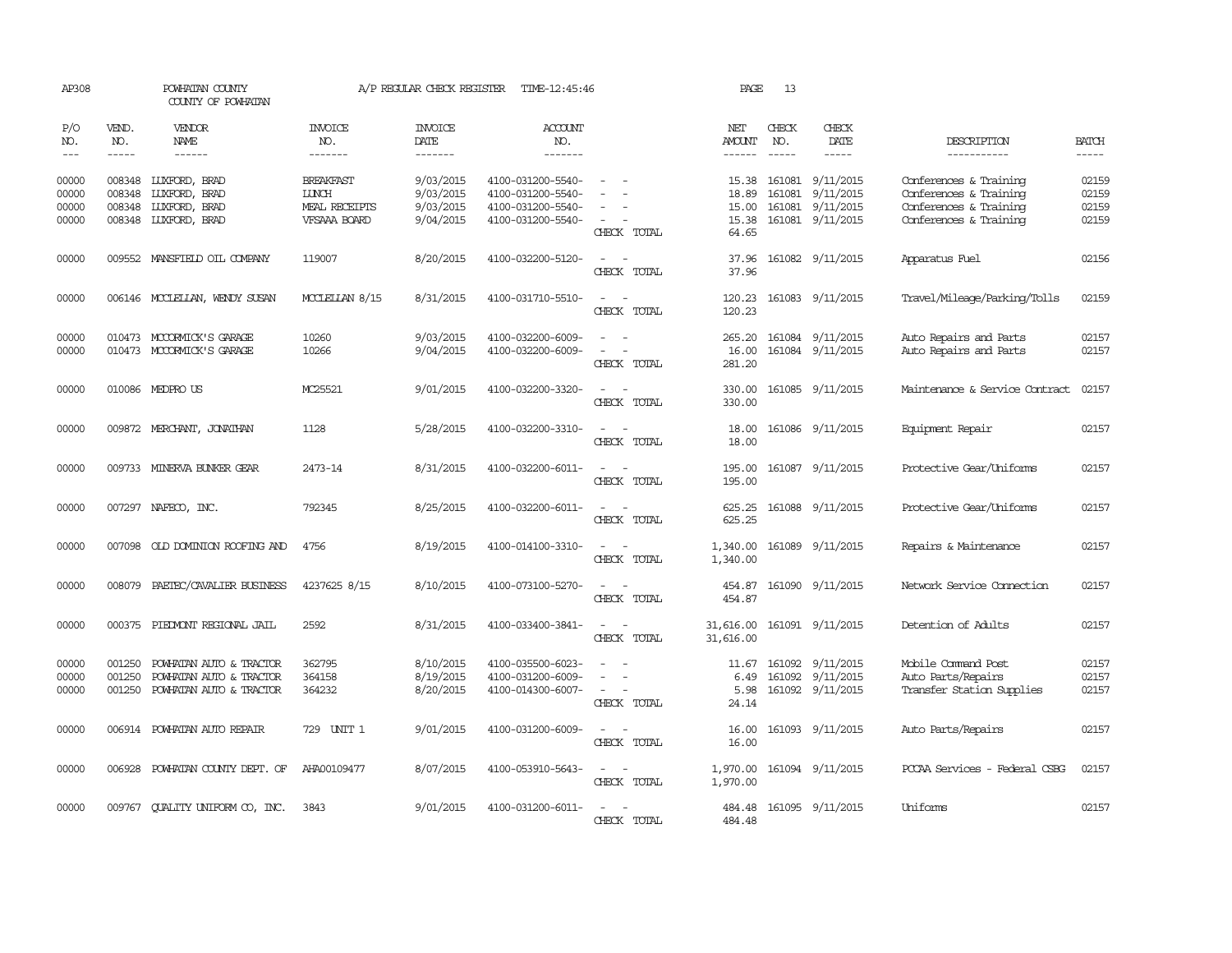| AP308                                              |                                                | POWHATAN COUNTY<br>COUNTY OF POWHATAN                                                                                                                                 |                                                                                                     | A/P REGULAR CHECK REGISTER                                                 | TIME-12:45:46                                                                                                              |                                                                                         | PAGE                                                                 | 14               |                                                                                                                      |                                                                                                                                     |                                                    |
|----------------------------------------------------|------------------------------------------------|-----------------------------------------------------------------------------------------------------------------------------------------------------------------------|-----------------------------------------------------------------------------------------------------|----------------------------------------------------------------------------|----------------------------------------------------------------------------------------------------------------------------|-----------------------------------------------------------------------------------------|----------------------------------------------------------------------|------------------|----------------------------------------------------------------------------------------------------------------------|-------------------------------------------------------------------------------------------------------------------------------------|----------------------------------------------------|
| P/O<br>NO.                                         | VEND.<br>NO.                                   | <b>VENDOR</b><br>NAME                                                                                                                                                 | <b>INVOICE</b><br>NO.                                                                               | <b>INVOICE</b><br><b>DATE</b>                                              | ACCOUNT<br>NO.                                                                                                             |                                                                                         | NET<br><b>AMOUNT</b>                                                 | CHECK<br>NO.     | CHECK<br>DATE                                                                                                        | DESCRIPTION                                                                                                                         | <b>BATCH</b>                                       |
| $---$                                              | $- - - - -$                                    | $- - - - - -$                                                                                                                                                         | -------                                                                                             | -------                                                                    | -------                                                                                                                    |                                                                                         | $- - - - - -$                                                        | $- - - - -$      | -----                                                                                                                | -----------                                                                                                                         | $- - - - -$                                        |
| 00000                                              |                                                | 009518 CUARLES PETROLEUM, INC.                                                                                                                                        | 934763 8/15                                                                                         | 8/31/2015                                                                  | 4100-031200-6008-                                                                                                          | CHECK TOTAL                                                                             | 3,278.69<br>3,278.69                                                 |                  | 161096 9/11/2015                                                                                                     | Gas/Grease/Oil                                                                                                                      | 02159                                              |
| 00000<br>00000                                     | 000780<br>000780                               | <b>CUILL CORPORATION</b><br><b>QUILL CORPORATION</b>                                                                                                                  | 7102940<br>7157648                                                                                  | 8/24/2015<br>8/25/2015                                                     | 4100-012310-6001-<br>4100-012310-6001-                                                                                     | $\sim$<br>$\sim$<br>$\overline{\phantom{a}}$<br>$\overline{\phantom{a}}$<br>CHECK TOTAL | 251.97<br>83.99<br>335.96                                            |                  | 161097 9/11/2015<br>161097 9/11/2015                                                                                 | Office Supplies<br>Office Supplies                                                                                                  | 02157<br>02157                                     |
| 00000<br>00000<br>00000<br>00000<br>00000          | 000620<br>000620                               | R. C. GOODWYN & SONS, INC<br>R. C. GOODWYN & SONS, INC<br>000620 R. C. GOODWYN & SONS, INC<br>000620 R. C. GOODWYN & SONS, INC<br>000620 R. C. GOODWYN & SONS, INC    | 683667<br>683861<br>683960<br>684195<br>684458                                                      | 8/14/2015<br>8/17/2015<br>8/17/2015<br>8/18/2015<br>8/20/2015              | 4100-014100-3310-<br>4100-014500-3319-<br>4100-014100-3310-<br>4100-014100-3190-<br>4100-014100-3310-                      | $\equiv$<br>$\equiv$<br>CHECK TOTAL                                                     | 5.99<br>.94<br>18.53<br>33.98<br>41.26<br>100.70                     | 161098<br>161098 | 9/11/2015<br>9/11/2015<br>161098 9/11/2015<br>161098 9/11/2015<br>161098 9/11/2015                                   | Repairs & Maintenance<br>Equipment Repairs and Maintena<br>Repairs & Maintenance<br>Maintenance of Grounds<br>Repairs & Maintenance | 02157<br>02157<br>02157<br>02157<br>02157          |
| 00000                                              |                                                | 006466 RADIO COMMUNICATION OF VA 700000633-1                                                                                                                          |                                                                                                     | 9/03/2015                                                                  | 4100-031200-3310-                                                                                                          | $\sim$<br>$\sim$<br>CHECK TOTAL                                                         | 149.50<br>149.50                                                     |                  | 161099 9/11/2015                                                                                                     | Repairs & Maintenance                                                                                                               | 02157                                              |
| 00000<br>00000                                     | 006945                                         | RECORDED BOOKS, LLC<br>006945 RECORDED BOOKS, LLC                                                                                                                     | 75201618<br>75202082                                                                                | 9/01/2015<br>9/01/2015                                                     | 4100-073100-6012-<br>4100-073100-6012-                                                                                     | $\equiv$<br>$\overline{\phantom{a}}$<br>CHECK TOTAL                                     | 99.00<br>303.28<br>402.28                                            |                  | 161100 9/11/2015<br>161100 9/11/2015                                                                                 | Books & Subscriptions<br>Books & Subscriptions                                                                                      | 02157<br>02157                                     |
| 00000                                              |                                                | 007975 REMOVAL SERVICES OF VA                                                                                                                                         | <b>AUGUST 2015</b>                                                                                  | 9/01/2015                                                                  | 4100-035300-3110-                                                                                                          | $\sim$<br>CHECK TOTAL                                                                   | 237.00<br>237.00                                                     |                  | 161101 9/11/2015                                                                                                     | Professional Health Services                                                                                                        | 02157                                              |
| 00000                                              |                                                | 007062 RUIHERFORD JANITOR SUPPLY 891334                                                                                                                               |                                                                                                     | 7/09/2015                                                                  | 4100-032220-6005-                                                                                                          | CHECK TOTAL                                                                             | 147.64<br>147.64                                                     |                  | 161102 9/11/2015                                                                                                     | Cleaning Supplies                                                                                                                   | 02157                                              |
| 00000                                              | 006253                                         | SALISBURY TIRE & SERVICE                                                                                                                                              | 82139                                                                                               | 8/31/2015                                                                  | 4100-031200-6009-                                                                                                          | CHECK TOTAL                                                                             | 16.00<br>16.00                                                       |                  | 161103 9/11/2015                                                                                                     | Auto Parts/Repairs                                                                                                                  | 02157                                              |
| 00000<br>00000<br>00000<br>00000<br>00000<br>00000 | 006594<br>006594<br>006594<br>006594<br>006594 | SOUTHSIDE ELECTRIC COOP<br>SOUTHSIDE ELECTRIC COOP<br>SOUTHSIDE ELECTRIC COOP<br>SOUTHSIDE ELECTRIC COOP<br>SOUTHSIDE ELECTRIC COOP<br>006594 SOUTHSIDE ELECTRIC COOP | 550696001 8/15<br>63504006 8/15<br>63504008 8/15<br>63504009 8/15<br>63504010 8/15<br>63504011 8/15 | 8/10/2015<br>8/17/2015<br>8/17/2015<br>8/17/2015<br>8/17/2015<br>8/17/2015 | 4100-053910-5643-<br>4100-014600-5110-<br>4100-014600-5110-<br>4100-014600-5110-<br>4100-014600-5110-<br>4100-014100-5110- | $\equiv$<br>$\overline{\phantom{a}}$<br>CHECK TOTAL                                     | 741.20<br>310.52<br>57.69<br>2,679.42<br>20.37<br>113.78<br>3,922.98 |                  | 161104 9/11/2015<br>161104 9/11/2015<br>161104 9/11/2015<br>161104 9/11/2015<br>161104 9/11/2015<br>161104 9/11/2015 | PCCAA Services - Federal CSBG<br>Electricity<br>Electricity<br>Electricity<br>Electricity<br>Electricity                            | 02157<br>02157<br>02157<br>02157<br>02157<br>02157 |
| 00000                                              | 007937 SPRINT                                  |                                                                                                                                                                       | 678582480 8/15                                                                                      | 8/31/2015                                                                  | 4100-031200-5240-                                                                                                          | CHECK TOTAL                                                                             | 40.15<br>40.15                                                       |                  | 161105 9/11/2015                                                                                                     | Long Distance                                                                                                                       | 02158                                              |
| 00000<br>00000<br>00000                            | 008578<br>008578                               | STAPLES BUSINESS AD-<br>STAPLES BUSINESS AD-<br>008578 STAPLES BUSINESS AD-                                                                                           | 3275653578<br>3275881981<br>3276879647                                                              | 8/25/2015<br>8/28/2015<br>9/02/2015                                        | 4100-012210-6001-<br>4100-012310-6001-<br>4100-012100-6001-                                                                | $\equiv$<br>$\overline{\phantom{a}}$<br>CHECK TOTAL                                     | 68.08<br>58.16<br>66.33<br>192.57                                    |                  | 161106 9/11/2015<br>161106 9/11/2015<br>161106 9/11/2015                                                             | Office Supplies<br>Office Supplies<br>Office Supplies                                                                               | 02158<br>02159<br>02159                            |
| 00000                                              |                                                | 000410 THOMAS, PETE                                                                                                                                                   | 8/15<br>83004                                                                                       | 8/30/2015                                                                  | 4100-014100-3180-                                                                                                          | $\equiv$<br>CHECK TOTAL                                                                 | 965.00<br>965.00                                                     |                  | 161107 9/11/2015                                                                                                     | Cleaning Service                                                                                                                    | 02157                                              |
| 00000                                              |                                                | 006261 TIMMONS GROUP                                                                                                                                                  | 171143                                                                                              | 8/11/2015                                                                  | 4100-081500-3180-                                                                                                          | CHECK TOTAL                                                                             | 13,700.00<br>13,700.00                                               |                  | 161108 9/11/2015                                                                                                     | Professional Services                                                                                                               | 02159                                              |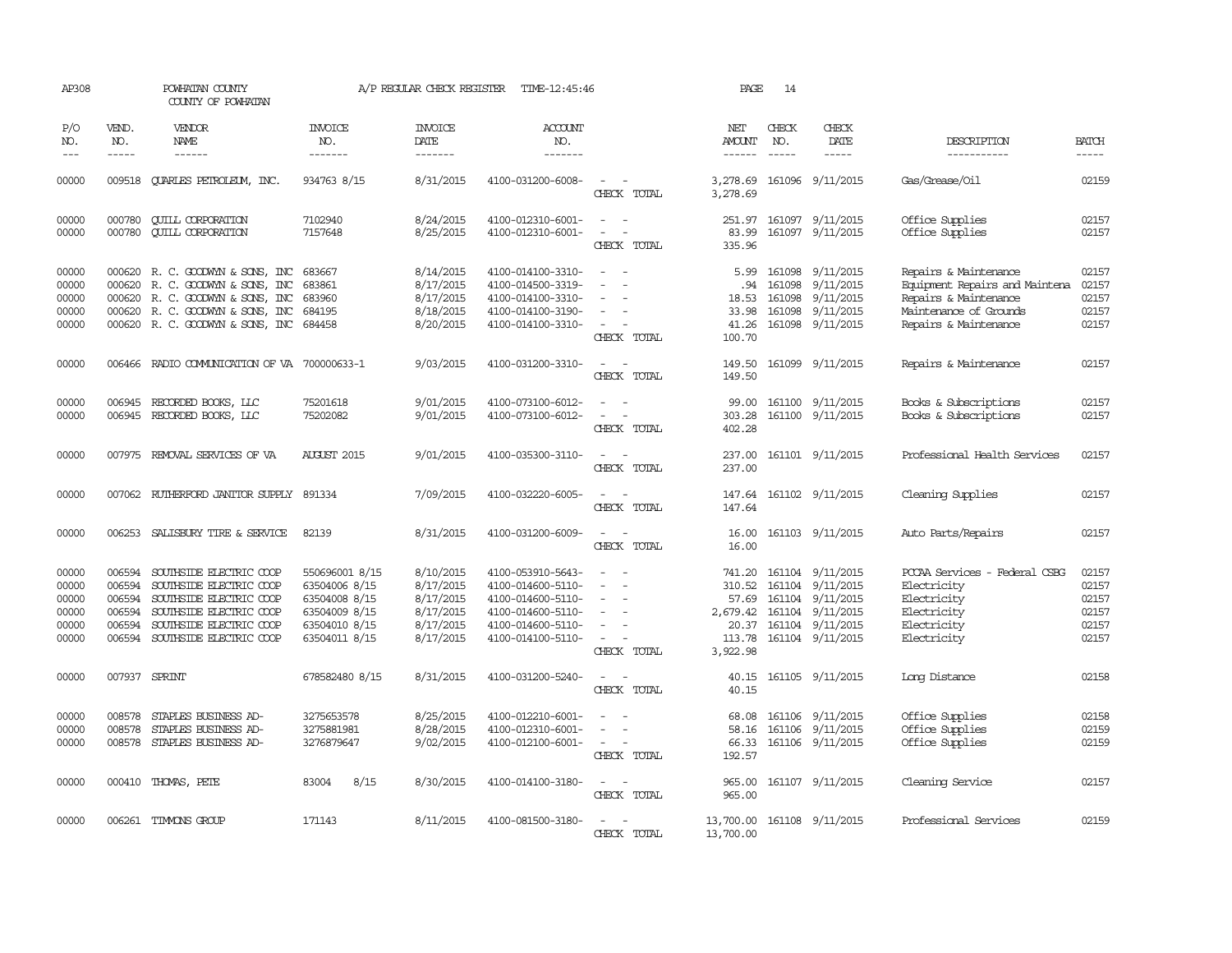| AP308                                                                                                                                                                                              |                                                                                                                                                                        | POWHATAN COUNTY<br>COUNTY OF POWHATAN                                                                                                                                                                                                                       |                                                                                                                                                                                                                                                                                                    | A/P REGULAR CHECK REGISTER                                                                                                                                                                                                                                                                        | TIME-12:45:46                                                                                                                                                                                                                                                                                                                                                                                                                                                              |                                                                                                 | PAGE                                                                                                                                                                                                                                                          | 15                                             |                                                                                                                                                                                                                                                                                                                                                                                                                                                               |                                                                                                                                                                                                                                                                                                                                                                                                                                                                                                                                                                                                               |                                                                                                                                                                                           |
|----------------------------------------------------------------------------------------------------------------------------------------------------------------------------------------------------|------------------------------------------------------------------------------------------------------------------------------------------------------------------------|-------------------------------------------------------------------------------------------------------------------------------------------------------------------------------------------------------------------------------------------------------------|----------------------------------------------------------------------------------------------------------------------------------------------------------------------------------------------------------------------------------------------------------------------------------------------------|---------------------------------------------------------------------------------------------------------------------------------------------------------------------------------------------------------------------------------------------------------------------------------------------------|----------------------------------------------------------------------------------------------------------------------------------------------------------------------------------------------------------------------------------------------------------------------------------------------------------------------------------------------------------------------------------------------------------------------------------------------------------------------------|-------------------------------------------------------------------------------------------------|---------------------------------------------------------------------------------------------------------------------------------------------------------------------------------------------------------------------------------------------------------------|------------------------------------------------|---------------------------------------------------------------------------------------------------------------------------------------------------------------------------------------------------------------------------------------------------------------------------------------------------------------------------------------------------------------------------------------------------------------------------------------------------------------|---------------------------------------------------------------------------------------------------------------------------------------------------------------------------------------------------------------------------------------------------------------------------------------------------------------------------------------------------------------------------------------------------------------------------------------------------------------------------------------------------------------------------------------------------------------------------------------------------------------|-------------------------------------------------------------------------------------------------------------------------------------------------------------------------------------------|
| P/O<br>NO.<br>$---$                                                                                                                                                                                | VEND.<br>NO.<br>$- - - - -$                                                                                                                                            | <b>VENDOR</b><br><b>NAME</b>                                                                                                                                                                                                                                | <b>INVOICE</b><br>NO.<br>-------                                                                                                                                                                                                                                                                   | <b>INVOICE</b><br>DATE<br>-------                                                                                                                                                                                                                                                                 | <b>ACCOUNT</b><br>NO.<br>-------                                                                                                                                                                                                                                                                                                                                                                                                                                           |                                                                                                 | NET<br>AMOUNT<br>$- - - - - -$                                                                                                                                                                                                                                | CHECK<br>NO.<br>$- - - - -$                    | CHECK<br>DATE<br>$\cdots$                                                                                                                                                                                                                                                                                                                                                                                                                                     | DESCRIPTION<br>-----------                                                                                                                                                                                                                                                                                                                                                                                                                                                                                                                                                                                    | <b>BATCH</b><br>-----                                                                                                                                                                     |
| 00000                                                                                                                                                                                              |                                                                                                                                                                        | 011006 TRACTOR SUPPLY CREDIT                                                                                                                                                                                                                                | 200448544                                                                                                                                                                                                                                                                                          | 8/14/2015                                                                                                                                                                                                                                                                                         | 4100-035100-6022-                                                                                                                                                                                                                                                                                                                                                                                                                                                          | CHECK TOTAL                                                                                     | 49.98<br>49.98                                                                                                                                                                                                                                                |                                                | 161109 9/11/2015                                                                                                                                                                                                                                                                                                                                                                                                                                              | Dog Food/Supplies                                                                                                                                                                                                                                                                                                                                                                                                                                                                                                                                                                                             | 02158                                                                                                                                                                                     |
| 00000                                                                                                                                                                                              |                                                                                                                                                                        | 009574 UNIQUE MANAGEMENT                                                                                                                                                                                                                                    | 313185                                                                                                                                                                                                                                                                                             | 9/01/2015                                                                                                                                                                                                                                                                                         | 4100-073100-6012-                                                                                                                                                                                                                                                                                                                                                                                                                                                          | $\sim$<br>CHECK TOTAL                                                                           | 69.65<br>69.65                                                                                                                                                                                                                                                |                                                | 161110 9/11/2015                                                                                                                                                                                                                                                                                                                                                                                                                                              | Books & Subscriptions                                                                                                                                                                                                                                                                                                                                                                                                                                                                                                                                                                                         | 02158                                                                                                                                                                                     |
| 00000<br>00000<br>00000<br>00000<br>00000<br>00000<br>00000<br>00000<br>00000<br>00000<br>00000<br>00000<br>00000<br>00000<br>00000<br>00000<br>00000<br>00000<br>00000<br>00000<br>00000<br>00000 | 008351<br>008351<br>008351<br>008351<br>008351<br>008351<br>008351<br>008351<br>008351<br>008351<br>008351<br>008351<br>008351<br>008351<br>008351<br>008351<br>008351 | VACORP<br>VACORP<br>VACORP<br>VACORP<br>VACORP<br>VACORP<br>VACORP<br>VACORP<br>VACORP<br>VACORP<br>008351 VACORP<br>008351 VACORP<br>VACORP<br>008351 VACORP<br>008351 VACORP<br>VACORP<br>VACORP<br>VACORP<br>VACORP<br>VACORP<br>VACORP<br>008351 VACORP | LODA15-16-48<br>LODA15-16-48<br>LODA15-16-48<br>LODA15-16-48<br>LODA15-16-48<br>LODA15-16-48<br>LODA15-16-48<br>10924<br>7498<br>7498<br>7498<br>7498<br>7509<br>7509<br>7509<br>7509<br>7509<br>7509<br>7509<br>7509<br>7509<br>7509                                                              | 10/01/2015<br>10/01/2015<br>10/01/2015<br>10/01/2015<br>10/01/2015<br>10/01/2015<br>10/01/2015<br>7/01/2015<br>7/01/2015<br>7/01/2015<br>7/01/2015<br>7/01/2015<br>7/01/2015<br>7/01/2015<br>7/01/2015<br>7/01/2015<br>7/01/2015<br>7/01/2015<br>7/01/2015<br>7/01/2015<br>7/01/2015<br>7/01/2015 | 4100-032200-2410-<br>4100-035500-2410-<br>4100-031200-2410-<br>4100-035100-2410-<br>4100-032200-2410-<br>4100-032200-2410-<br>4100-032200-2410-<br>4100-012550-2710-<br>4100-081500-5305-<br>4100-081500-5306-<br>4100-081500-5308-<br>4100-081500-5307-<br>4100-035100-5305-<br>4100-031200-5305-<br>4100-012550-5305-<br>4100-012550-5306-<br>4100-012550-5308-<br>4100-012550-5303-<br>4100-012550-5307-<br>4100-012550-5301-<br>4100-012550-5308-<br>4100-012550-5308- | $\overline{\phantom{a}}$<br>$\equiv$<br>$\sim$<br>$\equiv$<br>$\equiv$<br>$\sim$<br>CHECK TOTAL | 985.73<br>492.87<br>10,596.66<br>985.74<br>12,798.67<br>880.33<br>2,641.00<br>18,314.00<br>150.00<br>690.00<br>536.00<br>550.00<br>1,576.02<br>23, 114.96<br>14,710.02<br>1,240.00<br>8,697.00<br>3,416.00<br>5,979.00<br>2,528.00<br>23,462.00<br>133,629.00 |                                                | 161111 9/11/2015<br>161111 9/11/2015<br>161111 9/11/2015<br>161111 9/11/2015<br>161111 9/11/2015<br>161111 9/11/2015<br>161111 9/11/2015<br>161111 9/11/2015<br>161111 $9/11/2015$<br>161111 9/11/2015<br>161111 9/11/2015<br>161111 9/11/2015<br>161111 9/11/2015<br>161111 9/11/2015<br>161111 9/11/2015<br>161111 9/11/2015<br>161111 9/11/2015<br>161111 9/11/2015<br>161111 9/11/2015<br>161111 9/11/2015<br>161111 9/11/2015<br>715.00-161111 9/11/2015 | Line of Duty Act<br>Line of Duty Act<br>Line of Duty Act<br>Line of Duty Act<br>Line of Duty Act<br>Line of Duty Act<br>Line of Duty Act<br>Worker's Compensation<br>EDA-Auto Insurance Premium<br>EDA-Surety Bond (Crime Exposur<br>EDA-General Liability Insuranc<br>EDA-Public Officials Liability<br>Auto Insurance Premium<br>Auto Insurance Premium<br>Auto Insurance Premium<br>Surety Bond<br>General Liability Insurance Pr<br>Inland Marine Insurance<br>Public Officials Liability Ins<br>Boiler and Machinery Insurance<br>General Liability Insurance Pr<br>General Liability Insurance Pr 02158 | 02158<br>02158<br>02158<br>02158<br>02158<br>02158<br>02158<br>02158<br>02158<br>02158<br>02158<br>02158<br>02158<br>02158<br>02158<br>02158<br>02158<br>02158<br>02158<br>02158<br>02158 |
| 00000<br>00000<br>00000<br>00000<br>00000<br>00000<br>00000<br>00000<br>00000<br>00000<br>00000<br>00000<br>00000<br>00000<br>00000<br>00000                                                       | 008140<br>008140<br>008140<br>008140<br>008140<br>008140<br>008126<br>008126                                                                                           | VERIZON<br>008140 VERIZON<br>008140 VERIZON<br>008140 VERIZON<br>008140 VERIZON<br>008140 VERIZON<br>008140 VERIZON<br>008140 VERIZON<br>VERIZON<br>008140 VERIZON<br>VERIZON<br>VERIZON<br>VERIZON<br>VERIZON<br>VERIZON WIRELESS<br>VERIZON WIRELESS      | 0401104442 8/15<br>0401357783 9/15<br>8047061627 9/15<br>8045987939 8/15<br>1357471455Y7/15<br>1357471455Y7/15<br>1357471455Y8/15<br>1357471455Y8/15<br>1357471455Y7/15<br>1357471455Y7/15<br>1357471455Y7/15<br>1357471455Y8/15<br>1357471455Y8/15<br>1357471455Y8/15<br>9751219692<br>9751228374 | 8/28/2015<br>9/01/2015<br>9/01/2015<br>8/28/2015<br>7/28/2015<br>7/28/2015<br>8/28/2015<br>8/28/2015<br>7/28/2015<br>7/28/2015<br>7/28/2015<br>8/28/2015<br>8/28/2015<br>8/28/2015<br>8/23/2015<br>8/23/2015                                                                                      | 4100-012510-5270-<br>4100-031210-5232-<br>4100-031210-5232-<br>4100-022100-5230-<br>100-000100-0006-<br>100-000100-0006-<br>100-000100-0006-<br>100-000100-0006-<br>4100-012510-5230-<br>4100-012510-5260-<br>4100-012510-5270-<br>4100-012510-5230-<br>4100-012510-5260-<br>4100-012510-5270-<br>4100-032200-5250-<br>4100-032200-5250-                                                                                                                                   | $\sim$<br>CHECK TOTAL<br>CHECK TOTAL                                                            | 427.89<br>13.52<br>1,503.89<br>55.61<br>61.36<br>61.37<br>61.10<br>61.09<br>1,530.90<br>369.54<br>875.27<br>1,527.44<br>379.48<br>874.42<br>7,802.88<br>37.70<br>360.09<br>397.79                                                                             | 161112<br>161112<br>161112<br>161112<br>161112 | 161112 9/11/2015<br>9/11/2015<br>9/11/2015<br>9/11/2015<br>9/11/2015<br>161112 9/11/2015<br>161112 9/11/2015<br>161112 9/11/2015<br>161112 9/11/2015<br>161112 9/11/2015<br>9/11/2015<br>161112 9/11/2015<br>161112 9/11/2015<br>161112 9/11/2015<br>161113 9/11/2015<br>161113 9/11/2015                                                                                                                                                                     | Network Service Connection<br>Wireline 911<br>Wireline 911<br>Telephone Services<br>Due from Other Agencies<br>Due from Other Agencies<br>Due from Other Agencies<br>Due from Other Agencies<br>Telephone Services<br>Internet Usage<br>Network Service Connection<br>Telephone Services<br>Internet Usage<br>Network Service Connection<br>Cell Phones<br>Cell Phones                                                                                                                                                                                                                                        | 02158<br>02158<br>02158<br>02159<br>02160<br>02160<br>02160<br>02160<br>02160<br>02160<br>02160<br>02160<br>02160<br>02160<br>02158<br>02158                                              |
| 00000                                                                                                                                                                                              |                                                                                                                                                                        | 006932 VIRGINIA CHAMBER OF                                                                                                                                                                                                                                  | 9935                                                                                                                                                                                                                                                                                               | 8/31/2015                                                                                                                                                                                                                                                                                         | 4100-081500-5810-                                                                                                                                                                                                                                                                                                                                                                                                                                                          | CHECK TOTAL                                                                                     | 250.00<br>250.00                                                                                                                                                                                                                                              |                                                | 161114 9/11/2015                                                                                                                                                                                                                                                                                                                                                                                                                                              | Dues/Association Memberships                                                                                                                                                                                                                                                                                                                                                                                                                                                                                                                                                                                  | 02159                                                                                                                                                                                     |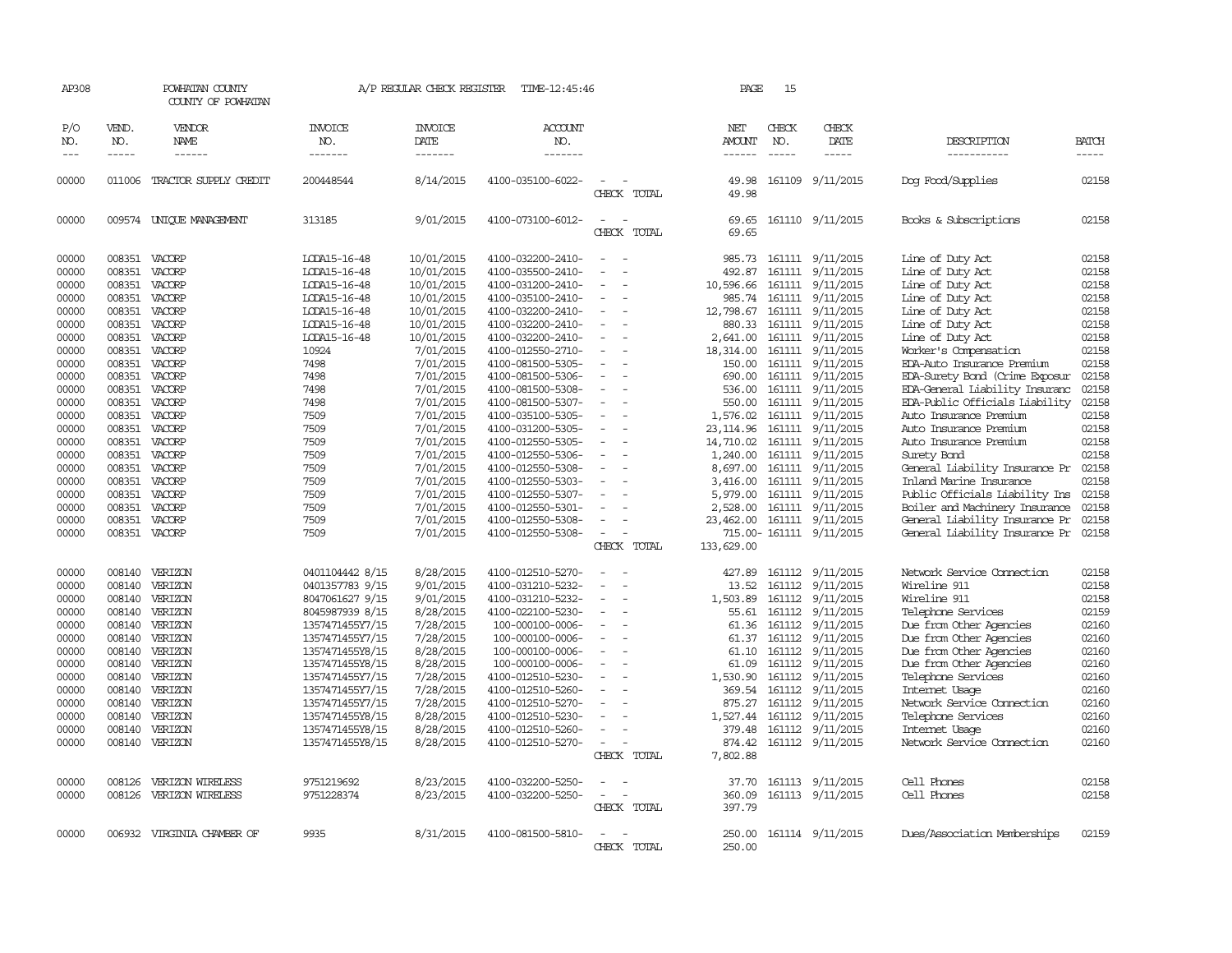| AP308                                              |                                                          | POWHATAN COUNTY<br>COUNTY OF POWHATAN                                                                          |                                                                                  | A/P REGULAR CHECK REGISTER                                                 | TIME-12:45:46                                                                                                              |                          | PAGE                                             | 16                                             |                                                                                   |                                                                                                                                                           |                                                    |
|----------------------------------------------------|----------------------------------------------------------|----------------------------------------------------------------------------------------------------------------|----------------------------------------------------------------------------------|----------------------------------------------------------------------------|----------------------------------------------------------------------------------------------------------------------------|--------------------------|--------------------------------------------------|------------------------------------------------|-----------------------------------------------------------------------------------|-----------------------------------------------------------------------------------------------------------------------------------------------------------|----------------------------------------------------|
| P/O<br>NO.                                         | VEND.<br>NO.<br>$- - - - -$                              | VENDOR<br><b>NAME</b><br>------                                                                                | INVOICE<br>NO.<br>-------                                                        | <b>INVOICE</b><br>DATE<br>-------                                          | ACCOUNT<br>NO.<br>-------                                                                                                  |                          | NET<br>AMOUNT                                    | CHECK<br>NO.                                   | CHECK<br>DATE<br>$- - - - -$                                                      | DESCRIPTION                                                                                                                                               | <b>BATCH</b><br>-----                              |
| $\frac{1}{2}$                                      |                                                          |                                                                                                                |                                                                                  |                                                                            |                                                                                                                            |                          | ------                                           | $\frac{1}{2}$                                  |                                                                                   | -----------                                                                                                                                               |                                                    |
| 00000                                              | 006023                                                   | VIRGINIA LOCAL GOVERNMENT DUES 7/15-6/16                                                                       |                                                                                  | 9/09/2015                                                                  | 4100-081500-5810-                                                                                                          | CHECK TOTAL              | 307.53<br>307.53                                 |                                                | 161115 9/11/2015                                                                  | Dues/Association Memberships                                                                                                                              | 02159                                              |
| 00000                                              | 001680                                                   | WASTE MANAGEMENT OF                                                                                            | 3057959-2424-3                                                                   | 9/01/2015                                                                  | 4100-014300-3175-                                                                                                          | CHECK TOTAL              | 286.59<br>286.59                                 |                                                | 161116 9/11/2015                                                                  | Waste Disposal                                                                                                                                            | 02159                                              |
| 00000<br>00000                                     | 010987<br>010987                                         | YOURMEMBERSHIP.COM, INC.<br>YOURMEMBERSHIP.COM, INC.                                                           | R18428850<br>R18428866                                                           | 8/26/2015<br>8/26/2015                                                     | 4100-032200-3600-<br>4100-032200-3600-                                                                                     | CHECK TOTAL              | 295.00<br>295.00<br>590.00                       |                                                | 161117 9/11/2015<br>161117 9/11/2015                                              | Advertising<br>Advertising                                                                                                                                | 02158<br>02158                                     |
| 00000                                              | 008115                                                   | ZOLL MEDICAL CORPORATION                                                                                       | 2278955                                                                          | 8/20/2015                                                                  | 4100-032200-6013-                                                                                                          | CHECK TOTAL              | 1,168.35<br>1,168.35                             |                                                | 161118 9/11/2015                                                                  | Medical Supplies                                                                                                                                          | 02158                                              |
| 00000<br>00000<br>00000<br>00000<br>00000<br>00000 | 008668<br>008668<br>008668<br>008668<br>008668<br>008668 | BANK OF AMERICA<br>BANK OF AMERICA<br>BANK OF AMERICA<br>BANK OF AMERICA<br>BANK OF AMERICA<br>BANK OF AMERICA | 09/01/2015<br>09/01/2015<br>09/01/2015<br>09/01/2015<br>09/01/2015<br>09/01/2015 | 9/01/2015<br>9/01/2015<br>9/01/2015<br>9/01/2015<br>9/01/2015<br>9/01/2015 | 4100-012510-5540-<br>4100-012510-5540-<br>4100-012510-5540-<br>4100-073100-6001-<br>4100-012310-5540-<br>4100-012410-3321- | $\sim$                   | .00<br>60.00<br>65.00<br>9.95<br>600.00<br>19.95 | 161136<br>161136<br>161136<br>161136<br>161136 | 161136 9/14/2015<br>9/14/2015<br>9/14/2015<br>9/14/2015<br>9/14/2015<br>9/14/2015 | Conferences and Training<br>Conferences and Training<br>Conferences and Training<br>Office Supplies<br>Conferences & Training<br>BAI.NET Credit Card Fees | 02161<br>02161<br>02161<br>02161<br>02161<br>02161 |
| 00000<br>00000<br>00000<br>00000                   | 008668<br>008668<br>008668<br>008668                     | BANK OF AMERICA<br>BANK OF AMERICA<br>BANK OF AMERICA<br>BANK OF AMERICA                                       | 09/01/2015<br>09/01/2015<br>09/01/2015<br>09/01/2015                             | 9/01/2015<br>9/01/2015<br>9/01/2015<br>9/01/2015                           | 4100-012310-5540-<br>4100-012310-5540-<br>4100-012310-5540-<br>4100-032200-6012-                                           |                          | 146.23<br>506.46<br>24.00<br>24.95               | 161136<br>161136<br>161136<br>161136           | 9/14/2015<br>9/14/2015<br>9/14/2015<br>9/14/2015                                  | Conferences & Training<br>Conferences & Training<br>Conferences & Training<br>Books & Subscriptions                                                       | 02161<br>02161<br>02161<br>02161                   |
| 00000<br>00000<br>00000                            | 008668<br>008668<br>008668                               | BANK OF AMERICA<br>BANK OF AMERICA<br>BANK OF AMERICA                                                          | 09/01/2015<br>09/01/2015<br>09/01/2015                                           | 9/01/2015<br>9/01/2015<br>9/01/2015                                        | 4100-073100-5210-<br>4100-073100-5210-<br>4100-073100-5210-                                                                | $\overline{\phantom{a}}$ | 3.55<br>3.07<br>5.79                             | 161136<br>161136<br>161136                     | 9/14/2015<br>9/14/2015<br>9/14/2015                                               | Postage<br>Postage<br>Postage                                                                                                                             | 02161<br>02161<br>02161                            |
| 00000<br>00000<br>00000<br>00000                   | 008668<br>008668<br>008668<br>008668                     | BANK OF AMERICA<br>BANK OF AMERICA<br>BANK OF AMERICA<br>BANK OF AMERICA                                       | 09/01/2015<br>09/01/2015<br>09/01/2015<br>09/01/2015                             | 9/01/2015<br>9/01/2015<br>9/01/2015<br>9/01/2015                           | 4100-073100-6001-<br>4100-073100-6001-<br>4100-073100-6001-<br>4100-083500-6014-                                           |                          | 38.51<br>38.93<br>39.00<br>23.26                 | 161136<br>161136<br>161136                     | 9/14/2015<br>9/14/2015<br>9/14/2015<br>161136 9/14/2015                           | Office Supplies<br>Office Supplies<br>Office Supplies<br>Other Operating Supplies                                                                         | 02161<br>02161<br>02161<br>02161                   |
| 00000<br>00000<br>00000<br>00000                   | 008668<br>008668<br>008668<br>008668                     | BANK OF AMERICA<br>BANK OF AMERICA<br>BANK OF AMERICA                                                          | 09/01/2015<br>09/01/2015<br>09/01/2015                                           | 9/01/2015<br>9/01/2015<br>9/01/2015                                        | 4100-011010-5840-<br>4100-014100-3400-<br>4100-012510-6001-                                                                | $\equiv$                 | 37.85<br>25.00<br>33.08                          | 161136<br>161136<br>161136<br>161136           | 9/14/2015<br>9/14/2015<br>9/14/2015                                               | Meeting Expense<br>Misc. Meetings - Set Up<br>Office Supplies                                                                                             | 02161<br>02161<br>02161<br>02161                   |
| 00000<br>00000<br>00000                            | 008668<br>008668<br>008668                               | BANK OF AMERICA<br>BANK OF AMERICA<br>BANK OF AMERICA<br>BANK OF AMERICA                                       | 09/01/2015<br>09/01/2015<br>09/01/2015<br>09/01/2015                             | 9/01/2015<br>9/01/2015<br>9/01/2015<br>9/01/2015                           | 4100-012510-6002-<br>4100-012510-6002-<br>4100-012510-6002-<br>4100-012510-6002-                                           | $\sim$                   | 179.99<br>339.99<br>44.97<br>3.78                | 161136<br>161136                               | 9/14/2015<br>9/14/2015<br>9/14/2015<br>161136 9/14/2015                           | Computer Equipment-non-capital<br>Computer Equipment-non-capital<br>Computer Equipment-non-capital<br>Computer Equipment-non-capital                      | 02161<br>02161<br>02161                            |
| 00000<br>00000<br>00000                            | 008668<br>008668<br>008668                               | BANK OF AMERICA<br>BANK OF AMERICA<br>BANK OF AMERICA                                                          | 09/01/2015<br>09/01/2015<br>09/01/2015                                           | 9/01/2015<br>9/01/2015<br>9/01/2015                                        | 4100-032200-3310-<br>4100-032200-3310-<br>4100-032200-5540-                                                                |                          | 69.00<br>14.99<br>324.70                         | 161136<br>161136<br>161136                     | 9/14/2015<br>9/14/2015<br>9/14/2015                                               | Equipment Repair<br>Equipment Repair<br>Travel - Convention & Educatio                                                                                    | 02161<br>02161<br>02161                            |
| 00000<br>00000<br>00000                            | 008668<br>008668<br>008668                               | BANK OF AMERICA<br>BANK OF AMERICA<br>BANK OF AMERICA                                                          | 09/01/2015<br>09/01/2015<br>09/01/2015                                           | 9/01/2015<br>9/01/2015<br>9/01/2015                                        | 4100-014100-3310-<br>4100-014100-3310-<br>4100-014100-3310-                                                                | $\sim$                   | 9.97<br>13.43<br>20.48                           | 161136<br>161136<br>161136                     | 9/14/2015<br>9/14/2015<br>9/14/2015                                               | Repairs & Maintenance<br>Repairs & Maintenance<br>Repairs & Maintenance                                                                                   | 02161<br>02161<br>02161                            |
| 00000<br>00000<br>00000                            | 008668<br>008668<br>008668                               | BANK OF AMERICA<br>BANK OF AMERICA<br>BANK OF AMERICA                                                          | 09/01/2015<br>09/01/2015<br>09/01/2015                                           | 9/01/2015<br>9/01/2015<br>9/01/2015                                        | 4100-014100-3310-<br>4100-014100-3310-<br>4100-014500-3190-                                                                | $\overline{\phantom{a}}$ | 166.98<br>14.47<br>16.99                         | 161136<br>161136<br>161136                     | 9/14/2015<br>9/14/2015<br>9/14/2015                                               | Repairs & Maintenance<br>Repairs & Maintenance<br>Grounds Maintenance                                                                                     | 02161<br>02161<br>02161                            |
| 00000<br>00000<br>00000<br>00000                   | 008668<br>008668<br>008668<br>008668                     | BANK OF AMERICA<br>BANK OF AMERICA<br>BANK OF AMERICA<br>BANK OF AMERICA                                       | 09/01/2015<br>09/01/2015<br>09/01/2015<br>09/01/2015                             | 9/01/2015<br>9/01/2015<br>9/01/2015<br>9/01/2015                           | 4100-014500-3190-<br>4100-014500-3190-<br>4100-014100-3310-<br>4100-014500-3190-                                           |                          | 44.99<br>59.98<br>59.99                          | 161136<br>44.99- 161136<br>161136<br>161136    | 9/14/2015<br>9/14/2015<br>9/14/2015<br>9/14/2015                                  | Grounds Maintenance<br>Grounds Maintenance<br>Repairs & Maintenance<br>Grounds Maintenance                                                                | 02161<br>02161<br>02161<br>02161                   |
| 00000                                              |                                                          | 008668 BANK OF AMERICA                                                                                         | 09/01/2015                                                                       | 9/01/2015                                                                  | 4100-011010-5840-                                                                                                          | $\equiv$                 | 53.79                                            |                                                | 161136 9/14/2015                                                                  | Meeting Expense                                                                                                                                           | 02161                                              |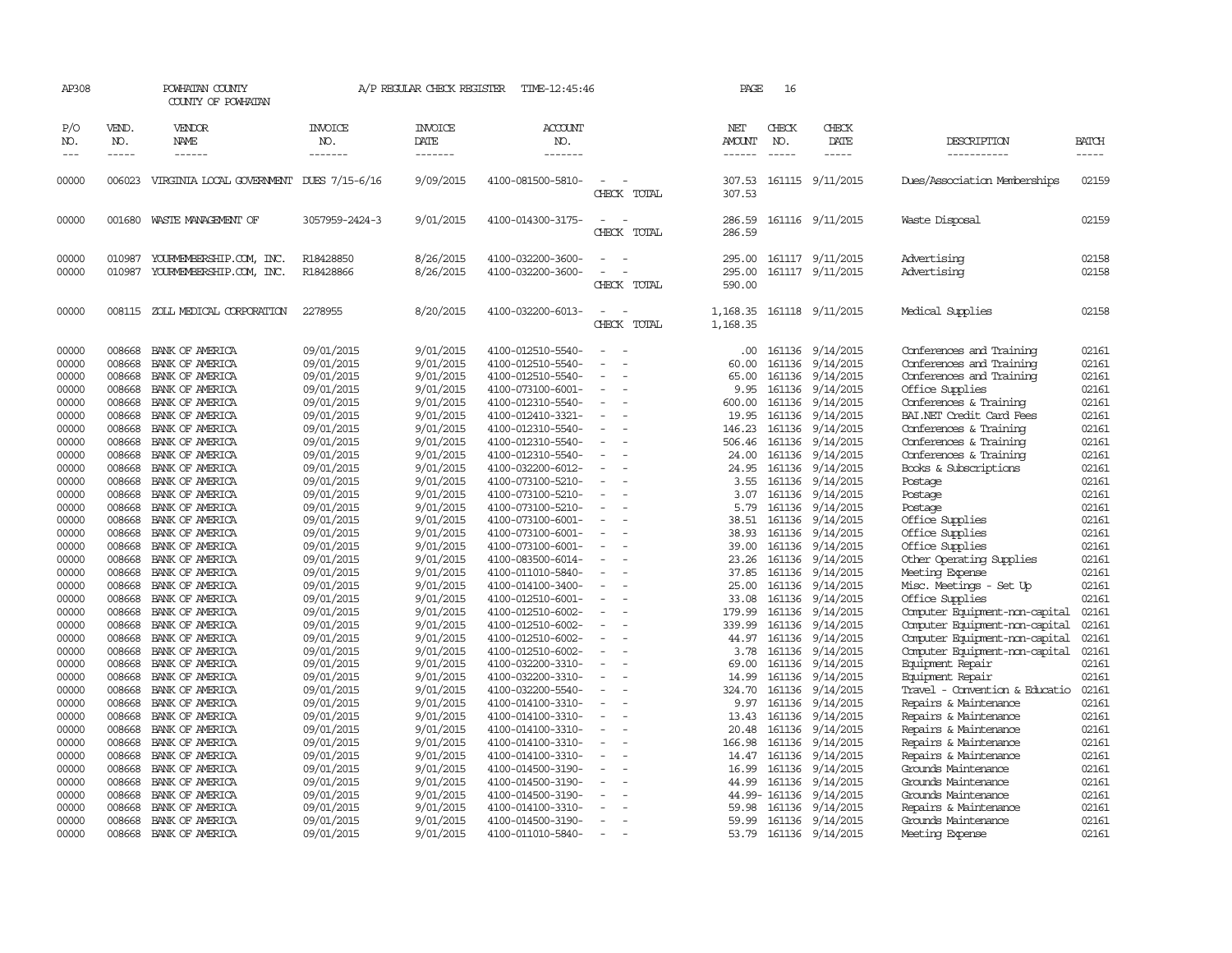| AP308          |                  | POWHATAN COUNTY<br>COUNTY OF POWHATAN        |                          | A/P REGULAR CHECK REGISTER | TIME-12:45:46                          |                          |             | PAGE            | 17               |                        |                                                         |                |
|----------------|------------------|----------------------------------------------|--------------------------|----------------------------|----------------------------------------|--------------------------|-------------|-----------------|------------------|------------------------|---------------------------------------------------------|----------------|
| P/O            | VEND.            | VENDOR                                       | <b>INVOICE</b>           | <b>INVOICE</b>             | <b>ACCOUNT</b>                         |                          |             | NET             | CHECK            | CHECK                  |                                                         |                |
| NO.            | NO.              | NAME                                         | NO.                      | DATE                       | NO.                                    |                          |             | AMOUNT          | NO.              | DATE                   | DESCRIPTION                                             | <b>BATCH</b>   |
| $\frac{1}{2}$  | $- - - - -$      | $- - - - - -$                                | --------                 | $- - - - - - -$            | -------                                |                          |             | $- - - - - -$   | $- - - - - -$    | $- - - - -$            | -----------                                             | $- - - - -$    |
| 00000          | 008668           | BANK OF AMERICA                              | 09/01/2015               | 9/01/2015                  | 4100-012100-5540-                      |                          |             | 410.00          | 161136           | 9/14/2015              | Conference & Training                                   | 02161          |
| 00000          | 008668           | BANK OF AMERICA                              | 09/01/2015               | 9/01/2015                  | 4100-012220-7002-                      | $\overline{\phantom{a}}$ |             | 20.00           | 161136           | 9/14/2015              | Criminal Background Checks                              | 02161          |
| 00000          | 008668           | BANK OF AMERICA                              | 09/01/2015               | 9/01/2015                  | 4100-012220-7002-                      |                          |             | 20.00           | 161136           | 9/14/2015              | Criminal Background Checks                              | 02161          |
| 00000          | 008668           | BANK OF AMERICA                              | 09/01/2015               | 9/01/2015                  | 4100-012220-7002-                      |                          |             | 20.00           | 161136           | 9/14/2015              | Criminal Background Checks                              | 02161          |
| 00000          | 008668           | BANK OF AMERICA                              | 09/01/2015               | 9/01/2015                  | 4100-032200-5210-                      |                          |             | 24.56           | 161136           | 9/14/2015              | Postage                                                 | 02161          |
| 00000          | 008668           | BANK OF AMERICA                              | 09/01/2015               | 9/01/2015                  | 4100-012200-5540-                      |                          |             | 70.00           | 161136           | 9/14/2015              | Conferences & Training                                  | 02161          |
| 00000          | 008668           | BANK OF AMERICA                              | 09/01/2015               | 9/01/2015                  | 4100-012200-6001-                      |                          |             | 273.76          | 161136           | 9/14/2015              | Office Supplies                                         | 02161          |
| 00000          | 008668           | BANK OF AMERICA                              | 09/01/2015               | 9/01/2015                  | 4100-014400-6001-                      |                          |             | 259.98          | 161136           | 9/14/2015              | Stationery/Office Supplies                              | 02161          |
| 00000          | 008668           | BANK OF AMERICA                              | 09/01/2015               | 9/01/2015                  | 4100-011010-5510-                      |                          |             | 287.73          | 161136           | 9/14/2015              | Travel/Mileage/Parking/Tolls                            | 02161          |
| 00000          | 008668           | BANK OF AMERICA                              | 09/01/2015               | 9/01/2015                  | 4100-012100-5510-                      | $\equiv$                 |             | 287.73          | 161136           | 9/14/2015              | Travel/Mileage/Parking/Tolls                            | 02161          |
| 00000          | 008668           | BANK OF AMERICA                              | 09/01/2015               | 9/01/2015                  | 4100-012510-3320-                      |                          |             | 2,448.00        | 161136           | 9/14/2015              | Maintenance & Service Contract                          | 02161          |
| 00000          | 008668           | BANK OF AMERICA                              | 09/01/2015               | 9/01/2015                  | 4100-012100-6001-                      |                          |             | 24.00           | 161136           | 9/14/2015              | Office Supplies                                         | 02161          |
| 00000          | 008668           | BANK OF AMERICA                              | 09/01/2015               | 9/01/2015                  | 4100-034100-6001-                      |                          |             | 24.00           | 161136           | 9/14/2015              | Office Supplies                                         | 02161          |
| 00000          | 008668           | BANK OF AMERICA                              | 09/01/2015               | 9/01/2015                  | 4100-013200-5210-                      |                          |             | 23.72           | 161136           | 9/14/2015              | Postage                                                 | 02161          |
| 00000          | 008668           | BANK OF AMERICA                              | 09/01/2015               | 9/01/2015                  | 4100-014300-5540-                      |                          |             | 500.00          | 161136           | 9/14/2015              | Training and Education                                  | 02161          |
| 00000          | 008668           | BANK OF AMERICA                              | 09/01/2015               | 9/01/2015                  | 4100-073100-6012-                      |                          |             | 15.00           | 161136           | 9/14/2015              | Books & Subscriptions                                   | 02161          |
| 00000          | 008668           | BANK OF AMERICA                              | 09/01/2015               | 9/01/2015                  | 4100-034100-6001-                      |                          |             | 49.00           | 161136           | 9/14/2015              | Office Supplies                                         | 02161          |
| 00000          | 008668           | BANK OF AMERICA                              | 09/01/2015               | 9/01/2015                  | 4100-034100-6001-                      |                          |             | .39             | 161136           | 9/14/2015              | Office Supplies                                         | 02161          |
| 00000          | 008668           | BANK OF AMERICA                              | 09/01/2015               | 9/01/2015                  | 4100-032200-5815-                      |                          |             | 650.00          | 161136           | 9/14/2015              | Training/Seminars                                       | 02161          |
| 00000          | 008668           | BANK OF AMERICA                              | 09/01/2015               | 9/01/2015                  | 4100-012510-5540-                      |                          |             | 700.00- 161136  |                  | 9/14/2015              | Conferences and Training                                | 02161          |
| 00000          | 008668           | BANK OF AMERICA                              | 09/01/2015               | 9/01/2015                  | 4100-012510-5540-                      | $\overline{\phantom{a}}$ |             | 700.00- 161136  |                  | 9/14/2015              | Conferences and Training                                | 02161          |
| 00000          | 008668           | BANK OF AMERICA                              | 09/01/2015               | 9/01/2015                  | 4100-014300-3310-                      |                          |             |                 | .70- 161136      | 9/14/2015              | Repairs & Maintenance                                   | 02161          |
| 00000          | 008668           | BANK OF AMERICA                              | 09/01/2015               | 9/01/2015                  | 4100-012310-5540-                      |                          |             | 13.27           | 161136           | 9/14/2015              | Conferences & Training                                  | 02161          |
| 00000          | 008668           | BANK OF AMERICA                              | 09/01/2015               | 9/01/2015                  | 4100-012200-5540-                      |                          |             | 275.00          | 161136           | 9/14/2015              | Conferences & Training                                  | 02161          |
| 00000          | 008668           | BANK OF AMERICA                              | 09/01/2015               | 9/01/2015                  | 4100-012510-5540-                      |                          |             | 85.00           | 161136           | 9/14/2015              | Conferences and Training                                | 02161<br>02161 |
| 00000<br>00000 | 008668<br>008668 | BANK OF AMERICA<br>BANK OF AMERICA           | 09/01/2015<br>09/01/2015 | 9/01/2015<br>9/01/2015     | 4100-012510-5540-                      |                          |             | 85.00<br>139.91 | 161136<br>161136 | 9/14/2015<br>9/14/2015 | Conferences and Training                                | 02161          |
| 00000          | 008668           | BANK OF AMERICA                              | 09/01/2015               | 9/01/2015                  | 4100-012510-6002-<br>4100-073100-6012- |                          |             | 233.04          |                  | 161136 9/14/2015       | Computer Equipment-non-capital<br>Books & Subscriptions | 02161          |
|                |                  |                                              |                          |                            |                                        |                          | CHECK TOTAL | 7,936.47        |                  |                        |                                                         |                |
|                |                  |                                              |                          |                            |                                        |                          |             |                 |                  |                        |                                                         |                |
| 00000          | 001340           | BUSINESS CARD                                | 08/27/2015               | 8/27/2015                  | 4100-031200-6001-                      |                          |             | $.00 \,$        | 161137           | 9/14/2015              | Office Supplies                                         | 02162          |
| 00000          | 001340           | <b>BUSINESS CARD</b>                         | 08/27/2015               | 8/27/2015                  | 4100-031200-6001-                      |                          |             | 44.61           | 161137           | 9/14/2015              | Office Supplies                                         | 02162          |
| 00000          | 001340           | <b>BUSINESS CARD</b>                         | 08/27/2015               | 8/27/2015                  | 4100-031200-5210-                      |                          |             | 15.99           | 161137           | 9/14/2015              | Postage                                                 | 02162          |
| 00000          | 001340           | <b>BUSINESS CARD</b>                         | 08/27/2015               | 8/27/2015                  | 4100-031710-5210-                      |                          |             | 15.99           | 161137           | 9/14/2015              | Postage                                                 | 02162          |
| 00000          | 001340           | <b>BUSINESS CARD</b>                         | 08/27/2015               | 8/27/2015                  | 4100-031200-6001-                      |                          |             | 117.56          | 161137           | 9/14/2015              | Office Supplies                                         | 02162          |
| 00000          | 001340<br>001340 | <b>BUSINESS CARD</b>                         | 08/27/2015               | 8/27/2015                  | 4100-031200-6014-                      |                          |             | 519.75          | 161137           | 9/14/2015              | Other Operating Supplies                                | 02162<br>02162 |
| 00000<br>00000 | 001340           | <b>BUSINESS CARD</b><br><b>BUSINESS CARD</b> | 08/27/2015               | 8/27/2015<br>8/27/2015     | 4100-031200-6014-<br>4100-031200-6001- |                          |             | 4.08<br>10.98   | 161137<br>161137 | 9/14/2015<br>9/14/2015 | Other Operating Supplies                                | 02162          |
| 00000          | 001340           | <b>BUSINESS CARD</b>                         | 08/27/2015<br>08/27/2015 | 8/27/2015                  | 4100-031200-6001-                      |                          |             | 5.71            | 161137           | 9/14/2015              | Office Supplies<br>Office Supplies                      | 02162          |
| 00000          | 001340           | <b>BUSINESS CARD</b>                         | 08/27/2015               | 8/27/2015                  | 4100-031200-6001-                      |                          |             | 4.55            | 161137           | 9/14/2015              | Office Supplies                                         | 02162          |
| 00000          | 001340           | <b>BUSINESS CARD</b>                         | 08/27/2015               | 8/27/2015                  | 4100-031200-5540-                      |                          |             | 576.32          | 161137           | 9/14/2015              | Conferences & Training                                  | 02162          |
| 00000          | 001340           | <b>BUSINESS CARD</b>                         | 08/27/2015               | 8/27/2015                  | 4100-031200-5540-                      |                          |             | 134.83          | 161137           | 9/14/2015              | Conferences & Training                                  | 02162          |
| 00000          | 001340           | <b>BUSINESS CARD</b>                         | 08/27/2015               | 8/27/2015                  | 4100-031200-5540-                      |                          |             | 17.84           | 161137           | 9/14/2015              | Conferences & Training                                  | 02162          |
| 00000          | 001340           | BUSINESS CARD                                | 08/27/2015               | 8/27/2015                  | 4100-031200-6001-                      |                          |             | 74.96           | 161137           | 9/14/2015              | Office Supplies                                         | 02162          |
| 00000          | 001340           | <b>BUSINESS CARD</b>                         | 08/27/2015               | 8/27/2015                  | 4100-031200-6001-                      |                          |             | 65.98           | 161137           | 9/14/2015              | Office Supplies                                         | 02162          |
| 00000          | 001340           | <b>BUSINESS CARD</b>                         | 08/27/2015               | 8/27/2015                  | 4100-031200-5540-                      |                          |             | 325.00          | 161137           | 9/14/2015              | Conferences & Training                                  | 02162          |
| 00000          | 001340           | <b>BUSINESS CARD</b>                         | 08/27/2015               | 8/27/2015                  | 4100-031200-5540-                      |                          |             | 225.00          | 161137           | 9/14/2015              | Conferences & Training                                  | 02162          |
| 00000          | 001340           | <b>BUSINESS CARD</b>                         | 08/27/2015               | 8/27/2015                  | 4100-031200-5550-                      |                          |             | 35.29           | 161137           | 9/14/2015              | Prisoner Extradition                                    | 02162          |
| 00000          | 001340           | <b>BUSINESS CARD</b>                         | 08/27/2015               | 8/27/2015                  | 4100-031200-5540-                      |                          |             | 25.00           | 161137           | 9/14/2015              | Conferences & Training                                  | 02162          |
| 00000          | 001340           | <b>BUSINESS CARD</b>                         | 08/27/2015               | 8/27/2015                  | 4100-031200-5540-                      |                          |             | 25.00           | 161137           | 9/14/2015              | Conferences & Training                                  | 02162          |
| 00000          |                  | 001340 BUSINESS CARD                         | 08/27/2015               | 8/27/2015                  | 4100-031200-5540-                      | $\overline{\phantom{a}}$ |             | 18.00           |                  | 161137 9/14/2015       | Conferences & Training                                  | 02162          |
|                |                  |                                              |                          |                            |                                        |                          |             |                 |                  |                        |                                                         |                |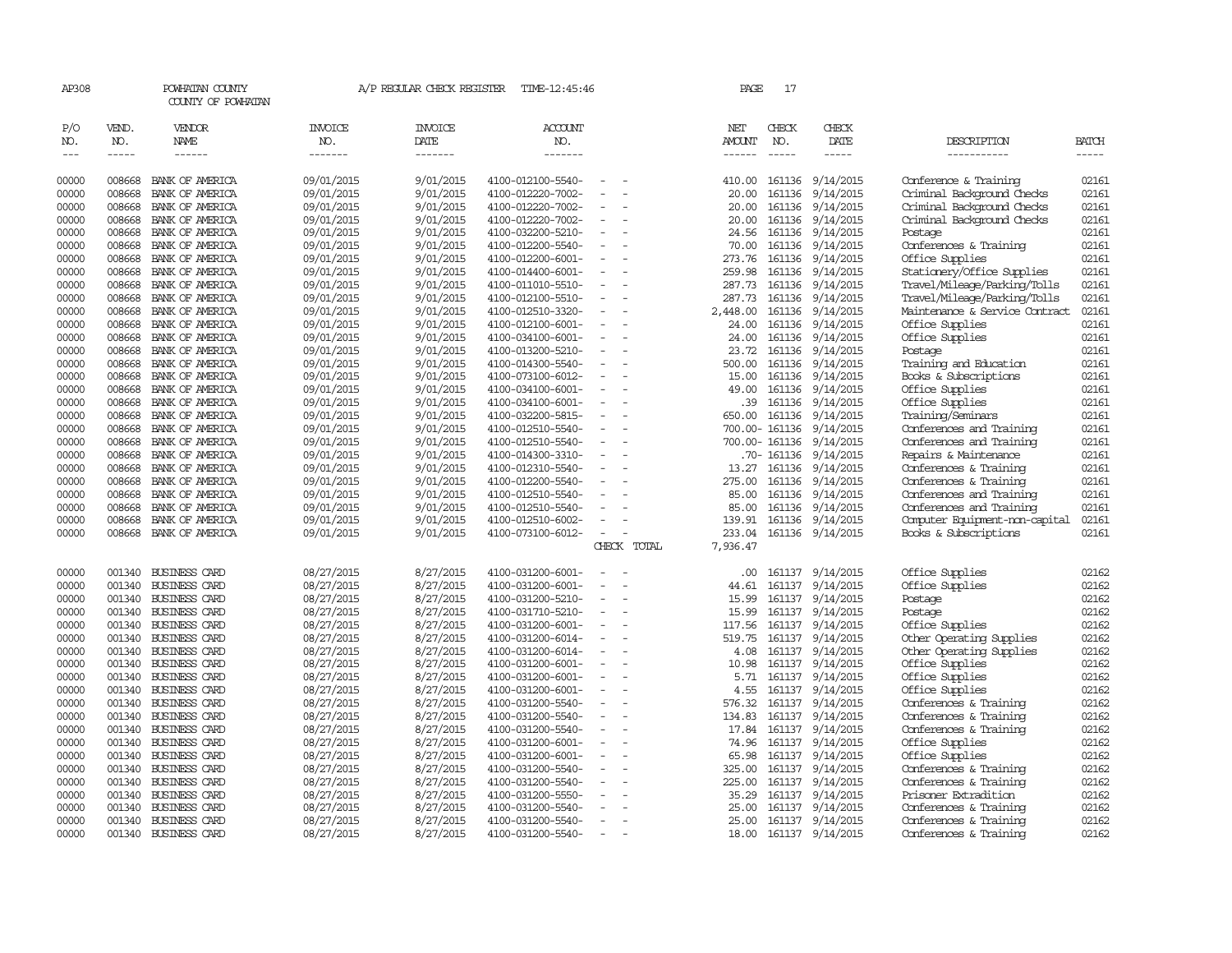| AP308                       |                             | POWHATAN COUNTY<br>COUNTY OF POWHATAN |                                  | A/P REGULAR CHECK REGISTER        | TIME-12:45:46                    |                                                                                                              | PAGE                           | 18                          |                        |                                |                       |
|-----------------------------|-----------------------------|---------------------------------------|----------------------------------|-----------------------------------|----------------------------------|--------------------------------------------------------------------------------------------------------------|--------------------------------|-----------------------------|------------------------|--------------------------------|-----------------------|
| P/O<br>NO.<br>$\frac{1}{2}$ | VEND.<br>NO.<br>$- - - - -$ | <b>VENDOR</b><br>NAME<br>------       | <b>INVOICE</b><br>NO.<br>------- | <b>INVOICE</b><br>DATE<br>------- | <b>ACCOUNT</b><br>NO.<br>------- |                                                                                                              | NET<br>AMOUNT<br>$- - - - - -$ | CHECK<br>NO.<br>$- - - - -$ | CHECK<br>DATE<br>----- | DESCRIPTION<br>-----------     | <b>BATCH</b><br>----- |
| 00000                       |                             | 001340 BUSINESS CARD                  | 08/27/2015                       | 8/27/2015                         | 4100-031200-5540-                |                                                                                                              | 17.53                          |                             | 161137 9/14/2015       | Conferences & Training         | 02162                 |
| 00000                       | 001340                      | <b>BUSINESS CARD</b>                  | 08/27/2015                       | 8/27/2015                         | 4100-031200-6001-                | $\overline{\phantom{a}}$                                                                                     | 132.42                         | 161137                      | 9/14/2015              | Office Supplies                | 02162                 |
| 00000                       | 001340                      | <b>BUSINESS CARD</b>                  | 08/27/2015                       | 8/27/2015                         | 4100-031200-6001-                |                                                                                                              | 77.62                          | 161137                      | 9/14/2015              | Office Supplies                | 02162                 |
| 00000                       | 001340                      | BUSINESS CARD                         | 08/27/2015                       | 8/27/2015                         | 4100-031200-6001-                |                                                                                                              | 133.39                         | 161137                      | 9/14/2015              | Office Supplies                | 02162                 |
| 00000                       | 001340                      | <b>BUSINESS CARD</b>                  | 08/27/2015                       | 8/27/2015                         | 4100-031200-5550-                |                                                                                                              | 14.05                          |                             | 161137 9/14/2015       | Prisoner Extradition           | 02162                 |
| 00000                       |                             | 001340 BUSINESS CARD                  | 08/27/2015                       | 8/27/2015                         | 4100-031200-5550-                | $\sim$                                                                                                       | 14.62                          |                             | 161137 9/14/2015       | Prisoner Extradition           | 02162                 |
| 00000                       | 001340                      | <b>BUSINESS CARD</b>                  | 08/27/2015                       | 8/27/2015                         | 4100-035100-5810-                |                                                                                                              | 60.00                          |                             | 161137 9/14/2015       | Dues/Association Memberships   | 02162                 |
| 00000                       |                             | 001340 BUSINESS CARD                  | 08/27/2015                       | 8/27/2015                         | 4100-031200-5550-                |                                                                                                              | 30.28                          |                             | 161137 9/14/2015       | Prisoner Extradition           | 02162                 |
| 00000                       |                             | 001340 BUSINESS CARD                  | 08/27/2015                       | 8/27/2015                         | 4100-031200-5550-                |                                                                                                              | 24.37                          |                             | 161137 9/14/2015       | Prisoner Extradition           | 02162                 |
| 00000                       |                             | 001340 BUSINESS CARD                  | 08/27/2015                       | 8/27/2015                         | 4100-031200-5550-                | $\sim$                                                                                                       |                                |                             | 6.41 161137 9/14/2015  | Prisoner Extradition           | 02162                 |
| 00000                       | 001340                      | <b>BUSINESS CARD</b>                  | 08/27/2015                       | 8/27/2015                         | 4100-031200-5550-                | $\overline{\phantom{a}}$                                                                                     | 7.47                           | 161137                      | 9/14/2015              | Prisoner Extradition           | 02162                 |
| 00000                       |                             | 001340 BUSINESS CARD                  | 08/27/2015                       | 8/27/2015                         | 4100-031200-5550-                |                                                                                                              |                                |                             | 16.18 161137 9/14/2015 | Prisoner Extradition           | 02162                 |
| 00000                       | 001340                      | <b>BUSINESS CARD</b>                  | 08/27/2015                       | 8/27/2015                         | 4100-031200-5540-                |                                                                                                              | 221.72                         | 161137                      | 9/14/2015              | Conferences & Training         | 02162                 |
| 00000                       |                             | 001340 BUSINESS CARD                  | 08/27/2015                       | 8/27/2015                         | 4100-031200-5540-                |                                                                                                              | 13.81                          | 161137                      | 9/14/2015              | Conferences & Training         | 02162                 |
| 00000                       | 001340                      | <b>BUSINESS CARD</b>                  | 08/27/2015                       | 8/27/2015                         | 4100-031200-5540-                |                                                                                                              | 12.81                          | 161137                      | 9/14/2015              | Conferences & Training         | 02162                 |
| 00000                       | 001340                      | BUSINESS CARD                         | 08/27/2015                       | 8/27/2015                         | 4100-031200-5540-                |                                                                                                              | 13.10                          |                             | 161137 9/14/2015       | Conferences & Training         | 02162                 |
| 00000                       |                             | 001340 BUSINESS CARD                  | 08/27/2015                       | 8/27/2015                         | 4100-031200-5540-                |                                                                                                              | 8.09                           |                             | 161137 9/14/2015       | Conferences & Training         | 02162                 |
| 00000                       |                             | 001340 BUSINESS CARD                  | 08/27/2015                       | 8/27/2015                         | 4100-031200-5540-                |                                                                                                              | 12.00                          |                             | 161137 9/14/2015       | Conferences & Training         | 02162                 |
| 00000                       | 001340                      | <b>BUSINESS CARD</b>                  | 08/27/2015                       | 8/27/2015                         | 4100-031200-5540-                |                                                                                                              | 9.73                           |                             | 161137 9/14/2015       | Conferences & Training         | 02162                 |
|                             |                             |                                       |                                  |                                   |                                  | CHECK TOTAL                                                                                                  | 3,088.04                       |                             |                        |                                |                       |
| 00000                       | 010088                      | TREASURER                             | 09/09/2015                       | 9/09/2015                         | 4100-032200-6009-                |                                                                                                              | .00.                           |                             | 161138 9/14/2015       | Auto Repairs and Parts         | 02163                 |
| 00000                       |                             | 010088 TREASURER                      | 09/09/2015                       | 9/09/2015                         | 4100-032200-6009-                |                                                                                                              | 330.15                         |                             | 161138 9/14/2015       | Auto Repairs and Parts         | 02163                 |
|                             |                             |                                       |                                  |                                   |                                  | CHECK TOTAL                                                                                                  | 330.15                         |                             |                        |                                |                       |
| 00000                       |                             | 006175 ADAMS OIL COMPANY, INC.        | 87401                            | 8/04/2015                         | 4100-014100-5120-                |                                                                                                              | 440.00                         |                             | 161139 9/18/2015       | Fuel                           | 02165                 |
|                             |                             |                                       |                                  |                                   |                                  | CHECK TOTAL                                                                                                  | 440.00                         |                             |                        |                                |                       |
|                             |                             |                                       |                                  |                                   |                                  |                                                                                                              |                                |                             |                        |                                |                       |
| 00000                       |                             | 007576 AMELIA OVERHEAD DOORS          | 99323                            | 7/15/2015                         | 4100-032200-5305-                |                                                                                                              | 951.00                         |                             | 161140 9/18/2015       | Auto Insurance Premium         | 02165                 |
|                             |                             |                                       |                                  |                                   |                                  | CHECK TOTAL                                                                                                  | 951.00                         |                             |                        |                                |                       |
| 00000                       | 000660                      | BAI MUNICIPAL SOFTWARE                | ESD2015-34                       | 8/15/2015                         | 4100-012510-3320-                |                                                                                                              | 2,207.00                       |                             | 161141 9/18/2015       | Maintenance & Service Contract | 02165                 |
| 00000                       | 000660                      | BAI MUNICIPAL SOFTWARE                | WATS20166-1                      | 9/07/2015                         | 4100-012510-3320-                | $\equiv$<br>$\sim$                                                                                           | 9,296.00                       |                             | 161141 9/18/2015       | Maintenance & Service Contract | 02165                 |
|                             |                             |                                       |                                  |                                   |                                  | CHECK TOTAL                                                                                                  | 11,503.00                      |                             |                        |                                |                       |
|                             |                             |                                       |                                  |                                   |                                  |                                                                                                              |                                |                             |                        |                                |                       |
| 00000                       |                             | 010312 BAI TREASURERS USERS           | YEARLY DEV FEES                  | 5/01/2015                         | 4100-012410-3320-                |                                                                                                              | 500.00                         |                             | 161142 9/18/2015       | Maintenance & Service Contract | 02165                 |
|                             |                             |                                       |                                  |                                   |                                  | CHECK TOTAL                                                                                                  | 500.00                         |                             |                        |                                |                       |
|                             |                             |                                       |                                  |                                   |                                  |                                                                                                              |                                |                             |                        |                                |                       |
| 00000                       |                             | 007941 BAKER & TAYLOR                 | 5013790586                       | 9/10/2015                         | 4100-073100-6012-                | - -                                                                                                          | 452.18                         |                             | 161143 9/18/2015       | Books & Subscriptions          | 02167                 |
|                             |                             |                                       |                                  |                                   |                                  | CHECK TOTAL                                                                                                  | 452.18                         |                             |                        |                                |                       |
| 00000                       |                             | 006655 BLOSSMAN GAS COMPANIES,        | 19967 TANK RENT                  | 9/01/2015                         | 4100-073100-5120-                |                                                                                                              | 12.00                          |                             | 161144 9/18/2015       | Fuel                           | 02167                 |
|                             |                             |                                       |                                  |                                   |                                  | CHECK TOTAL                                                                                                  | 12.00                          |                             |                        |                                |                       |
|                             |                             |                                       |                                  |                                   |                                  |                                                                                                              |                                |                             |                        |                                |                       |
| 00000                       |                             | 009111 BLUE PRINTING SERVICES OF      | 127164                           | 8/27/2015                         | 4100-014100-3310-                |                                                                                                              | 279.49                         |                             | 161145 9/18/2015       | Repairs & Maintenance          | 02165                 |
|                             |                             |                                       |                                  |                                   |                                  | CHECK TOTAL                                                                                                  | 279.49                         |                             |                        |                                |                       |
|                             |                             |                                       |                                  |                                   |                                  |                                                                                                              |                                |                             |                        |                                |                       |
| 00000                       |                             | 011010 BOX ALARM TEES                 | 12                               | 9/09/2015                         | 4100-032200-6016-                |                                                                                                              | 577.60                         |                             | 161146 9/18/2015       | <b>JET</b> Program             | 02165                 |
|                             |                             |                                       |                                  |                                   |                                  | CHECK TOTAL                                                                                                  | 577.60                         |                             |                        |                                |                       |
|                             |                             |                                       |                                  |                                   |                                  |                                                                                                              |                                |                             |                        |                                |                       |
| 00000                       |                             | 008686 C.W. WILLIAMS & CO., INC.      | 586352                           | 9/09/2015                         | 4100-032200-6011-                | $\frac{1}{2} \left( \frac{1}{2} \right) \left( \frac{1}{2} \right) = \frac{1}{2} \left( \frac{1}{2} \right)$ | 1,248.53                       |                             | 161147 9/18/2015       | Protective Gear/Uniforms       | 02165                 |
|                             |                             |                                       |                                  |                                   |                                  | CHECK TOTAL                                                                                                  | 1,248.53                       |                             |                        |                                |                       |
|                             |                             |                                       |                                  |                                   |                                  |                                                                                                              |                                |                             |                        |                                |                       |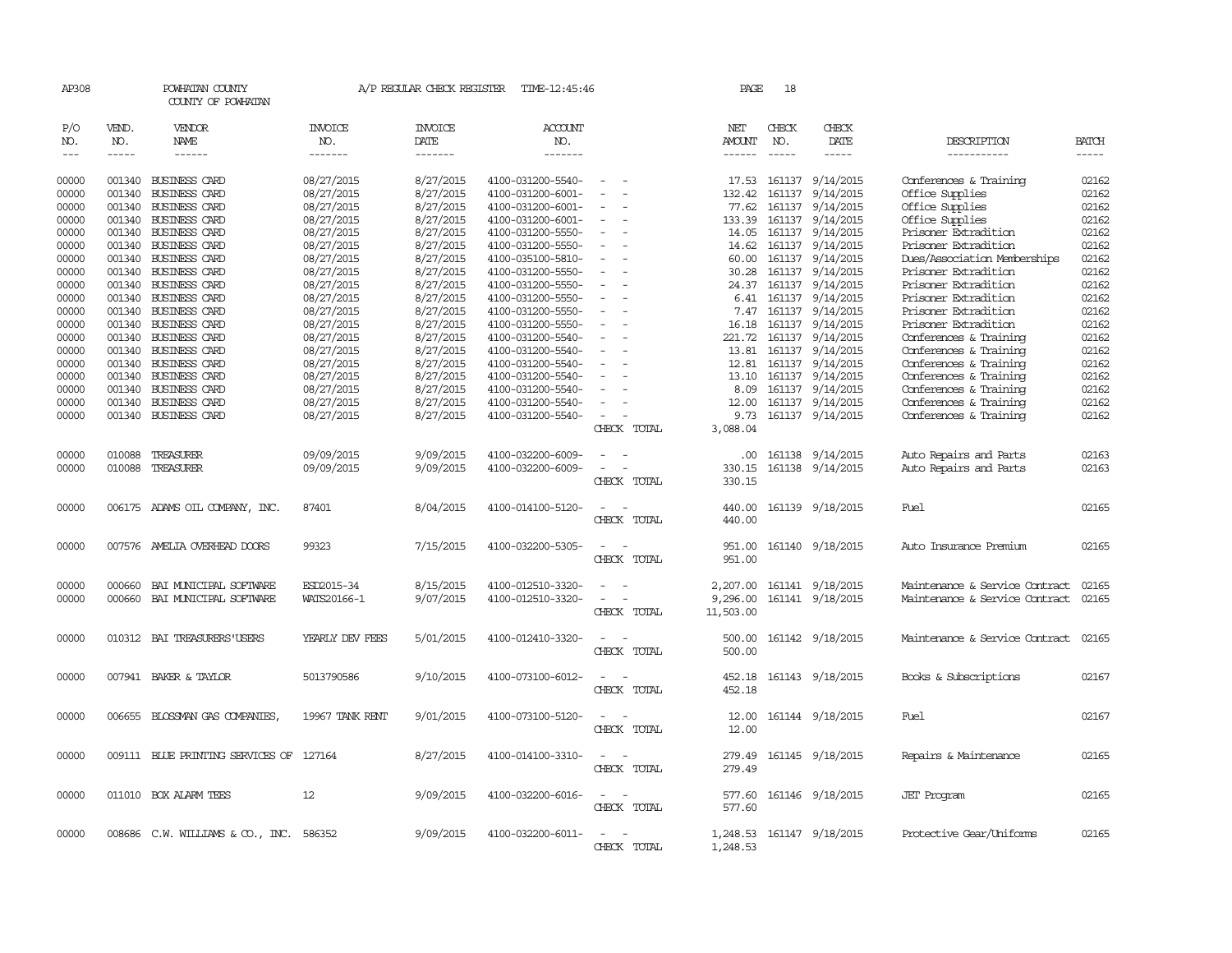| AP308          |                                                                                                                                                                                                                                                                                                                                                                                                                                                         | POWHATAN COUNTY<br>COUNTY OF POWHATAN                              |                                    | A/P REGULAR CHECK REGISTER    | TIME-12:45:46                          |                                                                     | PAGE                    | 19               |                                                  |                                                           |                |
|----------------|---------------------------------------------------------------------------------------------------------------------------------------------------------------------------------------------------------------------------------------------------------------------------------------------------------------------------------------------------------------------------------------------------------------------------------------------------------|--------------------------------------------------------------------|------------------------------------|-------------------------------|----------------------------------------|---------------------------------------------------------------------|-------------------------|------------------|--------------------------------------------------|-----------------------------------------------------------|----------------|
| P/O<br>NO.     | VEND.<br>NO.                                                                                                                                                                                                                                                                                                                                                                                                                                            | <b>VENDOR</b><br>NAME                                              | <b>INVOICE</b><br>NO.              | <b>INVOICE</b><br><b>DATE</b> | <b>ACCOUNT</b><br>NO.                  |                                                                     | NET<br><b>AMOUNT</b>    | CHECK<br>NO.     | CHECK<br>DATE                                    | DESCRIPTION                                               | <b>BATCH</b>   |
| $---$          | $\begin{tabular}{ccccc} \multicolumn{2}{c }{\multicolumn{2}{c }{\multicolumn{2}{c }{\multicolumn{2}{c}}{\hspace{-2.2cm}}}} \multicolumn{2}{c }{\multicolumn{2}{c }{\hspace{-2.2cm}}\hline} \multicolumn{2}{c }{\hspace{-2.2cm}}\hline \multicolumn{2}{c }{\hspace{-2.2cm}}\hline \multicolumn{2}{c }{\hspace{-2.2cm}}\hline \multicolumn{2}{c }{\hspace{-2.2cm}}\hline \multicolumn{2}{c }{\hspace{-2.2cm}}\hline \multicolumn{2}{c }{\hspace{-2.2cm}}$ | ------                                                             | -------                            | -------                       | -------                                |                                                                     |                         | $\frac{1}{2}$    | -----                                            | -----------                                               |                |
| 00000          |                                                                                                                                                                                                                                                                                                                                                                                                                                                         | 007353 CDW GOVERNMENT, INC.                                        | XH20987                            | 8/10/2015                     | 4100-012510-6002-                      | CHECK TOTAL                                                         | 680.99<br>680.99        |                  | 161148 9/18/2015                                 | Computer Equipment-non-capital                            | 02165          |
| 00000<br>00000 | 006965<br>006965                                                                                                                                                                                                                                                                                                                                                                                                                                        | CINIAS CORPORATION<br>CINIAS CORPORATION                           | 143612168<br>143612168             | 9/09/2015<br>9/09/2015        | 4100-014500-6011-<br>4100-014100-6011- | $\sim$<br>$\sim$                                                    | 78.24                   |                  | 78.23 161149 9/18/2015<br>161149 9/18/2015       | Uniforms<br>Uniforms                                      | 02167<br>02167 |
| 00000          | 006965                                                                                                                                                                                                                                                                                                                                                                                                                                                  | CINIAS CORPORATION                                                 | 143612169                          | 9/09/2015                     | 4100-014300-6011-                      | $\overline{\phantom{a}}$<br>CHECK TOTAL                             | 113.95<br>270.42        |                  | 161149 9/18/2015                                 | Uniforms                                                  | 02167          |
| 00000<br>00000 | 007341                                                                                                                                                                                                                                                                                                                                                                                                                                                  | 007341 CLAWS & PAWS ANIMAL CARE<br>CLAWS & PAWS ANIMAL CARE        | 68677<br>68794                     | 8/07/2015<br>8/13/2015        | 4100-035100-3110-<br>4100-035100-5615- |                                                                     | 90.00                   | 161150           | 24.00 161150 9/18/2015<br>9/18/2015              | Professional Health Services<br>Spay/Neuter Services      | 02165<br>02165 |
| 00000<br>00000 |                                                                                                                                                                                                                                                                                                                                                                                                                                                         | 007341 CLAWS & PAWS ANIMAL CARE<br>007341 CLAWS & PAWS ANIMAL CARE | 68795<br>68930                     | 8/13/2015<br>8/25/2015        | 4100-035100-5614-<br>4100-035100-3110- | $\sim$<br>$\sim$                                                    | 22.00<br>300.89         | 161150<br>161150 | 9/18/2015<br>9/18/2015                           | Initial shots/visit costs<br>Professional Health Services | 02165<br>02165 |
| 00000          |                                                                                                                                                                                                                                                                                                                                                                                                                                                         | 007341 CLAWS & PAWS ANIMAL CARE                                    | 69005                              | 8/25/2015                     | 4100-035100-3110-                      | $\overline{\phantom{a}}$<br>CHECK TOTAL                             | 462.39                  |                  | 25.50 161150 9/18/2015                           | Professional Health Services                              | 02165          |
| 00000          |                                                                                                                                                                                                                                                                                                                                                                                                                                                         | 009178 COMCAST                                                     | 168414156601108                    | 8/21/2015                     | 4100-032210-5260-                      | $\sim$<br>$\sim$<br>CHECK TOTAL                                     | 87.77                   |                  | 87.77 161151 9/18/2015                           | Internet                                                  | 02165          |
| 00000          |                                                                                                                                                                                                                                                                                                                                                                                                                                                         | 033130 COUNTY OF HENRICO                                           | 124173                             | 9/01/2015                     | 4100-033400-3840-                      | $\overline{\phantom{a}}$<br>$\overline{\phantom{a}}$<br>CHECK TOTAL | 18,344.56<br>18, 344.56 |                  | 161152 9/18/2015                                 | Detention of Juveniles                                    | 02165          |
| 00000          | 006240                                                                                                                                                                                                                                                                                                                                                                                                                                                  | DIAMOND SPRINGS WATER, INC 2716393                                 |                                    | 9/04/2015                     | 4100-014300-5130-                      | $\overline{\phantom{a}}$                                            | 11.95                   |                  | 161153 9/18/2015                                 | Water                                                     | 02167          |
| 00000          |                                                                                                                                                                                                                                                                                                                                                                                                                                                         | 006240 DIAMOND SPRINGS WATER, INC 811074500                        |                                    | 8/11/2015                     | 4100-014300-5130-                      | CHECK TOTAL                                                         | 34.75<br>46.70          |                  | 161153 9/18/2015                                 | Water                                                     | 02167          |
| 00000          | 008787 DMV                                                                                                                                                                                                                                                                                                                                                                                                                                              |                                                                    | 15243721                           | 8/31/2015                     | 4100-012410-3320-                      | CHECK TOTAL                                                         | 820.00<br>820.00        |                  | 161154 9/18/2015                                 | Maintenance & Service Contract                            | 02167          |
| 00000<br>00000 |                                                                                                                                                                                                                                                                                                                                                                                                                                                         | 010404 DOBBINS, TERESA HASH<br>010404 DOBBINS, TERESA HASH         | 7366<br>851                        | 9/03/2015<br>9/09/2015        | 4100-021600-6001-<br>4100-021600-6001- | $\sim$<br>$\sim$<br>$\sim$<br>$\sim$                                |                         |                  | 21.11 161155 9/18/2015<br>14.72 161155 9/18/2015 | Office Supplies<br>Office Supplies                        | 02167<br>02167 |
|                |                                                                                                                                                                                                                                                                                                                                                                                                                                                         |                                                                    |                                    |                               |                                        | CHECK TOTAL                                                         | 35.83                   |                  |                                                  |                                                           |                |
| 00000          |                                                                                                                                                                                                                                                                                                                                                                                                                                                         | 007288 DOMINION ENERGY                                             | 105192                             | 9/03/2015                     | 4100-014100-3320-                      | CHECK TOTAL                                                         | 1,757.25<br>1,757.25    |                  | 161156 9/18/2015                                 | Maintenance & Service Contract                            | 02165          |
| 00000<br>00000 | 000860<br>000860                                                                                                                                                                                                                                                                                                                                                                                                                                        | DOMINION VIRGINIA POWER<br>DOMINION VIRGINIA POWER                 | 0432180008 9/15<br>0863807277 9/15 | 9/01/2015<br>9/01/2015        | 4100-014600-5110-<br>4100-014600-5110- |                                                                     | 242.29<br>6.67          |                  | 161157 9/18/2015<br>161157 9/18/2015             | Electricity<br>Electricity                                | 02167<br>02167 |
| 00000          | 000860                                                                                                                                                                                                                                                                                                                                                                                                                                                  | DOMINION VIRGINIA POWER                                            | 1498464559 9/15                    | 9/01/2015                     | 4100-014600-5110-                      | $\overline{\phantom{a}}$                                            | 54.76                   |                  | 161157 9/18/2015                                 | Electricity                                               | 02167          |
| 00000          | 000860                                                                                                                                                                                                                                                                                                                                                                                                                                                  | DOMINION VIRGINIA POWER                                            | 1982170001 9/15                    | 9/01/2015                     | 4100-014100-5110-                      | $\overline{\phantom{a}}$                                            |                         | 11.47 161157     | 9/18/2015                                        | Electricity                                               | 02167          |
| 00000          | 000860                                                                                                                                                                                                                                                                                                                                                                                                                                                  | DOMINION VIRGINIA POWER                                            | 2142337506 9/15                    | 9/01/2015                     | 4100-014600-5110-                      | $\overline{\phantom{a}}$                                            |                         | 31.21 161157     | 9/18/2015                                        | Electricity                                               | 02167          |
| 00000          | 000860                                                                                                                                                                                                                                                                                                                                                                                                                                                  | DOMINION VIRGINIA POWER                                            | 2312285006 9/15                    | 9/01/2015                     | 4100-014100-5110-                      |                                                                     | 83.02                   |                  | 161157 9/18/2015                                 | Electricity                                               | 02167          |
| 00000          | 000860                                                                                                                                                                                                                                                                                                                                                                                                                                                  | DOMINION VIRGINIA POWER                                            | 2346327501 9/15                    | 9/01/2015                     | 4100-014100-5110-                      | $\sim$<br>$\overline{\phantom{a}}$                                  | 1,827.58                |                  | 161157 9/18/2015                                 | Electricity                                               | 02167          |
| 00000          | 000860                                                                                                                                                                                                                                                                                                                                                                                                                                                  | DOMINION VIRGINIA POWER                                            | 2346327501 9/15                    | 9/01/2015                     | 4100-031200-5110-                      | $\overline{a}$                                                      | 1,827.59                | 161157           | 9/18/2015                                        | Electricity                                               | 02167          |
| 00000          | 000860                                                                                                                                                                                                                                                                                                                                                                                                                                                  | DOMINION VIRGINIA POWER                                            | 2352270009 9/15                    | 9/01/2015                     | 4100-014100-5110-                      | $\overline{\phantom{a}}$                                            | 21.79                   | 161157           | 9/18/2015                                        | Electricity                                               | 02167          |
| 00000<br>00000 | 000860<br>000860                                                                                                                                                                                                                                                                                                                                                                                                                                        | DOMINION VIRGINIA POWER<br>DOMINION VIRGINIA POWER                 | 2442170003 9/15<br>2462222502 9/15 | 9/01/2015<br>9/01/2015        | 4100-014100-5110-<br>4100-014100-5110- | $\overline{\phantom{a}}$<br>$\sim$                                  | 1,286.09<br>3,054.32    |                  | 161157 9/18/2015<br>161157 9/18/2015             | Electricity<br>Electricity                                | 02167<br>02167 |
|                |                                                                                                                                                                                                                                                                                                                                                                                                                                                         |                                                                    |                                    |                               |                                        | CHECK TOTAL                                                         | 8,446.79                |                  |                                                  |                                                           |                |
| 00000          | 000860                                                                                                                                                                                                                                                                                                                                                                                                                                                  | DOMINION VIRGINIA POWER                                            | 2613832712 9/15                    | 9/01/2015                     | 4100-022100-5110-                      | $\overline{\phantom{a}}$<br>$\sim$                                  |                         |                  | 140.76 161158 9/18/2015                          | Electricity                                               | 02165          |
| 00000          | 000860                                                                                                                                                                                                                                                                                                                                                                                                                                                  | DOMINION VIRGINIA POWER                                            | 2476067034 9/15                    | 9/01/2015                     | 4100-014100-5110-                      | $\sim$                                                              | 128.01                  |                  | 161158 9/18/2015                                 | Electricity                                               | 02167          |
| 00000          |                                                                                                                                                                                                                                                                                                                                                                                                                                                         | 000860 DOMINION VIRGINIA POWER                                     | 2912605595 9/15                    | 9/01/2015                     | 4100-014100-5110-                      | $\sim$                                                              |                         |                  | 103.35 161158 9/18/2015                          | Electricity                                               | 02167          |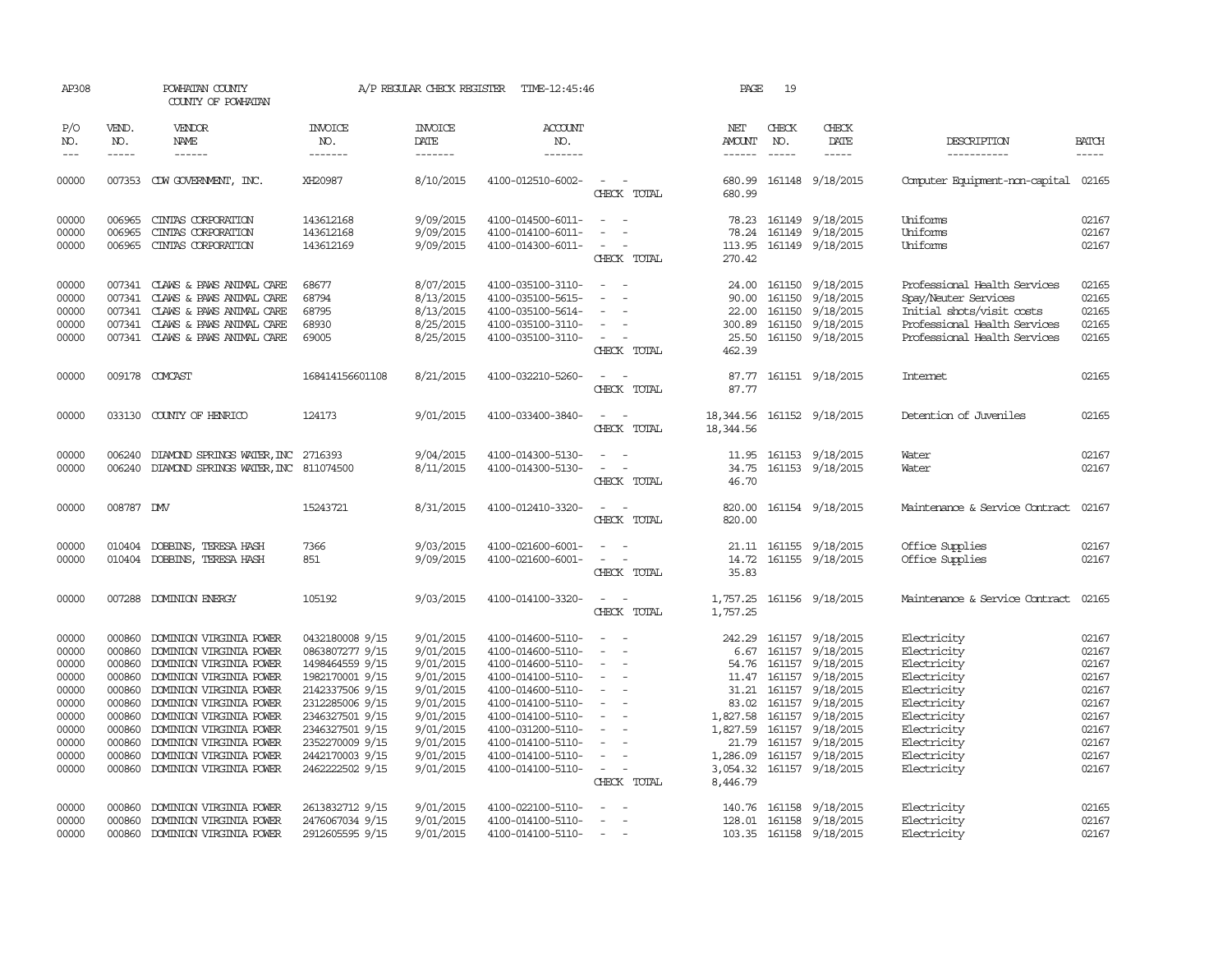| AP308                                                       |                                                          | POWHATAN COUNTY<br>COUNTY OF POWHATAN                                                                                                                                                            |                                                                                                                                   | A/P REGULAR CHECK REGISTER                                                              | TIME-12:45:46                                                                                                                                   |                                                                                                                                       | PAGE                                                                      | 20                                             |                                                                                                       |                                                                                                       |                                                             |
|-------------------------------------------------------------|----------------------------------------------------------|--------------------------------------------------------------------------------------------------------------------------------------------------------------------------------------------------|-----------------------------------------------------------------------------------------------------------------------------------|-----------------------------------------------------------------------------------------|-------------------------------------------------------------------------------------------------------------------------------------------------|---------------------------------------------------------------------------------------------------------------------------------------|---------------------------------------------------------------------------|------------------------------------------------|-------------------------------------------------------------------------------------------------------|-------------------------------------------------------------------------------------------------------|-------------------------------------------------------------|
| P/O<br>NO.<br>$---$                                         | VEND.<br>NO.<br>$- - - - -$                              | VENDOR<br>NAME<br>------                                                                                                                                                                         | <b>INVOICE</b><br>NO.<br>-------                                                                                                  | <b>INVOICE</b><br>DATE<br>-------                                                       | <b>ACCOUNT</b><br>NO.<br>-------                                                                                                                |                                                                                                                                       | NET<br>AMOUNT<br>$- - - - - -$                                            | CHECK<br>NO.<br>$\cdots$                       | CHECK<br>DATE<br>-----                                                                                | DESCRIPTION<br>-----------                                                                            | <b>BATCH</b><br>$- - - - -$                                 |
| 00000<br>00000<br>00000<br>00000<br>00000<br>00000<br>00000 | 000860<br>000860<br>000860<br>000860<br>000860<br>000860 | DOMINION VIRGINIA POWER<br>DOMINION VIRGINIA POWER<br>DOMINION VIRGINIA POWER<br>DOMINION VIRGINIA POWER<br>DOMINION VIRGINIA POWER<br>DOMINION VIRGINIA POWER<br>000860 DOMINION VIRGINIA POWER | 2972120006 9/15<br>3451094936 9/15<br>3496131156 9/15<br>3507951824 9/15<br>4691491015 9/15<br>4732217502 9/15<br>5652237503 9/15 | 9/01/2015<br>9/01/2015<br>9/01/2015<br>9/01/2015<br>9/01/2015<br>9/01/2015<br>9/01/2015 | 4100-014100-5110-<br>4100-014600-5110-<br>4100-014100-5110-<br>4100-014600-5110-<br>4100-014600-5110-<br>4100-014600-5110-<br>4100-014600-5110- | $\sim$<br>$\overline{\phantom{a}}$<br>$\overline{\phantom{a}}$<br>$\overline{\phantom{a}}$<br>$\overline{\phantom{a}}$<br>CHECK TOTAL | 1,484.33<br>38.57<br>6.59<br>7.08<br>62.18<br>248.16<br>16.91<br>2,235.94 | 161158<br>161158<br>161158<br>161158<br>161158 | 9/18/2015<br>9/18/2015<br>9/18/2015<br>9/18/2015<br>9/18/2015<br>161158 9/18/2015<br>161158 9/18/2015 | Electricity<br>Electricity<br>Electricity<br>Electricity<br>Electricity<br>Electricity<br>Electricity | 02167<br>02167<br>02167<br>02167<br>02167<br>02167<br>02167 |
| 00000                                                       |                                                          | 000860 DOMINION VIRGINIA POWER                                                                                                                                                                   | 6024003557 9/15                                                                                                                   | 9/02/2015                                                                               | 4100-014100-5110-                                                                                                                               | $\overline{\phantom{a}}$<br>$\overline{\phantom{a}}$<br>CHECK TOTAL                                                                   | 21.39<br>21.39                                                            |                                                | 161159 9/18/2015                                                                                      | Electricity                                                                                           | 02167                                                       |
| 00000                                                       |                                                          | 009571 DURHAM, MARILYN                                                                                                                                                                           | 453453                                                                                                                            | 9/10/2015                                                                               | 4100-031200-6001-                                                                                                                               | CHECK TOTAL                                                                                                                           | 12.60<br>12.60                                                            |                                                | 161160 9/18/2015                                                                                      | Office Supplies                                                                                       | 02165                                                       |
| 00000                                                       |                                                          | 001500 ELK HILL FARM                                                                                                                                                                             | <b>GRANT ELK HILL</b>                                                                                                             | 8/19/2015                                                                               | 4100-053910-5643-                                                                                                                               | $\sim$<br>CHECK TOTAL                                                                                                                 | 23,000.00<br>23,000.00                                                    |                                                | 161161 9/18/2015                                                                                      | PCCAA Services - Federal CSBG                                                                         | 02167                                                       |
| 00000                                                       |                                                          | 008201 EMERGENCY EQUIPMENT, INC. 16590                                                                                                                                                           |                                                                                                                                   | 9/04/2015                                                                               | 4100-032200-6009-                                                                                                                               | $\sim$<br>CHECK TOTAL                                                                                                                 | 1,333.46                                                                  |                                                | 1,333.46 161162 9/18/2015                                                                             | Auto Repairs and Parts                                                                                | 02165                                                       |
| 00000                                                       |                                                          | 010534 FARONICS TECHNOLOGIES, INC 70679                                                                                                                                                          |                                                                                                                                   | 9/14/2015                                                                               | 4100-073100-6002-                                                                                                                               | $\sim$<br>$\sim$<br>CHECK TOTAL                                                                                                       | 412.50<br>412.50                                                          |                                                | 161163 9/18/2015                                                                                      | Computer Equipment-non-capital                                                                        | 02167                                                       |
| 00000<br>00000                                              |                                                          | 000338 FIRE PROTECTION EQUIP. CO<br>000338 FIRE PROTECTION EQUIP. CO 62157                                                                                                                       | 61695                                                                                                                             | 8/19/2015<br>8/26/2015                                                                  | 4100-032200-6010-<br>4100-032200-6011-                                                                                                          | $\overline{\phantom{a}}$<br>CHECK TOTAL                                                                                               | 439.83<br>905.78<br>1,345.61                                              |                                                | 161164 9/18/2015<br>161164 9/18/2015                                                                  | Breathing Apparatus<br>Protective Gear/Uniforms                                                       | 02165<br>02165                                              |
| 00000                                                       |                                                          | 010916 FIRST WITNESS SECURITY                                                                                                                                                                    | I-52127                                                                                                                           | 7/25/2015                                                                               | 4100-031200-6014-                                                                                                                               | $\sim$<br>CHECK TOTAL                                                                                                                 | 804.00<br>804.00                                                          |                                                | 161165 9/18/2015                                                                                      | Other Operating Supplies                                                                              | 02165                                                       |
| 00000                                                       | 009280                                                   | GOODMAN SPECIALIZED                                                                                                                                                                              | 12867G UNIT119                                                                                                                    | 8/14/2015                                                                               | 4100-032200-6009-                                                                                                                               | CHECK TOTAL                                                                                                                           | 486.55<br>486.55                                                          |                                                | 161166 9/18/2015                                                                                      | Auto Repairs and Parts                                                                                | 02165                                                       |
| 00000                                                       |                                                          | 011009 GOODMAN, TAYLOR C.                                                                                                                                                                        | <b>AWARD</b>                                                                                                                      | 9/14/2015                                                                               | 4100-032200-6015-                                                                                                                               | $\overline{\phantom{a}}$<br>CHECK TOTAL                                                                                               | 250.00<br>250.00                                                          |                                                | 161167 9/18/2015                                                                                      | Matching Funds for Fire & EMS                                                                         | 02165                                                       |
| 00000<br>00000<br>00000                                     | 006013                                                   | 006013 GRAINGER<br>GRAINGER<br>006013 GRAINGER                                                                                                                                                   | 9821830560<br>9829180877<br>9834294903                                                                                            | 8/19/2015<br>8/27/2015<br>9/03/2015                                                     | 4100-014100-3310-<br>4100-014100-3310-<br>4100-014100-6004-                                                                                     | $\overline{\phantom{a}}$<br>$\overline{\phantom{a}}$<br>$\overline{\phantom{a}}$<br>CHECK TOTAL                                       | 119.20 161168<br>152.24<br>242.10- 161168<br>29.34                        | 161168                                         | 9/18/2015<br>9/18/2015<br>9/18/2015                                                                   | Repairs & Maintenance<br>Repairs & Maintenance<br>Tools and Equipment                                 | 02165<br>02165<br>02165                                     |
| 00000                                                       |                                                          | 006763 GREENBERG & ASSOCIATES                                                                                                                                                                    | 2567                                                                                                                              | 8/31/2015                                                                               | 4100-031200-3110-                                                                                                                               | $\sim$<br>$\overline{\phantom{a}}$<br>CHECK TOTAL                                                                                     | 695.00<br>695.00                                                          |                                                | 161169 9/18/2015                                                                                      | Professional Health Services                                                                          | 02165                                                       |
| 00000                                                       |                                                          | 010287 HUTCHISON, BARBARA J.                                                                                                                                                                     | WALMART 9/1/15                                                                                                                    | 9/01/2015                                                                               | 4100-021600-6001-                                                                                                                               | $\sim$<br>$\sim$<br>CHECK TOTAL                                                                                                       | 11.22                                                                     |                                                | 11.22 161170 9/18/2015                                                                                | Office Supplies                                                                                       | 02167                                                       |
| 00000                                                       |                                                          | 000120 JAMES RIVER AIR                                                                                                                                                                           | S58448                                                                                                                            | 7/13/2015                                                                               | 4100-014100-3308-                                                                                                                               | CHECK TOTAL                                                                                                                           | 215.00                                                                    |                                                | 215.00 161171 9/18/2015                                                                               | HVAC Service and Repairs                                                                              | 02165                                                       |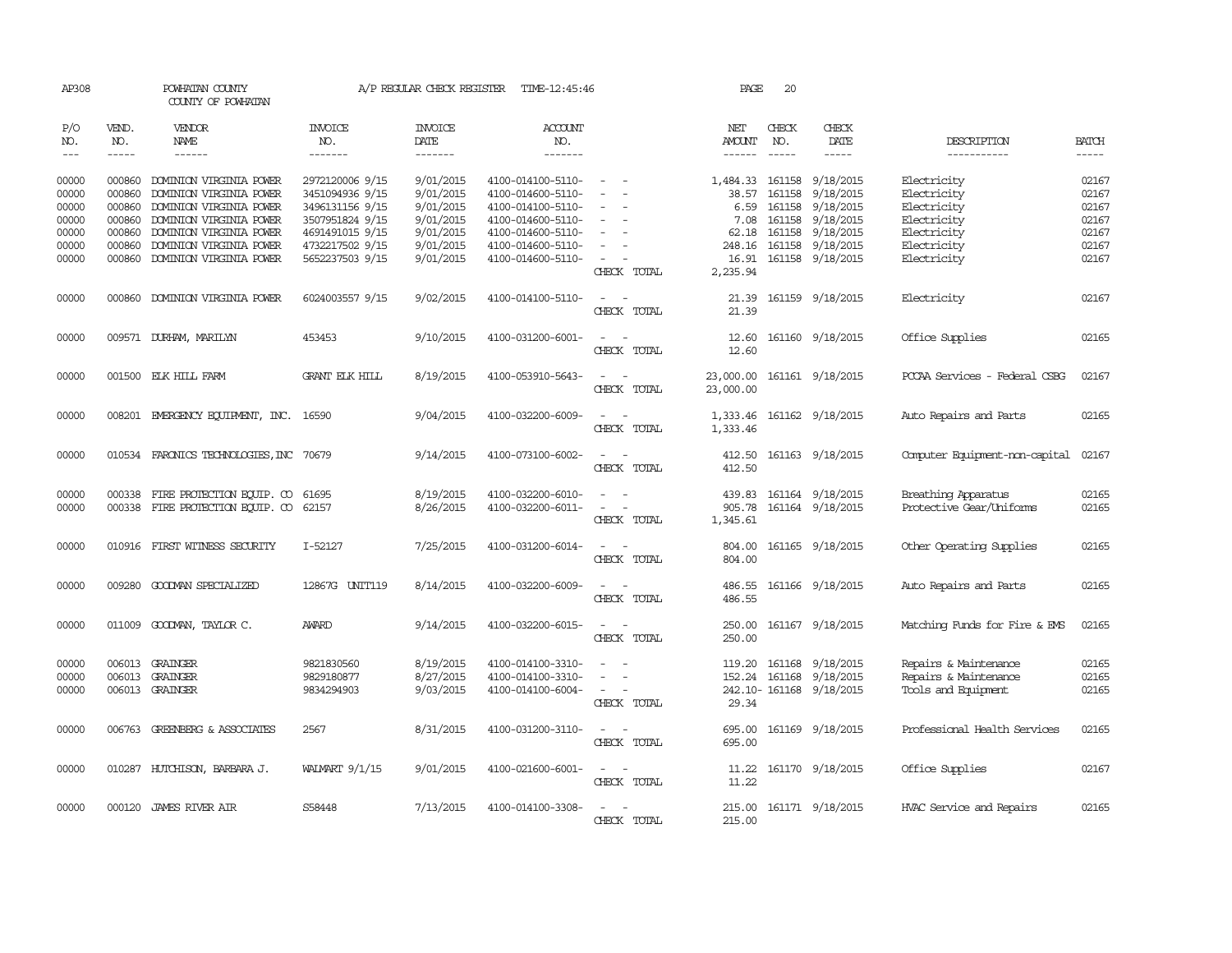| AP308                                                                                  |                                                          | POWHATAN COUNTY<br>COUNTY OF POWHATAN                                                                                                                                                                                                                                                             |                                                                                              | A/P REGULAR CHECK REGISTER                                                                                                     | TIME-12:45:46                                                                                                                                                                                                  |                                                                                 | PAGE                                                       | 21                            |                                                                                                                                                                                                                                  |                                                                                                                                                                                                                          |                                                                                        |
|----------------------------------------------------------------------------------------|----------------------------------------------------------|---------------------------------------------------------------------------------------------------------------------------------------------------------------------------------------------------------------------------------------------------------------------------------------------------|----------------------------------------------------------------------------------------------|--------------------------------------------------------------------------------------------------------------------------------|----------------------------------------------------------------------------------------------------------------------------------------------------------------------------------------------------------------|---------------------------------------------------------------------------------|------------------------------------------------------------|-------------------------------|----------------------------------------------------------------------------------------------------------------------------------------------------------------------------------------------------------------------------------|--------------------------------------------------------------------------------------------------------------------------------------------------------------------------------------------------------------------------|----------------------------------------------------------------------------------------|
| P/O<br>NO.<br>$ -$                                                                     | VEND.<br>NO.<br>$\frac{1}{2}$                            | <b>VENDOR</b><br>NAME                                                                                                                                                                                                                                                                             | <b>INVOICE</b><br>NO.<br>-------                                                             | <b>INVOICE</b><br>DATE<br>--------                                                                                             | ACCOUNT<br>NO.<br>-------                                                                                                                                                                                      |                                                                                 | NET<br>AMOUNT<br>$- - - - - -$                             | CHECK<br>NO.<br>$\frac{1}{2}$ | CHECK<br>DATE<br>$\frac{1}{2}$                                                                                                                                                                                                   | DESCRIPTION<br>-----------                                                                                                                                                                                               | <b>BATCH</b><br>-----                                                                  |
| 00000                                                                                  | 009970                                                   | LABOR READY MID-ATLANTIC                                                                                                                                                                                                                                                                          | 20047120                                                                                     | 8/29/2015                                                                                                                      | 4100-014500-3190-                                                                                                                                                                                              | $\equiv$<br>CHECK TOTAL                                                         | 590.80<br>590.80                                           |                               | 161172 9/18/2015                                                                                                                                                                                                                 | Grounds Maintenance                                                                                                                                                                                                      | 02165                                                                                  |
| 00000<br>00000                                                                         |                                                          | 010771 IAND AND COATES, INC.<br>010771 LAND AND COATES, INC.                                                                                                                                                                                                                                      | 614479<br>616376                                                                             | 9/02/2015<br>9/10/2015                                                                                                         | 4100-032200-3310-<br>4100-014500-3319-                                                                                                                                                                         | $\sim$<br>$\sim$<br>CHECK TOTAL                                                 | 9.98<br>49.72<br>59.70                                     |                               | 161173 9/18/2015<br>161173 9/18/2015                                                                                                                                                                                             | Equipment Repair<br>Equipment Repairs and Maintena                                                                                                                                                                       | 02165<br>02165                                                                         |
| 00000<br>00000                                                                         |                                                          | 000166 LUCK STONE CORP.<br>000166 LUCK STONE CORP.                                                                                                                                                                                                                                                | IV-100414118<br>IV100414097                                                                  | 8/19/2015<br>8/31/2015                                                                                                         | 4100-014500-3190-<br>4100-014500-3190-                                                                                                                                                                         | CHECK TOTAL                                                                     | 779.28<br>34.22<br>813.50                                  |                               | 161174 9/18/2015<br>161174 9/18/2015                                                                                                                                                                                             | Grounds Maintenance<br>Grounds Maintenance                                                                                                                                                                               | 02165<br>02165                                                                         |
| 00000                                                                                  |                                                          | 001550 M & W PRINTERS, INC.                                                                                                                                                                                                                                                                       | 98061                                                                                        | 9/09/2015                                                                                                                      | 4100-012310-6001-                                                                                                                                                                                              | CHECK TOTAL                                                                     | 566.65<br>566.65                                           |                               | 161175 9/18/2015                                                                                                                                                                                                                 | Office Supplies                                                                                                                                                                                                          | 02166                                                                                  |
| 00000                                                                                  |                                                          | 009955 MONEIL & COMPANY, INC                                                                                                                                                                                                                                                                      | 32546118                                                                                     | 8/31/2015                                                                                                                      | 4100-032200-5305-                                                                                                                                                                                              | $\overline{\phantom{a}}$<br>CHECK TOTAL                                         | 16,907.00<br>16,907.00                                     |                               | 161176 9/18/2015                                                                                                                                                                                                                 | Auto Insurance Premium                                                                                                                                                                                                   | 02166                                                                                  |
| 00000<br>00000<br>00000<br>00000<br>00000<br>00000<br>00000<br>00000<br>00000<br>00000 | 006610                                                   | 006610 MO-JOHNS SANITATION<br>MO-JOHNS SANITATION<br>006610 MO-JOHNS SANITATION<br>006610 MO-JOHNS SANITATION<br>006610 MO-JOHNS SANITATION<br>006610 MO-JOHNS SANITATION<br>006610 MO-JOHNS SANITATION<br>006610 MO-JOHNS SANITATION<br>006610 MO-JOHNS SANITATION<br>006610 MO-JOHNS SANITATION | 85860<br>85861<br>85862<br>85863<br>85864<br>85865<br>85866<br>85867<br>85868<br>85869       | 9/04/2015<br>9/04/2015<br>9/04/2015<br>9/04/2015<br>9/04/2015<br>9/04/2015<br>9/04/2015<br>9/04/2015<br>9/04/2015<br>9/04/2015 | 4100-014600-3311-<br>4100-014600-3311-<br>4100-014600-3311-<br>4100-014600-3311-<br>4100-014600-3311-<br>4100-014600-3311-<br>4100-014600-3311-<br>4100-014600-3311-<br>4100-014600-3311-<br>4100-014600-3311- | $\overline{\phantom{a}}$<br>$\equiv$<br>$\overline{\phantom{a}}$<br>CHECK TOTAL | 206.00<br>103.00<br>103.00<br>103.00<br>103.00<br>1,180.00 | 161177                        | 103.00 161177 9/18/2015<br>9/18/2015<br>125.00 161177 9/18/2015<br>128.00 161177 9/18/2015<br>161177 9/18/2015<br>103.00 161177 9/18/2015<br>161177 9/18/2015<br>103.00 161177 9/18/2015<br>161177 9/18/2015<br>161177 9/18/2015 | Portable Bathrooms<br>Portable Bathrooms<br>Portable Bathrooms<br>Portable Bathrooms<br>Portable Bathrooms<br>Portable Bathrooms<br>Portable Bathrooms<br>Portable Bathrooms<br>Portable Bathrooms<br>Portable Bathrooms | 02167<br>02167<br>02167<br>02167<br>02167<br>02167<br>02167<br>02167<br>02167<br>02167 |
| 00000                                                                                  |                                                          | 006610 MO-JOHNS SANITATION                                                                                                                                                                                                                                                                        | 85870                                                                                        | 9/04/2015                                                                                                                      | 4100-014600-3311-                                                                                                                                                                                              | . —<br>$\sim$ 10 $\pm$<br>CHECK TOTAL                                           | 103.00                                                     |                               | 103.00 161178 9/18/2015                                                                                                                                                                                                          | Portable Bathrooms                                                                                                                                                                                                       | 02167                                                                                  |
| 00000<br>00000                                                                         | 006490<br>006490                                         | MORRIS INDUSTRIES, INC.<br>MORRIS INDUSTRIES, INC.                                                                                                                                                                                                                                                | 207676<br>208152                                                                             | 8/10/2015<br>9/08/2015                                                                                                         | 4100-032200-5840-<br>4100-014100-3310-                                                                                                                                                                         | CHECK TOTAL                                                                     | 13.20<br>55.08<br>68.28                                    |                               | 161179 9/18/2015<br>161179 9/18/2015                                                                                                                                                                                             | Miscellaneous<br>Repairs & Maintenance                                                                                                                                                                                   | 02166<br>02166                                                                         |
| 00000                                                                                  |                                                          | 009242 NADA APPRAISAL GUIDES                                                                                                                                                                                                                                                                      | 284092 9/15                                                                                  | 9/09/2015                                                                                                                      | 4100-012310-6001-                                                                                                                                                                                              | CHECK TOTAL                                                                     | 175.00<br>175.00                                           |                               | 161180 9/18/2015                                                                                                                                                                                                                 | Office Supplies                                                                                                                                                                                                          | 02167                                                                                  |
| 00000                                                                                  |                                                          | 007297 NAFECO, INC.                                                                                                                                                                                                                                                                               | 793021                                                                                       | 8/31/2015                                                                                                                      | 4100-032200-3310-                                                                                                                                                                                              | CHECK TOTAL                                                                     | 504.36<br>504.36                                           |                               | 161181 9/18/2015                                                                                                                                                                                                                 | Equipment Repair                                                                                                                                                                                                         | 02166                                                                                  |
| 00000                                                                                  | 007343 NFPA                                              |                                                                                                                                                                                                                                                                                                   | 141868/6498145X                                                                              | 9/15/2015                                                                                                                      | 4100-032200-6012-                                                                                                                                                                                              | CHECK TOTAL                                                                     | 1,255.50<br>1,255.50                                       |                               | 161182 9/18/2015                                                                                                                                                                                                                 | Books & Subscriptions                                                                                                                                                                                                    | 02166                                                                                  |
| 00000<br>00000<br>00000<br>00000<br>00000<br>00000                                     | 007962<br>007962<br>007962<br>007962<br>007962<br>007962 | PITNEY BOWES GLOBAL<br>PITNEY BOWES GLOBAL<br>PITNEY BOWES GLOBAL<br>PITNEY BOWES GLOBAL<br>PITNEY BOWES GLOBAL<br>PITNEY BOWES GLOBAL                                                                                                                                                            | 3157666 9/15<br>3157666 9/15<br>3157666 9/15<br>3157666 9/15<br>3157666 9/15<br>3157666 9/15 | 9/15/2015<br>9/15/2015<br>9/15/2015<br>9/15/2015<br>9/15/2015<br>9/15/2015                                                     | 4100-034100-5210-<br>4100-022100-5210-<br>4100-012100-5210-<br>4100-012210-5210-<br>4100-014100-5210-<br>4100-012200-5210-                                                                                     | $\overline{\phantom{a}}$<br>$\overline{\phantom{a}}$                            | 85.82<br>33.89<br>8.53<br>2.19<br>4.53<br>188.48           | 161183<br>161183<br>161183    | 161183 9/18/2015<br>9/18/2015<br>9/18/2015<br>9/18/2015<br>161183 9/18/2015<br>161183 9/18/2015                                                                                                                                  | Postage<br>Postage<br>Postage<br>Postage<br>Postage<br>Postage                                                                                                                                                           | 02167<br>02167<br>02167<br>02167<br>02167<br>02167                                     |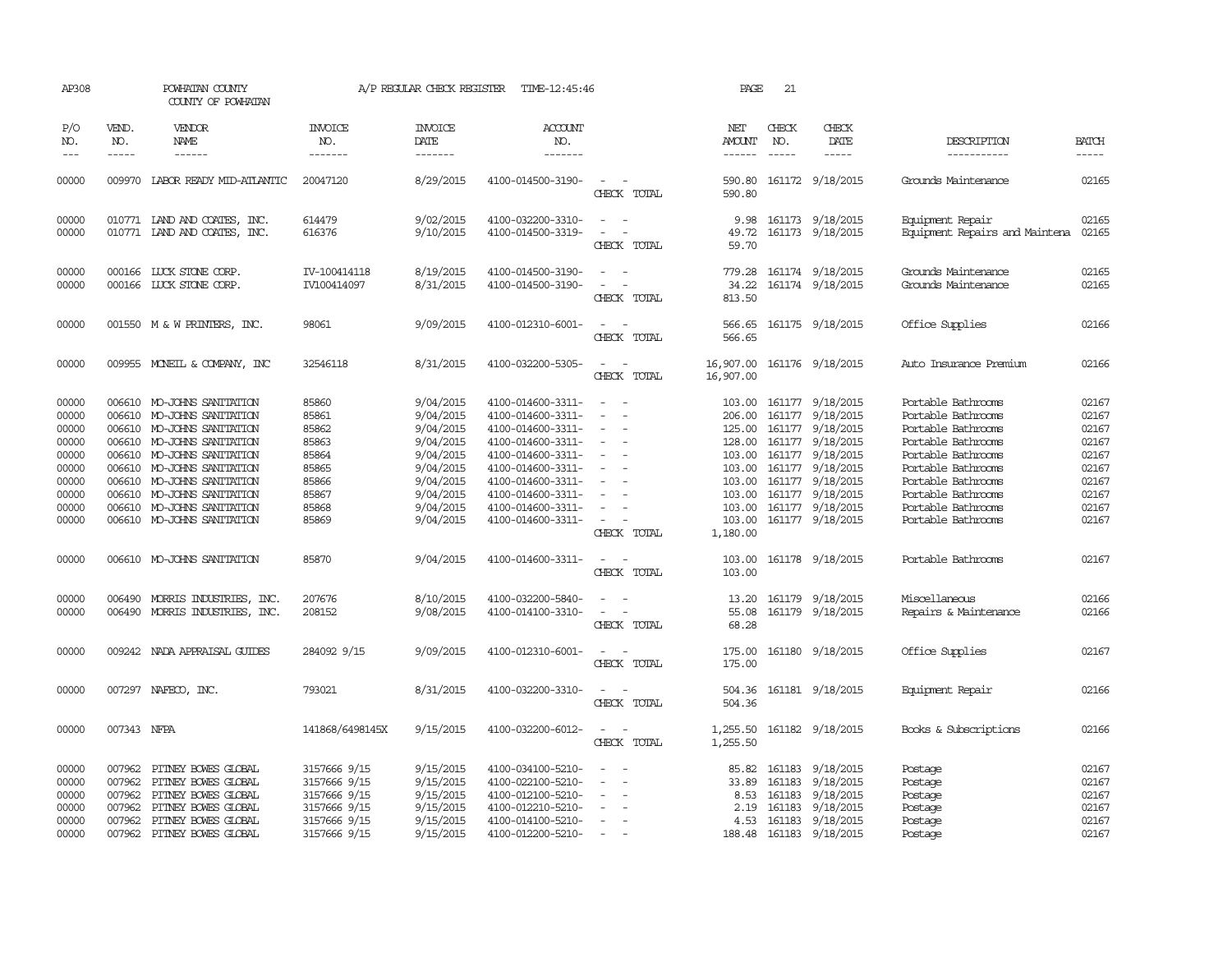| AP308                                              |                                                          | POWHATAN COUNTY<br>COUNTY OF POWHATAN                                                                                                                          |                                                                                   | A/P REGULAR CHECK REGISTER                                                 | TIME-12:45:46                                                                                                              |                                                                                                                             | PAGE                              | 22           |                                                                                                                                                    |                                                                                                                                                                 |                                                    |
|----------------------------------------------------|----------------------------------------------------------|----------------------------------------------------------------------------------------------------------------------------------------------------------------|-----------------------------------------------------------------------------------|----------------------------------------------------------------------------|----------------------------------------------------------------------------------------------------------------------------|-----------------------------------------------------------------------------------------------------------------------------|-----------------------------------|--------------|----------------------------------------------------------------------------------------------------------------------------------------------------|-----------------------------------------------------------------------------------------------------------------------------------------------------------------|----------------------------------------------------|
| P/O<br>NO.                                         | VEND.<br>NO.                                             | <b>VENDOR</b><br>NAME                                                                                                                                          | <b>INVOICE</b><br>NO.                                                             | <b>INVOICE</b><br><b>DATE</b>                                              | ACCOUNT<br>NO.                                                                                                             |                                                                                                                             | NET<br><b>AMOUNT</b>              | CHECK<br>NO. | CHECK<br>DATE                                                                                                                                      | DESCRIPTION                                                                                                                                                     | <b>BATCH</b>                                       |
| $---$                                              | $- - - - -$                                              | $- - - - - -$                                                                                                                                                  | -------                                                                           | --------                                                                   | -------                                                                                                                    |                                                                                                                             | $- - - - - -$                     | $- - - - -$  | -----                                                                                                                                              | -----------                                                                                                                                                     | $- - - - -$                                        |
| 00000<br>00000<br>00000                            | 007962                                                   | 007962 PITNEY BOWES GLOBAL<br>PITNEY BOWES GLOBAL<br>007962 PITNEY BOWES GLOBAL                                                                                | 3157666 9/15<br>3157666 9/15<br>3157666 9/15                                      | 9/15/2015<br>9/15/2015<br>9/15/2015                                        | 4100-012220-5210-<br>4100-081100-5210-<br>4100-013200-5210-                                                                | CHECK TOTAL                                                                                                                 | 2.72<br>85.75<br>183.65<br>595.56 | 161183       | 161183 9/18/2015<br>9/18/2015<br>161183 9/18/2015                                                                                                  | Postage<br>Postage<br>Postage                                                                                                                                   | 02167<br>02167<br>02167                            |
| 00000<br>00000<br>00000<br>00000<br>00000<br>00000 | 001250<br>001250<br>001250<br>001250<br>001250<br>001250 | POWHATAN AUTO & TRACTOR<br>POWHATAN AUTO & TRACTOR<br>POWHATAN AUTO & TRACTOR<br>POWHATAN AUTO & TRACTOR<br>POWHATAN AUTO & TRACTOR<br>POWHATAN AUTO & TRACTOR | SERV CHRG 8/15<br>3312015 CREDIT<br>360266<br>364070<br>3669761<br>3669850 CREDIT | 8/31/2015<br>3/31/2015<br>7/23/2015<br>8/19/2015<br>9/10/2015<br>9/10/2015 | 4100-014500-3319-<br>4100-014100-3310-<br>4100-014500-3319-<br>4100-032200-6009-<br>4100-031200-6009-<br>4100-031200-6009- |                                                                                                                             | 63.82                             |              | 2.71 161184 9/18/2015<br>16.74-161184 9/18/2015<br>41.64 161184 9/18/2015<br>161184 9/18/2015<br>132.29 161184 9/18/2015<br>18.00-161184 9/18/2015 | Equipment Repairs and Maintena<br>Repairs & Maintenance<br>Equipment Repairs and Maintena<br>Auto Repairs and Parts<br>Auto Parts/Repairs<br>Auto Parts/Repairs | 02166<br>02166<br>02166<br>02166<br>02166<br>02166 |
| 00000                                              | 006928                                                   | POWHATAN COUNTY DEPT. OF                                                                                                                                       | 4096-71-37-16                                                                     | 8/27/2015                                                                  | 4100-053910-5643-                                                                                                          | CHECK TOTAL<br>CHECK TOTAL                                                                                                  | 205.72<br>155.26<br>155.26        |              | 161185 9/18/2015                                                                                                                                   | PCCAA Services - Federal CSBG                                                                                                                                   | 02167                                              |
| 00000                                              |                                                          | 011008 PRICE, GAIL                                                                                                                                             | HOLT $9/15$ RENT                                                                  | 9/11/2015                                                                  | 4100-053910-5642-                                                                                                          | CHECK TOTAL                                                                                                                 | 950.00<br>950.00                  |              | 161186 9/18/2015                                                                                                                                   | PCCAA Services - TANF                                                                                                                                           | 02167                                              |
| 00000                                              |                                                          | 006474 PROGRESSIVE AUTO WORKS                                                                                                                                  | 28961                                                                             | 9/09/2015                                                                  | 4100-035100-6009-                                                                                                          | CHECK TOTAL                                                                                                                 | 918.34<br>918.34                  |              | 161187 9/18/2015                                                                                                                                   | Auto Parts/Repairs                                                                                                                                              | 02166                                              |
| 00000                                              | 000780                                                   | <b>CUILL CORPORATION</b>                                                                                                                                       | 7351475                                                                           | 8/31/2015                                                                  | 4100-012310-6001-                                                                                                          | $\sim$<br>CHECK TOTAL                                                                                                       | 48.57<br>48.57                    |              | 161188 9/18/2015                                                                                                                                   | Office Supplies                                                                                                                                                 | 02166                                              |
| 00000<br>00000<br>00000                            |                                                          | 000620 R. C. GOODWYN & SONS, INC<br>000620 R. C. GOODWYN & SONS, INC<br>000620 R.C. GOODWYN & SONS, INC 0685884                                                | 0685172<br>0685595                                                                | 8/26/2015<br>8/28/2015<br>8/31/2015                                        | 4100-083500-6014-<br>4100-014100-3310-<br>4100-014100-3310-                                                                | CHECK TOTAL                                                                                                                 | 26.98<br>7.59<br>43.75            |              | 9.18 161189 9/18/2015<br>161189 9/18/2015<br>161189 9/18/2015                                                                                      | Other Operating Supplies<br>Repairs & Maintenance<br>Repairs & Maintenance                                                                                      | 02166<br>02166<br>02166                            |
| 00000<br>00000                                     | 009037                                                   | REYNOLDS LIGHTING SUPPLY<br>009037 REYNOLDS LIGHTING SUPPLY                                                                                                    | 111709<br>111723                                                                  | 9/04/2015<br>9/04/2015                                                     | 4100-014100-3310-<br>4100-014100-3310-                                                                                     | $\frac{1}{2} \left( \frac{1}{2} \right) \left( \frac{1}{2} \right) = \frac{1}{2} \left( \frac{1}{2} \right)$<br>CHECK TOTAL | 262.80<br>79.00<br>341.80         |              | 161190 9/18/2015<br>161190 9/18/2015                                                                                                               | Repairs & Maintenance<br>Repairs & Maintenance                                                                                                                  | 02166<br>02166                                     |
| 00000                                              |                                                          | 006579 RICHMOND ALARM COMPANY                                                                                                                                  | 78233                                                                             | 9/01/2015                                                                  | 4100-032210-3310-                                                                                                          | $\sim$<br>CHECK TOTAL                                                                                                       | 450.00<br>450.00                  |              | 161191 9/18/2015                                                                                                                                   | Repairs & Maintenance                                                                                                                                           | 02166                                              |
| 00000                                              |                                                          | 007942 RICHMOND SUBURBAN                                                                                                                                       | I00002064420826                                                                   | 8/26/2015                                                                  | 4100-014100-3600-                                                                                                          | $\sim$<br>$\sim$<br>CHECK TOTAL                                                                                             | 95.00<br>95.00                    |              | 161192 9/18/2015                                                                                                                                   | Advertising                                                                                                                                                     | 02166                                              |
| 00000                                              |                                                          | 010435 SCITEST LABORATORIES, INC 9                                                                                                                             |                                                                                   | 9/14/2015                                                                  | 4100-012220-3141-                                                                                                          | CHECK TOTAL                                                                                                                 | 175.00<br>175.00                  |              | 161193 9/18/2015                                                                                                                                   | Drug Testing                                                                                                                                                    | 02167                                              |
| 00000                                              |                                                          | 009452 SEACOM, INC. OF VIRGINIA                                                                                                                                | 7911                                                                              | 9/08/2015                                                                  | 4100-073100-3310-                                                                                                          | $\sim$ $ \sim$<br>CHECK TOTAL                                                                                               | 945.00<br>945.00                  |              | 161194 9/18/2015                                                                                                                                   | Repairs and Maintenance                                                                                                                                         | 02167                                              |
| 00000<br>00000                                     | 006594<br>006594                                         | SOUTHSIDE ELECTRIC COOP<br>SOUTHSIDE ELECTRIC COOP                                                                                                             | 543982001 9/15<br>63504005 9/15                                                   | 9/09/2015<br>9/09/2015                                                     | 4100-053910-5643-<br>4100-031210-5110-                                                                                     | $\overline{\phantom{a}}$<br>$\overline{\phantom{a}}$<br>CHECK TOTAL                                                         | 250.35<br>120.39<br>370.74        |              | 161195 9/18/2015<br>161195 9/18/2015                                                                                                               | PCCAA Services - Federal CSBG<br>Electricity - Comunications H                                                                                                  | 02167<br>02167                                     |
| 00000                                              |                                                          | 006565 SPRINT                                                                                                                                                  | 93073151000500                                                                    | 7/31/2015                                                                  | 4100-012510-5230-                                                                                                          | $\sim$                                                                                                                      |                                   |              | 16.13 161196 9/18/2015                                                                                                                             | Telephone Services                                                                                                                                              | 02168                                              |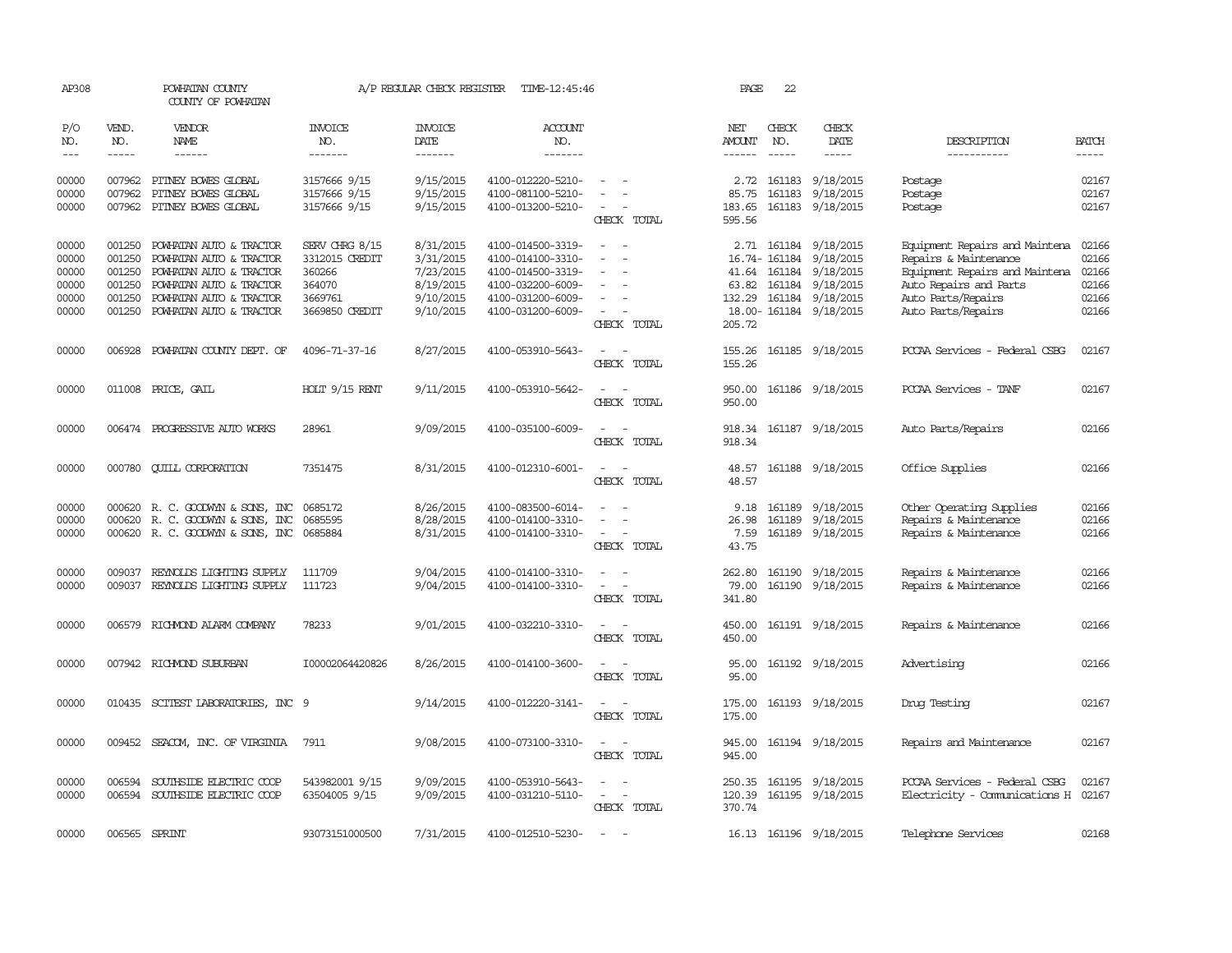| AP308          |                  | POWHATAN COUNTY<br>COUNTY OF POWHATAN                  |                       | A/P REGULAR CHECK REGISTER | TIME-12:45:46                          |                          |                                         | PAGE                 | 23               |                  |                                |                |
|----------------|------------------|--------------------------------------------------------|-----------------------|----------------------------|----------------------------------------|--------------------------|-----------------------------------------|----------------------|------------------|------------------|--------------------------------|----------------|
| P/O<br>NO.     | VEND.<br>NO.     | VENDOR<br>NAME                                         | <b>INVOICE</b><br>NO. | <b>INVOICE</b><br>DATE     | ACCOUNT<br>NO.                         |                          |                                         | NET<br><b>AMOUNT</b> | CHECK<br>NO.     | CHECK<br>DATE    | DESCRIPTION                    | <b>BATCH</b>   |
| $---$          | $- - - - -$      | $- - - - - -$                                          | -------               | -------                    | -------                                |                          |                                         |                      | $\frac{1}{2}$    | $- - - - -$      | -----------                    | $- - - - -$    |
| 00000          | 006565           | SPRINT                                                 | 93073151000503        | 8/01/2015                  | 4100-012510-5230-                      |                          |                                         | 6.28                 | 161196           | 9/18/2015        | Telephone Services             | 02168          |
| 00000          | 006565           | <b>SPRINT</b>                                          | 93083151000500        | 9/01/2015                  | 4100-012510-5230-                      |                          |                                         | 32.16                | 161196           | 9/18/2015        | Telephone Services             | 02168          |
| 00000          | 006565           | SPRINT                                                 | 93083151000503        | 8/31/2015                  | 4100-012510-5230-                      |                          |                                         | 11.99                |                  | 161196 9/18/2015 | Telephone Services             | 02168          |
|                |                  |                                                        |                       |                            |                                        |                          | CHECK TOTAL                             | 66.56                |                  |                  |                                |                |
| 00000          | 008578           | STAPLES BUSINESS AD-                                   | 3272271871            | 7/21/2015                  | 4100-022100-6001-                      |                          |                                         | 13.95                |                  | 161197 9/18/2015 | Office Supplies                | 02166          |
| 00000          | 008578           | STAPLES BUSINESS AD-                                   | 3272384730            | 7/23/2015                  | 4100-022100-6001-                      |                          |                                         | 32.98                | 161197           | 9/18/2015        | Office Supplies                | 02166          |
| 00000          | 008578           | STAPLES BUSINESS AD-                                   | 3275720300            | 8/26/2015                  | 4100-083500-6001-                      | $\overline{\phantom{a}}$ |                                         | 32.69                | 161197           | 9/18/2015        | Office Supplies                | 02166          |
| 00000          | 008578           | STAPLES BUSINESS AD-                                   | 3275789953            | 8/27/2015                  | 4100-031200-6001-                      |                          |                                         | 8.95                 | 161197           | 9/18/2015        | Office Supplies                | 02166          |
| 00000          | 008578           | STAPLES BUSINESS AD-                                   | 3275789959            | 8/27/2015                  | 4100-031200-6001-                      |                          |                                         | 9.95                 |                  | 161197 9/18/2015 | Office Supplies                | 02166          |
| 00000          | 008578           | STAPLES BUSINESS AD-                                   | 3276935645            | 9/03/2015                  | 4100-083500-6001-                      | $\overline{\phantom{a}}$ | $\overline{\phantom{a}}$                | 37.71                |                  | 161197 9/18/2015 | Office Supplies                | 02166          |
| 00000          | 008578           | STAPLES BUSINESS AD-                                   | 3276130023 8/15       | 8/29/2015                  | 4100-021600-6001-                      |                          |                                         | 76.66                | 161197           | 9/18/2015        | Office Supplies                | 02167          |
| 00000          | 008578           | STAPLES BUSINESS AD-                                   | 3276130046            | 8/29/2015                  | 4100-021600-6001-                      |                          |                                         | 7.58                 | 161197           | 9/18/2015        | Office Supplies                | 02167          |
| 00000          | 008578           | STAPLES BUSINESS AD-                                   | 3276130059            | 8/29/2015                  | 4100-021600-6001-                      |                          |                                         | 69.90                | 161197           | 9/18/2015        | Office Supplies                | 02167          |
| 00000          | 008578           | STAPLES BUSINESS AD-                                   | 3277006673            | 9/04/2015                  | 4100-012510-6001-                      |                          |                                         | 18.19                | 161197           | 9/18/2015        | Office Supplies                | 02167          |
| 00000          | 008578           | STAPLES BUSINESS AD-                                   | 3277006673            | 9/04/2015                  | 4100-012220-6001-                      |                          |                                         | 27.99                |                  | 161197 9/18/2015 | Supplies                       | 02167          |
|                |                  |                                                        |                       |                            |                                        |                          | CHECK TOTAL                             | 336.55               |                  |                  |                                |                |
| 00000          | 008578           | STAPLES BUSINESS AD-                                   | 3277153635 9/15       | 9/05/2015                  | 4100-021600-6001-                      |                          |                                         | 48.32                |                  | 161198 9/18/2015 | Office Supplies                | 02167          |
|                |                  |                                                        |                       |                            |                                        |                          | CHECK TOTAL                             | 48.32                |                  |                  |                                |                |
| 00000          |                  | 007532 UNIVERSITY OF VIRGINIA                          | WHEELER, C            | 9/15/2015                  | 4100-012310-5810-                      |                          |                                         | 75.00                | 161199           | 9/18/2015        | Dues/Association Memberships   | 02166          |
|                |                  |                                                        |                       |                            |                                        |                          | CHECK TOTAL                             | 75.00                |                  |                  |                                |                |
| 00000          | 008140           | VERIZON                                                | 8045981340 8/15       | 8/28/2015                  | 4100-012510-5230-                      |                          |                                         | 46.48                | 161200           | 9/18/2015        | Telephone Services             | 02167          |
| 00000          | 008140           | VERIZON                                                | 8045985671 8/15       | 8/11/2015                  | 4100-073100-5230-                      |                          |                                         | 44.93                | 161200           | 9/18/2015        | Telephone Services             | 02167          |
| 00000          |                  | 008140 VERIZON                                         | 8045986057 8/15       | 8/28/2015                  | 4100-012510-5230-                      |                          |                                         | 396.39               | 161200           | 9/18/2015        | Telephone Services             | 02167          |
|                |                  |                                                        |                       |                            |                                        |                          | CHECK TOTAL                             | 487.80               |                  |                  |                                |                |
| 00000          | 009079           | VERIZON COMMUNICATIONS                                 | 9629004604 9/15       | 9/01/2015                  | 4100-073100-5260-                      |                          |                                         | 139.99               |                  | 161201 9/18/2015 | <b>Internet</b>                | 02167          |
|                |                  |                                                        |                       |                            |                                        |                          | CHECK TOTAL                             | 139.99               |                  |                  |                                |                |
| 00000          | 008126           | VERIZON WIRELESS                                       | 9751573148            | 9/01/2015                  | 4100-031200-5250-                      |                          |                                         | 3,545.47             | 161202           | 9/18/2015        | Cell Phones                    | 02166          |
| 00000          | 008126           | VERIZON WIRELESS                                       | 9751573149            | 9/01/2015                  | 4100-012100-5250-                      |                          |                                         | 49.72                | 161202           | 9/18/2015        | Cell Phones                    | 02166          |
| 00000          | 008126           | VERIZON WIRELESS                                       | 9751573149            | 9/01/2015                  | 4100-012510-5250-                      | $\overline{\phantom{a}}$ |                                         | 49.72                | 161202           | 9/18/2015        | Cell Phones                    | 02166          |
| 00000          | 008126           | VERIZON WIRELESS                                       | 9751573149            | 9/01/2015                  | 4100-014100-5250-                      |                          |                                         | 461.62               | 161202           | 9/18/2015        | Cell Phones                    | 02166          |
| 00000          | 008126           | VERIZON WIRELESS                                       | 9751573149            | 9/01/2015                  | 4100-032200-5250-                      |                          |                                         | 299.49               | 161202           | 9/18/2015        | Cell Phones                    | 02166          |
| 00000          | 008126           | VERIZON WIRELESS                                       | 9751573149            | 9/01/2015                  | 4100-033300-5250-                      |                          |                                         | 28.06                | 161202           | 9/18/2015        | Cell Phones                    | 02166          |
| 00000          | 008126           | VERIZON WIRELESS                                       | 9751573149            | 9/01/2015                  | 4100-034100-5250-                      | $\overline{\phantom{a}}$ |                                         |                      | 149.16 161202    | 9/18/2015        | Cell Phones                    | 02166          |
| 00000          | 008126           | VERIZON WIRELESS                                       | 9751573149            | 9/01/2015                  | 4100-035500-5250-                      |                          |                                         | 68.41                | 161202           | 9/18/2015        | Cell Phones                    | 02166          |
| 00000          | 008126           | VERIZON WIRELESS                                       | 9751573149            | 9/01/2015                  | 4100-071110-5250-                      |                          |                                         | 49.72                | 161202           | 9/18/2015        | Cell Phones                    | 02166          |
| 00000          | 008126           | VERIZON WIRELESS                                       | 9751573149            | 9/01/2015                  | 4100-073100-5250-                      |                          |                                         |                      | 100.56-161202    | 9/18/2015        | Cell Phones                    | 02166          |
| 00000          | 008126           | VERIZON WIRELESS                                       | 9751573149            | 9/01/2015                  | 4100-081100-5250-                      | $\sim$                   |                                         | 27.70                | 161202           | 9/18/2015        | Cell Phones                    | 02166          |
| 00000          |                  | 008126 VERIZON WIRELESS                                | 9751817566            | 9/06/2015                  | 4100-012510-5250-                      |                          | $\overline{\phantom{a}}$<br>CHECK TOTAL | 120.09<br>4,748.60   | 161202           | 9/18/2015        | Cell Phones                    | 02166          |
|                |                  |                                                        |                       |                            |                                        |                          |                                         |                      |                  |                  |                                |                |
| 00000          | 008710           | VIRGINIA BUSINESS SYSTEMS                              | 17506420              | 9/02/2015                  | 4100-013200-3320-                      |                          |                                         | 173.24               | 161203           | 9/18/2015        | Maintenance & Service Contract | 02166          |
| 00000          | 008710           | VIRGINIA BUSINESS SYSTEMS                              | 17506425              | 9/02/2015                  | 4100-022100-3320-                      |                          |                                         | 109.26               | 161203           | 9/18/2015        | Maintenance & Service Contract | 02166          |
| 00000<br>00000 | 008710<br>008710 | VIRGINIA BUSINESS SYSTEMS<br>VIRGINIA BUSINESS SYSTEMS | 17506427<br>17472572  | 9/02/2015                  | 4100-031200-3320-<br>4100-021600-8002- |                          |                                         | 202.93<br>175.29     | 161203<br>161203 | 9/18/2015        | Maintenance & Service Contract | 02166<br>02167 |
|                |                  |                                                        |                       | 8/27/2015                  |                                        | $\overline{\phantom{a}}$ |                                         |                      |                  | 9/18/2015        | Copier Lease                   | 02167          |
| 00000          | 008710           | VIRGINIA BUSINESS SYSTEMS                              | 17506421              | 9/02/2015                  | 4100-021600-8002-                      |                          |                                         |                      | 93.72 161203     | 9/18/2015        | Copier Lease                   |                |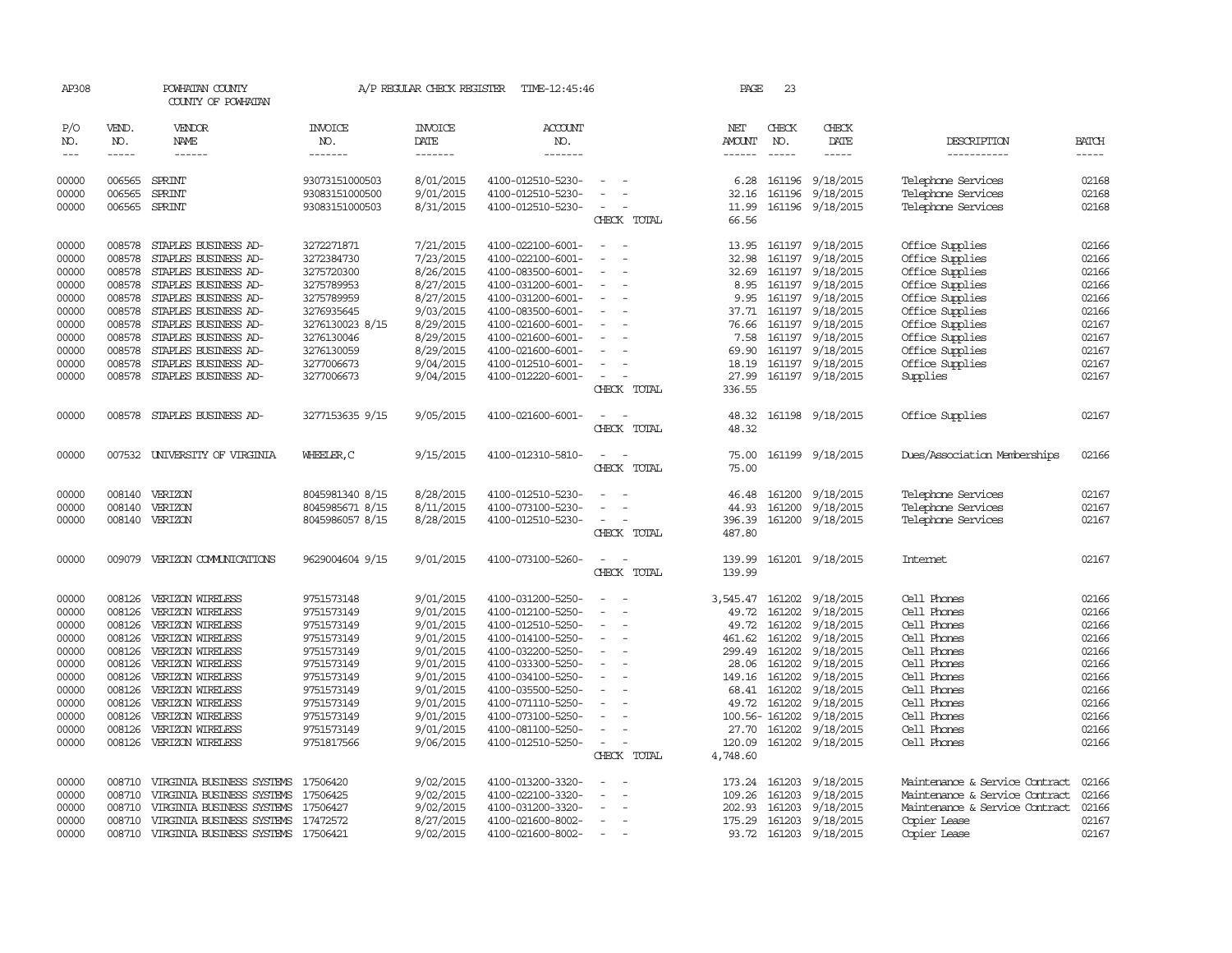| AP308                                                                                                                               |                               | POWHATAN COUNTY<br>COUNTY OF POWHATAN                                                                                                                                                                                                                                                                                                                                                                                                                          |                                                                                                                                                                                                                                                                                           | A/P REGULAR CHECK REGISTER                                                                                                                                                                      | TIME-12:45:46                                                                                                                                                                                                                                                                                                           |                                                                                                                                                                                                                                                                                                                                                                   | PAGE                                                   | 24                                                                                                                                                                                |                                                                                                                                                                                                                           |                                                                                                                                                                                              |                                                                                                                                                                                                                                                                                                                                                                                                                                                                                               |
|-------------------------------------------------------------------------------------------------------------------------------------|-------------------------------|----------------------------------------------------------------------------------------------------------------------------------------------------------------------------------------------------------------------------------------------------------------------------------------------------------------------------------------------------------------------------------------------------------------------------------------------------------------|-------------------------------------------------------------------------------------------------------------------------------------------------------------------------------------------------------------------------------------------------------------------------------------------|-------------------------------------------------------------------------------------------------------------------------------------------------------------------------------------------------|-------------------------------------------------------------------------------------------------------------------------------------------------------------------------------------------------------------------------------------------------------------------------------------------------------------------------|-------------------------------------------------------------------------------------------------------------------------------------------------------------------------------------------------------------------------------------------------------------------------------------------------------------------------------------------------------------------|--------------------------------------------------------|-----------------------------------------------------------------------------------------------------------------------------------------------------------------------------------|---------------------------------------------------------------------------------------------------------------------------------------------------------------------------------------------------------------------------|----------------------------------------------------------------------------------------------------------------------------------------------------------------------------------------------|-----------------------------------------------------------------------------------------------------------------------------------------------------------------------------------------------------------------------------------------------------------------------------------------------------------------------------------------------------------------------------------------------------------------------------------------------------------------------------------------------|
| P/O<br>NO.<br>$---$                                                                                                                 | VEND.<br>NO.<br>$\frac{1}{2}$ | VENDOR<br>NAME<br>------                                                                                                                                                                                                                                                                                                                                                                                                                                       | <b>INVOICE</b><br>NO.<br>-------                                                                                                                                                                                                                                                          | <b>INVOICE</b><br>DATE<br>-------                                                                                                                                                               | <b>ACCOUNT</b><br>NO.<br>-------                                                                                                                                                                                                                                                                                        |                                                                                                                                                                                                                                                                                                                                                                   | NET<br><b>AMOUNT</b>                                   | CHECK<br>NO.<br>$\frac{1}{2}$                                                                                                                                                     | CHECK<br>DATE<br>-----                                                                                                                                                                                                    | DESCRIPTION<br>-----------                                                                                                                                                                   | <b>BATCH</b><br>$\begin{tabular}{ccccc} \multicolumn{2}{c }{\multicolumn{2}{c }{\multicolumn{2}{c }{\multicolumn{2}{c}}}{\multicolumn{2}{c }{\multicolumn{2}{c}}}\end{tabular} \end{tabular} \begin{tabular}{c c }{\multicolumn{2}{c }{\multicolumn{2}{c }{\multicolumn{2}{c}}}{\multicolumn{2}{c }{\multicolumn{2}{c}}}{\multicolumn{2}{c }{\multicolumn{2}{c}}}{\multicolumn{2}{c }{\multicolumn{2}{c}}}{\end{tabular} \begin{tabular}{c c }{\multicolumn{2}{c }{\multicolumn{2}{c }{\mult$ |
| 00000                                                                                                                               |                               | 008710 VIRGINIA BUSINESS SYSTEMS 17506424                                                                                                                                                                                                                                                                                                                                                                                                                      |                                                                                                                                                                                                                                                                                           | 9/02/2015                                                                                                                                                                                       | 4100-021200-8002-                                                                                                                                                                                                                                                                                                       | $\overline{\phantom{a}}$<br>$\sim$<br>CHECK TOTAL                                                                                                                                                                                                                                                                                                                 | 168.43<br>922.87                                       |                                                                                                                                                                                   | 161203 9/18/2015                                                                                                                                                                                                          | <b>Copier Lease Agreement</b>                                                                                                                                                                | 02167                                                                                                                                                                                                                                                                                                                                                                                                                                                                                         |
| 00000<br>00000<br>00000                                                                                                             | 009304                        | 009304 VIRGINIA BUSINESS SYSTEMS<br>VIRGINIA BUSINESS SYSTEMS<br>009304 VIRGINIA BUSINESS SYSTEMS                                                                                                                                                                                                                                                                                                                                                              | 2040325<br>2052698<br>2052969                                                                                                                                                                                                                                                             | 8/11/2015<br>9/01/2015<br>9/01/2015                                                                                                                                                             | 4100-035100-3321-<br>4100-031200-3320-<br>4100-034100-3320-                                                                                                                                                                                                                                                             | $\sim$<br>$\sim$<br>CHECK TOTAL                                                                                                                                                                                                                                                                                                                                   | 576.00<br>86.08<br>748.16                              | 161204                                                                                                                                                                            | 86.08 161204 9/18/2015<br>9/18/2015<br>161204 9/18/2015                                                                                                                                                                   | Maintenance/Service Contracts<br>Maintenance & Service Contract<br>Maintenance & Service Contract                                                                                            | 02166<br>02166<br>02166                                                                                                                                                                                                                                                                                                                                                                                                                                                                       |
| 00000<br>00000                                                                                                                      |                               | 009768 WAMPLER EANES APPRAISAL<br>009768 WAMPLER EANES APPRAISAL                                                                                                                                                                                                                                                                                                                                                                                               | $007 - 16$<br>$007 - 16$                                                                                                                                                                                                                                                                  | 9/01/2015<br>9/01/2015                                                                                                                                                                          | 100-000200-0009-<br>4100-012320-3160-                                                                                                                                                                                                                                                                                   | $\overline{a}$<br>$\sim$ $ \sim$<br>CHECK TOTAL                                                                                                                                                                                                                                                                                                                   | 35,625.00<br>32,062.50                                 |                                                                                                                                                                                   | 3,562.50-161205 9/18/2015<br>161205 9/18/2015                                                                                                                                                                             | Retainage Payable<br>Reassessment Services                                                                                                                                                   | 02166<br>02166                                                                                                                                                                                                                                                                                                                                                                                                                                                                                |
| 00000                                                                                                                               |                               | 006551 YARD WORKS, LLC                                                                                                                                                                                                                                                                                                                                                                                                                                         | 9290849-IN                                                                                                                                                                                                                                                                                | 8/04/2015                                                                                                                                                                                       | 4100-014500-3190-                                                                                                                                                                                                                                                                                                       | $\sim$ $\sim$<br>CHECK TOTAL                                                                                                                                                                                                                                                                                                                                      | 63.00                                                  |                                                                                                                                                                                   | 63.00 161206 9/18/2015                                                                                                                                                                                                    | Grounds Maintenance                                                                                                                                                                          | 02166                                                                                                                                                                                                                                                                                                                                                                                                                                                                                         |
| 00000<br>00000<br>00000                                                                                                             |                               | 007812 ABS TECHNOLOGY ARCHITECTS<br>007812 ABS TECHNOLOGY ARCHITECTS<br>007812 ABS TECHNOLOGY ARCHITECTS                                                                                                                                                                                                                                                                                                                                                       | INV 15531 VOIP<br>15531 NETWORK<br>15564                                                                                                                                                                                                                                                  | 9/21/2015<br>9/21/2015<br>9/22/2015                                                                                                                                                             | 4100-012510-3323-<br>4100-012510-3322-<br>4100-012510-3320-                                                                                                                                                                                                                                                             | $\overline{\phantom{a}}$<br>$\sim$<br>CHECK TOTAL                                                                                                                                                                                                                                                                                                                 | 5,766.00<br>1,330.00<br>13,912.66                      |                                                                                                                                                                                   | 6,816.66 161224 9/28/2015<br>161224 9/28/2015<br>161224 9/28/2015                                                                                                                                                         | Network Service Contracts - VO<br>Network Service Contracts<br>Maintenance & Service Contract                                                                                                | 02170<br>02170<br>02172                                                                                                                                                                                                                                                                                                                                                                                                                                                                       |
| 00000<br>00000                                                                                                                      |                               | 007139 AIRECO SUPPLY INC.<br>007139 AIRECO SUPPLY INC.                                                                                                                                                                                                                                                                                                                                                                                                         | 5406741-00<br>5406746-00                                                                                                                                                                                                                                                                  | 9/01/2015<br>9/01/2015                                                                                                                                                                          | 4100-031210-3310-<br>4100-014100-6004-                                                                                                                                                                                                                                                                                  | $\sim$<br>$\sim$ $-$<br>$\sim$<br>$\sim$<br>CHECK TOTAL                                                                                                                                                                                                                                                                                                           | 123.90<br>147.68                                       |                                                                                                                                                                                   | 23.78 161225 9/28/2015<br>161225 9/28/2015                                                                                                                                                                                | Repairs and Maintenance<br>Tools and Equipment                                                                                                                                               | 02171<br>02171                                                                                                                                                                                                                                                                                                                                                                                                                                                                                |
| 00000<br>00000                                                                                                                      |                               | 010780 ALL GOOD AUTOMOTTVE LLC<br>010780 ALL GOOD AUTOMOTTVE LLC                                                                                                                                                                                                                                                                                                                                                                                               | 758<br>768                                                                                                                                                                                                                                                                                | 9/15/2015<br>9/16/2015                                                                                                                                                                          | 4100-031200-6009-<br>4100-031200-6009-                                                                                                                                                                                                                                                                                  | $\overline{\phantom{a}}$<br>CHECK TOTAL                                                                                                                                                                                                                                                                                                                           | 423.07<br>1,467.48<br>1,890.55                         | 161226<br>161226                                                                                                                                                                  | 9/28/2015<br>9/28/2015                                                                                                                                                                                                    | Auto Parts/Repairs<br>Auto Parts/Repairs                                                                                                                                                     | 02172<br>02172                                                                                                                                                                                                                                                                                                                                                                                                                                                                                |
| 00000                                                                                                                               |                               | 006815 ANTHEM BLUE CROSS/SHIELD                                                                                                                                                                                                                                                                                                                                                                                                                                | <b>AUGUST 2015</b>                                                                                                                                                                                                                                                                        | 9/15/2015                                                                                                                                                                                       | 4100-033400-3845-                                                                                                                                                                                                                                                                                                       | $\sim$<br>CHECK TOTAL                                                                                                                                                                                                                                                                                                                                             | 15,350.17<br>15,350.17                                 |                                                                                                                                                                                   | 161227 9/28/2015                                                                                                                                                                                                          | Detention of Adults - Health C                                                                                                                                                               | 02172                                                                                                                                                                                                                                                                                                                                                                                                                                                                                         |
| 00000<br>00000<br>00000<br>00000<br>00000<br>00000<br>00000<br>00000<br>00000<br>00000<br>00000<br>00000<br>00000<br>00000<br>00000 |                               | 007436 AQUA VIRGINIA, INC.<br>007436 AQUA VIRGINIA, INC.<br>007436 AOUA VIRGINIA, INC.<br>007436 AQUA VIRGINIA, INC.<br>007436 AQUA VIRGINIA, INC.<br>007436 AQUA VIRGINIA, INC.<br>007436 AQUA VIRGINIA, INC.<br>007436 AQUA VIRGINIA, INC.<br>007436 AQUA VIRGINIA, INC.<br>007436 AQUA VIRGINIA, INC.<br>007436 AQUA VIRGINIA, INC.<br>007436 AQUA VIRGINIA, INC.<br>007436 AQUA VIRGINIA, INC.<br>007436 AQUA VIRGINIA, INC.<br>007436 AQUA VIRGINIA, INC. | 153459755991315<br>815747057462215<br>816209575072915<br>816682575528915<br>865383620830915<br>865383620830915<br>865687062113215<br>865687110065615<br>865687110065715<br>865687574341915<br>865687621880915<br>866286621730915<br>866337621781915<br>866340621784915<br>866344621788915 | 9/10/2015<br>9/10/2015<br>9/10/2015<br>9/10/2015<br>9/10/2015<br>9/10/2015<br>9/10/2015<br>9/10/2015<br>9/10/2015<br>9/10/2015<br>9/10/2015<br>9/10/2015<br>9/10/2015<br>9/10/2015<br>9/10/2015 | 4100-014100-5130-<br>4100-014100-5130-<br>4100-014100-5130-<br>4100-032210-5130-<br>4100-014100-5130-<br>4100-031200-5130-<br>4100-014600-5130-<br>4100-014600-5130-<br>4100-014100-5130-<br>4100-022100-5130-<br>4100-014600-5130-<br>4100-014100-5130-<br>4100-014100-5130-<br>4100-014100-5130-<br>4100-073100-5130- | $\overline{a}$<br>$\sim$<br>$\equiv$<br>$\sim$<br>$\sim$<br>$\sim$<br>$\sim$<br>$\sim$<br>$\sim$<br>$\sim$<br>$\sim$<br>$\sim$<br>$\sim$<br>$\overline{\phantom{a}}$<br>CHECK TOTAL<br>$\sim$<br>$\overline{\phantom{a}}$<br>$\sim$<br>$\overline{\phantom{a}}$<br>$\frac{1}{2} \left( \frac{1}{2} \right) \left( \frac{1}{2} \right) \left( \frac{1}{2} \right)$ | 96.92<br>93.33<br>498.57<br>23.34<br>1,776.31<br>66.14 | 19.92 161228<br>161228<br>161228<br>56.91 161228<br>98.24 161228<br>98.23 161228<br>161228<br>633.45 161228<br>134.91 161228<br>161228<br>191.34 161229<br>23.51 161229<br>161229 | 9/28/2015<br>9/28/2015<br>9/28/2015<br>9/28/2015<br>9/28/2015<br>9/28/2015<br>9/28/2015<br>9/28/2015<br>9/28/2015<br>9/28/2015<br>22.49 161228 9/28/2015<br>9/28/2015<br>9/28/2015<br>9/28/2015<br>63.57 161229 9/28/2015 | Water<br>Water<br>Water<br>Water<br>Water<br>Water<br>Water - Field Irrigation<br>Water - Field Irrigation<br>Water<br>Water<br>Water - Field Irrigation<br>Water<br>Water<br>Water<br>Water | 02169<br>02169<br>02169<br>02169<br>02169<br>02169<br>02169<br>02169<br>02169<br>02169<br>02169<br>02169<br>02169<br>02169<br>02171                                                                                                                                                                                                                                                                                                                                                           |
|                                                                                                                                     |                               |                                                                                                                                                                                                                                                                                                                                                                                                                                                                |                                                                                                                                                                                                                                                                                           |                                                                                                                                                                                                 |                                                                                                                                                                                                                                                                                                                         | CHECK TOTAL                                                                                                                                                                                                                                                                                                                                                       | 344.56                                                 |                                                                                                                                                                                   |                                                                                                                                                                                                                           |                                                                                                                                                                                              |                                                                                                                                                                                                                                                                                                                                                                                                                                                                                               |
| 00000                                                                                                                               |                               | 007941 BAKER & TAYLOR                                                                                                                                                                                                                                                                                                                                                                                                                                          | K48519880                                                                                                                                                                                                                                                                                 | 9/17/2015                                                                                                                                                                                       | 4100-073100-6012-                                                                                                                                                                                                                                                                                                       | $\sim$<br>$\sim$                                                                                                                                                                                                                                                                                                                                                  |                                                        |                                                                                                                                                                                   | 92.09 161230 9/28/2015                                                                                                                                                                                                    | Books & Subscriptions                                                                                                                                                                        | 02171                                                                                                                                                                                                                                                                                                                                                                                                                                                                                         |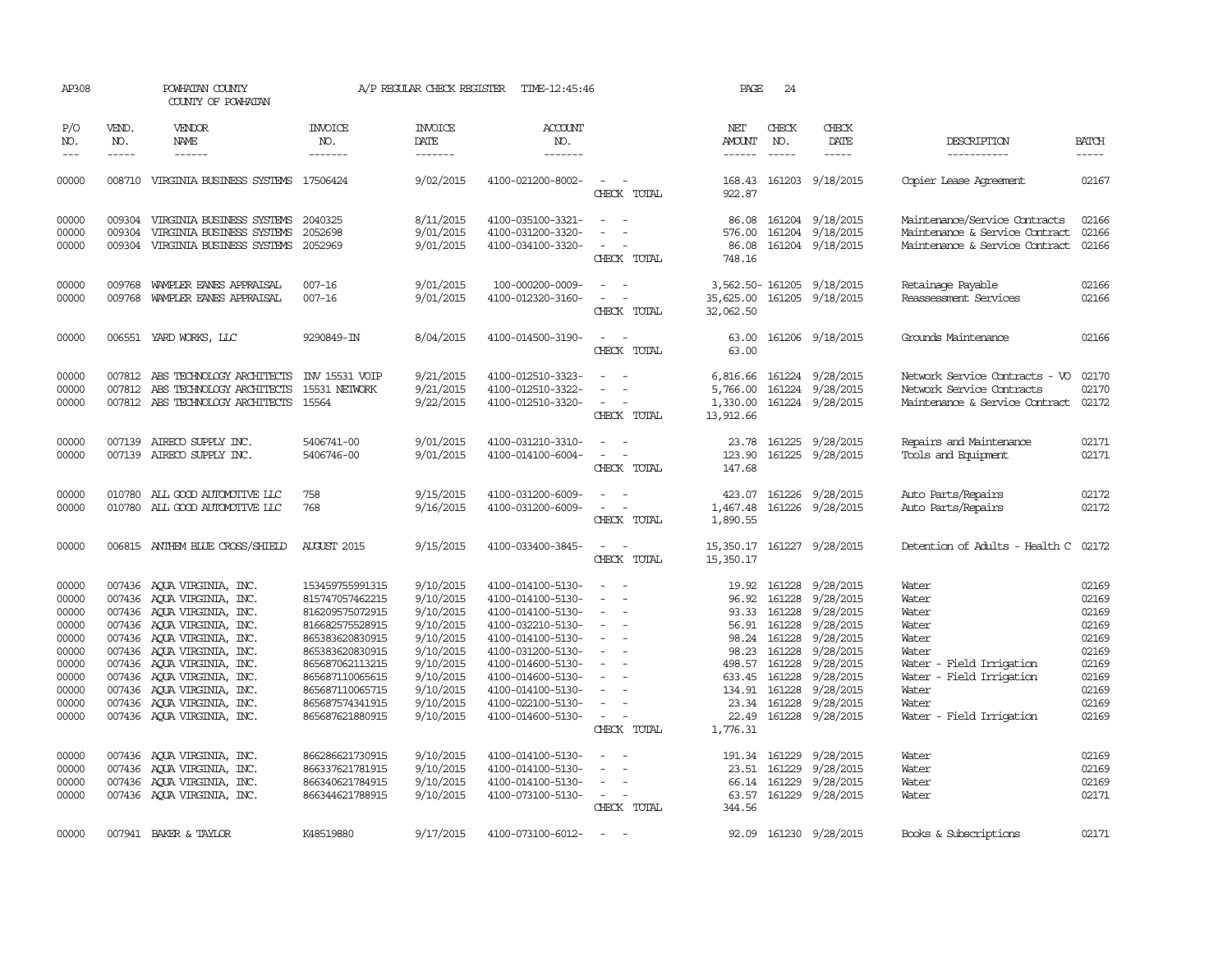| AP308                                                                         |                                                          | POWHATAN COUNTY<br>COUNTY OF POWHATAN                                                                                                                                                                                                                                                                                                                                                     |                                                                          | A/P REGULAR CHECK REGISTER                                                                                        | TIME-12:45:46                                                                                                                                                                             |                                                                                                                                                                                                          | PAGE                                                                                 | 25                            |                                                                                                                                                                                  |                                                                                                    |                                                                               |
|-------------------------------------------------------------------------------|----------------------------------------------------------|-------------------------------------------------------------------------------------------------------------------------------------------------------------------------------------------------------------------------------------------------------------------------------------------------------------------------------------------------------------------------------------------|--------------------------------------------------------------------------|-------------------------------------------------------------------------------------------------------------------|-------------------------------------------------------------------------------------------------------------------------------------------------------------------------------------------|----------------------------------------------------------------------------------------------------------------------------------------------------------------------------------------------------------|--------------------------------------------------------------------------------------|-------------------------------|----------------------------------------------------------------------------------------------------------------------------------------------------------------------------------|----------------------------------------------------------------------------------------------------|-------------------------------------------------------------------------------|
| P/O<br>NO.<br>$---$                                                           | VEND.<br>NO.<br>$- - - - -$                              | VENDOR<br>NAME<br>$\begin{tabular}{ccccc} \multicolumn{2}{c }{\multicolumn{2}{c }{\multicolumn{2}{c }{\multicolumn{2}{c}}}{\multicolumn{2}{c }{\multicolumn{2}{c}}}{\multicolumn{2}{c }{\multicolumn{2}{c}}}{\multicolumn{2}{c }{\multicolumn{2}{c}}}\end{tabular} \end{tabular}$                                                                                                         | <b>INVOICE</b><br>NO.<br>-------                                         | <b>INVOICE</b><br>DATE<br>-------                                                                                 | ACCOUNT<br>NO.<br>-------                                                                                                                                                                 |                                                                                                                                                                                                          | NET<br>AMOUNT<br>------                                                              | CHECK<br>NO.<br>$\frac{1}{2}$ | CHECK<br>DATE<br>$- - - - -$                                                                                                                                                     | DESCRIPTION<br>-----------                                                                         | <b>BATCH</b><br>$- - - - -$                                                   |
| 00000<br>00000                                                                |                                                          | 007941 BAKER & TAYLOR<br>007941 BAKER & TAYLOR                                                                                                                                                                                                                                                                                                                                            | 2718246<br>5013800813                                                    | 9/09/2015<br>9/17/2015                                                                                            | 4100-073100-6012-<br>4100-073100-6012-                                                                                                                                                    | $\sim$<br>CHECK TOTAL                                                                                                                                                                                    | 742.03                                                                               |                               | 5.57-161230 9/28/2015<br>655.51 161230 9/28/2015                                                                                                                                 | Books & Subscriptions<br>Books & Subscriptions                                                     | 02171<br>02171                                                                |
| 00000                                                                         |                                                          | 010665 BROWN, EDWARDS & COMPANY                                                                                                                                                                                                                                                                                                                                                           | 1144978                                                                  | 9/15/2015                                                                                                         | 4100-012200-3120-                                                                                                                                                                         | CHECK TOTAL                                                                                                                                                                                              | 7,000.00<br>7,000.00                                                                 |                               | 161231 9/28/2015                                                                                                                                                                 | External Audit                                                                                     | 02170                                                                         |
| 00000                                                                         |                                                          | 008686 C.W. WILLIAMS & CO., INC.                                                                                                                                                                                                                                                                                                                                                          | 586509                                                                   | 9/14/2015                                                                                                         | 4100-032200-6016-                                                                                                                                                                         | $\frac{1}{2} \left( \frac{1}{2} \right) \left( \frac{1}{2} \right) = \frac{1}{2} \left( \frac{1}{2} \right)$<br>CHECK TOTAL                                                                              | 872.20<br>872.20                                                                     |                               | 161232 9/28/2015                                                                                                                                                                 | <b>JET</b> Program                                                                                 | 02169                                                                         |
| 00000<br>00000                                                                | 008276                                                   | CENGAGE LEARNING INC.<br>008276 CENGAGE LEARNING INC.                                                                                                                                                                                                                                                                                                                                     | 56154272<br>56207320                                                     | 9/11/2015<br>9/15/2015                                                                                            | 4100-073100-6012-<br>4100-073100-6012-                                                                                                                                                    | $\overline{\phantom{a}}$<br>CHECK TOTAL                                                                                                                                                                  | 374.25<br>75.96<br>450.21                                                            |                               | 161233 9/28/2015<br>161233 9/28/2015                                                                                                                                             | Books & Subscriptions<br>Books & Subscriptions                                                     | 02171<br>02171                                                                |
| 00000<br>00000<br>00000<br>00000<br>00000<br>00000                            | 000540<br>000540<br>000540<br>000540<br>000540<br>000540 | CENTRAL VIRGINIA WASTE<br>CENTRAL VIRGINIA WASTE<br>CENTRAL VIRGINIA WASTE<br>CENTRAL VIRGINIA WASTE<br>CENTRAL VIRGINIA WASTE<br>CENTRAL VIRGINIA WASTE                                                                                                                                                                                                                                  | 20541<br>20541<br>20541<br>20541<br>20541<br>20541                       | 9/14/2015<br>9/14/2015<br>9/14/2015<br>9/14/2015<br>9/14/2015<br>9/14/2015                                        | 4100-014600-3185-<br>4100-014100-3185-<br>4100-035100-3185-<br>4100-073100-3185-<br>4100-032210-3185-<br>4100-032220-3185-                                                                | $\sim$<br>$\overline{\phantom{a}}$<br>$\sim$<br>$\sim$<br>CHECK TOTAL                                                                                                                                    | 192.25<br>7.40<br>16.02<br>568.12                                                    |                               | 288.37 161234 9/28/2015<br>161234 9/28/2015<br>32.04 161234 9/28/2015<br>32.04 161234 9/28/2015<br>161234 9/28/2015<br>161234 9/28/2015                                          | Trash Removal<br>Trash Removal<br>Trash Removal<br>Trash Removal<br>Trash Removal<br>Trash Removal | 02169<br>02169<br>02169<br>02169<br>02169<br>02169                            |
| 00000                                                                         | 007282                                                   | COBB TECHNOLOGIES, INC.                                                                                                                                                                                                                                                                                                                                                                   | 697856                                                                   | 9/11/2015                                                                                                         | 4100-032200-3320-                                                                                                                                                                         | $\sim$<br>CHECK TOTAL                                                                                                                                                                                    | 225.73<br>225.73                                                                     |                               | 161235 9/28/2015                                                                                                                                                                 | Maintenance & Service Contract                                                                     | 02169                                                                         |
| 00000<br>00000<br>00000<br>00000<br>00000<br>00000<br>00000<br>00000<br>00000 | 006240<br>006240<br>006240<br>006240                     | 006240 DIAMOND SPRINGS WATER, INC<br>006240 DIAMOND SPRINGS WATER, INC 2716159<br>DIAMOND SPRINGS WATER, INC 819070110<br>006240 DIAMOND SPRINGS WATER, INC 2716167<br>006240 DIAMOND SPRINGS WATER, INC 805070170<br>DIAMOND SPRINGS WATER, INC 812075450<br>DIAMOND SPRINGS WATER, INC 819070170<br>DIAMOND SPRINGS WATER, INC 826075450<br>006240 DIAMOND SPRINGS WATER, INC 902070170 | 2716144                                                                  | 9/04/2015<br>9/04/2015<br>8/19/2015<br>9/04/2015<br>8/05/2015<br>8/11/2015<br>8/19/2015<br>8/26/2015<br>9/02/2015 | 4100-014100-5130-<br>4100-014100-5130-<br>4100-014100-5130-<br>4100-031200-5130-<br>4100-031200-5130-<br>4100-031200-5130-<br>4100-031200-5130-<br>4100-031200-5130-<br>4100-031200-5130- | $\overline{\phantom{a}}$<br>$\sim$<br>$\overline{\phantom{a}}$<br>$\overline{\phantom{a}}$<br>$\sim$<br>$\overline{\phantom{a}}$<br>$\sim$<br>$\omega_{\rm{max}}$ and $\omega_{\rm{max}}$<br>CHECK TOTAL | 9.95<br>8.95<br>6.25<br>11.95<br>20.85<br>27.80<br>20.85<br>27.80<br>34.75<br>169.15 |                               | 161236 9/28/2015<br>161236 9/28/2015<br>161236 9/28/2015<br>161236 9/28/2015<br>161236 9/28/2015<br>161236 9/28/2015<br>161236 9/28/2015<br>161236 9/28/2015<br>161236 9/28/2015 | Water<br>Water<br>Water<br>Water<br>Water<br>Water<br>Water<br>Water<br>Water                      | 02171<br>02171<br>02171<br>02172<br>02172<br>02172<br>02172<br>02172<br>02172 |
| 00000<br>00000<br>00000<br>00000                                              | 000860<br>000860<br>000860                               | DOMINION VIRGINIA POWER<br>DOMINION VIRGINIA POWER<br>DOMINION VIRGINIA POWER<br>000860 DOMINION VIRGINIA POWER                                                                                                                                                                                                                                                                           | 0962041034 9/15<br>2932352368 9/15<br>9750120975 9/15<br>2322252509 9/15 | 9/01/2015<br>9/01/2015<br>9/01/2015<br>9/01/2015                                                                  | 4100-032210-5110-<br>4100-032220-5110-<br>4100-032220-5110-<br>4100-031200-5110-                                                                                                          | $\equiv$<br>$\sim$<br>$\sim$ $-$<br>CHECK TOTAL                                                                                                                                                          | 20.83<br>1,807.53<br>2,679.19                                                        |                               | 714.77 161237 9/28/2015<br>161237 9/28/2015<br>161237 9/28/2015<br>136.06 161237 9/28/2015                                                                                       | Electricity<br>Electricity<br>Electricity<br>Electricity                                           | 02169<br>02169<br>02169<br>02172                                              |
| 00000                                                                         |                                                          | 008750 DOMINION VIRGINIA POWER                                                                                                                                                                                                                                                                                                                                                            | 3643564721 9/15                                                          | 9/06/2015                                                                                                         | 4100-053910-5642-                                                                                                                                                                         | $\sim$ $ -$<br>CHECK TOTAL                                                                                                                                                                               | 334.75                                                                               |                               | 334.75 161238 9/28/2015                                                                                                                                                          | PCCAA Services - TANF                                                                              | 02169                                                                         |
| 00000                                                                         |                                                          | 006842 EAGLE FIRE INC.                                                                                                                                                                                                                                                                                                                                                                    | <b>SRVCE090190</b>                                                       | 9/09/2016                                                                                                         | 4100-014100-3310-                                                                                                                                                                         | $\frac{1}{2} \left( \frac{1}{2} \right) \left( \frac{1}{2} \right) = \frac{1}{2} \left( \frac{1}{2} \right)$<br>CHECK TOTAL                                                                              | 180.00<br>180.00                                                                     |                               | 161239 9/28/2015                                                                                                                                                                 | Repairs & Maintenance                                                                              | 02171                                                                         |
| 00000                                                                         |                                                          | 008201 EMERGENCY EQUIPMENT, INC. 16596                                                                                                                                                                                                                                                                                                                                                    |                                                                          | 9/10/2015                                                                                                         | 4100-032200-6009-                                                                                                                                                                         | $\sim$<br>CHECK TOTAL                                                                                                                                                                                    | 505.95<br>505.95                                                                     |                               | 161240 9/28/2015                                                                                                                                                                 | Auto Repairs and Parts                                                                             | 02169                                                                         |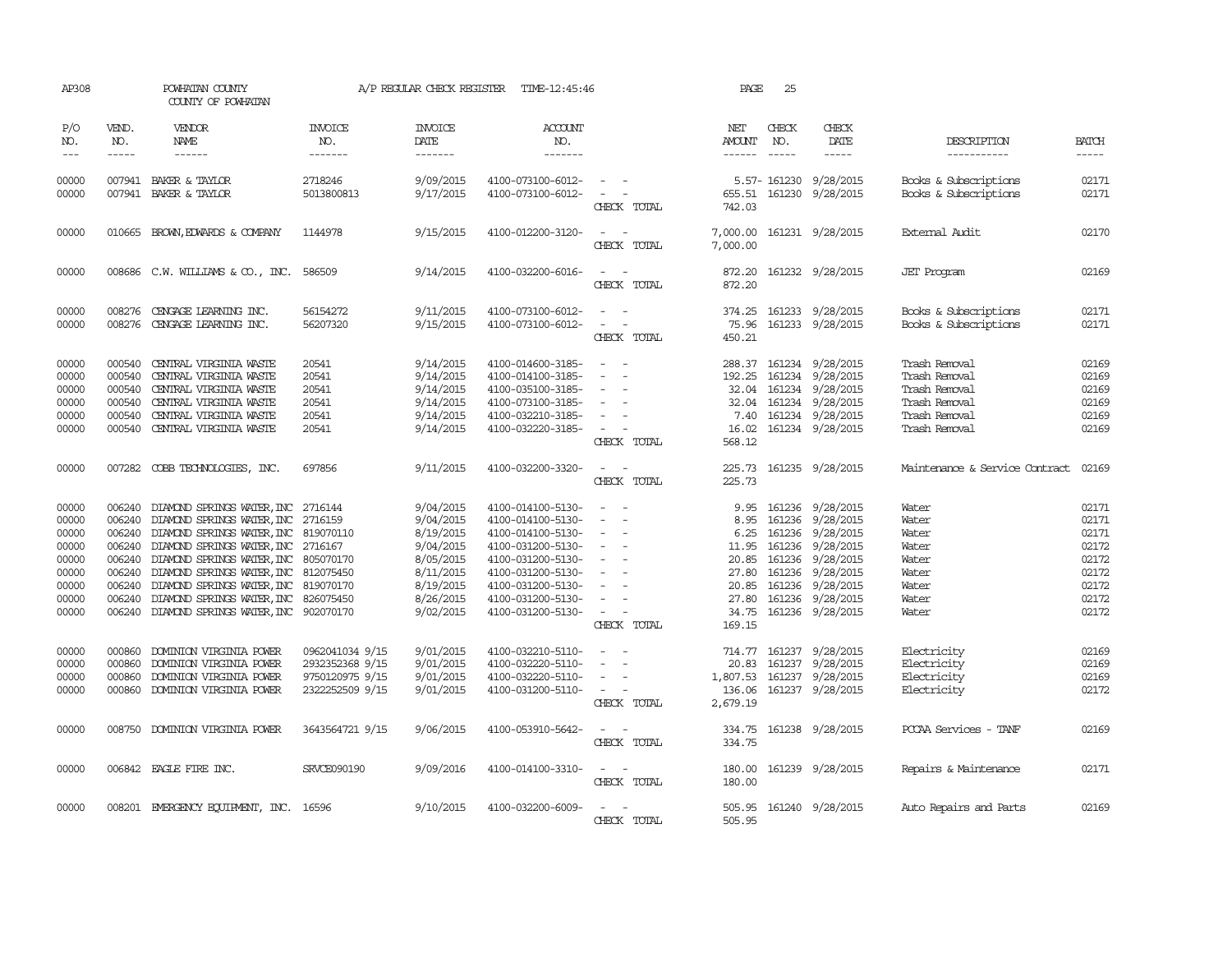| AP308                                                       |                                                | POWHATAN COUNTY<br>COUNTY OF POWHATAN                                                                                                                                       |                                                                        | A/P REGULAR CHECK REGISTER                                                                  | TIME-12:45:46                                                                                                                                   |                                                                                                                             | PAGE                                                       | 26                            |                                                                                                                                            |                                                                                                                                                                                                            |                                                             |
|-------------------------------------------------------------|------------------------------------------------|-----------------------------------------------------------------------------------------------------------------------------------------------------------------------------|------------------------------------------------------------------------|---------------------------------------------------------------------------------------------|-------------------------------------------------------------------------------------------------------------------------------------------------|-----------------------------------------------------------------------------------------------------------------------------|------------------------------------------------------------|-------------------------------|--------------------------------------------------------------------------------------------------------------------------------------------|------------------------------------------------------------------------------------------------------------------------------------------------------------------------------------------------------------|-------------------------------------------------------------|
| P/O<br>NO.<br>$---$                                         | VEND.<br>NO.<br>$- - - - -$                    | VENDOR<br>NAME<br>------                                                                                                                                                    | <b>INVOICE</b><br>NO.<br>-------                                       | <b>INVOICE</b><br>DATE<br>-------                                                           | <b>ACCOUNT</b><br>NO.<br>-------                                                                                                                |                                                                                                                             | NET<br>AMOUNT                                              | CHECK<br>NO.<br>$\frac{1}{2}$ | CHECK<br>DATE<br>$- - - - -$                                                                                                               | DESCRIPTION<br>-----------                                                                                                                                                                                 | <b>BATCH</b><br>$- - - - -$                                 |
| 00000                                                       |                                                | 006522 FOOD LION                                                                                                                                                            | 0090                                                                   | 9/14/2015                                                                                   | 4100-035100-6022-                                                                                                                               | $\frac{1}{2} \left( \frac{1}{2} \right) \left( \frac{1}{2} \right) = \frac{1}{2} \left( \frac{1}{2} \right)$<br>CHECK TOTAL | 189.84                                                     |                               | 189.84 161241 9/28/2015                                                                                                                    | Dog Food/Supplies                                                                                                                                                                                          | 02172                                                       |
| 00000<br>00000                                              | 009280<br>009280                               | GOODMAN SPECIALIZED<br>GOODMAN SPECIALIZED                                                                                                                                  | 12904G UNIT 119<br>12921G UNIT 120                                     | 9/09/2015<br>9/11/2015                                                                      | 4100-032200-6009-<br>4100-032200-6009-                                                                                                          | $\sim$<br>$\equiv$<br>CHECK TOTAL                                                                                           | 354.45<br>1,426.33<br>1,780.78                             |                               | 161242 9/28/2015<br>161242 9/28/2015                                                                                                       | Auto Repairs and Parts<br>Auto Repairs and Parts                                                                                                                                                           | 02169<br>02169                                              |
| 00000                                                       |                                                | 006013 GRAINGER                                                                                                                                                             | 9836441007                                                             | 9/08/2015                                                                                   | 4100-014100-6100-                                                                                                                               | $\sim$<br>CHECK TOTAL                                                                                                       | 33.60<br>33.60                                             |                               | 161243 9/28/2015                                                                                                                           | Personal Protective Equipment                                                                                                                                                                              | 02171                                                       |
| 00000                                                       |                                                | 008400 HEROES APPAREL, LLC                                                                                                                                                  | 1638988                                                                | 9/10/2015                                                                                   | 4100-031200-6011-                                                                                                                               | $ -$<br>CHECK TOTAL                                                                                                         | 135.00<br>135.00                                           |                               | 161244 9/28/2015                                                                                                                           | Uniforms                                                                                                                                                                                                   | 02172                                                       |
| 00000                                                       |                                                | 006097 HERIZLER FARM & FEED, INC 25717                                                                                                                                      |                                                                        | 9/10/2015                                                                                   | 4100-035100-6022-                                                                                                                               | $\overline{\phantom{a}}$<br>CHECK TOTAL                                                                                     | 59.96<br>59.96                                             |                               | 161245 9/28/2015                                                                                                                           | Dog Food/Supplies                                                                                                                                                                                          | 02172                                                       |
| 00000                                                       |                                                | 006626 HUGUENOT VOLUNTEER FIRE                                                                                                                                              | 2441039                                                                | 9/05/2015                                                                                   | 4100-032200-6009-                                                                                                                               | CHECK TOTAL                                                                                                                 | 650.00<br>650.00                                           |                               | 161246 9/28/2015                                                                                                                           | Auto Repairs and Parts                                                                                                                                                                                     | 02169                                                       |
| 00000                                                       |                                                | 010967 ILEAD STRATEGIES                                                                                                                                                     | 003 POWHATANDSS                                                        | 9/15/2015                                                                                   | 4100-053910-5643-                                                                                                                               | $\sim$<br>CHECK TOTAL                                                                                                       | 6,043.80<br>6,043.80                                       |                               | 161247 9/28/2015                                                                                                                           | PCCAA Services - Federal CSBG                                                                                                                                                                              | 02169                                                       |
| 00000                                                       |                                                | 010231 J & K HEAVY TRUCKS &                                                                                                                                                 | 5093                                                                   | 9/16/2015                                                                                   | 4100-032200-6009-                                                                                                                               | $\sim$<br>CHECK TOTAL                                                                                                       | 1,131.86<br>1,131.86                                       |                               | 161248 9/28/2015                                                                                                                           | Auto Repairs and Parts                                                                                                                                                                                     | 02169                                                       |
| 00000<br>00000<br>00000<br>00000<br>00000<br>00000<br>00000 | 000120<br>000120<br>000120<br>000120<br>000120 | 000120 JAMES RIVER AIR<br>JAMES RIVER AIR<br><b>JAMES RIVER AIR</b><br><b>JAMES RIVER AIR</b><br><b>JAMES RIVER AIR</b><br><b>JAMES RIVER AIR</b><br>000120 JAMES RIVER AIR | C152770<br>C152770<br>C152770<br>C152770<br>S59570<br>S59636<br>S59672 | 10/01/2015<br>10/01/2015<br>10/01/2015<br>10/01/2015<br>8/31/2015<br>8/31/2015<br>8/31/2015 | 4100-014100-3320-<br>4100-032210-3320-<br>4100-035100-3320-<br>4100-032220-3310-<br>4100-014100-3310-<br>4100-014100-3308-<br>4100-014100-3308- | $\overline{\phantom{a}}$<br>$\overline{\phantom{a}}$<br>$\sim$<br>$\sim$ $-$<br>CHECK TOTAL                                 | 408.00<br>234.00<br>741.00<br>258.00<br>457.00<br>7,271.04 | 161249<br>161249              | 4,743.00 161249 9/28/2015<br>161249 9/28/2015<br>161249 9/28/2015<br>9/28/2015<br>430.04 161249 9/28/2015<br>9/28/2015<br>161249 9/28/2015 | Maintenance & Service Contract<br>Maintenance & Service Contract<br>Landscaping - Animal Control<br>Repairs & Maintenance<br>Repairs & Maintenance<br>HVAC Service and Repairs<br>HVAC Service and Repairs | 02171<br>02171<br>02171<br>02171<br>02171<br>02171<br>02171 |
| 00000                                                       |                                                | 011013 KHF SAFETY SOLUTIONS                                                                                                                                                 | 1ST HALF EMT-B                                                         | 9/13/2015                                                                                   | 4100-032200-5815-                                                                                                                               | $\equiv$<br>CHECK TOTAL                                                                                                     | 4,000.00<br>4,000.00                                       |                               | 161250 9/28/2015                                                                                                                           | Training/Seminars                                                                                                                                                                                          | 02170                                                       |
| 00000                                                       |                                                | 000157 KORMAN SIGNS, INC.                                                                                                                                                   | 285709                                                                 | 9/18/2015                                                                                   | 4100-081100-6021-                                                                                                                               | $\sim$<br>CHECK TOTAL                                                                                                       | 85.12<br>85.12                                             |                               | 161251 9/28/2015                                                                                                                           | Street Signs                                                                                                                                                                                               | 02169                                                       |
| 00000                                                       |                                                | 009970 LABOR READY MID-ATLANTIC                                                                                                                                             | 20079185                                                               | 9/04/2015                                                                                   | 4100-014500-3190-                                                                                                                               | $\frac{1}{2} \left( \frac{1}{2} \right) \left( \frac{1}{2} \right) = \frac{1}{2} \left( \frac{1}{2} \right)$<br>CHECK TOTAL | 472.64<br>472.64                                           |                               | 161252 9/28/2015                                                                                                                           | Grounds Maintenance                                                                                                                                                                                        | 02171                                                       |
| 00000                                                       |                                                | 009691 LAYMAN IRRIGATION &                                                                                                                                                  | 16474                                                                  | 6/01/2015                                                                                   | 4100-014600-3310-                                                                                                                               | $\frac{1}{2} \left( \frac{1}{2} \right) \left( \frac{1}{2} \right) = \frac{1}{2} \left( \frac{1}{2} \right)$<br>CHECK TOTAL | 476.50<br>476.50                                           |                               | 161253 9/28/2015                                                                                                                           | Repairs and Maintenance                                                                                                                                                                                    | 02171                                                       |
| 00000<br>00000                                              |                                                | 001550 M & W PRINTERS, INC.<br>001550 M & W PRINTERS, INC.                                                                                                                  | 98193<br>98206                                                         | 9/17/2015<br>9/16/2015                                                                      | 4100-012310-6001-<br>4100-012310-6001-                                                                                                          | $\equiv$<br>$\sim$<br>$\overline{\phantom{a}}$<br>CHECK TOTAL                                                               | 464.45<br>433.90<br>898.35                                 |                               | 161254 9/28/2015<br>161254 9/28/2015                                                                                                       | Office Supplies<br>Office Supplies                                                                                                                                                                         | 02170<br>02170                                              |
| 00000                                                       |                                                | 009552 MANSFIELD OIL COMPANY                                                                                                                                                | 120813                                                                 | 9/02/2015                                                                                   | 4100-032200-5120-                                                                                                                               | $\equiv$<br>CHECK TOTAL                                                                                                     | 39.59<br>39.59                                             |                               | 161255 9/28/2015                                                                                                                           | Apparatus Fuel                                                                                                                                                                                             | 02169                                                       |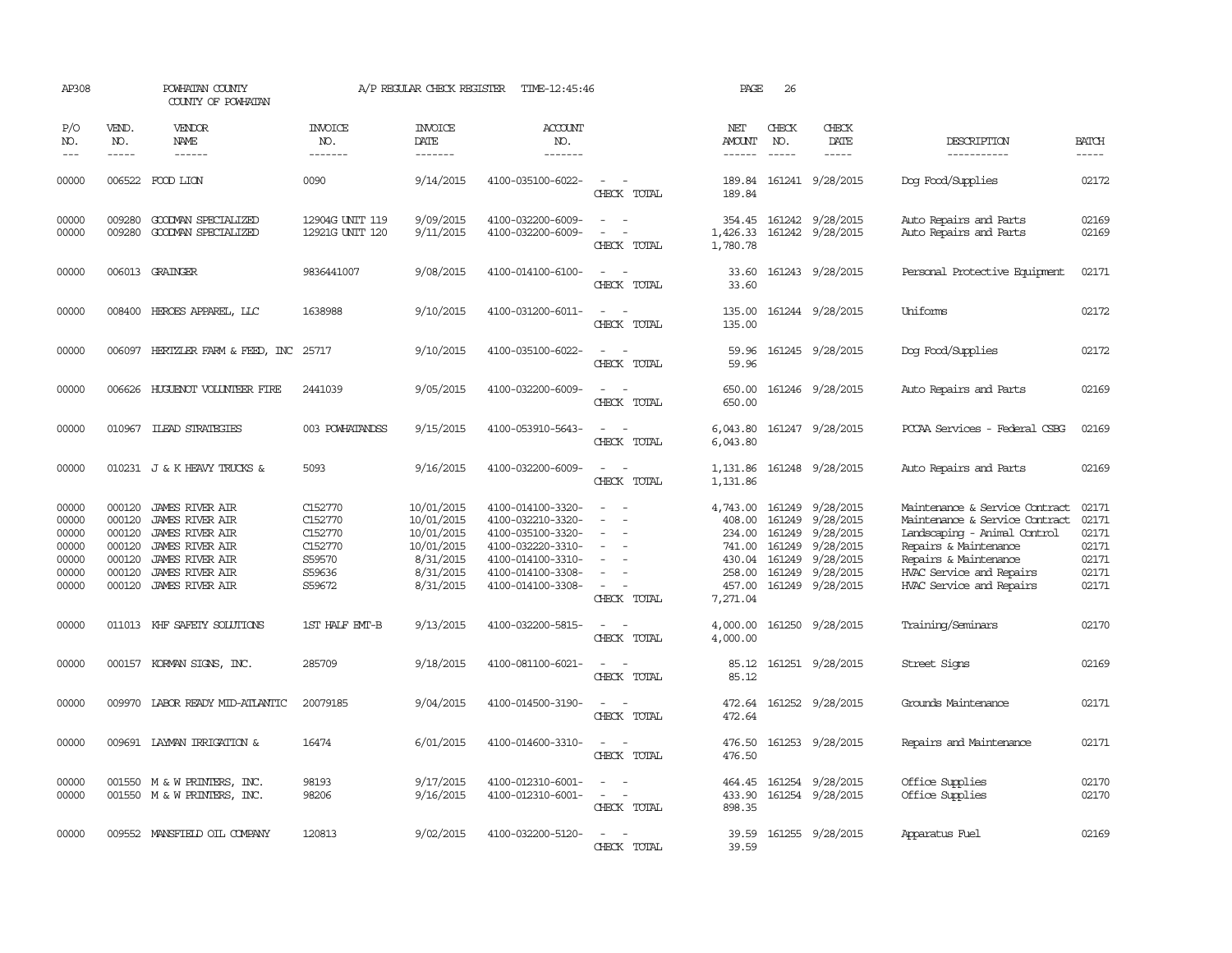| AP308                                                                                                                                                                   |                                                                                                                                                                                  | POWHATAN COUNTY<br>COUNTY OF POWHATAN                                                                                                                                                                                                                                                                                                                                                                                                                    |                                                                                                                                                                                                                                                                                                                                                               | A/P REGULAR CHECK REGISTER                                                                                                                                                                                                                          | TIME-12:45:46                                                                                                                                                                                                                                                                                                                                                                                               |                                                                                                        | PAGE                                                                                                                                                                  | 27                                                                                                                                                                                         |                                                                                                                                                                                                                                                     |                                                                                                                                                                                                                              |                                                                                                                                                                         |
|-------------------------------------------------------------------------------------------------------------------------------------------------------------------------|----------------------------------------------------------------------------------------------------------------------------------------------------------------------------------|----------------------------------------------------------------------------------------------------------------------------------------------------------------------------------------------------------------------------------------------------------------------------------------------------------------------------------------------------------------------------------------------------------------------------------------------------------|---------------------------------------------------------------------------------------------------------------------------------------------------------------------------------------------------------------------------------------------------------------------------------------------------------------------------------------------------------------|-----------------------------------------------------------------------------------------------------------------------------------------------------------------------------------------------------------------------------------------------------|-------------------------------------------------------------------------------------------------------------------------------------------------------------------------------------------------------------------------------------------------------------------------------------------------------------------------------------------------------------------------------------------------------------|--------------------------------------------------------------------------------------------------------|-----------------------------------------------------------------------------------------------------------------------------------------------------------------------|--------------------------------------------------------------------------------------------------------------------------------------------------------------------------------------------|-----------------------------------------------------------------------------------------------------------------------------------------------------------------------------------------------------------------------------------------------------|------------------------------------------------------------------------------------------------------------------------------------------------------------------------------------------------------------------------------|-------------------------------------------------------------------------------------------------------------------------------------------------------------------------|
| P/O<br>NO.<br>$---$                                                                                                                                                     | VEND.<br>NO.<br>$- - - - -$                                                                                                                                                      | VENDOR<br><b>NAME</b><br>------                                                                                                                                                                                                                                                                                                                                                                                                                          | <b>INVOICE</b><br>NO.<br>-------                                                                                                                                                                                                                                                                                                                              | <b>INVOICE</b><br>DATE<br>-------                                                                                                                                                                                                                   | <b>ACCOUNT</b><br>NO.<br>-------                                                                                                                                                                                                                                                                                                                                                                            |                                                                                                        | NET<br><b>AMOUNT</b><br>------                                                                                                                                        | CHECK<br>NO.<br>$- - - - -$                                                                                                                                                                | CHECK<br>DATE<br>-----                                                                                                                                                                                                                              | DESCRIPTION<br>-----------                                                                                                                                                                                                   | <b>BATCH</b><br>-----                                                                                                                                                   |
| 00000                                                                                                                                                                   |                                                                                                                                                                                  | 008885 MARTIN, PEGGY                                                                                                                                                                                                                                                                                                                                                                                                                                     | CALD MTG 9-15                                                                                                                                                                                                                                                                                                                                                 | 9/11/2015                                                                                                                                                                                                                                           | 4100-073100-5510-                                                                                                                                                                                                                                                                                                                                                                                           | $\overline{\phantom{a}}$<br>CHECK TOTAL                                                                | 63.25<br>63.25                                                                                                                                                        |                                                                                                                                                                                            | 161256 9/28/2015                                                                                                                                                                                                                                    | Travel/Mileage/Parking/Tolls                                                                                                                                                                                                 | 02171                                                                                                                                                                   |
| 00000                                                                                                                                                                   |                                                                                                                                                                                  | 009705 MEYER, ANDREW D.                                                                                                                                                                                                                                                                                                                                                                                                                                  | 6994300                                                                                                                                                                                                                                                                                                                                                       | 9/18/2015                                                                                                                                                                                                                                           | 4100-021200-3150-                                                                                                                                                                                                                                                                                                                                                                                           | $\equiv$<br>CHECK TOTAL                                                                                | 240.00<br>240.00                                                                                                                                                      |                                                                                                                                                                                            | 161257 9/28/2015                                                                                                                                                                                                                                    | Outside Counsel                                                                                                                                                                                                              | 02171                                                                                                                                                                   |
| 00000                                                                                                                                                                   |                                                                                                                                                                                  | 006490 MORRIS INDUSTRIES, INC.                                                                                                                                                                                                                                                                                                                                                                                                                           | 207980                                                                                                                                                                                                                                                                                                                                                        | 8/27/2015                                                                                                                                                                                                                                           | 4100-014100-3310-                                                                                                                                                                                                                                                                                                                                                                                           | CHECK TOTAL                                                                                            | 215.79<br>215.79                                                                                                                                                      |                                                                                                                                                                                            | 161258 9/28/2015                                                                                                                                                                                                                                    | Repairs & Maintenance                                                                                                                                                                                                        | 02171                                                                                                                                                                   |
| 00000                                                                                                                                                                   |                                                                                                                                                                                  | 009543 NATIONAL SECURITY & DOOR                                                                                                                                                                                                                                                                                                                                                                                                                          | 110615                                                                                                                                                                                                                                                                                                                                                        | 9/15/2015                                                                                                                                                                                                                                           | 4100-031200-6014-                                                                                                                                                                                                                                                                                                                                                                                           | CHECK TOTAL                                                                                            | 1,036.50<br>1,036.50                                                                                                                                                  |                                                                                                                                                                                            | 161259 9/28/2015                                                                                                                                                                                                                                    | Other Operating Supplies                                                                                                                                                                                                     | 02172                                                                                                                                                                   |
| 00000                                                                                                                                                                   |                                                                                                                                                                                  | 007700 NOLAND COMPANY                                                                                                                                                                                                                                                                                                                                                                                                                                    | 345824-00                                                                                                                                                                                                                                                                                                                                                     | 8/31/2015                                                                                                                                                                                                                                           | 4100-014100-3310-                                                                                                                                                                                                                                                                                                                                                                                           | CHECK TOTAL                                                                                            | 189.00<br>189.00                                                                                                                                                      |                                                                                                                                                                                            | 161260 9/28/2015                                                                                                                                                                                                                                    | Repairs & Maintenance                                                                                                                                                                                                        | 02171                                                                                                                                                                   |
| 00000<br>00000<br>00000<br>00000<br>00000<br>00000<br>00000<br>00000<br>00000<br>00000                                                                                  | 008079<br>008079<br>008079<br>008079<br>008079<br>008079<br>008079<br>008079<br>008079<br>008079                                                                                 | PAETEC/CAVALIER BUSINESS<br>PAETEC/CAVALIER BUSINESS<br>PAETEC/CAVALIER BUSINESS<br>PAETEC/CAVALIER BUSINESS<br>PAETEC/CAVALIER BUSINESS<br>PAETEC/CAVALIER BUSINESS<br>PAETEC/CAVALIER BUSINESS<br>PAETEC/CAVALIER BUSINESS<br>PAETEC/CAVALIER BUSINESS<br>PAETEC/CAVALIER BUSINESS                                                                                                                                                                     | 4237625 9/15<br>3802785 8/22/15<br>3802785 8/22/15<br>3802785C 7/15<br>3802785C 7/15<br>3802785 8/22/15<br>3802785 8/22/15<br>3802785C 7/15<br>3802785C 7/15<br>3802785C 7/15                                                                                                                                                                                 | 9/10/2015<br>8/22/2015<br>8/22/2015<br>7/22/2015<br>7/22/2015<br>8/22/2015<br>8/22/2015<br>7/22/2015<br>7/22/2015<br>7/22/2015                                                                                                                      | 4100-073100-5230-<br>100-000100-0006-<br>100-000100-0006-<br>100-000100-0006-<br>100-000100-0006-<br>4100-012510-5230-<br>4100-012510-8205-<br>4100-012510-8205-<br>4100-012510-5260-<br>4100-012510-5230-                                                                                                                                                                                                  | $\equiv$<br>$\equiv$<br>$\equiv$<br>CHECK TOTAL                                                        | 455.07<br>9.30<br>21.70<br>11.97<br>22.07<br>284.17 161261<br>1,510.55                                                                                                | 161261<br>161261<br>161261<br>161261<br>740.31 161261<br>880.92-161261<br>880.92 161261                                                                                                    | 161261 9/28/2015<br>9/28/2015<br>9/28/2015<br>9/28/2015<br>9/28/2015<br>9/28/2015<br>9/28/2015<br>9/28/2015<br>9/28/2015<br>34.04-161261 9/28/2015                                                                                                  | Telephone Services<br>Due from Other Agencies<br>Due from Other Agencies<br>Due from Other Agencies<br>Due from Other Agencies<br>Telephone Services<br>Hosting Fees<br>Hosting Fees<br>Internet Usage<br>Telephone Services | 02171<br>02172<br>02172<br>02172<br>02172<br>02172<br>02172<br>02172<br>02172<br>02172                                                                                  |
| 00000                                                                                                                                                                   |                                                                                                                                                                                  | 008404 PEST MASTERS, INC.                                                                                                                                                                                                                                                                                                                                                                                                                                | 293851                                                                                                                                                                                                                                                                                                                                                        | 9/22/2015                                                                                                                                                                                                                                           | 4100-032220-3320-                                                                                                                                                                                                                                                                                                                                                                                           | CHECK TOTAL                                                                                            | 120.00<br>120.00                                                                                                                                                      |                                                                                                                                                                                            | 161262 9/28/2015                                                                                                                                                                                                                                    | Maintenance & Service Contract                                                                                                                                                                                               | 02171                                                                                                                                                                   |
| 00000<br>00000<br>00000<br>00000<br>00000<br>00000<br>00000<br>00000<br>00000<br>00000<br>00000<br>00000<br>00000<br>00000<br>00000<br>00000<br>00000<br>00000<br>00000 | 007962<br>007962<br>007962<br>007962<br>007962<br>007962<br>007962<br>007962<br>007962<br>007962<br>007962<br>007962<br>007962<br>007962<br>007962<br>007962<br>007962<br>007962 | PITNEY BOWES GLOBAL<br>PITNEY BOWES GLOBAL<br>PITNEY BOWES GLOBAL<br>PITNEY BOWES GLOBAL<br>PITNEY BOWES GLOBAL<br>PITNEY BOWES GLOBAL<br>PITNEY BOWES GLOBAL<br>PITNEY BOWES GLOBAL<br>PITNEY BOWES GLOBAL<br>PITNEY BOWES GLOBAL<br>PITNEY BOWES GLOBAL<br>PITNEY BOWES GLOBAL<br>PITNEY BOWES GLOBAL<br>PITNEY BOWES GLOBAL<br>PITNEY BOWES GLOBAL<br>007962 PITNEY BOWES GLOBAL<br>PITNEY BOWES GLOBAL<br>PITNEY BOWES GLOBAL<br>PITNEY BOWES GLOBAL | POSTAGE 9-21-15<br>POSTAGE 9-21-15<br>POSTAGE 9-21-15<br>POSTAGE 9-21-15<br>POSTAGE 9-21-15<br>POSTAGE 9-21-15<br>POSTAGE 9-21-15<br>POSTAGE 9-21-15<br>POSTAGE 9-21-15<br>POSTAGE 9-21-15<br>POSTAGE 9-21-15<br>3157666-SEPT15<br>3157666-SEPT15<br>3157666-SEPT15<br>3157666-SEPT15<br>3157666-SEPT15<br>3157666-SEPT15<br>3157666-SEPT15<br>3157666-SEPT15 | 9/21/2015<br>9/21/2015<br>9/21/2015<br>9/21/2015<br>9/21/2015<br>9/21/2015<br>9/21/2015<br>9/21/2015<br>9/21/2015<br>9/21/2015<br>9/21/2015<br>9/13/2015<br>9/13/2015<br>9/13/2015<br>9/13/2015<br>9/13/2015<br>9/13/2015<br>9/13/2015<br>9/13/2015 | 4100-011010-5210-<br>4100-034100-5210-<br>4100-022100-5210-<br>4100-012100-5210-<br>4100-012210-5210-<br>4100-083500-5210-<br>4100-014100-5210-<br>4100-012200-5210-<br>4100-012220-5210-<br>4100-081100-5210-<br>4100-013200-5210-<br>4100-034100-5210-<br>4100-022100-5210-<br>4100-012100-5210-<br>4100-012210-5210-<br>4100-014100-5210-<br>4100-012200-5210-<br>4100-012220-5210-<br>4100-081100-5210- | $\overline{\phantom{a}}$<br>$\overline{\phantom{a}}$<br>$\overline{\phantom{a}}$<br>$\equiv$<br>$\sim$ | 2.40<br>79.80<br>69.20<br>37.80<br>10.20<br>34.80<br>4.60<br>833.00<br>21.00<br>615.00<br>250.40<br>85.82<br>33.89<br>8.53<br>2.19<br>4.53<br>188.48<br>2.72<br>85.75 | 161263<br>161263<br>161263<br>161263<br>161263<br>161263<br>161263<br>161263<br>161263<br>161263<br>161263<br>161263<br>161263<br>161263<br>161263<br>161263<br>161263<br>161263<br>161263 | 9/28/2015<br>9/28/2015<br>9/28/2015<br>9/28/2015<br>9/28/2015<br>9/28/2015<br>9/28/2015<br>9/28/2015<br>9/28/2015<br>9/28/2015<br>9/28/2015<br>9/28/2015<br>9/28/2015<br>9/28/2015<br>9/28/2015<br>9/28/2015<br>9/28/2015<br>9/28/2015<br>9/28/2015 | Postage<br>Postage<br>Postage<br>Postage<br>Postage<br>Postage<br>Postage<br>Postage<br>Postage<br>Postage<br>Postage<br>Postage<br>Postage<br>Postage<br>Postage<br>Postage<br>Postage<br>Postage<br>Postage                | 02171<br>02171<br>02171<br>02171<br>02171<br>02171<br>02171<br>02171<br>02171<br>02171<br>02171<br>02171<br>02171<br>02171<br>02171<br>02171<br>02171<br>02171<br>02171 |
| 00000                                                                                                                                                                   |                                                                                                                                                                                  | 007962 PITNEY BOWES GLOBAL                                                                                                                                                                                                                                                                                                                                                                                                                               | 3157666-SEPT15                                                                                                                                                                                                                                                                                                                                                | 9/13/2015                                                                                                                                                                                                                                           | 4100-013200-5210-                                                                                                                                                                                                                                                                                                                                                                                           | $\overline{\phantom{a}}$<br>CHECK TOTAL                                                                | 183.65<br>2,553.76                                                                                                                                                    |                                                                                                                                                                                            | 161263 9/28/2015                                                                                                                                                                                                                                    | Postage                                                                                                                                                                                                                      | 02171                                                                                                                                                                   |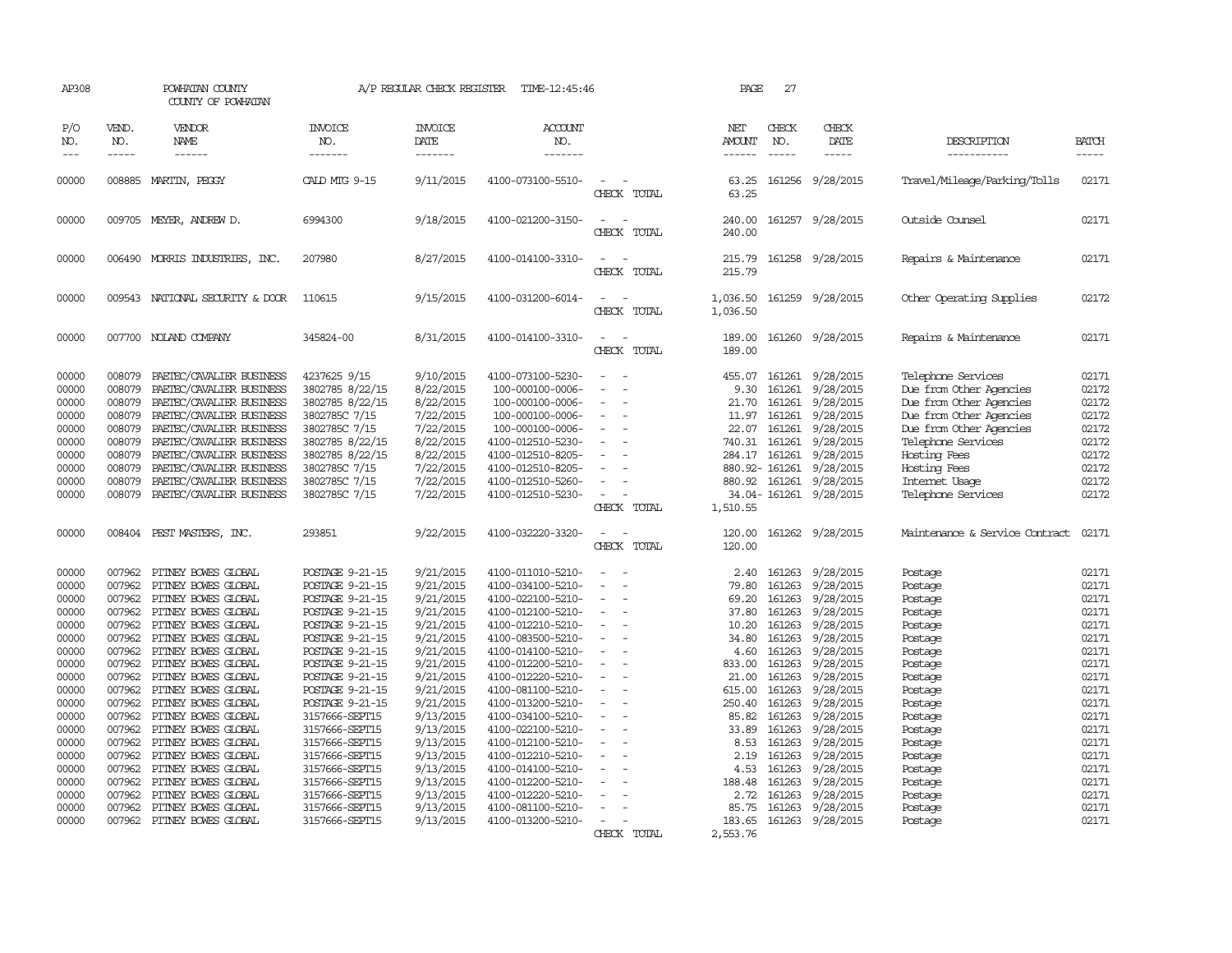| AP308                                     |                               | POWHATAN COUNTY<br>COUNTY OF POWHATAN                                                                                                                             |                                                | A/P REGULAR CHECK REGISTER                                    | TIME-12:45:46                                                                                         |                                                                                                                             | PAGE                                              | 28                                   |                                                                       |                                                                                                                           |                                           |
|-------------------------------------------|-------------------------------|-------------------------------------------------------------------------------------------------------------------------------------------------------------------|------------------------------------------------|---------------------------------------------------------------|-------------------------------------------------------------------------------------------------------|-----------------------------------------------------------------------------------------------------------------------------|---------------------------------------------------|--------------------------------------|-----------------------------------------------------------------------|---------------------------------------------------------------------------------------------------------------------------|-------------------------------------------|
| P/O<br>NO.<br>$---$                       | VEND.<br>NO.<br>$\frac{1}{2}$ | <b>VENDOR</b><br>NAME                                                                                                                                             | <b>INVOICE</b><br>NO.<br>-------               | <b>INVOICE</b><br>DATE<br>--------                            | ACCOUNT<br>NO.<br>-------                                                                             |                                                                                                                             | NET<br>AMOUNT<br>$- - - - - -$                    | CHECK<br>NO.<br>$\frac{1}{2}$        | CHECK<br>DATE<br>-----                                                | DESCRIPTION<br>-----------                                                                                                | <b>BATCH</b><br>$\frac{1}{2}$             |
| 00000                                     | 001250                        | POWHATAN AUTO & TRACTOR                                                                                                                                           | 368339                                         | 9/21/2015                                                     | 4100-031200-6009-                                                                                     | $\sim$<br>$\sim$<br>CHECK TOTAL                                                                                             | 112.30<br>112.30                                  |                                      | 161264 9/28/2015                                                      | Auto Parts/Repairs                                                                                                        | 02172                                     |
| 00000<br>00000                            | 006914<br>006914              | POWHATAN AUTO REPAIR<br>POWHATAN AUTO REPAIR                                                                                                                      | 730<br>731                                     | 9/03/2015<br>9/17/2015                                        | 4100-014100-6009-<br>4100-031200-6008-                                                                | $\overline{\phantom{a}}$<br>$\sim$<br>$\overline{\phantom{a}}$<br>$\overline{\phantom{a}}$<br>CHECK TOTAL                   | 91.32<br>61.88<br>153.20                          |                                      | 161265 9/28/2015<br>161265 9/28/2015                                  | Auto Parts & Repairs<br>Gas/Grease/Oil                                                                                    | 02171<br>02172                            |
| 00000                                     | 006928                        | POWHATAN COUNTY DEPT. OF                                                                                                                                          | ACUA-EGAN                                      | 9/09/2015                                                     | 4100-053910-5643-                                                                                     | $\sim$<br>$\sim$<br>CHECK TOTAL                                                                                             | 128.19<br>128.19                                  |                                      | 161266 9/28/2015                                                      | PCCAA Services - Federal CSBG                                                                                             | 02170                                     |
| 00000<br>00000<br>00000<br>00000          | 006474<br>006474<br>006474    | PROGRESSIVE AUTO WORKS<br>PROGRESSIVE AUTO WORKS<br>PROGRESSIVE AUTO WORKS<br>006474 PROGRESSIVE AUTO WORKS                                                       | 28198<br>28978<br>28982<br>29049               | 6/18/2015<br>9/14/2015<br>9/10/2015<br>9/17/2015              | 4100-031200-6009-<br>4100-031200-6009-<br>4100-031200-6009-<br>4100-031200-6008-                      | $\overline{\phantom{a}}$<br>CHECK TOTAL                                                                                     | 261.74<br>222.15<br>294.13<br>68.55<br>846.57     | 161267                               | 161267 9/28/2015<br>9/28/2015<br>161267 9/28/2015<br>161267 9/28/2015 | Auto Parts/Repairs<br>Auto Parts/Repairs<br>Auto Parts/Repairs<br>Gas/Grease/Oil                                          | 02172<br>02172<br>02172<br>02172          |
| 00000                                     | 009767                        | QUALITY UNIFORM CO, INC.                                                                                                                                          | 3878                                           | 9/14/2014                                                     | 4100-031200-6011-                                                                                     | $\sim$<br>$\sim$<br>CHECK TOTAL                                                                                             | 827.50<br>827.50                                  |                                      | 161268 9/28/2015                                                      | Uniforms                                                                                                                  | 02172                                     |
| 00000<br>00000<br>00000<br>00000<br>00000 | 000620<br>000620              | 000620 R. C. GOODWYN & SONS, INC<br>R. C. GOODWYN & SONS, INC<br>000620 R. C. GOODWYN & SONS, INC<br>R. C. GOODWYN & SONS, INC<br>000620 R.C. GOODWYN & SONS, INC | 685987<br>686100<br>686392<br>686790<br>687058 | 9/01/2015<br>9/02/2015<br>9/03/2015<br>9/08/2015<br>9/09/2015 | 4100-014100-3310-<br>4100-014100-3310-<br>4100-014100-3310-<br>4100-014100-3310-<br>4100-014100-3310- | $\overline{\phantom{a}}$<br>$\overline{\phantom{a}}$<br>$\overline{\phantom{a}}$<br>$\overline{\phantom{a}}$<br>CHECK TOTAL | 13.54<br>83.73<br>28.77<br>3.16<br>1.65<br>130.85 | 161269<br>161269<br>161269<br>161269 | 9/28/2015<br>9/28/2015<br>9/28/2015<br>9/28/2015<br>161269 9/28/2015  | Repairs & Maintenance<br>Repairs & Maintenance<br>Repairs & Maintenance<br>Repairs & Maintenance<br>Repairs & Maintenance | 02171<br>02171<br>02171<br>02171<br>02171 |
| 00000                                     |                               | 006466 RADIO COMMUNICATION OF VA 700000638-1                                                                                                                      |                                                | 9/16/2015                                                     | 4100-031200-3310-                                                                                     | $\overline{\phantom{a}}$<br>CHECK TOTAL                                                                                     | 132.50<br>132.50                                  |                                      | 161270 9/28/2015                                                      | Repairs & Maintenance                                                                                                     | 02172                                     |
| 00000                                     |                               | 007380 RICHMOND SECURITY INC.                                                                                                                                     | 300720                                         | 8/14/2015                                                     | 4100-014100-3310-                                                                                     | $\sim$<br>$\sim$<br>CHECK TOTAL                                                                                             | 214.92<br>214.92                                  |                                      | 161271 9/28/2015                                                      | Repairs & Maintenance                                                                                                     | 02171                                     |
| 00000<br>00000                            | 008260<br>008260              | RON ELLIS FRAME & FRONT<br>RON ELLIS FRAME & FRONT                                                                                                                | 97096 UNIT 119<br>97147 UNIT 120               | 8/07/2015<br>8/11/2015                                        | 4100-032200-6009-<br>4100-032200-6009-                                                                | CHECK TOTAL                                                                                                                 | 70.00<br>74.20<br>144.20                          |                                      | 161272 9/28/2015<br>161272 9/28/2015                                  | Auto Repairs and Parts<br>Auto Repairs and Parts                                                                          | 02170<br>02170                            |
| 00000                                     |                               | 006921 SEA-CLEAR AQUARIUM                                                                                                                                         | 3880                                           | 9/15/2015                                                     | 4100-073100-3320-                                                                                     | CHECK TOTAL                                                                                                                 | 80.00<br>80.00                                    |                                      | 161273 9/28/2015                                                      | Maintenance & Service Contract                                                                                            | 02171                                     |
| 00000                                     |                               | 008654 SEAY'S TOWING                                                                                                                                              | <b>UNIT 34</b>                                 | 9/14/2015                                                     | 4100-031200-6009-                                                                                     | $\overline{a}$<br>CHECK TOTAL                                                                                               | 65.00<br>65.00                                    |                                      | 161274 9/28/2015                                                      | Auto Parts/Repairs                                                                                                        | 02172                                     |
| 00000                                     |                               | 008838 SITEVISION, INC.                                                                                                                                           | 16365                                          | 9/17/2015                                                     | 4100-012510-8205-                                                                                     | $\sim$<br>CHECK TOTAL                                                                                                       | 44.85<br>44.85                                    |                                      | 161275 9/28/2015                                                      | Hosting Fees                                                                                                              | 02171                                     |
| 00000                                     |                               | 011012 SORRELL, CONNIE                                                                                                                                            | 2481523                                        | 8/24/2015                                                     | 4100-083500-6014-                                                                                     | $\overline{\phantom{a}}$<br>$\sim$<br>CHECK TOTAL                                                                           | 21.19<br>21.19                                    |                                      | 161276 9/28/2015                                                      | Other Operating Supplies                                                                                                  | 02170                                     |
| 00000<br>00000                            | 001320                        | SOUTHERN POLICE<br>001320 SOUTHERN POLICE                                                                                                                         | 181619<br>181712                               | 9/09/2015<br>9/15/2015                                        | 4100-031200-6011-<br>4100-031200-6011-                                                                | $\equiv$<br>$\sim$<br>CHECK TOTAL                                                                                           | 685.00<br>1,835.00                                |                                      | 1,150.00 161277 9/28/2015<br>161277 9/28/2015                         | Uniforms<br><b>Uniforms</b>                                                                                               | 02172<br>02172                            |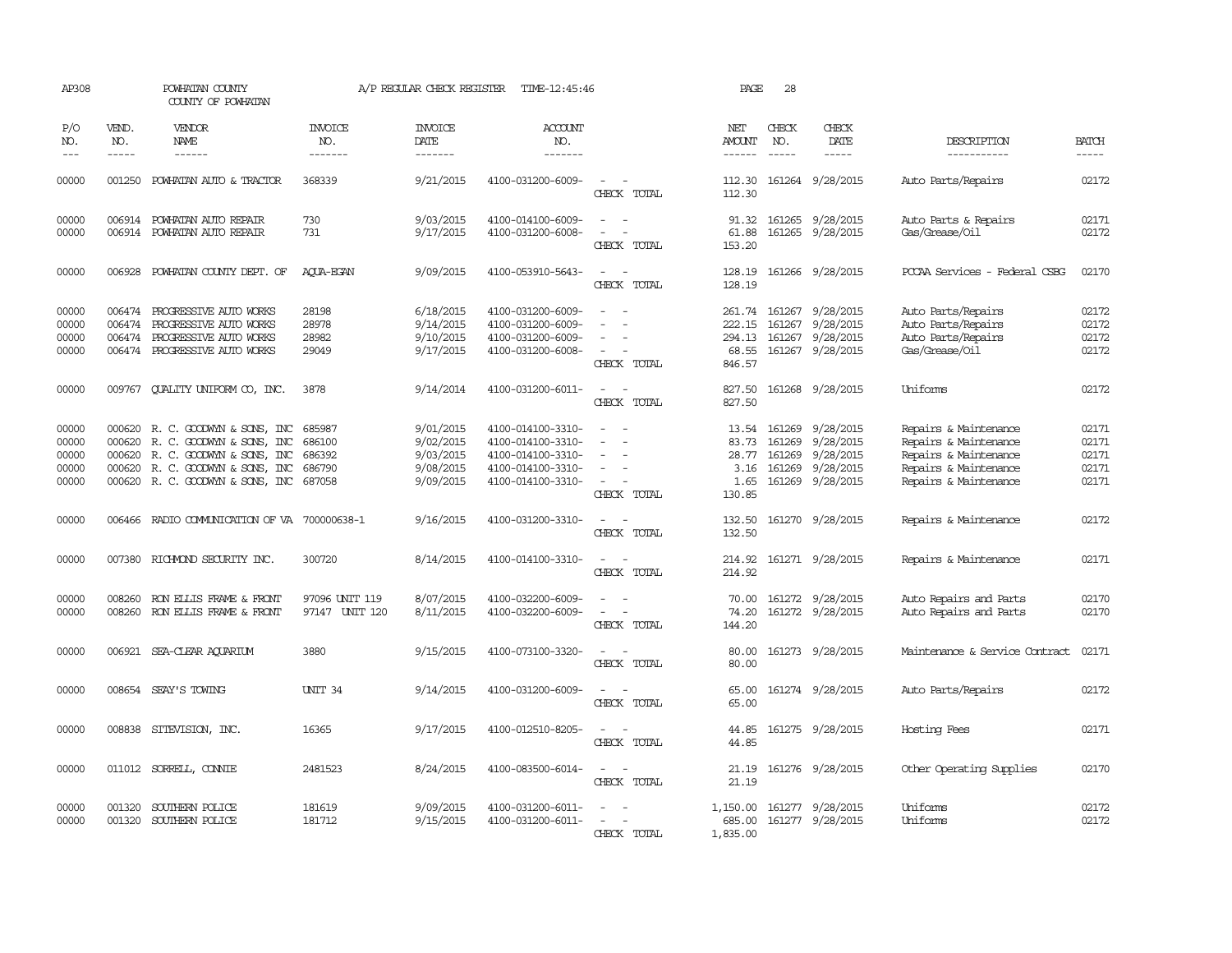| AP308                                     |                                                | POWHATAN COUNTY<br>COUNTY OF POWHATAN                                                                                               |                                                                                      | A/P REGULAR CHECK REGISTER                                    | TIME-12:45:46                                                                                         |                                                                                                                             | PAGE                                             | 29                            |                                                                                             |                                                                                                       |                                                                                                                                                                                                                                                                                                                                                                                                                                                                                                     |
|-------------------------------------------|------------------------------------------------|-------------------------------------------------------------------------------------------------------------------------------------|--------------------------------------------------------------------------------------|---------------------------------------------------------------|-------------------------------------------------------------------------------------------------------|-----------------------------------------------------------------------------------------------------------------------------|--------------------------------------------------|-------------------------------|---------------------------------------------------------------------------------------------|-------------------------------------------------------------------------------------------------------|-----------------------------------------------------------------------------------------------------------------------------------------------------------------------------------------------------------------------------------------------------------------------------------------------------------------------------------------------------------------------------------------------------------------------------------------------------------------------------------------------------|
| P/O<br>NO.<br>$\frac{1}{2}$               | VEND.<br>NO.<br>$- - - - -$                    | <b>VENDOR</b><br>NAME<br>$- - - - - -$                                                                                              | <b>INVOICE</b><br>NO.<br>-------                                                     | <b>INVOICE</b><br>DATE<br>-------                             | <b>ACCOUNT</b><br>NO.<br>-------                                                                      |                                                                                                                             | NET<br>AMOUNT<br>------                          | CHECK<br>NO.<br>$\frac{1}{2}$ | <b>CHECK</b><br>DATE<br>-----                                                               | DESCRIPTION<br>-----------                                                                            | <b>BATCH</b><br>$\begin{tabular}{ccccc} \multicolumn{2}{c}{} & \multicolumn{2}{c}{} & \multicolumn{2}{c}{} & \multicolumn{2}{c}{} & \multicolumn{2}{c}{} & \multicolumn{2}{c}{} & \multicolumn{2}{c}{} & \multicolumn{2}{c}{} & \multicolumn{2}{c}{} & \multicolumn{2}{c}{} & \multicolumn{2}{c}{} & \multicolumn{2}{c}{} & \multicolumn{2}{c}{} & \multicolumn{2}{c}{} & \multicolumn{2}{c}{} & \multicolumn{2}{c}{} & \multicolumn{2}{c}{} & \multicolumn{2}{c}{} & \multicolumn{2}{c}{} & \mult$ |
| 00000<br>00000<br>00000<br>00000<br>00000 | 006594<br>006594<br>006594<br>006594<br>006594 | SOUTHSIDE ELECTRIC COOP<br>SOUTHSIDE ELECTRIC COOP<br>SOUTHSIDE ELECTRIC COOP<br>SOUTHSIDE ELECTRIC COOP<br>SOUTHSIDE ELECTRIC COOP | 504691003 0815<br>504691003 8/15<br>530798002 8/15<br>63504011 9/15<br>63504004 9/15 | 8/31/2015<br>8/31/2015<br>8/17/2015<br>9/16/2015<br>9/16/2015 | 4100-053910-5642-<br>4100-053910-5642-<br>4100-053910-5642-<br>4100-014100-5110-<br>4100-035100-5110- | $\overline{\phantom{a}}$<br>$\sim$<br>$\sim$<br>CHECK TOTAL                                                                 | 304.43<br>210.89<br>210.88<br>115.03<br>2,090.48 | 161278<br>161278              | 9/28/2015<br>9/28/2015<br>161278 9/28/2015<br>161278 9/28/2015<br>1,249.25 161278 9/28/2015 | PCCAA Services - TANF<br>PCCAA Services - TANF<br>PCCAA Services - TANF<br>Electricity<br>Electricity | 02169<br>02170<br>02170<br>02170<br>02172                                                                                                                                                                                                                                                                                                                                                                                                                                                           |
| 00000                                     |                                                | 011014 SPICER, JAMES                                                                                                                | <b>INSTRUCTOR 9/15</b>                                                               | 9/12/2015                                                     | 4100-032200-5815-                                                                                     | CHECK TOTAL                                                                                                                 | 128.00<br>128.00                                 |                               | 161279 9/28/2015                                                                            | Training/Seminars                                                                                     | 02170                                                                                                                                                                                                                                                                                                                                                                                                                                                                                               |
| 00000<br>00000<br>00000                   | 001940<br>001940                               | STANDBY SYSTEMS, INC.<br>STANDBY SYSTEMS, INC.<br>001940 STANDBY SYSTEMS, INC.                                                      | 08151838<br>08151839<br>9151933                                                      | 9/02/2015<br>9/02/2015<br>9/14/2015                           | 4100-032200-3320-<br>4100-032200-3320-<br>4100-014100-3310-                                           | $\frac{1}{2} \left( \frac{1}{2} \right) \left( \frac{1}{2} \right) = \frac{1}{2} \left( \frac{1}{2} \right)$<br>CHECK TOTAL | 189.18<br>328.12<br>835.45                       |                               | 161280 9/28/2015<br>161280 9/28/2015<br>318.15 161280 9/28/2015                             | Maintenance & Service Contract<br>Maintenance & Service Contract<br>Repairs & Maintenance             | 02170<br>02170<br>02171                                                                                                                                                                                                                                                                                                                                                                                                                                                                             |
| 00000<br>00000<br>00000                   | 008578<br>008578<br>008578                     | STAPLES BUSINESS AD-<br>STAPLES BUSINESS AD-<br>STAPLES BUSINESS AD-                                                                | 3276130077<br>3277510461<br>3277648069                                               | 8/29/2015<br>9/11/2015<br>9/12/2015                           | 4100-031200-6001-<br>4100-031200-6001-<br>4100-031200-6001-                                           | CHECK TOTAL                                                                                                                 | 97.18<br>140.27<br>334.63                        |                               | 97.18 161281 9/28/2015<br>161281 9/28/2015<br>161281 9/28/2015                              | Office Supplies<br>Office Supplies<br>Office Supplies                                                 | 02172<br>02172<br>02172                                                                                                                                                                                                                                                                                                                                                                                                                                                                             |
| 00000<br>00000                            | 009520<br>009520                               | STONE'S OFFICE EQUIPMENT<br>STONE'S OFFICE EQUIPMENT                                                                                | 56473<br>56474                                                                       | 9/17/2015<br>9/17/2015                                        | 4100-073100-3320-<br>4100-073100-3320-                                                                | $\sim$<br>CHECK TOTAL                                                                                                       | 603.50<br>146.63<br>750.13                       |                               | 161282 9/28/2015<br>161282 9/28/2015                                                        | Maintenance & Service Contract<br>Maintenance & Service Contract                                      | 02171<br>02171                                                                                                                                                                                                                                                                                                                                                                                                                                                                                      |
| 00000                                     |                                                | 007543 SYDNOR, LEON                                                                                                                 | EVOC CLASS 9/15                                                                      | 9/12/2015                                                     | 4100-032200-5815-                                                                                     | $\sim$<br>CHECK TOTAL                                                                                                       | 384.00<br>384.00                                 |                               | 161283 9/28/2015                                                                            | Training/Seminars                                                                                     | 02170                                                                                                                                                                                                                                                                                                                                                                                                                                                                                               |
| 00000                                     | 007450                                         | THOMSON REUTERS -                                                                                                                   | 832491252                                                                            | 8/31/2015                                                     | 4100-031200-3320-                                                                                     | CHECK TOTAL                                                                                                                 | 223.36<br>223.36                                 |                               | 161284 9/28/2015                                                                            | Maintenance & Service Contract                                                                        | 02172                                                                                                                                                                                                                                                                                                                                                                                                                                                                                               |
| 00000                                     |                                                | 006261 TIMMONS GROUP                                                                                                                | 172265                                                                               | 9/09/2015                                                     | 4100-081500-3180-                                                                                     | CHECK TOTAL                                                                                                                 | 2,060.00<br>2,060.00                             |                               | 161285 9/28/2015                                                                            | Professional Services                                                                                 | 02170                                                                                                                                                                                                                                                                                                                                                                                                                                                                                               |
| 00000<br>00000                            | 000845                                         | TOWN POLICE SUPPLY OF<br>000845 TOWN POLICE SUPPLY OF                                                                               | R79380<br>7418                                                                       | 9/04/2015<br>9/17/2015                                        | 4100-031200-6011-<br>4100-035100-6014-                                                                | $\overline{\phantom{a}}$<br>CHECK TOTAL                                                                                     | 248.00<br>87.00<br>335.00                        |                               | 161286 9/28/2015<br>161286 9/28/2015                                                        | Uniforms<br>Other Operating Supplies                                                                  | 02172<br>02172                                                                                                                                                                                                                                                                                                                                                                                                                                                                                      |
| 00000                                     |                                                | 008126 VERIZON WIRELESS                                                                                                             | 9751488191                                                                           | 9/01/2015                                                     | 4100-032200-5250-                                                                                     | CHECK TOTAL                                                                                                                 | 239.94<br>239.94                                 |                               | 161287 9/28/2015                                                                            | Cell Phones                                                                                           | 02170                                                                                                                                                                                                                                                                                                                                                                                                                                                                                               |
| 00000                                     |                                                | 008710 VIRGINIA BUSINESS SYSTEMS                                                                                                    | 17472571                                                                             | 8/27/2015                                                     | 4100-012100-3320-                                                                                     | CHECK TOTAL                                                                                                                 | 218.35<br>218.35                                 |                               | 161288 9/28/2015                                                                            | Maintenance & Service Contract                                                                        | 02170                                                                                                                                                                                                                                                                                                                                                                                                                                                                                               |
| 00000                                     |                                                | 006551 YARD WORKS, LLC                                                                                                              | 9295087-IN                                                                           | 9/15/2015                                                     | 4100-014600-3310-                                                                                     | CHECK TOTAL                                                                                                                 | 66.00<br>66.00                                   |                               | 161289 9/28/2015                                                                            | Repairs and Maintenance                                                                               | 02171                                                                                                                                                                                                                                                                                                                                                                                                                                                                                               |
|                                           |                                                |                                                                                                                                     |                                                                                      |                                                               |                                                                                                       | CHECK TYPE TOTAL                                                                                                            | 742,702.64                                       |                               |                                                                                             |                                                                                                       |                                                                                                                                                                                                                                                                                                                                                                                                                                                                                                     |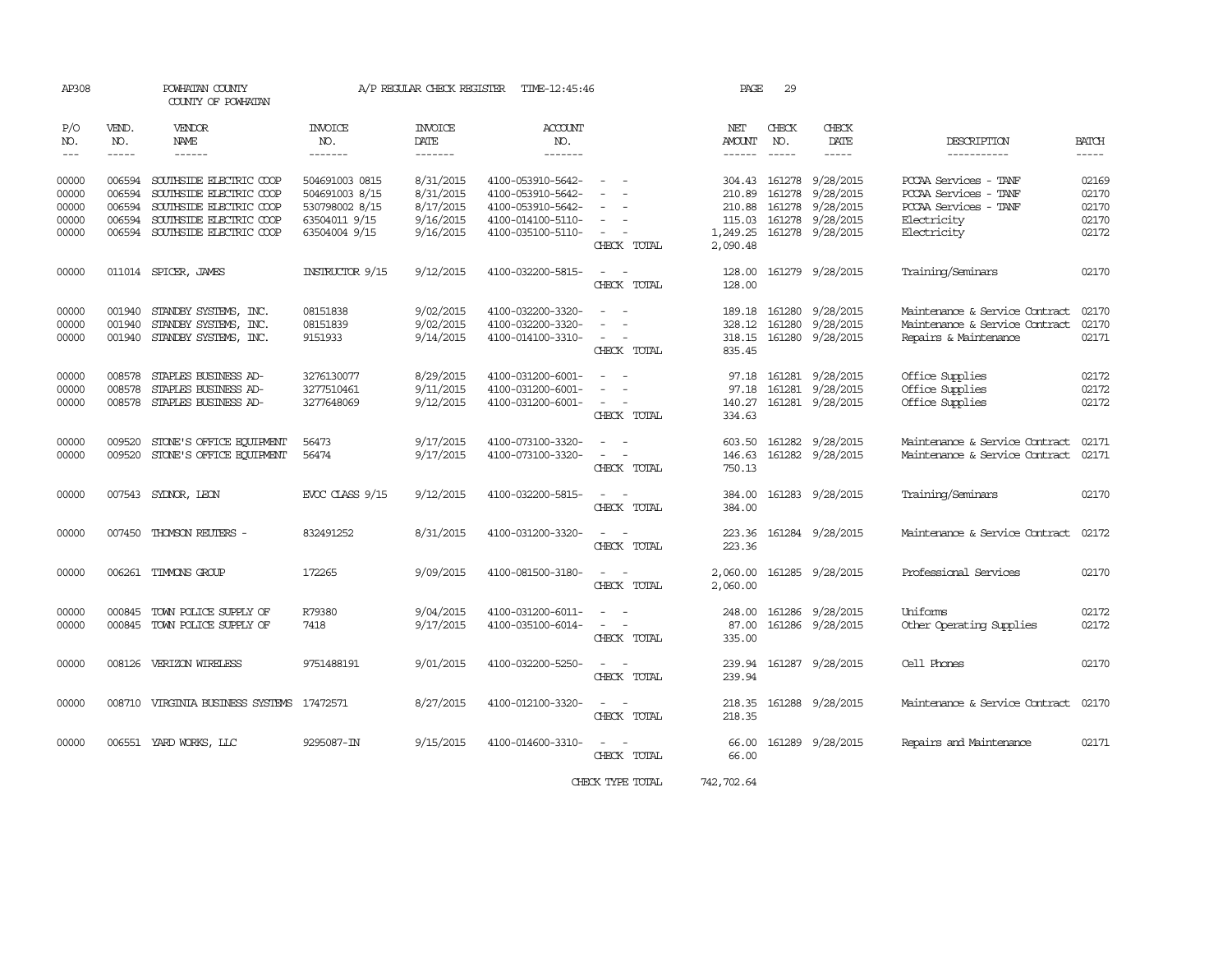| AP308                               | POWHATAN COUNTY<br>COUNTY OF POWHATAN |                                  | A/P VOID CHECK REGISTER           | TIME-12:45:46                    |                            | 30<br>PAGE                                   |                         |                              |                       |
|-------------------------------------|---------------------------------------|----------------------------------|-----------------------------------|----------------------------------|----------------------------|----------------------------------------------|-------------------------|------------------------------|-----------------------|
| VEND.<br>P/O<br>NO.<br>NO.<br>----- | <b>VENDOR</b><br>NAME<br>------       | <b>INVOICE</b><br>NO.<br>------- | <b>INVOICE</b><br>DATE<br>------- | <b>ACCOUNT</b><br>NO.<br>------- |                            | CHECK<br>NET<br>AMOUNT<br>NO.<br>$- - - - -$ | CHECK<br>DATE<br>------ | DESCRIPTION<br>-----------   | <b>BATCH</b><br>----- |
| 00000                               | 006146 MCCLELLAN, WENDY SUSAN         | AUG 2015                         | 8/31/2015                         | 4100-031710-5510-                | $\sim$ $ -$<br>CHECK TOTAL | 120.23-160960 9/03/2015<br>$120.23 -$        |                         | Travel/Mileage/Parking/Tolls | 00325                 |
| 00000<br>009280                     | GOODMAN SPECIALIZED                   | 12867G<br>UNIT119                | 8/14/2015                         | 4100-032200-6009-                | CHECK TOTAL                | 486.55-161166 9/18/2015<br>486.55-           |                         | Auto Repairs and Parts       | 00326                 |
|                                     |                                       |                                  |                                   |                                  | CHECK TYPE TOTAL           | 606.78-                                      |                         |                              |                       |
|                                     |                                       |                                  |                                   |                                  | FINAL TOTAL                | 742,095.86                                   |                         |                              |                       |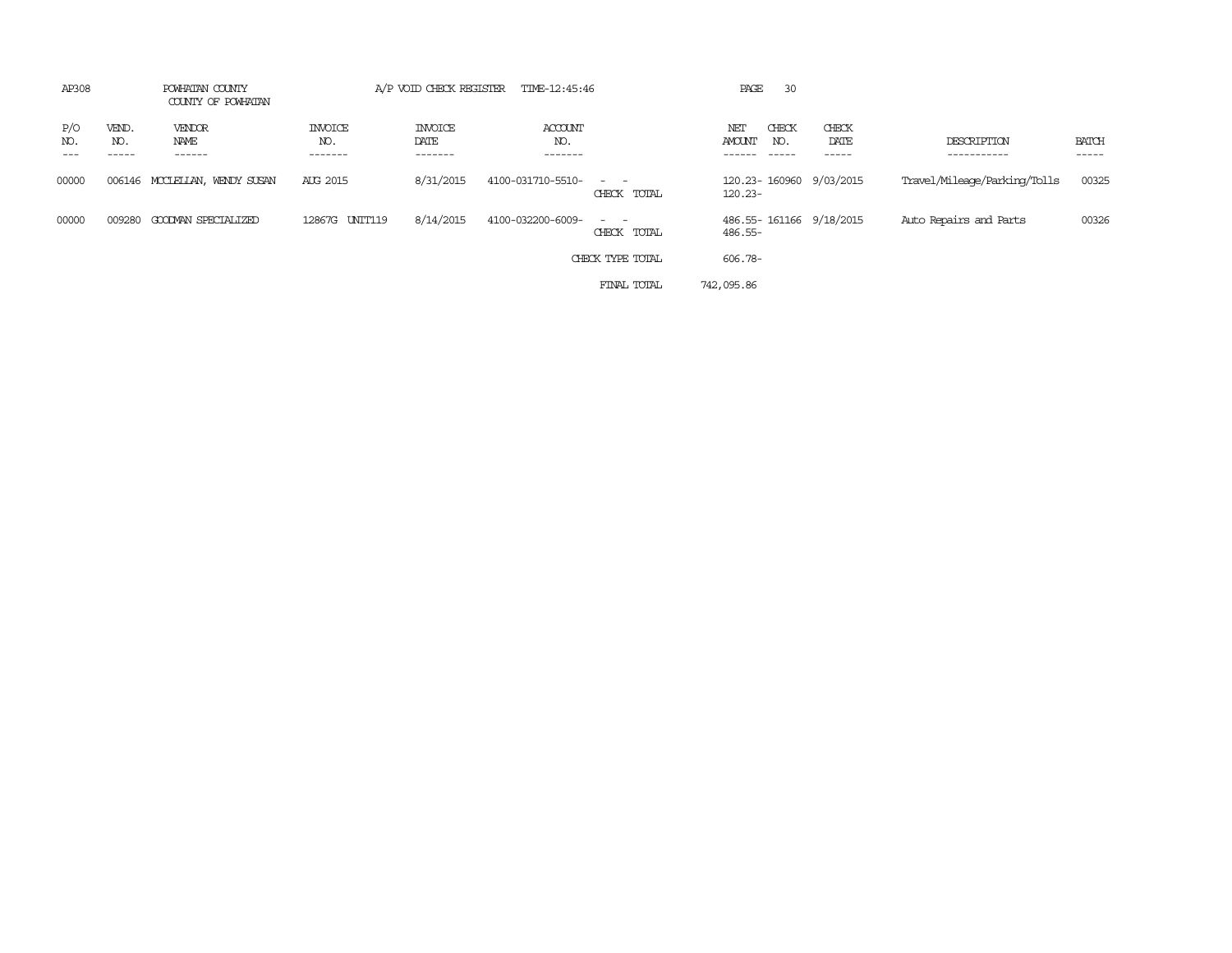| AP308                   |                             | POWHATAN COUNTY<br>COUNTY OF POWHATAN                                                                          |                                     | A/P REGULAR CHECK REGISTER               | TIME-12:46:41                                               |                                                                                                                             | PAGE                                | $\mathbf{1}$                  |                                                                   |                                                                         |                         |
|-------------------------|-----------------------------|----------------------------------------------------------------------------------------------------------------|-------------------------------------|------------------------------------------|-------------------------------------------------------------|-----------------------------------------------------------------------------------------------------------------------------|-------------------------------------|-------------------------------|-------------------------------------------------------------------|-------------------------------------------------------------------------|-------------------------|
| P/O<br>NO.<br>$---$     | VEND.<br>NO.<br>$- - - - -$ | <b>VENDOR</b><br>NAME                                                                                          | <b>INVOICE</b><br>NO.<br>-------    | <b>INVOICE</b><br><b>DATE</b><br>------- | <b>ACCOUNT</b><br>NO.<br>-------                            |                                                                                                                             | NET<br>AMOUNT<br>------             | CHECK<br>NO.<br>$\frac{1}{2}$ | CHECK<br>DATE                                                     | DESCRIPTION<br>-----------                                              | <b>BATCH</b><br>-----   |
| 00000                   | 008579                      | POWHATAN COMMERCIAL                                                                                            | 0085201509                          | 9/04/2015                                | 4501-043400-5420-                                           | $\sim$<br>CHECK TOTAL                                                                                                       | 2,455.09<br>2,455.09                |                               | 160892 9/03/2015                                                  | Rent - Office Space                                                     | 02151                   |
| 00000                   |                             | 007450 THOMSON REUTERS -                                                                                       | 832284507                           | 8/01/2015                                | 4116-021100-6012-                                           | $\overline{a}$<br>CHECK TOTAL                                                                                               | 363.20<br>363.20                    |                               | 161015 9/03/2015                                                  | Law Library Expenses                                                    | 02150                   |
| 00000                   |                             | 010094 ANTHEM BCBS                                                                                             | 2015005373004                       | 4/30/2015                                | 3120-016050-0001-                                           | $\overline{\phantom{a}}$<br>CHECK TOTAL                                                                                     | 381.47                              |                               | 381.47 161016 9/03/2015                                           | Fees for Rescue Transport Serv 02153                                    |                         |
| 00000                   |                             | 010959 HEALTHKEEPERS, INC.                                                                                     | 2014012990001                       | 8/21/2015                                | 3120-016050-0001-                                           | $\sim$ $\sim$<br>CHECK TOTAL                                                                                                | 219.56<br>219.56                    |                               | 161017 9/03/2015                                                  | Fees for Rescue Transport Serv 02153                                    |                         |
| 00000                   |                             | 008316 MES-VIRGINIA                                                                                            | 00655732 SIN                        | 7/31/2015                                | 4120-032200-8215-                                           | $\sim$<br>CHECK TOTAL                                                                                                       | 658.42<br>658.42                    |                               | 161018 9/03/2015                                                  | State Dept of Fire Programs Fu 02152                                    |                         |
| 00000                   |                             | 006761 POWHATAN VOLUNTEER FIRE                                                                                 | 08032015                            | 8/03/2015                                | 4120-032200-8215-                                           | $\sim$<br>$\sim$ $\sim$<br>CHECK TOTAL                                                                                      | 2,000.00<br>2,000.00                |                               | 161019 9/03/2015                                                  | State Dept of Fire Programs Fu 02152                                    |                         |
| 00000                   |                             | 006593 SHEEHY FORD                                                                                             | NOHB848483                          | 7/29/2015                                | 4120-092000-8215-                                           | CHECK TOTAL                                                                                                                 | 1,139.67<br>1,139.67                |                               | 161020 9/03/2015                                                  | Capital Outlay                                                          | 02150                   |
| 00000<br>00000<br>00000 | 000076<br>000076            | DELL MARKETING L.P.<br>DELL MARKETING L.P.<br>000076 DELL MARKETING L.P.                                       | XJRC41TP9<br>XJRC842W4<br>XJR9M9MP2 | 8/14/2015<br>8/16/2015<br>8/13/2015      | 4301-012510-8304-<br>4301-012510-8304-<br>4301-012510-8304- | $\overline{\phantom{a}}$<br>CHECK TOTAL                                                                                     | 4,788.25<br>59.45<br>10,832.85      |                               | 161021 9/03/2015<br>5,985.15 161021 9/03/2015<br>161021 9/03/2015 | PC Replacement<br>PC Replacement<br>PC Replacement                      | 02152<br>02152<br>02152 |
| 00000                   |                             | 006842 EAGLE FIRE INC.                                                                                         | SRVCE089333                         | 7/31/2015                                | 4301-014500-0025-                                           | $\sim$ $\sim$<br>CHECK TOTAL                                                                                                | 595.00<br>595.00                    |                               | 161022 9/03/2015                                                  | Sprinkler Repairs                                                       | 02150                   |
| 00000                   |                             | 010933 G. T. PAINTING AND                                                                                      | 0121                                | 8/17/2015                                | 4301-014500-0005-                                           | $\sim$ 100 $\sim$<br>CHECK TOTAL                                                                                            | 14,355.00<br>14,355.00              |                               | 161023 9/03/2015                                                  | Library Exterior Siding                                                 | 02150                   |
| 00000                   |                             | 000120 JAMES RIVER AIR                                                                                         | J33630                              | 8/06/2015                                | 4301-014400-0006-                                           | $\frac{1}{2} \left( \frac{1}{2} \right) \left( \frac{1}{2} \right) = \frac{1}{2} \left( \frac{1}{2} \right)$<br>CHECK TOTAL | 8,100.00<br>8,100.00                |                               | 161024 9/03/2015                                                  | Human Services Units                                                    | 02150                   |
| 00000                   |                             | 010963 MUSCO SPORTS LIGHTING, LLC                                                                              | 274872                              | 8/12/2015                                | 4301-071110-8304-                                           | $\sim$<br>$\overline{\phantom{a}}$<br>CHECK TOTAL                                                                           | 98,683.00<br>98,683.00              |                               | 161025 9/03/2015                                                  | Multipurpose Field                                                      | 02153                   |
| 00000                   |                             | 010976 SOUTHERN COMPUTER                                                                                       | 000282298                           | 8/21/2015                                | 4301-012510-8306-                                           | $\sim$<br>CHECK TOTAL                                                                                                       | 1,036.30<br>1,036.30                |                               | 161026 9/03/2015                                                  | Public Works Work Order System                                          | 02153                   |
| 00000<br>00000          | 009562<br>009562            | SOUTHERN DODGE CHRYSLER<br>SOUTHERN DODGE CHRYSLER                                                             | FF5140<br>FF5142                    | 8/17/2015<br>8/17/2015                   | 4301-012500-8301-<br>4301-012500-8301-                      | $\overline{\phantom{a}}$<br>CHECK TOTAL                                                                                     | 27,198.00<br>27,198.00<br>54,396.00 | 161027                        | 161027 9/03/2015<br>9/03/2015                                     | Sheriff's Vehicles<br>Sheriff's Vehicles                                | 02152<br>02152          |
| 00000                   | 006261                      | TIMMONS GROUP                                                                                                  | 171448                              | 8/11/2015                                | 4301-014200-6004-                                           | $\sim$<br>CHECK TOTAL                                                                                                       | 3,975.00<br>3,975.00                |                               | 161028 9/03/2015                                                  | Paving Village Building                                                 | 02152                   |
| 00000<br>00000<br>00000 | 009183<br>009183            | AIR, WATER & SOIL LABORA-<br>AIR, WATER & SOIL LABORA- V15005038<br>009183 AIR, WATER & SOIL LABORA- V15005208 | V15005037                           | 8/17/2015<br>8/17/2015<br>8/24/2015      | 4501-043400-3140-<br>4501-043400-3140-<br>4501-043400-3140- | $\sim$                                                                                                                      | 226.92 161029                       |                               | 9/03/2015<br>314.21 161029 9/03/2015<br>102.26 161029 9/03/2015   | Professional Services<br>Professional Services<br>Professional Services | 02150<br>02150<br>02152 |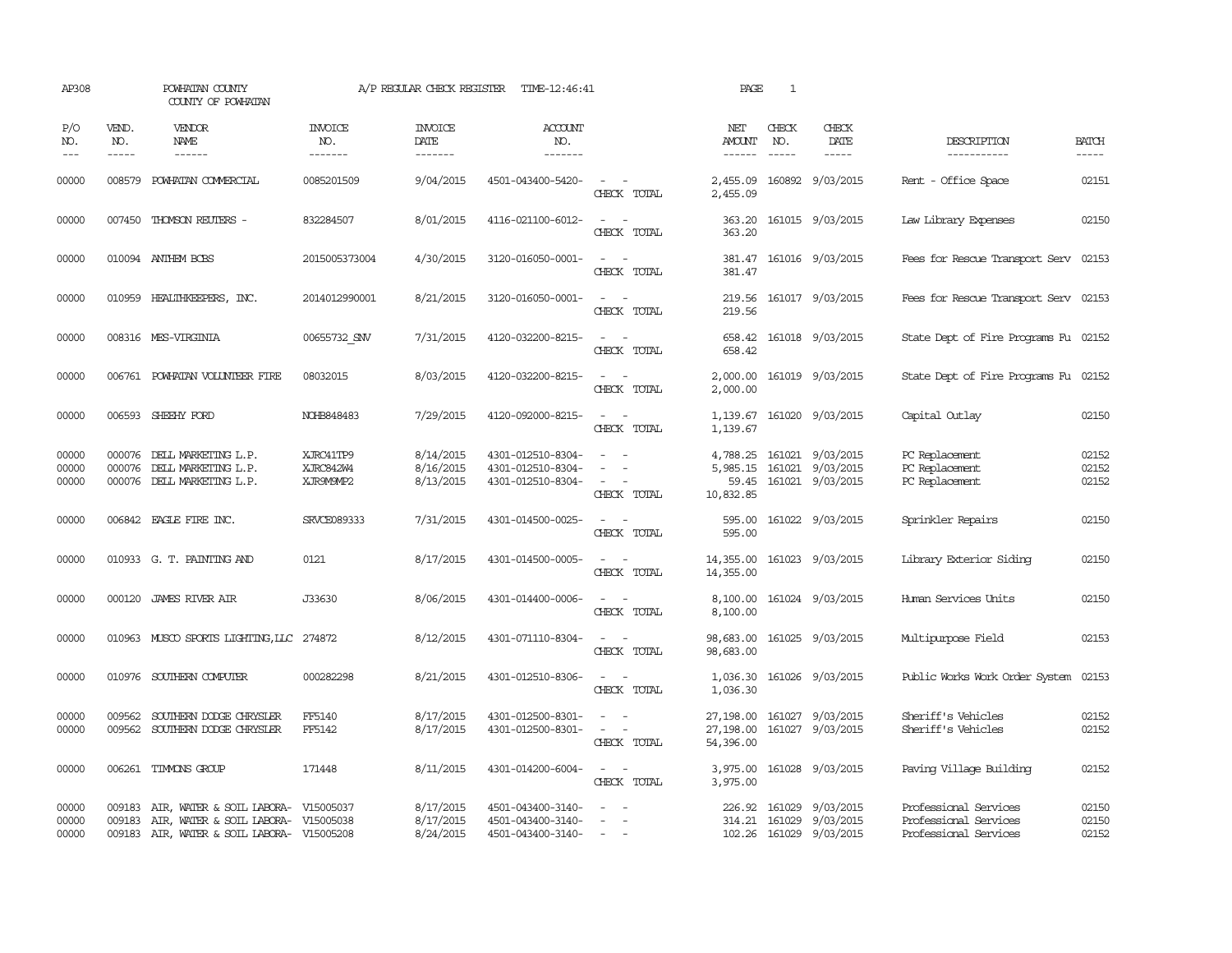| AP308          |                        | POWHATAN COUNTY<br>COUNTY OF POWHATAN                                                                                                                                                                                                                                                                                                                                                                                                                   |                       | A/P REGULAR CHECK REGISTER | TIME-12:46:41                          |                                    | PAGE          | 2                       |                           |                                                |                |
|----------------|------------------------|---------------------------------------------------------------------------------------------------------------------------------------------------------------------------------------------------------------------------------------------------------------------------------------------------------------------------------------------------------------------------------------------------------------------------------------------------------|-----------------------|----------------------------|----------------------------------------|------------------------------------|---------------|-------------------------|---------------------------|------------------------------------------------|----------------|
| P/O<br>NO.     | VEND.<br>NO.           | <b>VENDOR</b><br>NAME                                                                                                                                                                                                                                                                                                                                                                                                                                   | <b>INVOICE</b><br>NO. | <b>INVOICE</b><br>DATE     | ACCOUNT<br>NO.                         |                                    | NET<br>AMOUNT | CHECK<br>NO.            | CHECK<br>DATE             | DESCRIPTION                                    | <b>BATCH</b>   |
| $---$          | $\cdots \cdots \cdots$ | $\begin{tabular}{ccccc} \multicolumn{2}{c }{\multicolumn{2}{c }{\multicolumn{2}{c }{\multicolumn{2}{c}}{\hspace{-2.2cm}}}} \multicolumn{2}{c }{\multicolumn{2}{c }{\hspace{-2.2cm}}\hline} \multicolumn{2}{c }{\hspace{-2.2cm}}\hline \multicolumn{2}{c }{\hspace{-2.2cm}}\hline \multicolumn{2}{c }{\hspace{-2.2cm}}\hline \multicolumn{2}{c }{\hspace{-2.2cm}}\hline \multicolumn{2}{c }{\hspace{-2.2cm}}\hline \multicolumn{2}{c }{\hspace{-2.2cm}}$ | -------               | -------                    | -------                                |                                    |               |                         | -----                     | -----------                                    | $- - - - -$    |
| 00000<br>00000 | 009183                 | 009183 AIR, WATER & SOIL LABORA- V15005209<br>AIR, WATER & SOIL LABORA- V15005210                                                                                                                                                                                                                                                                                                                                                                       |                       | 8/24/2015<br>8/24/2015     | 4501-043400-3140-<br>4501-043400-3140- | $\sim$                             | 40.00         | 119.08 161029<br>161029 | 9/03/2015<br>9/03/2015    | Professional Services<br>Professional Services | 02152<br>02152 |
| 00000          |                        | 009183 AIR, WATER & SOIL LABORA- V15005211                                                                                                                                                                                                                                                                                                                                                                                                              |                       | 8/24/2015                  | 4501-043400-3140-                      |                                    | 40.00         | 161029                  | 9/03/2015                 | Professional Services                          | 02152          |
| 00000          | 009183                 | AIR, WATER & SOIL LABORA- V15005212                                                                                                                                                                                                                                                                                                                                                                                                                     |                       | 8/24/2015                  | 4501-043400-3140-                      | $\overline{\phantom{a}}$           | 40.00         | 161029                  | 9/03/2015                 | Professional Services                          | 02152          |
| 00000          | 009183                 | AIR, WATER & SOIL LABORA- V15005213                                                                                                                                                                                                                                                                                                                                                                                                                     |                       | 8/24/2015                  | 4501-043400-3140-                      | $\overline{\phantom{a}}$           | 40.00         | 161029                  | 9/03/2015                 | Professional Services                          | 02152          |
| 00000          | 009183                 | AIR, WATER & SOIL LABORA- V15005214                                                                                                                                                                                                                                                                                                                                                                                                                     |                       | 8/24/2015                  | 4501-043400-3140-                      |                                    | 40.00         | 161029                  | 9/03/2015                 | Professional Services                          | 02152          |
| 00000          |                        | 009183 AIR, WATER & SOIL LABORA- V15005355                                                                                                                                                                                                                                                                                                                                                                                                              |                       | 8/31/2015                  | 4501-043400-3140-                      |                                    | 102.26        |                         | 161029 9/03/2015          | Professional Services                          | 02153          |
|                |                        |                                                                                                                                                                                                                                                                                                                                                                                                                                                         |                       |                            |                                        | CHECK TOTAL                        | 1,064.73      |                         |                           |                                                |                |
| 00000          | 009183                 | AIR, WATER & SOIL LABORA- V15005356                                                                                                                                                                                                                                                                                                                                                                                                                     |                       | 8/31/2015                  | 4501-043400-3140-                      |                                    |               | 119.08 161030           | 9/03/2015                 | Professional Services                          | 02153          |
| 00000          | 009183                 | AIR, WATER & SOIL LABORA- V15005357                                                                                                                                                                                                                                                                                                                                                                                                                     |                       | 8/31/2015                  | 4501-043400-3140-                      | $\equiv$                           | 40.00         | 161030                  | 9/03/2015                 | Professional Services                          | 02153          |
| 00000          | 009183                 | AIR, WATER & SOIL LABORA- V15005358                                                                                                                                                                                                                                                                                                                                                                                                                     |                       | 8/31/2015                  | 4501-043400-3140-                      | $\overline{\phantom{a}}$           | 40.00         | 161030                  | 9/03/2015                 | Professional Services                          | 02153          |
| 00000          |                        | 009183 AIR, WATER & SOIL LABORA- V15005359                                                                                                                                                                                                                                                                                                                                                                                                              |                       | 8/31/2015                  | 4501-043400-3140-                      | $\sim$                             | 40.00         |                         | 161030 9/03/2015          | Professional Services                          | 02153          |
|                |                        |                                                                                                                                                                                                                                                                                                                                                                                                                                                         |                       |                            |                                        | CHECK TOTAL                        | 239.08        |                         |                           |                                                |                |
| 00000          |                        | 007436 AQUA VIRGINIA, INC.                                                                                                                                                                                                                                                                                                                                                                                                                              | 153459705740815       | 8/11/2015                  | 4501-043400-5130-                      | $\sim$                             | 25.67         |                         | 161031 9/03/2015          | Water                                          | 02150          |
| 00000          |                        | 007436 AQUA VIRGINIA, INC.                                                                                                                                                                                                                                                                                                                                                                                                                              | 865687118830815       | 8/11/2015                  | 4501-043400-5130-                      | $\sim$<br>$\overline{a}$           | 17.87         |                         | 161031 9/03/2015          | Water                                          | 02150          |
|                |                        |                                                                                                                                                                                                                                                                                                                                                                                                                                                         |                       |                            |                                        | CHECK TOTAL                        | 43.54         |                         |                           |                                                |                |
| 00000          | 010957                 | CARROLL, SCOTT                                                                                                                                                                                                                                                                                                                                                                                                                                          | WNIP OP SHRT CS       | 8/18/2015                  | 4501-043400-5540-SC1-                  |                                    | 72.75         |                         | 161032 9/03/2015          | WITP Operators Short Course                    | 02150          |
|                |                        |                                                                                                                                                                                                                                                                                                                                                                                                                                                         |                       |                            |                                        | CHECK TOTAL                        | 72.75         |                         |                           |                                                |                |
| 00000          |                        | 007147 DRAPER ADEN ASSOCIATES                                                                                                                                                                                                                                                                                                                                                                                                                           | 2015070464            | 7/31/2015                  | 4501-043400-3140-                      | $\sim$                             | 2,125.00      |                         | 161033 9/03/2015          | Professional Services                          | 02152          |
|                |                        |                                                                                                                                                                                                                                                                                                                                                                                                                                                         |                       |                            |                                        | CHECK TOTAL                        | 2,125.00      |                         |                           |                                                |                |
| 00000          |                        | 007509 ECK SUPPLY CO.                                                                                                                                                                                                                                                                                                                                                                                                                                   | 13852913              | 8/19/2015                  | 4501-043400-3310-                      | $\sim$<br>- -                      | 128.50        |                         | 161034 9/03/2015          | Repairs and Maintenance                        | 02152          |
|                |                        |                                                                                                                                                                                                                                                                                                                                                                                                                                                         |                       |                            |                                        | CHECK TOTAL                        | 128.50        |                         |                           |                                                |                |
| 00000          |                        | 007537 FERGUSON ENTERPRISES, INC 1812254                                                                                                                                                                                                                                                                                                                                                                                                                |                       | 8/07/2015                  | 4501-043400-6014-                      | $\overline{\phantom{a}}$<br>$\sim$ | 133.00        |                         | 161035 9/03/2015          | Other Operating Supplies                       | 02150          |
| 00000          |                        | 007537 FERGUSON ENTERPRISES, INC 1810319-1                                                                                                                                                                                                                                                                                                                                                                                                              |                       | 8/12/2015                  | 4501-043400-3310-                      | $\sim$<br>$\sim$                   | 1,660.46      | 161035                  | 9/03/2015                 | Repairs and Maintenance                        | 02152          |
|                |                        |                                                                                                                                                                                                                                                                                                                                                                                                                                                         |                       |                            |                                        | CHECK TOTAL                        | 1,793.46      |                         |                           |                                                |                |
| 00000          |                        | 007733 INSTRULOGIC CORPORATION                                                                                                                                                                                                                                                                                                                                                                                                                          | 14443                 | 8/07/2015                  | 4501-043400-3310-                      | $\sim$                             |               |                         | 2,084.75 161036 9/03/2015 | Repairs and Maintenance                        | 02150          |
|                |                        |                                                                                                                                                                                                                                                                                                                                                                                                                                                         |                       |                            |                                        | CHECK TOTAL                        | 2,084.75      |                         |                           |                                                |                |
| 00000          |                        | 007184 POLLARD WATER                                                                                                                                                                                                                                                                                                                                                                                                                                    | 0020607               | 8/04/2015                  | 4501-043400-6014-                      | $\overline{\phantom{a}}$           |               | 310.15 161037           | 9/03/2015                 | Other Operating Supplies                       | 02150          |
| 00000          |                        | 007184 POLLARD WATER                                                                                                                                                                                                                                                                                                                                                                                                                                    | 0020857               | 8/10/2015                  | 4501-043400-6014-                      | $\sim$<br>$\overline{\phantom{a}}$ |               | 694.75 161037           | 9/03/2015                 | Other Operating Supplies                       | 02150          |
| 00000          |                        | 007184 POLLARD WATER                                                                                                                                                                                                                                                                                                                                                                                                                                    | 0022487               | 8/20/2015                  | 4501-043400-3310-                      |                                    | 47.77         |                         | 161037 9/03/2015          | Repairs and Maintenance                        | 02152          |
|                |                        |                                                                                                                                                                                                                                                                                                                                                                                                                                                         |                       |                            |                                        | CHECK TOTAL                        | 1,052.67      |                         |                           |                                                |                |
| 00000          |                        | 008294 POWHATAN COUNTY PUBLIC                                                                                                                                                                                                                                                                                                                                                                                                                           | 08252015&090215       | 8/25/2015                  | 4501-043400-6001-                      |                                    | 23.46         |                         | 161038 9/03/2015          | Office Supplies                                | 02153          |
|                |                        |                                                                                                                                                                                                                                                                                                                                                                                                                                                         |                       |                            |                                        | CHECK TOTAL                        | 23.46         |                         |                           |                                                |                |
| 00000          |                        | 009055 QUANTUM CONTROLS, INC.                                                                                                                                                                                                                                                                                                                                                                                                                           | 012389                | 8/11/2015                  | 4501-043400-3310-                      | $\sim$<br>$\sim$                   | 2,401.90      |                         | 161039 9/03/2015          | Repairs and Maintenance                        | 02150          |
|                |                        |                                                                                                                                                                                                                                                                                                                                                                                                                                                         |                       |                            |                                        | CHECK TOTAL                        | 2,401.90      |                         |                           |                                                |                |
| 00000          |                        | 000620 R. C. GOODWYN & SONS, INC 0683855                                                                                                                                                                                                                                                                                                                                                                                                                |                       | 8/17/2015                  | 4501-043400-6014-                      | $\sim$<br>$\sim$                   | 8.53          |                         | 161040 9/03/2015          | Other Operating Supplies                       | 02153          |
|                |                        |                                                                                                                                                                                                                                                                                                                                                                                                                                                         |                       |                            |                                        | CHECK TOTAL                        | 8.53          |                         |                           |                                                |                |
| 00000          |                        | 006594 SOUTHSIDE ELECTRIC COOP                                                                                                                                                                                                                                                                                                                                                                                                                          | 63504003 0815         | 8/17/2015                  | 4501-043400-5110-                      | $\sim$                             |               |                         | 2,218.77 161041 9/03/2015 | Electricity                                    | 02153          |
|                |                        |                                                                                                                                                                                                                                                                                                                                                                                                                                                         |                       |                            |                                        | CHECK TOTAL                        | 2,218.77      |                         |                           |                                                |                |
|                |                        |                                                                                                                                                                                                                                                                                                                                                                                                                                                         |                       |                            |                                        |                                    |               |                         |                           |                                                |                |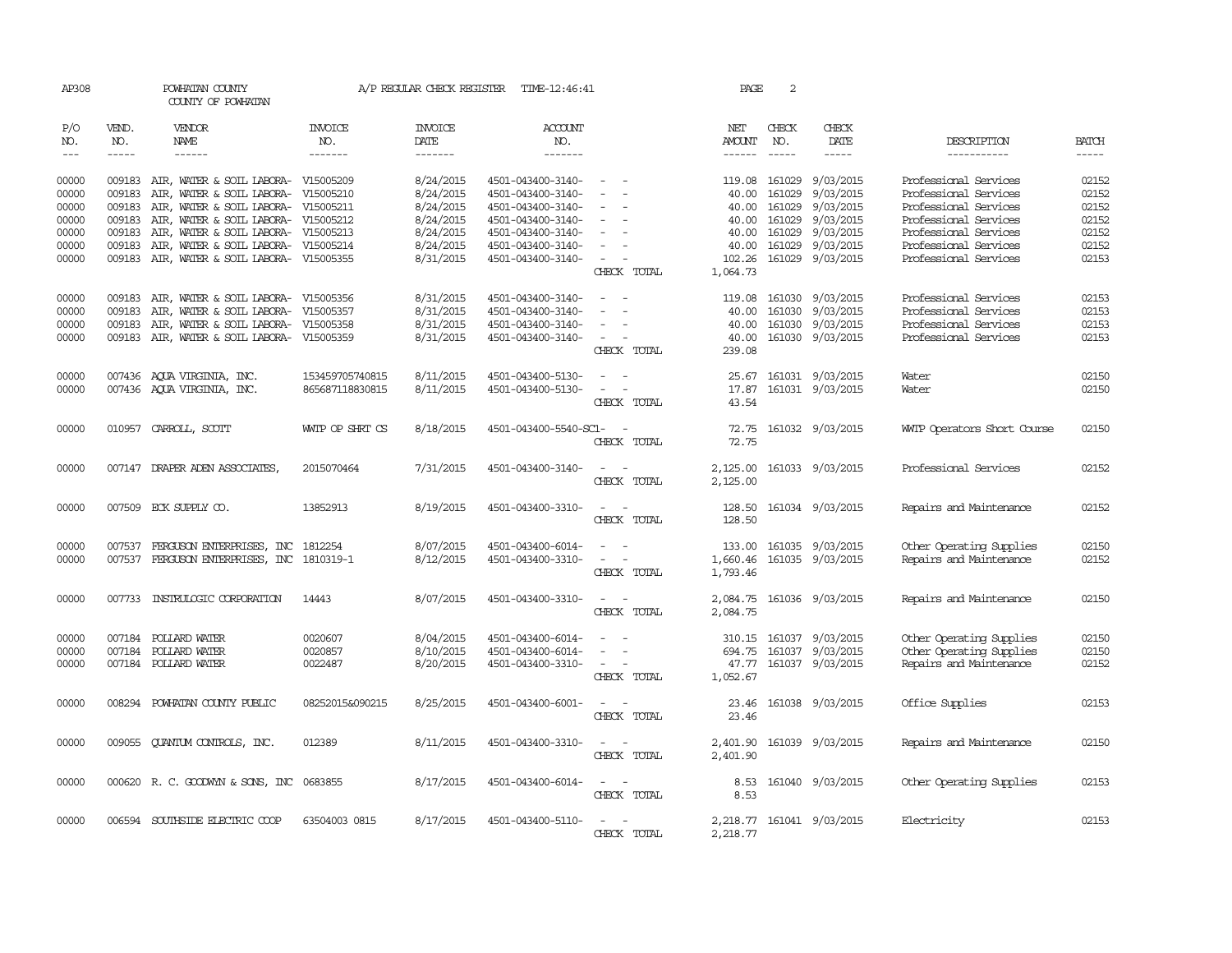| AP308                                                       |                                                                    | POWHATAN COUNTY<br>COUNTY OF POWHATAN                                                                                                                                                        |                                                                                                                                   | A/P REGULAR CHECK REGISTER                                                              | TIME-12:46:41                                                                                                                                   |                                                                                         | PAGE                                                     | 3                                          |                                                                                                                     |                                                                                                                           |                                                             |
|-------------------------------------------------------------|--------------------------------------------------------------------|----------------------------------------------------------------------------------------------------------------------------------------------------------------------------------------------|-----------------------------------------------------------------------------------------------------------------------------------|-----------------------------------------------------------------------------------------|-------------------------------------------------------------------------------------------------------------------------------------------------|-----------------------------------------------------------------------------------------|----------------------------------------------------------|--------------------------------------------|---------------------------------------------------------------------------------------------------------------------|---------------------------------------------------------------------------------------------------------------------------|-------------------------------------------------------------|
| P/O<br>NO.<br>$ -$                                          | VEND.<br>NO.<br>$- - - - -$                                        | <b>VENDOR</b><br>NAME<br>$- - - - - -$                                                                                                                                                       | <b>INVOICE</b><br>NO.<br>-------                                                                                                  | <b>INVOICE</b><br><b>DATE</b><br>-------                                                | <b>ACCOUNT</b><br>NO.<br>-------                                                                                                                |                                                                                         | NET<br>AMOUNT<br>$- - - - - -$                           | CHECK<br>NO.<br>$- - - - -$                | CHECK<br>DATE<br>$- - - - -$                                                                                        | DESCRIPTION<br>-----------                                                                                                | <b>BATCH</b><br>-----                                       |
| 00000                                                       | 008578                                                             | STAPLES BUSINESS AD-                                                                                                                                                                         | 3274546440                                                                                                                        | 8/13/2015                                                                               | 4501-043400-6001-                                                                                                                               | $\sim$<br>CHECK TOTAL                                                                   | 69.47<br>69.47                                           |                                            | 161042 9/03/2015                                                                                                    | Office Supplies                                                                                                           | 02152                                                       |
| 00000                                                       |                                                                    | 007219 STRISON WIRELESS SYSTEMS,                                                                                                                                                             | 1524                                                                                                                              | 8/21/2015                                                                               | 4501-043400-3320-                                                                                                                               | CHECK TOTAL                                                                             | 600.00                                                   |                                            | 600.00 161043 9/03/2015                                                                                             | Maintenance and Service Contra 02152                                                                                      |                                                             |
| 00000                                                       |                                                                    | 006722 SYLNOR HYDRO INC.                                                                                                                                                                     | 32789                                                                                                                             | 8/03/2015                                                                               | 4501-043400-3320-                                                                                                                               | $\sim$ 10 $\sim$ 10 $\sim$<br>CHECK TOTAL                                               | 50.00<br>50.00                                           |                                            | 161044 9/03/2015                                                                                                    | Maintenance and Service Contra 02150                                                                                      |                                                             |
| 00000<br>00000                                              | 006463<br>006463                                                   | TREASURER OF VIRGINIA<br>TREASURER OF VIRGINIA                                                                                                                                               | 710881<br>711062                                                                                                                  | 9/01/2015<br>9/01/2015                                                                  | 4501-043400-6013-<br>4501-043400-6013-                                                                                                          | $\overline{\phantom{a}}$<br>CHECK TOTAL                                                 | 2,143.00<br>4,821.00                                     |                                            | 2,678.00 161045 9/03/2015<br>161045 9/03/2015                                                                       | Fees-VPDES&VPA<br>Fees-VPDES&VPA                                                                                          | 02153<br>02153                                              |
| 00000                                                       |                                                                    | 008140 VERIZON                                                                                                                                                                               | 1357471455Y8/15                                                                                                                   | 8/28/2015                                                                               | 4501-043400-5230-                                                                                                                               | CHECK TOTAL                                                                             | 38.25<br>38.25                                           |                                            | 161112 9/11/2015                                                                                                    | Telephone System                                                                                                          | 02160                                                       |
| 00000                                                       |                                                                    | 008224 WORLDVIEW SOLUTIONS, INC. 12454                                                                                                                                                       |                                                                                                                                   | 9/02/2015                                                                               | 4116-081100-0019-                                                                                                                               | CHECK TOTAL                                                                             | 1,100.00<br>1,100.00                                     |                                            | 161122 9/11/2015                                                                                                    | DEO-Historical BMP Data                                                                                                   | 02158                                                       |
| 00000                                                       | 006510                                                             | EMERGENCY SERVICES                                                                                                                                                                           | $115 \quad 8/15$                                                                                                                  | 8/26/2015                                                                               | 4120-032300-3110-                                                                                                                               | CHECK TOTAL                                                                             | 32,499.75<br>32,499.75                                   |                                            | 161123 9/11/2015                                                                                                    | Contract Services-Daytime Cove                                                                                            | 02156                                                       |
| 00000                                                       |                                                                    | 007545 WILSON'S CARPET SERVICE                                                                                                                                                               | 3133                                                                                                                              | 8/22/2015                                                                               | 4301-014500-0008-                                                                                                                               | CHECK TOTAL                                                                             | 490.38<br>490.38                                         |                                            | 161124 9/11/2015                                                                                                    | Old Plantation Road Improvemen 02158                                                                                      |                                                             |
| 00000                                                       |                                                                    | 011004 REDCO PROPERTIES                                                                                                                                                                      | RELEASE CASH BD                                                                                                                   | 9/09/2015                                                                               | 405-000200-0233-                                                                                                                                | $\sim$<br>CHECK TOTAL                                                                   | 3,600.00                                                 |                                            | 3,600.00 161125 9/11/2015                                                                                           | Redco Properties, LLC                                                                                                     | 02157                                                       |
| 00000<br>00000<br>00000<br>00000<br>00000                   | 009183<br>009183<br>009183<br>009183                               | AIR, WATER & SOIL LABORA- V15005481<br>AIR, WATER & SOIL LABORA- V15005482<br>AIR, WATER & SOIL LABORA- V15005483<br>AIR, WATER & SOIL LABORA-<br>009183 AIR, WATER & SOIL LABORA- V15005559 | V15005484                                                                                                                         | 9/03/2015<br>9/03/2015<br>9/03/2015<br>9/03/2015<br>9/08/2015                           | 4501-043400-3140-<br>4501-043400-3140-<br>4501-043400-3140-<br>4501-043400-3140-<br>4501-043400-3140-                                           | $\overline{\phantom{a}}$<br>$\sim$<br>$\overline{\phantom{a}}$<br>CHECK TOTAL           | 119.08<br>40.00<br>341.34                                |                                            | 102.26 161126 9/11/2015<br>161126 9/11/2015<br>40.00 161126 9/11/2015<br>161126 9/11/2015<br>40.00 161126 9/11/2015 | Professional Services<br>Professional Services<br>Professional Services<br>Professional Services<br>Professional Services | 02156<br>02156<br>02156<br>02156<br>02159                   |
| 00000                                                       |                                                                    | 007436 AQUA VIRGINIA, INC.                                                                                                                                                                   | 0574661 09/15                                                                                                                     | 9/03/2015                                                                               | 4501-043400-5130-                                                                                                                               | CHECK TOTAL                                                                             | 28.36<br>28.36                                           |                                            | 161127 9/11/2015                                                                                                    | Water                                                                                                                     | 02159                                                       |
| 00000                                                       | 000540                                                             | CENTRAL VIRGINIA WASTE                                                                                                                                                                       | 20468                                                                                                                             | 8/25/2015                                                                               | 4501-043400-3185-                                                                                                                               | $\sim$ $  -$<br>CHECK TOTAL                                                             | 32.04                                                    |                                            | 32.04 161128 9/11/2015                                                                                              | Trash Removal                                                                                                             | 02156                                                       |
| 00000<br>00000<br>00000<br>00000<br>00000<br>00000<br>00000 | 000860<br>000860<br>000860<br>000860<br>000860<br>000860<br>000860 | DOMINION VIRGINIA POWER<br>DOMINION VIRGINIA POWER<br>DOMINION VIRGINIA POWER<br>DOMINION VIRGINIA POWER<br>DOMINION VIRGINIA POWER<br>DOMINION VIRGINIA POWER<br>DOMINION VIRGINIA POWER    | 0998223150 9/15<br>1875198911 9/15<br>2907028530 9/15<br>3085476897 9/15<br>6656300552 9/15<br>7897055856 9/15<br>9052426195 9/15 | 9/01/2015<br>9/02/2015<br>9/01/2015<br>9/01/2015<br>9/01/2015<br>9/01/2015<br>9/01/2015 | 4501-043400-5110-<br>4501-043400-5110-<br>4501-043400-5110-<br>4501-043400-5110-<br>4501-043400-5110-<br>4501-043400-5110-<br>4501-043400-5110- | $\sim$<br>$\overline{\phantom{a}}$<br>$\sim$<br>$\overline{\phantom{a}}$<br>CHECK TOTAL | 8.90<br>62.53<br>330.27<br>2,031.61<br>66.16<br>2,603.42 | 38.00 161129<br>161129<br>161129<br>161129 | 65.95 161129 9/11/2015<br>161129 9/11/2015<br>9/11/2015<br>9/11/2015<br>9/11/2015<br>9/11/2015<br>161129 9/11/2015  | Electricity<br>Electricity<br>Electricity<br>Electricity<br>Electricity<br>Electricity<br>Electricity                     | 02159<br>02159<br>02159<br>02159<br>02159<br>02159<br>02159 |
| 00000                                                       |                                                                    | 000620 R. C. GOODWYN & SONS, INC 685008                                                                                                                                                      |                                                                                                                                   | 8/25/2015                                                                               | 4501-043400-3310-                                                                                                                               | $\sim$ 100 $\mu$                                                                        |                                                          |                                            | 110.54 161130 9/11/2015                                                                                             | Repairs and Maintenance                                                                                                   | 02157                                                       |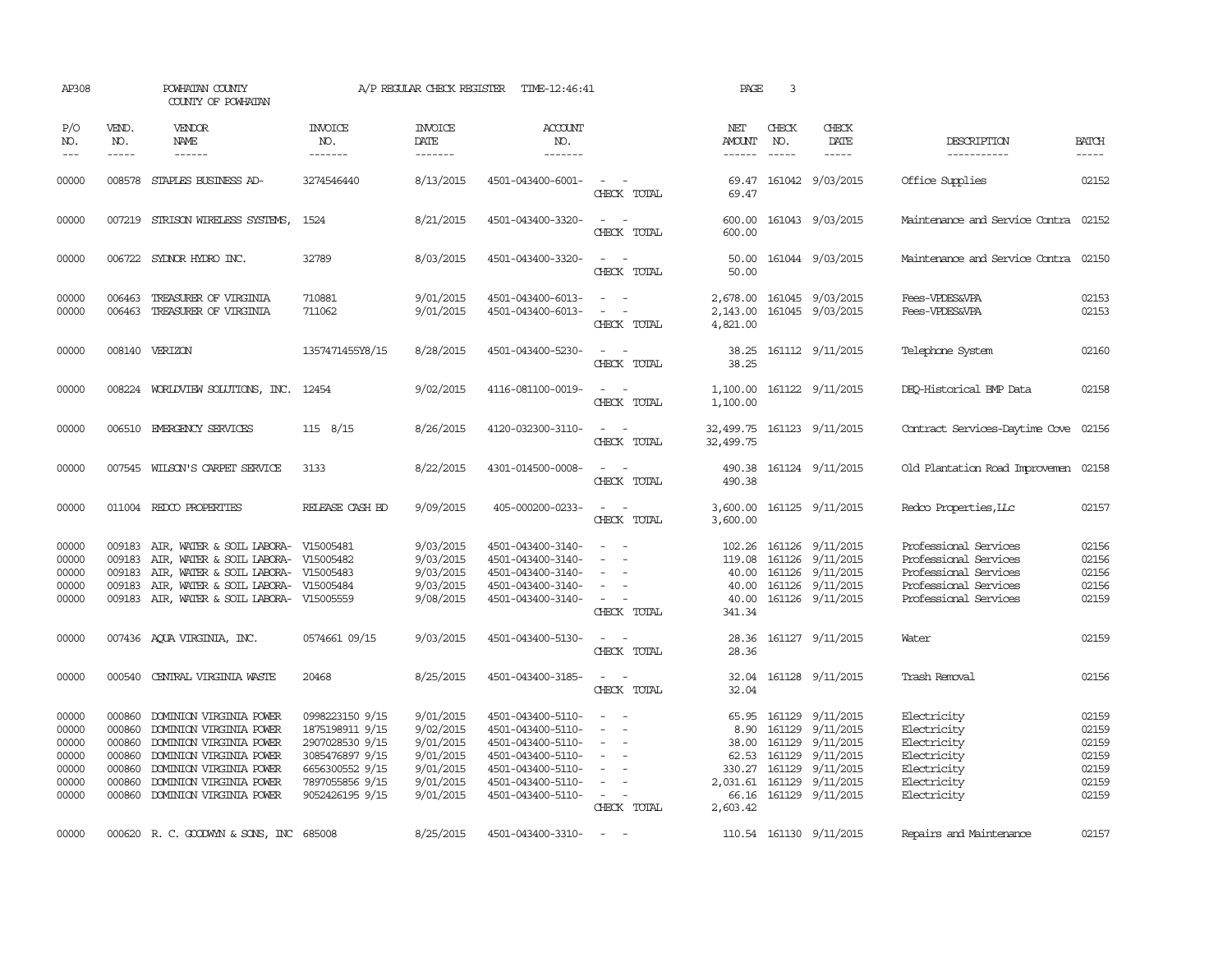| AP308          |                  | POWHATAN COUNTY<br>COUNTY OF POWHATAN                         |                          | A/P REGULAR CHECK REGISTER | TIME-12:46:41                          |                                         | PAGE                   | 4             |                                      |                                                    |                |
|----------------|------------------|---------------------------------------------------------------|--------------------------|----------------------------|----------------------------------------|-----------------------------------------|------------------------|---------------|--------------------------------------|----------------------------------------------------|----------------|
| P/O<br>NO.     | VEND.<br>NO.     | VENDOR<br>NAME                                                | <b>INVOICE</b><br>NO.    | <b>INVOICE</b><br>DATE     | <b>ACCOUNT</b><br>NO.                  |                                         | NET<br>AMOUNT          | CHECK<br>NO.  | CHECK<br>DATE                        | DESCRIPTION                                        | <b>BATCH</b>   |
| $- - -$        | $\frac{1}{2}$    | ------                                                        | -------                  | -------                    | -------                                |                                         | $- - - - - -$          | $\frac{1}{2}$ | $\frac{1}{2}$                        | -----------                                        | -----          |
| 00000<br>00000 | 000620           | 000620 R. C. GOODWYN & SONS, INC<br>R. C. GOODWYN & SONS, INC | 685421<br>685440         | 8/27/2015<br>8/24/2015     | 4501-043400-3310-<br>4501-043400-3310- | $\overline{\phantom{a}}$                | 26.16<br>52.29         | 161130        | 161130 9/11/2015<br>9/11/2015        | Repairs and Maintenance<br>Repairs and Maintenance | 02157<br>02157 |
| 00000          |                  | 000620 R. C. GOODWYN & SONS, INC                              | 685532                   | 8/28/2015                  | 4501-043400-3310-                      | CHECK TOTAL                             | 22.36<br>211.35        |               | 161130 9/11/2015                     | Repairs and Maintenance                            | 02157          |
| 00000          |                  | 006722 SYDNOR HYDRO INC.                                      | 32856                    | 9/01/2015                  | 4501-043400-3320-                      | CHECK TOTAL                             | 638.00<br>638.00       |               | 161131 9/11/2015                     | Maintenance and Service Contra                     | 02158          |
| 00000          | 007843           | TENCARVA MACHINERY CO.                                        | 523780                   | 8/28/2015                  | 4501-043400-3310-                      | CHECK TOTAL                             | 506.57<br>506.57       |               | 161132 9/11/2015                     | Repairs and Maintenance                            | 02158          |
| 00000          | 008308           | TREASURER, CHESTERFIELD                                       | 2015393 8/2015           | 8/28/2015                  | 4501-043400-5112-                      | $\overline{\phantom{a}}$<br>CHECK TOTAL | 44,585.21<br>44,585.21 |               | 161133 9/11/2015                     | Chesterfield Water Bi-monthly                      | 02158          |
| 00000          |                  | 008140 VERIZON                                                | 0401104442 8/15          | 8/28/2015                  | 4501-043400-5270-                      |                                         | 427.90                 |               | 161134 9/11/2015                     | Network Service Connection                         | 02158          |
| 00000          | 008140           | VERIZON                                                       | 0401104444 8/15          | 8/28/2015                  | 4501-043400-5270-                      |                                         | 274.76                 |               | 161134 9/11/2015                     | Network Service Cornection                         | 02158          |
| 00000          | 008140           | VERIZON                                                       | 1357471455Y7/15          | 7/28/2015                  | 4501-043400-5230-                      | CHECK TOTAL                             | 38.52<br>741.18        |               | 161134 9/11/2015                     | Telephone System                                   | 02160          |
| 00000          |                  | 007415 VIRGINIA UTILITY                                       | 08150335                 | 8/31/2015                  | 4501-043400-3140-                      | CHECK TOTAL                             | 34.65<br>34.65         |               | 161135 9/11/2015                     | Professional Services                              | 02159          |
| 00000          | 008668           | BANK OF AMERICA                                               | 09/01/2015               | 9/01/2015                  | 4120-032200-8215-                      |                                         | 1,550.00               |               | 161136 9/14/2015                     | State Dept of Fire Programs Fu                     | 02161          |
| 00000          | 008668           | BANK OF AMERICA                                               | 09/01/2015               | 9/01/2015                  | 4301-012510-8306-                      |                                         | 70.00                  | 161136        | 9/14/2015                            | Public Works Work Order System                     | 02161          |
| 00000          | 008668           | BANK OF AMERICA                                               | 09/01/2015               | 9/01/2015                  | 4501-043400-3310-                      |                                         | 394.15                 |               | 161136 9/14/2015                     | Repairs and Maintenance                            | 02161          |
| 00000          | 008668           | BANK OF AMERICA                                               | 09/01/2015               | 9/01/2015                  | 4501-043400-5210-                      |                                         | 6.74                   |               | 161136 9/14/2015                     | Postage                                            | 02161          |
| 00000          | 008668           | BANK OF AMERICA                                               | 09/01/2015               | 9/01/2015                  | 4501-043400-6014-                      |                                         | 22.97                  | 161136        | 9/14/2015                            | Other Operating Supplies                           | 02161          |
| 00000          | 008668           | BANK OF AMERICA                                               | 09/01/2015               | 9/01/2015                  | 4501-043400-3310-                      | $\overline{\phantom{a}}$                | 39.96                  |               | 161136 9/14/2015                     | Repairs and Maintenance                            | 02161          |
| 00000<br>00000 | 008668<br>008668 | BANK OF AMERICA<br>BANK OF AMERICA                            | 09/01/2015<br>09/01/2015 | 9/01/2015<br>9/01/2015     | 4501-043400-5540-<br>4501-043400-5540- |                                         | 75.00<br>150.00        |               | 161136 9/14/2015<br>161136 9/14/2015 | Conferences & Training<br>Conferences & Training   | 02161<br>02161 |
| 00000          | 008668           | BANK OF AMERICA                                               | 09/01/2015               | 9/01/2015                  | 4501-043400-6001-                      |                                         | 129.99                 | 161136        | 9/14/2015                            | Office Supplies                                    | 02161          |
| 00000          | 008668           | BANK OF AMERICA                                               | 09/01/2015               | 9/01/2015                  | 4501-043400-6014-                      |                                         | 106.07                 |               | 161136 9/14/2015                     | Other Operating Supplies                           | 02161          |
| 00000          | 008668           | BANK OF AMERICA                                               | 09/01/2015               | 9/01/2015                  | 4501-043400-5210-                      |                                         | 13.55                  |               | 161136 9/14/2015                     | Postage                                            | 02161          |
| 00000          | 008668           | BANK OF AMERICA                                               | 09/01/2015               | 9/01/2015                  | 4501-043400-6014-                      |                                         | 16.75                  | 161136        | 9/14/2015                            | Other Operating Supplies                           | 02161          |
| 00000          | 008668           | BANK OF AMERICA                                               | 09/01/2015               | 9/01/2015                  | 4501-043400-5540-                      |                                         | 177.50                 |               | 161136 9/14/2015                     | Conferences & Training                             | 02161          |
| 00000          | 008668           | BANK OF AMERICA                                               | 09/01/2015               | 9/01/2015                  | 4501-043400-3310-                      | $\overline{\phantom{a}}$                |                        |               | 325.24 161136 9/14/2015              | Repairs and Maintenance                            | 02161          |
| 00000          | 008668           | BANK OF AMERICA                                               | 09/01/2015               | 9/01/2015                  | 4501-043400-3310-                      |                                         | 200.08                 | 161136        | 9/14/2015                            | Repairs and Maintenance                            | 02161          |
| 00000          | 008668           | BANK OF AMERICA                                               | 09/01/2015               | 9/01/2015                  | 4501-043400-3310-                      |                                         |                        |               | 156.12 161136 9/14/2015              | Repairs and Maintenance                            | 02161          |
| 00000          | 008668           | BANK OF AMERICA                                               | 09/01/2015               | 9/01/2015                  | 4501-043400-5540-                      |                                         | 85.00                  |               | 161136 9/14/2015                     | Conferences & Training                             | 02161          |
| 00000          | 008668           | BANK OF AMERICA                                               | 09/01/2015               | 9/01/2015                  | 4501-043400-6014-                      |                                         | 221.13                 |               | 161136 9/14/2015                     | Other Operating Supplies                           | 02161          |
| 00000          |                  | 008668 BANK OF AMERICA                                        | 09/01/2015               | 9/01/2015                  | 4501-043400-6015-                      | $\overline{\phantom{a}}$<br>CHECK TOTAL | 143.74<br>3,883.99     |               | 161136 9/14/2015                     | Lab Supplies                                       | 02161          |
| 00000          | 007450           | THOMSON REUTERS -                                             | 832473410                | 9/01/2015                  | 4116-021100-6012-                      | CHECK TOTAL                             | 370.46<br>370.46       |               | 161208 9/18/2015                     | Law Library Expenses                               | 02167          |
| 00000          | 011005           | BARDEN, JOHN DOUGLAS                                          | 2015-007574-003          | 6/10/2015                  | 3120-016050-0001-                      | $\overline{\phantom{a}}$<br>CHECK TOTAL | 703.12<br>703.12       |               | 161209 9/18/2015                     | Fees for Rescue Transport Serv                     | 02165          |
| 00000          |                  | 008400 HEROES APPAREL, LLC                                    | 1620396                  | 8/01/2015                  | 4120-032200-8215-                      | CHECK TOTAL                             | 22,781.25              |               | 22,781.25 161210 9/18/2015           | State Dept of Fire Programs Fu 02165               |                |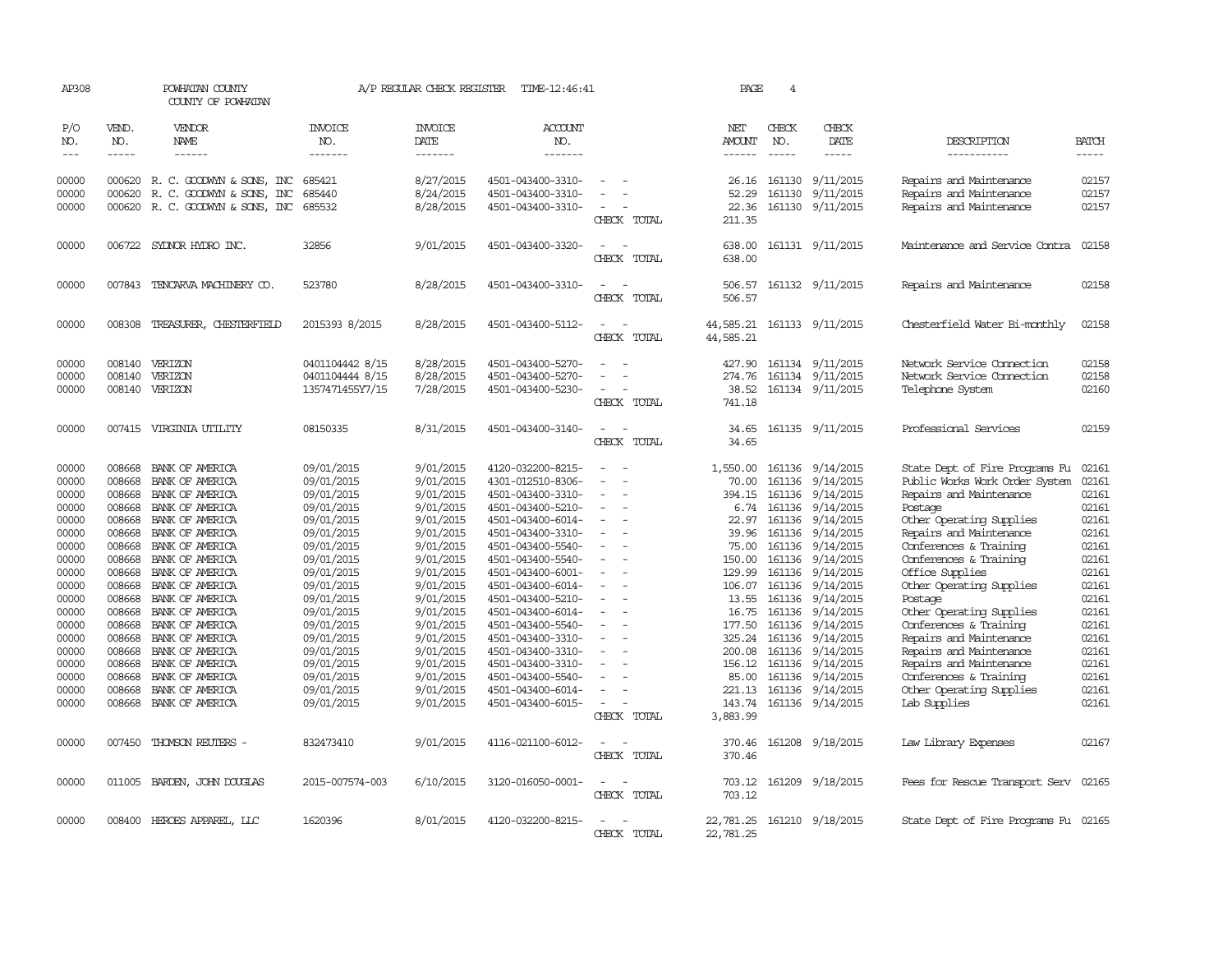| AP308                            |                             | POWHATAN COUNTY<br>COUNTY OF POWHATAN                                                                                                                                                                                                                                             |                                     |                                                  | A/P REGULAR CHECK REGISTER TIME-12:46:41                                         |                                                                                                                                                                                                                                                          | PAGE                                  | 5                           |                                                                                                                                                                                                                                                                                                                                                                                                                                                                                                      |                                                                                                  |                                                                                                                                                                                                                                                                                                                                                                                                                                                                                               |
|----------------------------------|-----------------------------|-----------------------------------------------------------------------------------------------------------------------------------------------------------------------------------------------------------------------------------------------------------------------------------|-------------------------------------|--------------------------------------------------|----------------------------------------------------------------------------------|----------------------------------------------------------------------------------------------------------------------------------------------------------------------------------------------------------------------------------------------------------|---------------------------------------|-----------------------------|------------------------------------------------------------------------------------------------------------------------------------------------------------------------------------------------------------------------------------------------------------------------------------------------------------------------------------------------------------------------------------------------------------------------------------------------------------------------------------------------------|--------------------------------------------------------------------------------------------------|-----------------------------------------------------------------------------------------------------------------------------------------------------------------------------------------------------------------------------------------------------------------------------------------------------------------------------------------------------------------------------------------------------------------------------------------------------------------------------------------------|
| P/O<br>NO.<br>$---$              | VEND.<br>NO.<br>$- - - - -$ | VENDOR<br>NAME<br>$\begin{tabular}{ccccc} \multicolumn{2}{c }{\multicolumn{2}{c }{\multicolumn{2}{c }{\multicolumn{2}{c}}}{\multicolumn{2}{c }{\multicolumn{2}{c}}}{\multicolumn{2}{c }{\multicolumn{2}{c}}}{\multicolumn{2}{c }{\multicolumn{2}{c}}}\end{tabular} \end{tabular}$ | <b>INVOICE</b><br>NO.<br>-------    | <b>INVOICE</b><br><b>DATE</b><br>--------        | <b>ACCOUNT</b><br>NO.<br>-------                                                 |                                                                                                                                                                                                                                                          | NET<br><b>AMOUNT</b><br>$- - - - - -$ | CHECK<br>NO.<br>$- - - - -$ | CHECK<br>DATE<br>$\begin{tabular}{ccccc} \multicolumn{2}{c}{} & \multicolumn{2}{c}{} & \multicolumn{2}{c}{} & \multicolumn{2}{c}{} & \multicolumn{2}{c}{} & \multicolumn{2}{c}{} & \multicolumn{2}{c}{} & \multicolumn{2}{c}{} & \multicolumn{2}{c}{} & \multicolumn{2}{c}{} & \multicolumn{2}{c}{} & \multicolumn{2}{c}{} & \multicolumn{2}{c}{} & \multicolumn{2}{c}{} & \multicolumn{2}{c}{} & \multicolumn{2}{c}{} & \multicolumn{2}{c}{} & \multicolumn{2}{c}{} & \multicolumn{2}{c}{} & \mult$ | DESCRIPTION<br>-----------                                                                       | <b>BATCH</b><br>$\begin{tabular}{ccccc} \multicolumn{2}{c }{\multicolumn{2}{c }{\multicolumn{2}{c }{\multicolumn{2}{c}}}{\multicolumn{2}{c }{\multicolumn{2}{c}}}\end{tabular} \end{tabular} \begin{tabular}{c c }{\multicolumn{2}{c }{\multicolumn{2}{c }{\multicolumn{2}{c}}}{\multicolumn{2}{c }{\multicolumn{2}{c}}}{\multicolumn{2}{c }{\multicolumn{2}{c}}}{\multicolumn{2}{c }{\multicolumn{2}{c}}}{\end{tabular} \begin{tabular}{c c }{\multicolumn{2}{c }{\multicolumn{2}{c }{\mult$ |
| 00000<br>00000<br>00000          |                             | 000076 DELL MARKETING L.P.<br>000076 DELL MARKETING L.P.<br>000076 DELL MARKETING L.P.                                                                                                                                                                                            | XJRMFXN87<br>XJRMR79X7<br>XJRNW2438 | 9/03/2015<br>9/04/2015<br>9/09/2015              | 4301-012510-8304-<br>4301-012510-8304-<br>4301-012510-8304-                      | $\sim$ 100 $\sim$<br>$\sim$ 100 $\mu$<br>CHECK TOTAL                                                                                                                                                                                                     | 4,788.25<br>29.99<br>4,877.69         |                             | 59.45 161211 9/18/2015<br>161211 9/18/2015<br>161211 9/18/2015                                                                                                                                                                                                                                                                                                                                                                                                                                       | PC Replacement<br>PC Replacement<br>PC Replacement                                               | 02165<br>02165<br>02167                                                                                                                                                                                                                                                                                                                                                                                                                                                                       |
| 00000                            |                             | 007288 DOMINION ENERGY                                                                                                                                                                                                                                                            | 105163                              | 8/26/2015                                        | 4301-014400-0003-                                                                | $\sim$ $  -$<br>CHECK TOTAL                                                                                                                                                                                                                              | 5,180.00                              |                             | 5,180.00 161212 9/18/2015                                                                                                                                                                                                                                                                                                                                                                                                                                                                            | Courthouse - AHU1                                                                                | 02165                                                                                                                                                                                                                                                                                                                                                                                                                                                                                         |
| 00000                            |                             | 011011 FACILITY DUDE.COM                                                                                                                                                                                                                                                          | S-002660                            | 9/02/2015                                        | 4301-012510-8306-                                                                | $\frac{1}{2} \left( \frac{1}{2} \right) \left( \frac{1}{2} \right) = \frac{1}{2} \left( \frac{1}{2} \right)$<br>CHECK TOTAL                                                                                                                              | 4,570.00                              |                             | 4,570.00 161213 9/18/2015                                                                                                                                                                                                                                                                                                                                                                                                                                                                            | Public Works Work Order System                                                                   | 02165                                                                                                                                                                                                                                                                                                                                                                                                                                                                                         |
| 00000<br>00000                   | 000120                      | <b>JAMES RIVER AIR</b><br>000120 JAMES RIVER AIR                                                                                                                                                                                                                                  | J33886<br>J33896                    | 8/28/2015<br>8/28/2015                           | 4301-014400-0007-<br>4301-014400-0008-                                           | $\hspace{0.1mm}-\hspace{0.1mm}$<br>$\sim$<br>$\omega_{\rm{max}}$ and $\omega_{\rm{max}}$<br>CHECK TOTAL                                                                                                                                                  | 5,816.00<br>5,816.00<br>11,632.00     |                             | 161214 9/18/2015<br>161214 9/18/2015                                                                                                                                                                                                                                                                                                                                                                                                                                                                 | Admin Heat Pump - Unit #3<br>COR HVAC unit #4                                                    | 02165<br>02165                                                                                                                                                                                                                                                                                                                                                                                                                                                                                |
| 00000<br>00000<br>00000<br>00000 | 009183<br>009183            | AIR, WATER & SOIL LABORA- V15005667<br>AIR, WATER & SOIL LABORA- V15005668<br>009183 AIR, WATER & SOIL LABORA- V15005669<br>009183 AIR, WATER & SOIL LABORA- V15005670                                                                                                            |                                     | 9/11/2015<br>9/11/2015<br>9/11/2015<br>9/11/2015 | 4501-043400-3140-<br>4501-043400-3140-<br>4501-043400-3140-<br>4501-043400-3140- | $\overline{\phantom{a}}$<br>$\sim$<br>CHECK TOTAL                                                                                                                                                                                                        | 40.00<br>40.00<br>40.00<br>346.92     |                             | 226.92 161215 9/18/2015<br>161215 9/18/2015<br>161215 9/18/2015<br>161215 9/18/2015                                                                                                                                                                                                                                                                                                                                                                                                                  | Professional Services<br>Professional Services<br>Professional Services<br>Professional Services | 02167<br>02167<br>02167<br>02167                                                                                                                                                                                                                                                                                                                                                                                                                                                              |
| 00000<br>00000                   |                             | 007436 AQUA VIRGINIA, INC.<br>007436 AQUA VIRGINIA, INC.                                                                                                                                                                                                                          | 153459705746619<br>8656871188328 9  | 9/01/2015<br>9/10/2015                           | 4501-043400-5130-<br>4501-043400-5130-                                           | $\frac{1}{2} \left( \frac{1}{2} \right) \left( \frac{1}{2} \right) = \frac{1}{2} \left( \frac{1}{2} \right)$<br>$\frac{1}{2} \left( \frac{1}{2} \right) \left( \frac{1}{2} \right) \left( \frac{1}{2} \right) \left( \frac{1}{2} \right)$<br>CHECK TOTAL | 15.52<br>17.87<br>33.39               |                             | 161216 9/18/2015<br>161216 9/18/2015                                                                                                                                                                                                                                                                                                                                                                                                                                                                 | Water<br>Water                                                                                   | 02167<br>02167                                                                                                                                                                                                                                                                                                                                                                                                                                                                                |
| 00000                            |                             | 009944 BELTON, SR., AVERY SHABAR 991063                                                                                                                                                                                                                                           |                                     | 9/04/2015                                        | 4501-043400-3320-                                                                | CHECK TOTAL                                                                                                                                                                                                                                              | 600.00<br>600.00                      |                             | 161217 9/18/2015                                                                                                                                                                                                                                                                                                                                                                                                                                                                                     | Maintenance and Service Contra                                                                   | 02167                                                                                                                                                                                                                                                                                                                                                                                                                                                                                         |
| 00000                            |                             | 006405 HACH COMPANY                                                                                                                                                                                                                                                               | 9557149                             | 9/02/2015                                        | 4501-043400-6015-                                                                | $\sim$ $\sim$<br>CHECK TOTAL                                                                                                                                                                                                                             | 302.89<br>302.89                      |                             | 161218 9/18/2015                                                                                                                                                                                                                                                                                                                                                                                                                                                                                     | Lab Supplies                                                                                     | 02167                                                                                                                                                                                                                                                                                                                                                                                                                                                                                         |
| 00000                            |                             | 009245 INNOVATIVE BIO                                                                                                                                                                                                                                                             | 902015                              | 9/06/2015                                        | 4501-043400-3320-                                                                | $\frac{1}{2} \left( \frac{1}{2} \right) \left( \frac{1}{2} \right) = \frac{1}{2} \left( \frac{1}{2} \right)$<br>CHECK TOTAL                                                                                                                              | 2,850.00<br>2,850.00                  |                             | 161219 9/18/2015                                                                                                                                                                                                                                                                                                                                                                                                                                                                                     | Maintenance and Service Contra                                                                   | 02167                                                                                                                                                                                                                                                                                                                                                                                                                                                                                         |
| 00000                            |                             | 007962 PITNEY BOWES GLOBAL                                                                                                                                                                                                                                                        | 3157666 9/15                        | 9/15/2015                                        | 4501-043400-5210-                                                                | CHECK TOTAL                                                                                                                                                                                                                                              | 159.27                                |                             | 159.27 161220 9/18/2015                                                                                                                                                                                                                                                                                                                                                                                                                                                                              | Postage                                                                                          | 02167                                                                                                                                                                                                                                                                                                                                                                                                                                                                                         |
| 00000                            |                             | 000620 R. C. GOODWYN & SONS, INC 0686309                                                                                                                                                                                                                                          |                                     | 9/03/2015                                        | 4501-043400-3310-                                                                | $\sim$ $ \sim$<br>CHECK TOTAL                                                                                                                                                                                                                            | 47.30                                 |                             | 47.30 161221 9/18/2015                                                                                                                                                                                                                                                                                                                                                                                                                                                                               | Repairs and Maintenance                                                                          | 02167                                                                                                                                                                                                                                                                                                                                                                                                                                                                                         |
| 00000                            |                             | 008126 VERIZON WIRELESS                                                                                                                                                                                                                                                           | 9751573149                          | 9/01/2015                                        | 4501-043400-5250-                                                                | $\sim$ $ \sim$<br>CHECK TOTAL                                                                                                                                                                                                                            | 49.72                                 |                             | 49.72 161222 9/18/2015                                                                                                                                                                                                                                                                                                                                                                                                                                                                               | Cell Phones                                                                                      | 02166                                                                                                                                                                                                                                                                                                                                                                                                                                                                                         |
| 00000                            |                             | 008710 VIRGINIA BUSINESS SYSTEMS 17506422                                                                                                                                                                                                                                         |                                     | 9/02/2015                                        | 4501-043400-3320-                                                                | $\sim$ $ \sim$<br>CHECK TOTAL                                                                                                                                                                                                                            | 230.30                                |                             | 230.30 161223 9/18/2015                                                                                                                                                                                                                                                                                                                                                                                                                                                                              | Maintenance and Service Contra 02167                                                             |                                                                                                                                                                                                                                                                                                                                                                                                                                                                                               |
| 00000                            |                             | 000120 JAMES RIVER AIR                                                                                                                                                                                                                                                            | C152770                             | 10/01/2015                                       | 4501-043400-3320-                                                                | $\sim$ $ \sim$<br>CHECK TOTAL                                                                                                                                                                                                                            | 258.00<br>258.00                      |                             | 161249 9/28/2015                                                                                                                                                                                                                                                                                                                                                                                                                                                                                     | Maintenance and Service Contra 02171                                                             |                                                                                                                                                                                                                                                                                                                                                                                                                                                                                               |
| 00000                            |                             | 006579 RICHMOND ALARM COMPANY                                                                                                                                                                                                                                                     | 77203                               | 8/06/2015                                        | 4116-021101-8100-                                                                | $\sim$ $ -$<br>CHECK TOTAL                                                                                                                                                                                                                               | 5,992.82<br>5,992.82                  |                             | 161290 9/28/2015                                                                                                                                                                                                                                                                                                                                                                                                                                                                                     | Security System Grant                                                                            | 02171                                                                                                                                                                                                                                                                                                                                                                                                                                                                                         |